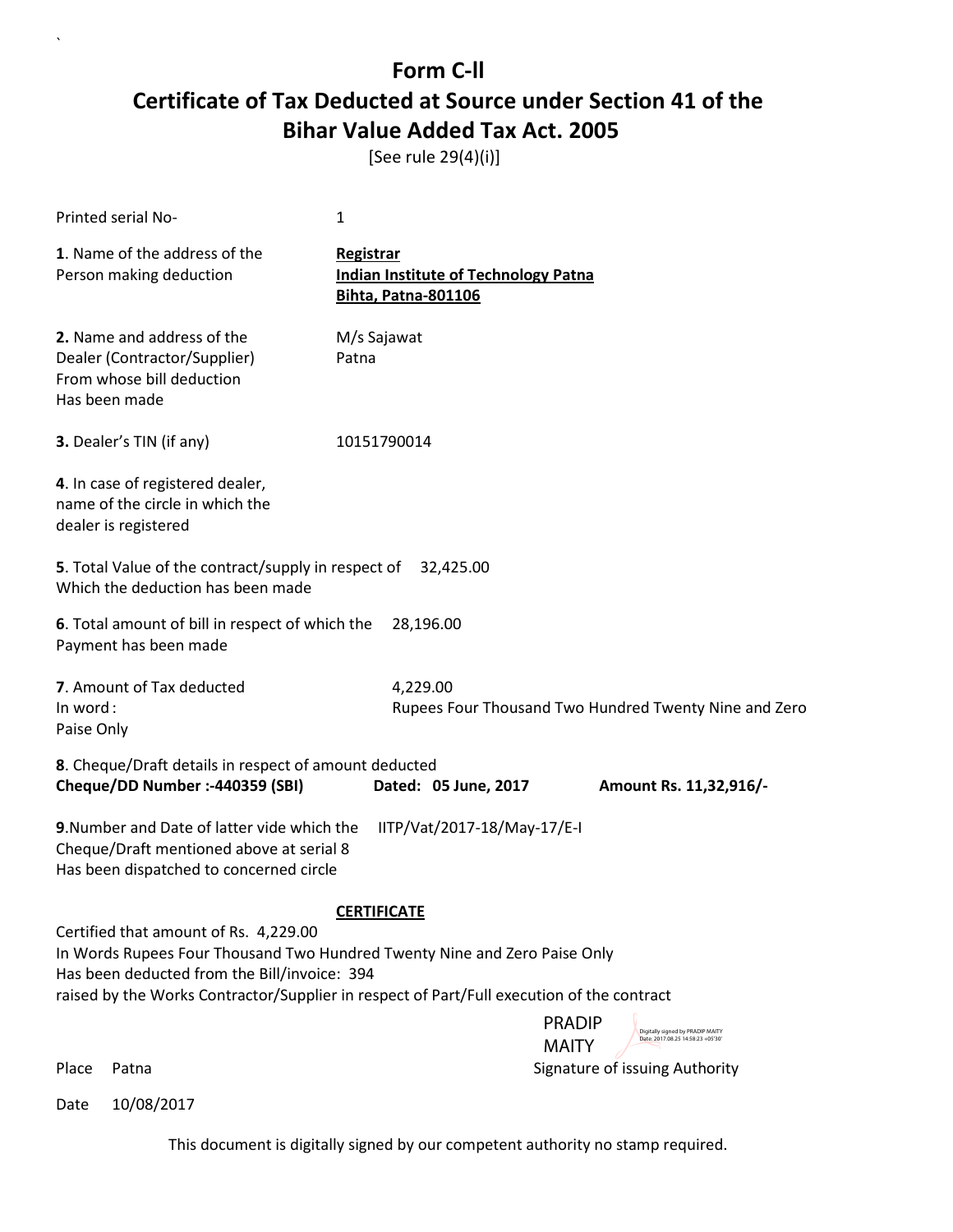[See rule 29(4)(i)]

| Printed serial No-                                                                                                                                                                                                                                                                                                              | 2                                                                                             |                                                                                        |
|---------------------------------------------------------------------------------------------------------------------------------------------------------------------------------------------------------------------------------------------------------------------------------------------------------------------------------|-----------------------------------------------------------------------------------------------|----------------------------------------------------------------------------------------|
| 1. Name of the address of the<br>Person making deduction                                                                                                                                                                                                                                                                        | <b>Registrar</b><br><b>Indian Institute of Technology Patna</b><br><b>Bihta, Patna-801106</b> |                                                                                        |
| 2. Name and address of the<br>Dealer (Contractor/Supplier)<br>From whose bill deduction<br>Has been made                                                                                                                                                                                                                        | Sky net<br>162, Patliputra Colony, Patna-13                                                   |                                                                                        |
| 3. Dealer's TIN (if any)                                                                                                                                                                                                                                                                                                        | 10151248075                                                                                   |                                                                                        |
| 4. In case of registered dealer,<br>name of the circle in which the<br>dealer is registered                                                                                                                                                                                                                                     |                                                                                               |                                                                                        |
| 5. Total Value of the contract/supply in respect of 8,096.00<br>Which the deduction has been made                                                                                                                                                                                                                               |                                                                                               |                                                                                        |
| 6. Total amount of bill in respect of which the 7,638.00<br>Payment has been made                                                                                                                                                                                                                                               |                                                                                               |                                                                                        |
| 7. Amount of Tax deducted<br>In word:                                                                                                                                                                                                                                                                                           | 458.00                                                                                        | Rupees Four Hundred Fifty Eight and Zero Paise Only                                    |
| 8. Cheque/Draft details in respect of amount deducted<br>Cheque/DD Number :- 440359 (SBI)                                                                                                                                                                                                                                       | Dated: 05 June, 2017                                                                          | Amount Rs. 11,32,916/-                                                                 |
| 9. Number and Date of latter vide which the<br>IITP/Vat/2017-18/May-17/E-I<br>Cheque/Draft mentioned above at serial 8<br>Has been dispatched to concerned circle                                                                                                                                                               |                                                                                               |                                                                                        |
| <b>CERTIFICATE</b><br>Certified that amount of Rs. 458.00<br>In Words Rupees Four Hundred Fifty Eight and Zero Paise Only<br>Has been deducted from the Bill/invoice: 2322<br>raised by the Works Contractor/Supplier in respect of Part/Full execution of the contract<br>Digitally signed by<br><b>PRADIP</b><br>PRADIP MAITY |                                                                                               |                                                                                        |
| Place<br>Patna                                                                                                                                                                                                                                                                                                                  |                                                                                               | Date: 2017.08.25<br><b>MAITY</b><br>14:58:42 +05'30'<br>Signature of issuing Authority |

Date 10/08/2017

`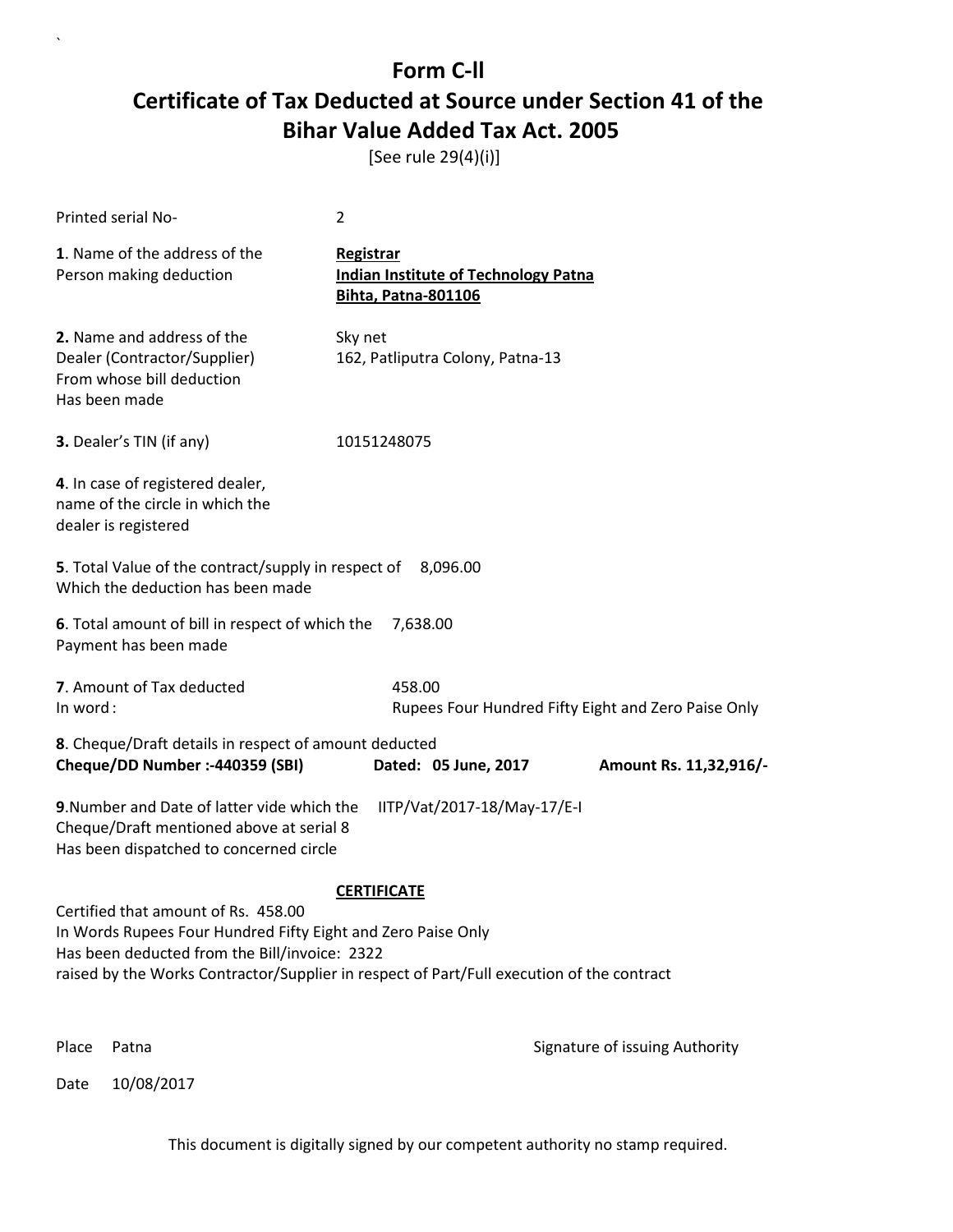[See rule 29(4)(i)]

 $\lambda$ 

| Printed serial No-                                                                                                                                                                                                                                                                                                                     | 3                                                                                      |  |  |
|----------------------------------------------------------------------------------------------------------------------------------------------------------------------------------------------------------------------------------------------------------------------------------------------------------------------------------------|----------------------------------------------------------------------------------------|--|--|
| 1. Name of the address of the<br>Person making deduction                                                                                                                                                                                                                                                                               | Registrar<br><b>Indian Institute of Technology Patna</b><br><b>Bihta, Patna-801106</b> |  |  |
| 2. Name and address of the<br>Dealer (Contractor/Supplier)<br>From whose bill deduction<br>Has been made                                                                                                                                                                                                                               | M/S Usha Air Products Ltd<br>Dasratha, New ByPass Road, Patna-02                       |  |  |
| 3. Dealer's TIN (if any)                                                                                                                                                                                                                                                                                                               | 10120044048                                                                            |  |  |
| 4. In case of registered dealer,<br>name of the circle in which the<br>dealer is registered                                                                                                                                                                                                                                            |                                                                                        |  |  |
| 5. Total Value of the contract/supply in respect of<br>Which the deduction has been made                                                                                                                                                                                                                                               | 46640.00                                                                               |  |  |
| 6. Total amount of bill in respect of which the<br>44,000.00<br>Payment has been made                                                                                                                                                                                                                                                  |                                                                                        |  |  |
| 7. Amount of Tax deducted<br>In word:                                                                                                                                                                                                                                                                                                  | 2640.00<br>Rupees Two Thousand Six Hundred Forty and Zero Paise Only                   |  |  |
| 8. Cheque/Draft details in respect of amount deducted<br>Cheque/DD Number :- 440359 (SBI)<br>Dated: 05 June, 2017<br>Amount Rs. 11,32,916/-                                                                                                                                                                                            |                                                                                        |  |  |
| 9. Number and Date of latter vide which the<br>IITP/Vat/2017-18/May-17/E-I<br>Cheque/Draft mentioned above at serial 8<br>Has been dispatched to concerned circle                                                                                                                                                                      |                                                                                        |  |  |
| <b>CERTIFICATE</b><br>Certified that amount of Rs. 2640.00<br>In Words Rupees Two Thousand Six Hundred Forty and Zero Paise Only<br>Has been deducted from the Bill/invoice: 9244<br>raised by the Works Contractor/Supplier in respect of Part/Full execution of the contract<br>Digitally signed by<br><b>PRADIP</b><br>PRADIP MAITY |                                                                                        |  |  |
| Place<br>Patna                                                                                                                                                                                                                                                                                                                         | Date: 2017.08.25<br><b>MAITY</b><br>14:58:54 +05'30'<br>Signature of issuing Authority |  |  |
| 10/08/2017<br>Date                                                                                                                                                                                                                                                                                                                     |                                                                                        |  |  |
| This document is digitally signed by our competent authority no stamp required.                                                                                                                                                                                                                                                        |                                                                                        |  |  |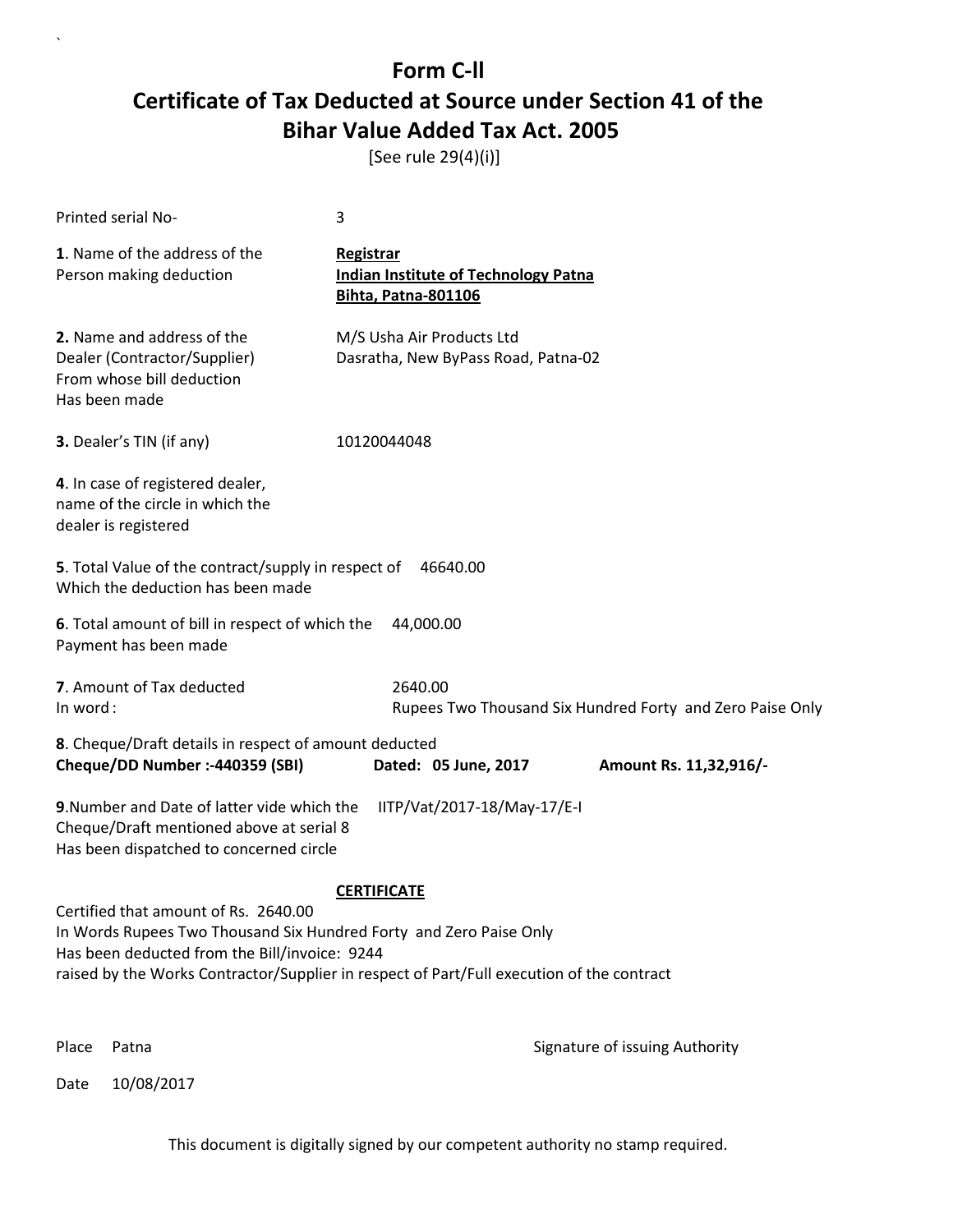[See rule 29(4)(i)]

| Printed serial No-                                                                                                                                                                                                                                                                                                                               | 4                                                                                             |                                                                                         |
|--------------------------------------------------------------------------------------------------------------------------------------------------------------------------------------------------------------------------------------------------------------------------------------------------------------------------------------------------|-----------------------------------------------------------------------------------------------|-----------------------------------------------------------------------------------------|
| 1. Name of the address of the<br>Person making deduction                                                                                                                                                                                                                                                                                         | <b>Registrar</b><br><b>Indian Institute of Technology Patna</b><br><b>Bihta, Patna-801106</b> |                                                                                         |
| 2. Name and address of the<br>Dealer (Contractor/Supplier)<br>From whose bill deduction<br>Has been made                                                                                                                                                                                                                                         | M/s Bharat commercial Agency<br>Jeevandeep, Exhibition Road, Patna-01                         |                                                                                         |
| 3. Dealer's TIN (if any)                                                                                                                                                                                                                                                                                                                         | 10110116098                                                                                   |                                                                                         |
| 4. In case of registered dealer,<br>name of the circle in which the<br>dealer is registered                                                                                                                                                                                                                                                      |                                                                                               |                                                                                         |
| 5. Total Value of the contract/supply in respect of 95,440.00<br>Which the deduction has been made                                                                                                                                                                                                                                               |                                                                                               |                                                                                         |
| 6. Total amount of bill in respect of which the<br>Payment has been made                                                                                                                                                                                                                                                                         | 82,991.00                                                                                     |                                                                                         |
| 7. Amount of Tax deducted<br>In word:<br>Paise Only                                                                                                                                                                                                                                                                                              | 12,449.00                                                                                     | Rupees Twelve Thousand Four Hundred Forty Nine and Zero                                 |
| 8. Cheque/Draft details in respect of amount deducted<br>Cheque/DD Number :- 440359 (SBI)                                                                                                                                                                                                                                                        | Dated: 05 June, 2017                                                                          | Amount Rs. 11,32,916/-                                                                  |
| 9. Number and Date of latter vide which the<br>IITP/Vat/2017-18/May-17/E-I<br>Cheque/Draft mentioned above at serial 8<br>Has been dispatched to concerned circle                                                                                                                                                                                |                                                                                               |                                                                                         |
| <b>CERTIFICATE</b><br>Certified that amount of Rs. 12,449.00<br>In Words Rupees Twelve Thousand Four Hundred Forty Nine and Zero Paise Only<br>Has been deducted from the Bill/invoice: 551<br>raised by the Works Contractor/Supplier in respect of Part/Full execution of the contract<br>Digitally signed by<br><b>PRADIP</b><br>PRADIP MAITY |                                                                                               |                                                                                         |
| Place<br>Patna                                                                                                                                                                                                                                                                                                                                   |                                                                                               | Date: 2017.08.25<br><b>MAITY</b><br>14:59:06 + 05'30'<br>Signature of issuing Authority |

Date 10/08/2017

`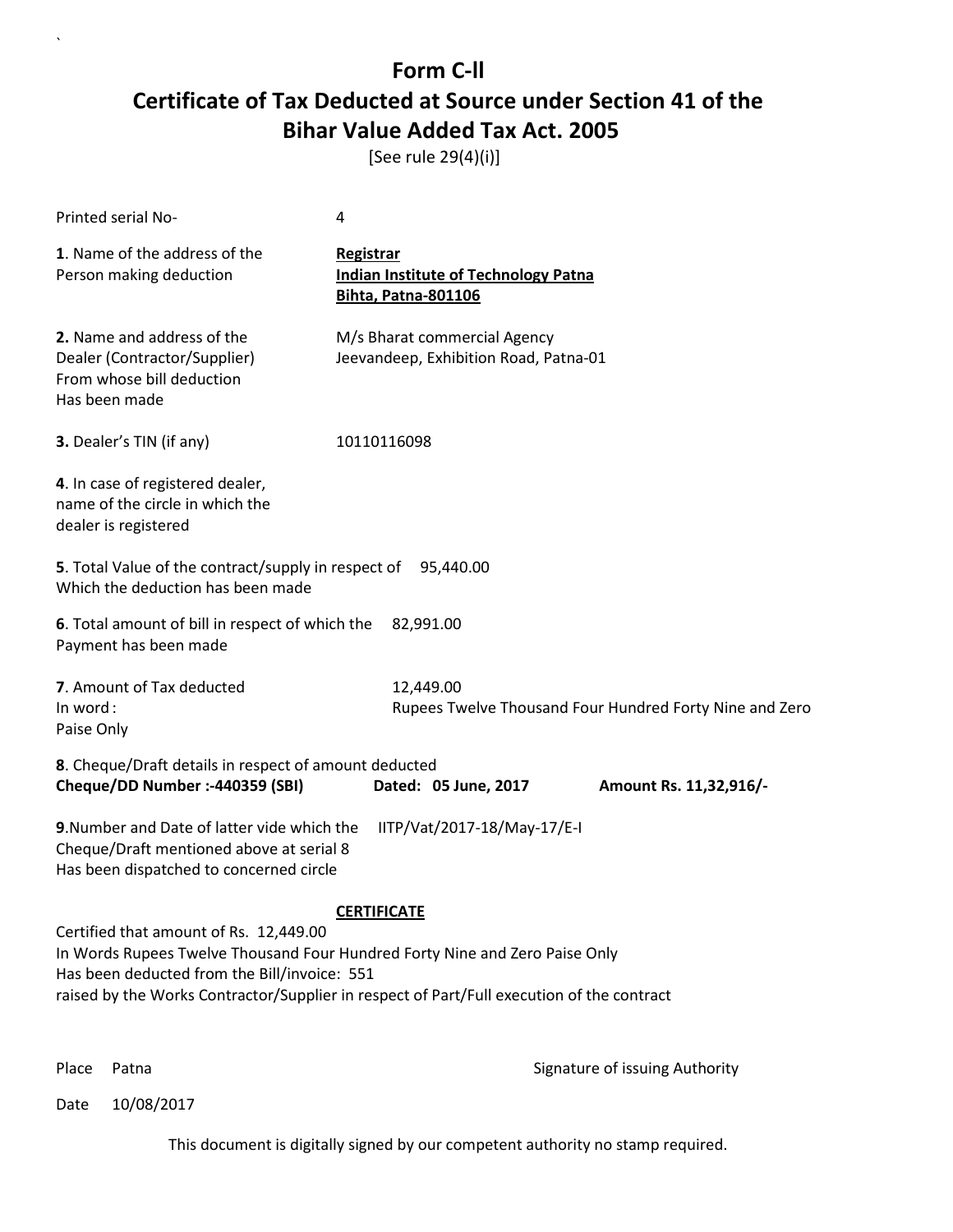[See rule 29(4)(i)]

| Printed serial No-                                                                                                                                                                                                                                                                                                   | 5                                                                                             |  |  |  |
|----------------------------------------------------------------------------------------------------------------------------------------------------------------------------------------------------------------------------------------------------------------------------------------------------------------------|-----------------------------------------------------------------------------------------------|--|--|--|
| 1. Name of the address of the<br>Person making deduction                                                                                                                                                                                                                                                             | <b>Registrar</b><br><b>Indian Institute of Technology Patna</b><br><b>Bihta, Patna-801106</b> |  |  |  |
| 2. Name and address of the<br>Dealer (Contractor/Supplier)<br>From whose bill deduction<br>Has been made                                                                                                                                                                                                             | M/S Wizertech Informatics Pvt. Ltd<br>18, Telegraph Colony, Kidwaipuri, Patna-01              |  |  |  |
| 3. Dealer's TIN (if any)                                                                                                                                                                                                                                                                                             | 10050803019                                                                                   |  |  |  |
| 4. In case of registered dealer,<br>name of the circle in which the<br>dealer is registered                                                                                                                                                                                                                          |                                                                                               |  |  |  |
| 5. Total Value of the contract/supply in respect of<br>68,052.00<br>Which the deduction has been made                                                                                                                                                                                                                |                                                                                               |  |  |  |
| 6. Total amount of bill in respect of which the<br>Payment has been made                                                                                                                                                                                                                                             | 64,200.00                                                                                     |  |  |  |
| 7. Amount of Tax deducted<br>In word:<br>Only                                                                                                                                                                                                                                                                        | 3,852.00<br>Rupees Three Thousand Eight Hundred Fifty Two and Zero Paise                      |  |  |  |
| 8. Cheque/Draft details in respect of amount deducted<br>Cheque/DD Number :- 440359 (SBI)                                                                                                                                                                                                                            | Dated: 05 June, 2017<br>Amount Rs. 11,32,916/-                                                |  |  |  |
| 9. Number and Date of latter vide which the<br>Cheque/Draft mentioned above at serial 8<br>Has been dispatched to concerned circle                                                                                                                                                                                   | IITP/Vat/2017-18/May-17/E-I                                                                   |  |  |  |
| <b>CERTIFICATE</b><br>Certified that amount of Rs. 3,852.00<br>In Words Rupees Three Thousand Eight Hundred Fifty Two and Zero Paise Only<br>Has been deducted from the Bill/invoice: 4171021140<br>raised by the Works Contractor/Supplier in respect of Part/Full execution of the contract<br>Digitally signed by |                                                                                               |  |  |  |
|                                                                                                                                                                                                                                                                                                                      | <b>PRADIP</b><br>PRADIP MAITY<br>Date: 2017.08.25<br><b>MAITY</b><br>14:59:19 + 05'30'        |  |  |  |
| Place<br>Patna                                                                                                                                                                                                                                                                                                       | Signature of issuing Authority                                                                |  |  |  |

Date 10/08/2017

`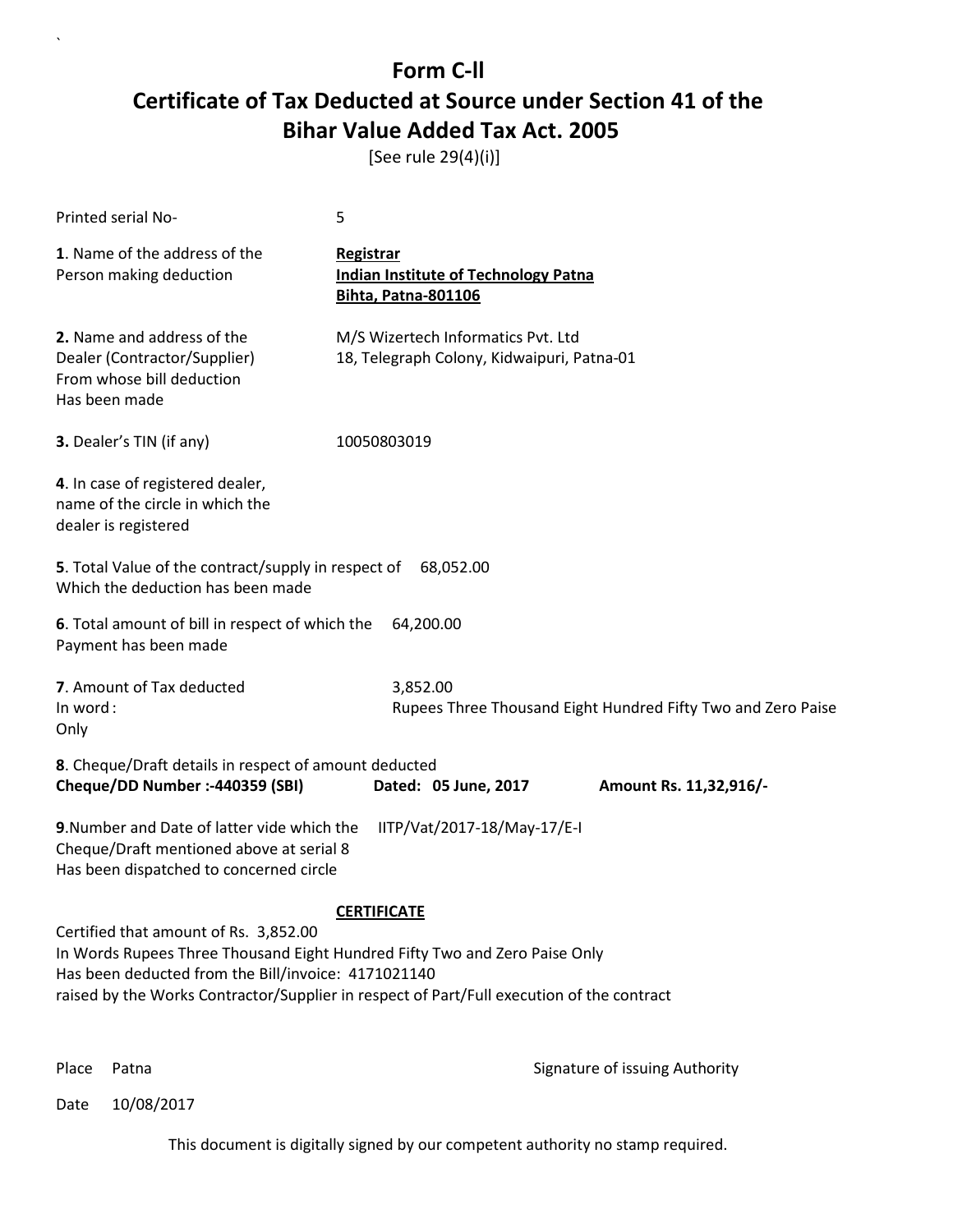[See rule 29(4)(i)]

`

| Printed serial No-                                                                                                                                                                                                                                                                                                                                                                                                                                                        | 6                                                                                             |  |  |
|---------------------------------------------------------------------------------------------------------------------------------------------------------------------------------------------------------------------------------------------------------------------------------------------------------------------------------------------------------------------------------------------------------------------------------------------------------------------------|-----------------------------------------------------------------------------------------------|--|--|
| 1. Name of the address of the<br>Person making deduction                                                                                                                                                                                                                                                                                                                                                                                                                  | <b>Registrar</b><br><b>Indian Institute of Technology Patna</b><br><b>Bihta, Patna-801106</b> |  |  |
| 2. Name and address of the<br>Dealer (Contractor/Supplier)<br>From whose bill deduction<br>Has been made                                                                                                                                                                                                                                                                                                                                                                  | Dguards<br>Patna                                                                              |  |  |
| 3. Dealer's TIN (if any)                                                                                                                                                                                                                                                                                                                                                                                                                                                  | 10111683053                                                                                   |  |  |
| 4. In case of registered dealer,<br>name of the circle in which the<br>dealer is registered                                                                                                                                                                                                                                                                                                                                                                               |                                                                                               |  |  |
| 5. Total Value of the contract/supply in respect of<br>Which the deduction has been made                                                                                                                                                                                                                                                                                                                                                                                  | 49,950                                                                                        |  |  |
| 6. Total amount of bill in respect of which the<br>43,435.00<br>Payment has been made                                                                                                                                                                                                                                                                                                                                                                                     |                                                                                               |  |  |
| 7. Amount of Tax deducted<br>In word:                                                                                                                                                                                                                                                                                                                                                                                                                                     | 6,515<br>Rupees Six Thousand Five Hundred Fifteen and Zero Paise Only                         |  |  |
| 8. Cheque/Draft details in respect of amount deducted<br>Cheque/DD Number :- 440359 (SBI)<br>Dated: 05 June, 2017<br>Amount Rs. 11,32,916/-                                                                                                                                                                                                                                                                                                                               |                                                                                               |  |  |
| 9. Number and Date of latter vide which the<br>IITP/Vat/2017-18/May-17/E-I<br>Cheque/Draft mentioned above at serial 8<br>Has been dispatched to concerned circle                                                                                                                                                                                                                                                                                                         |                                                                                               |  |  |
| <b>CERTIFICATE</b><br>Certified that amount of Rs. 6,515<br>In Words Rupees Six Thousand Five Hundred Fifteen and Zero Paise Only<br>Has been deducted from the Bill/invoice: 4716<br>raised by the Works Contractor/Supplier in respect of Part/Full execution of the contract<br>Digitally signed by<br><b>PRADIP</b><br>PRADIP MAITY<br>Date: 2017.08.25<br><b>MAITY</b><br>14:59:33 +05'30'<br>Place<br>Patna<br>Signature of issuing Authority<br>10/08/2017<br>Date |                                                                                               |  |  |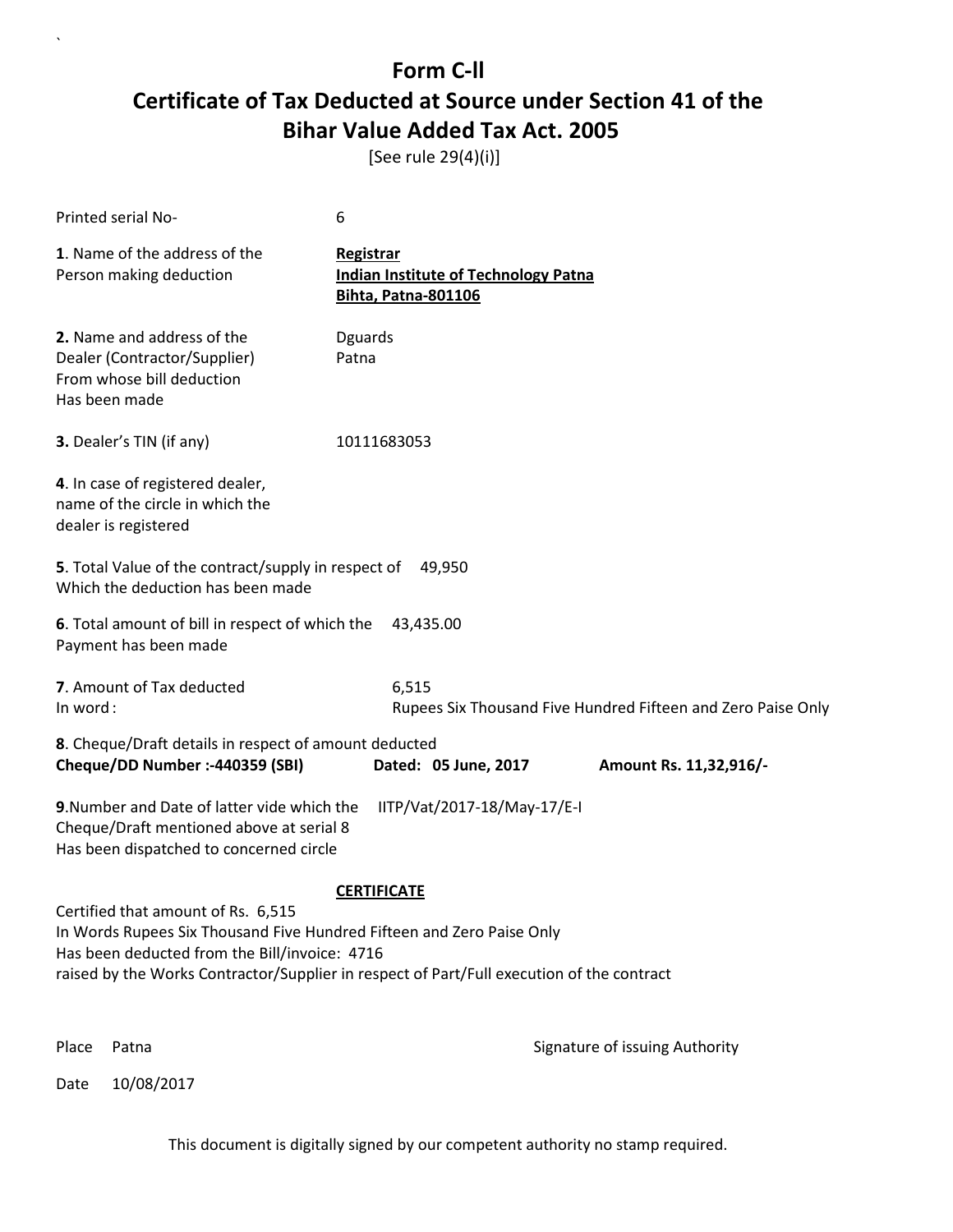[See rule 29(4)(i)]

| Printed serial No-                                                                                                                                                                                                                               | 7                                                                                      |                                |
|--------------------------------------------------------------------------------------------------------------------------------------------------------------------------------------------------------------------------------------------------|----------------------------------------------------------------------------------------|--------------------------------|
| 1. Name of the address of the<br>Person making deduction                                                                                                                                                                                         | Registrar<br><b>Indian Institute of Technology Patna</b><br><b>Bihta, Patna-801106</b> |                                |
| 2. Name and address of the<br>Dealer (Contractor/Supplier)<br>From whose bill deduction<br>Has been made                                                                                                                                         | Sky net<br>162, Patliputra Colony, Patna-13                                            |                                |
| 3. Dealer's TIN (if any)                                                                                                                                                                                                                         | 10151248075                                                                            |                                |
| 4. In case of registered dealer,<br>name of the circle in which the<br>dealer is registered                                                                                                                                                      |                                                                                        |                                |
| 5. Total Value of the contract/supply in respect of 6,116.00<br>Which the deduction has been made                                                                                                                                                |                                                                                        |                                |
| 6. Total amount of bill in respect of which the 5,770.00<br>Payment has been made                                                                                                                                                                |                                                                                        |                                |
| 7. Amount of Tax deducted<br>In word:                                                                                                                                                                                                            | 346.00<br>Rupees Three Hundred Forty Six and Zero Paise Only                           |                                |
| 8. Cheque/Draft details in respect of amount deducted<br>Cheque/DD Number :- 440359 (SBI)                                                                                                                                                        | Dated: 05 June, 2017                                                                   | Amount Rs. 11,32,916/-         |
| 9. Number and Date of latter vide which the<br>Cheque/Draft mentioned above at serial 8<br>Has been dispatched to concerned circle                                                                                                               | IITP/Vat/2017-18/May-17/E-I                                                            |                                |
|                                                                                                                                                                                                                                                  | <b>CERTIFICATE</b>                                                                     |                                |
| Certified that amount of Rs. 346.00<br>In Words Rupees Three Hundred Forty Six and Zero Paise Only<br>Has been deducted from the Bill/invoice: 2330<br>raised by the Works Contractor/Supplier in respect of Part/Full execution of the contract |                                                                                        |                                |
| Place<br>Patna                                                                                                                                                                                                                                   |                                                                                        | Signature of issuing Authority |

Date 10/08/2017

`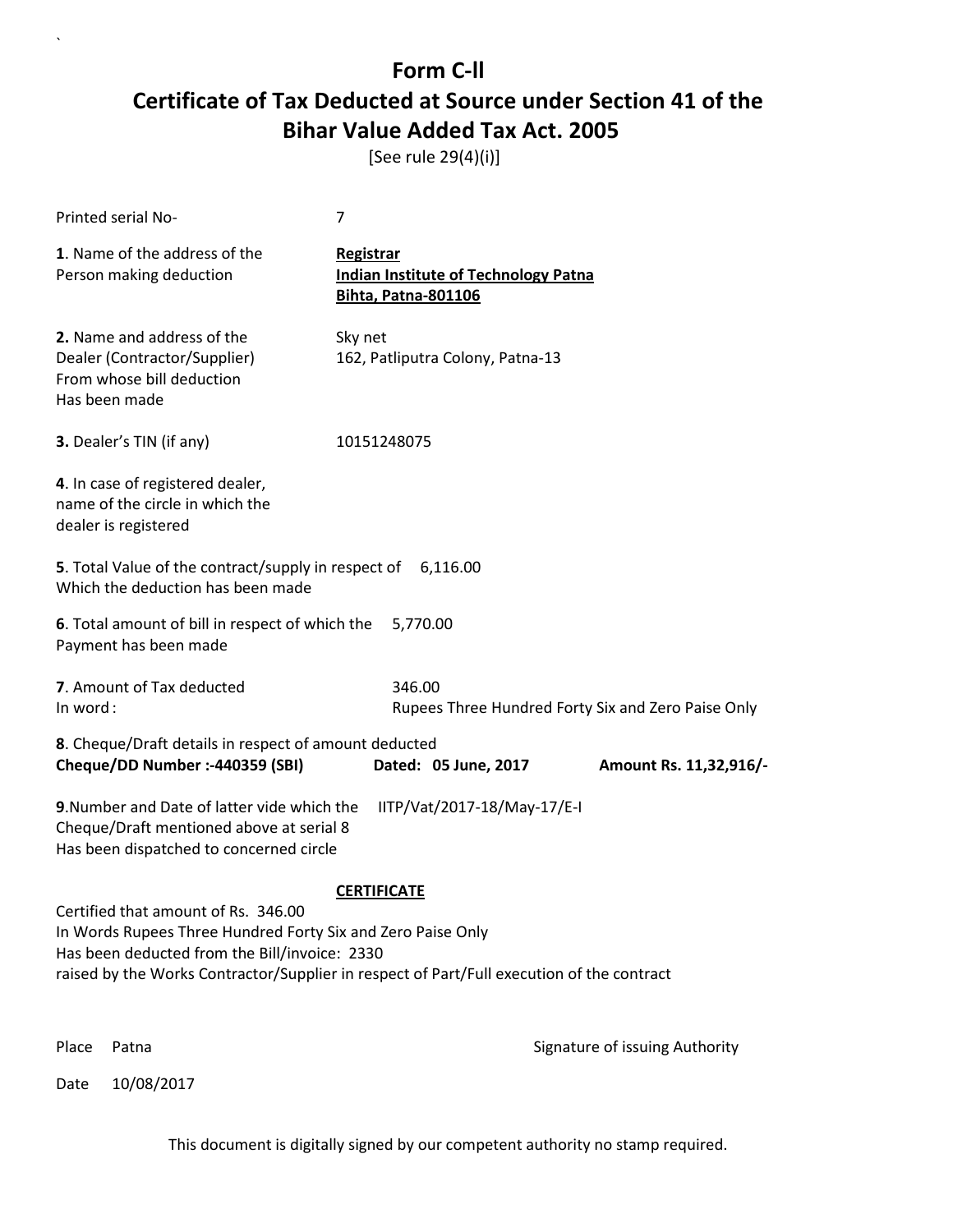[See rule 29(4)(i)]

| Printed serial No-                                                                                                                                                                                                                                                     | 8                                                                                             |                                                                   |
|------------------------------------------------------------------------------------------------------------------------------------------------------------------------------------------------------------------------------------------------------------------------|-----------------------------------------------------------------------------------------------|-------------------------------------------------------------------|
| 1. Name of the address of the<br>Person making deduction                                                                                                                                                                                                               | <b>Registrar</b><br><b>Indian Institute of Technology Patna</b><br><b>Bihta, Patna-801106</b> |                                                                   |
| 2. Name and address of the<br>Dealer (Contractor/Supplier)<br>From whose bill deduction<br>Has been made                                                                                                                                                               | M/S Laxmi Sales Agency                                                                        | Sri Laxmi Place, Behind Abhishek Plaza, Exhibition Road, Patna-01 |
| 3. Dealer's TIN (if any)                                                                                                                                                                                                                                               | 10140807092                                                                                   |                                                                   |
| 4. In case of registered dealer,<br>name of the circle in which the<br>dealer is registered                                                                                                                                                                            |                                                                                               |                                                                   |
| 5. Total Value of the contract/supply in respect of 1,962.00<br>Which the deduction has been made                                                                                                                                                                      |                                                                                               |                                                                   |
| 6. Total amount of bill in respect of which the<br>Payment has been made                                                                                                                                                                                               | 1,780.00                                                                                      |                                                                   |
| 7. Amount of Tax deducted<br>In word:                                                                                                                                                                                                                                  | 182.00                                                                                        | Rupees One Hundred Eighty Two and Zero Paise Only                 |
| 8. Cheque/Draft details in respect of amount deducted<br>Cheque/DD Number :- 440359 (SBI)                                                                                                                                                                              | Dated: 05 June, 2017                                                                          | Amount Rs. 11,32,916/-                                            |
| 9. Number and Date of latter vide which the<br>IITP/Vat/2017-18/May-17/E-I<br>Cheque/Draft mentioned above at serial 8<br>Has been dispatched to concerned circle                                                                                                      |                                                                                               |                                                                   |
| <b>CERTIFICATE</b><br>Certified that amount of Rs. 182.00<br>In Words Rupees One Hundred Eighty Two and Zero Paise Only<br>Has been deducted from the Bill/invoice: 04,07<br>raised by the Works Contractor/Supplier in respect of Part/Full execution of the contract |                                                                                               |                                                                   |
| Place<br>Patna                                                                                                                                                                                                                                                         |                                                                                               | Signature of issuing Authority                                    |

Date 10/08/2017

`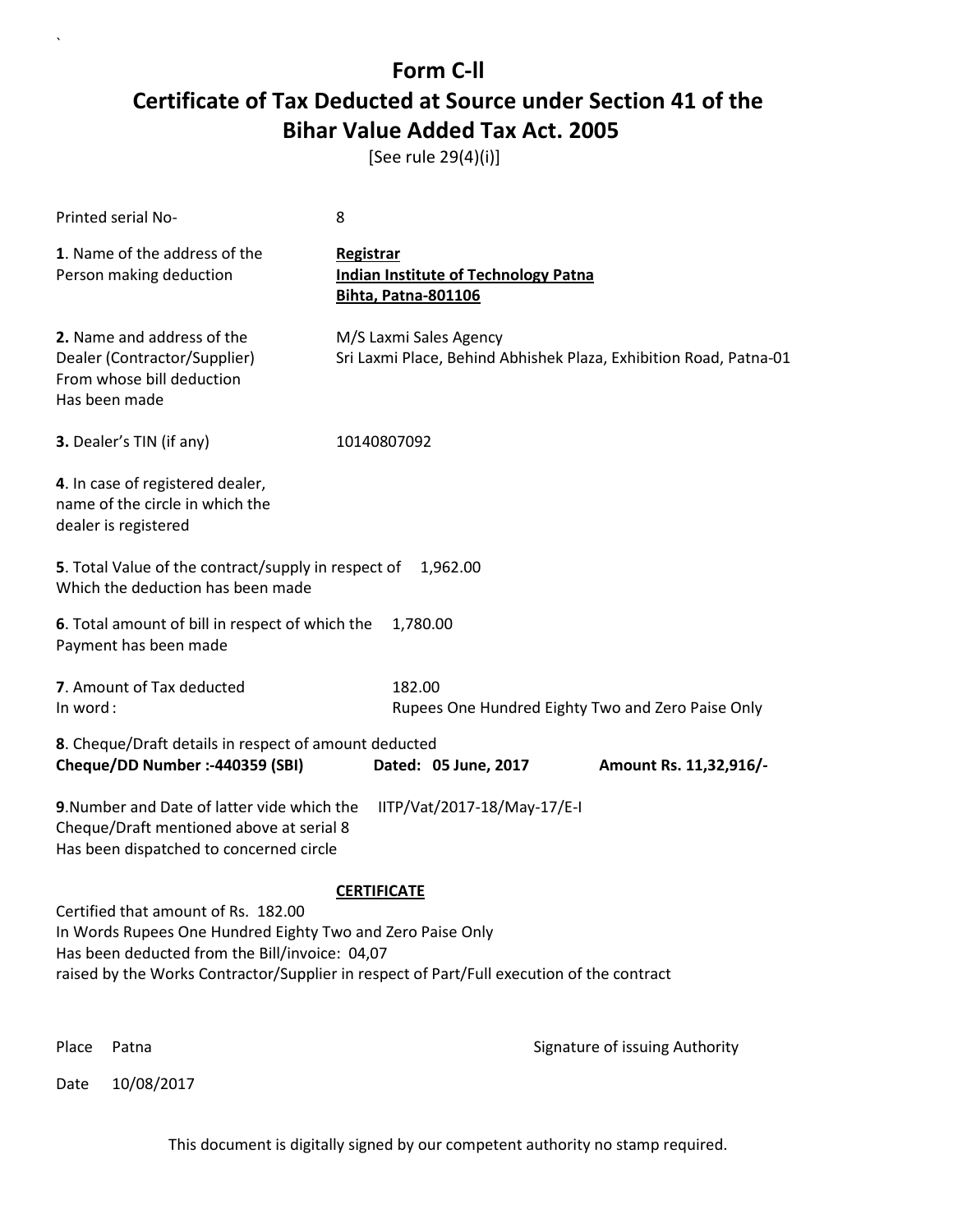[See rule 29(4)(i)]

| Printed serial No-                                                                                                                                                                                                                           | 9                                                                                      |                                |
|----------------------------------------------------------------------------------------------------------------------------------------------------------------------------------------------------------------------------------------------|----------------------------------------------------------------------------------------|--------------------------------|
| 1. Name of the address of the<br>Person making deduction                                                                                                                                                                                     | Registrar<br><b>Indian Institute of Technology Patna</b><br><b>Bihta, Patna-801106</b> |                                |
| 2. Name and address of the<br>Dealer (Contractor/Supplier)<br>From whose bill deduction<br>Has been made                                                                                                                                     | <b>Global IT services</b><br>Patna                                                     |                                |
| 3. Dealer's TIN (if any)                                                                                                                                                                                                                     | 10156972079                                                                            |                                |
| 4. In case of registered dealer,<br>name of the circle in which the<br>dealer is registered                                                                                                                                                  |                                                                                        |                                |
| 5. Total Value of the contract/supply in respect of 4,261.00<br>Which the deduction has been made                                                                                                                                            |                                                                                        |                                |
| 6. Total amount of bill in respect of which the 3,705.00<br>Payment has been made                                                                                                                                                            |                                                                                        |                                |
| 7. Amount of Tax deducted<br>In word:                                                                                                                                                                                                        | 556.00<br>Rupees Five Hundred Fifty Six and Zero Paise Only                            |                                |
| 8. Cheque/Draft details in respect of amount deducted<br>Cheque/DD Number :- 440359 (SBI)                                                                                                                                                    | Dated: 05 June, 2017                                                                   | Amount Rs. 11,32,916/-         |
| 9. Number and Date of latter vide which the<br>Cheque/Draft mentioned above at serial 8<br>Has been dispatched to concerned circle                                                                                                           | IITP/Vat/2017-18/May-17/E-I                                                            |                                |
|                                                                                                                                                                                                                                              | <b>CERTIFICATE</b>                                                                     |                                |
| Certified that amount of Rs. 556.00<br>In Words Rupees Five Hundred Fifty Six and Zero Paise Only<br>Has been deducted from the Bill/invoice: 3<br>raised by the Works Contractor/Supplier in respect of Part/Full execution of the contract |                                                                                        |                                |
| Place<br>Patna                                                                                                                                                                                                                               |                                                                                        | Signature of issuing Authority |

Date 10/08/2017

`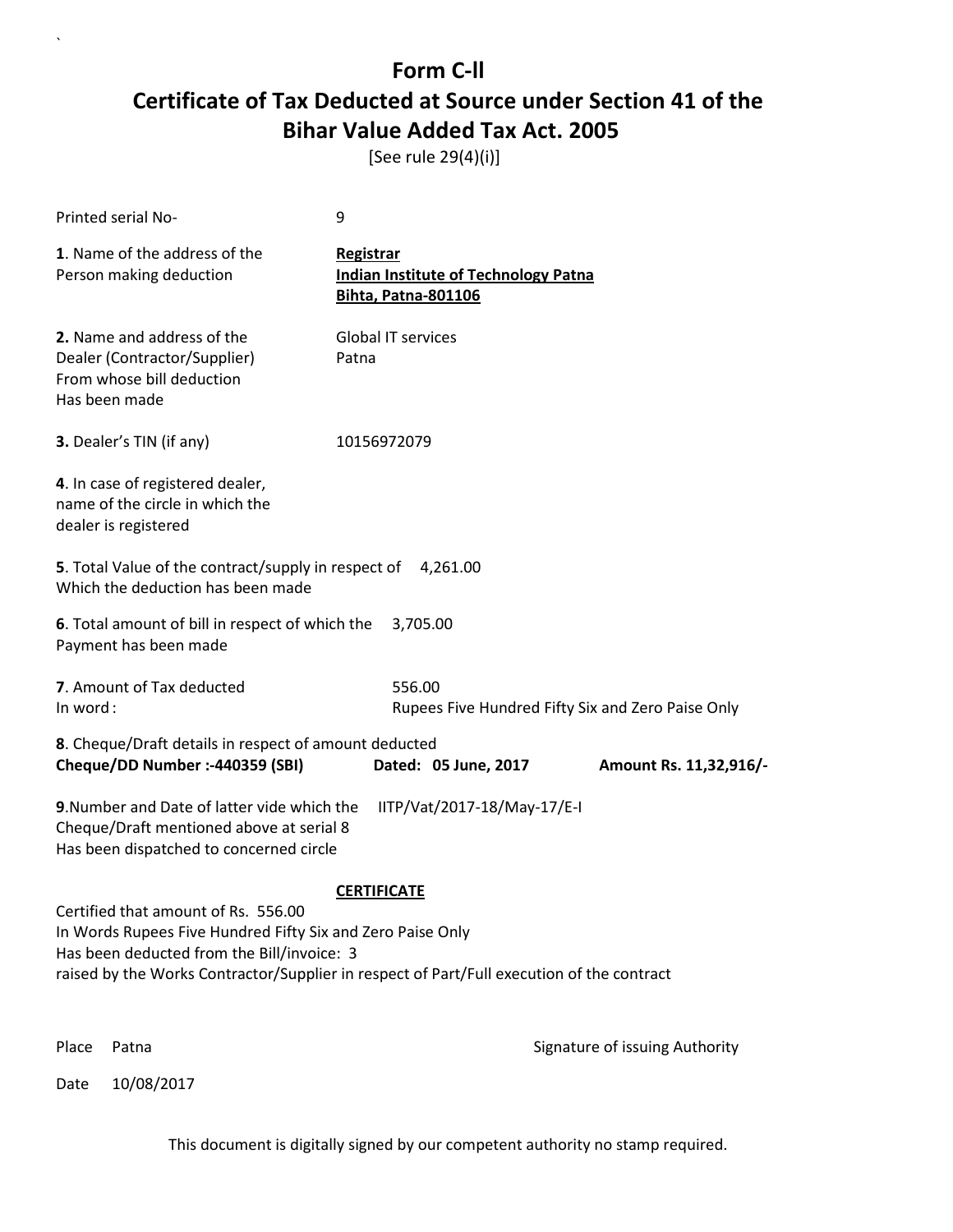[See rule 29(4)(i)]

`

|                                                                                                                                                                                                                                                                          | Printed serial No-                                                                                                                 | 10                                                                                     |                                |
|--------------------------------------------------------------------------------------------------------------------------------------------------------------------------------------------------------------------------------------------------------------------------|------------------------------------------------------------------------------------------------------------------------------------|----------------------------------------------------------------------------------------|--------------------------------|
|                                                                                                                                                                                                                                                                          | 1. Name of the address of the<br>Person making deduction                                                                           | Registrar<br><b>Indian Institute of Technology Patna</b><br><b>Bihta, Patna-801106</b> |                                |
|                                                                                                                                                                                                                                                                          | 2. Name and address of the<br>Dealer (Contractor/Supplier)<br>From whose bill deduction<br>Has been made                           | Sky net<br>162, Patliputra Colony, Patna-13                                            |                                |
|                                                                                                                                                                                                                                                                          | 3. Dealer's TIN (if any)                                                                                                           | 10151248075                                                                            |                                |
|                                                                                                                                                                                                                                                                          | 4. In case of registered dealer,<br>name of the circle in which the<br>dealer is registered                                        |                                                                                        |                                |
|                                                                                                                                                                                                                                                                          | 5. Total Value of the contract/supply in respect of<br>Which the deduction has been made                                           | 10,437.00                                                                              |                                |
|                                                                                                                                                                                                                                                                          | 6. Total amount of bill in respect of which the<br>Payment has been made                                                           | 9,847.00                                                                               |                                |
| In word:                                                                                                                                                                                                                                                                 | 7. Amount of Tax deducted                                                                                                          | 590.00<br>Rupees Five Hundred Ninety and Zero Paise Only                               |                                |
|                                                                                                                                                                                                                                                                          | 8. Cheque/Draft details in respect of amount deducted<br>Cheque/DD Number :- 440359 (SBI)                                          | Dated: 05 June, 2017                                                                   | Amount Rs. 11,32,916/-         |
|                                                                                                                                                                                                                                                                          | 9. Number and Date of latter vide which the<br>Cheque/Draft mentioned above at serial 8<br>Has been dispatched to concerned circle | IITP/Vat/2017-18/May-17/E-I                                                            |                                |
| <b>CERTIFICATE</b><br>Certified that amount of Rs. 590.00<br>In Words Rupees Five Hundred Ninety and Zero Paise Only<br>Has been deducted from the Bill/invoice: 23,182,319<br>raised by the Works Contractor/Supplier in respect of Part/Full execution of the contract |                                                                                                                                    |                                                                                        |                                |
| Place                                                                                                                                                                                                                                                                    | Patna                                                                                                                              |                                                                                        | Signature of issuing Authority |
| Date                                                                                                                                                                                                                                                                     | 10/08/2017                                                                                                                         |                                                                                        |                                |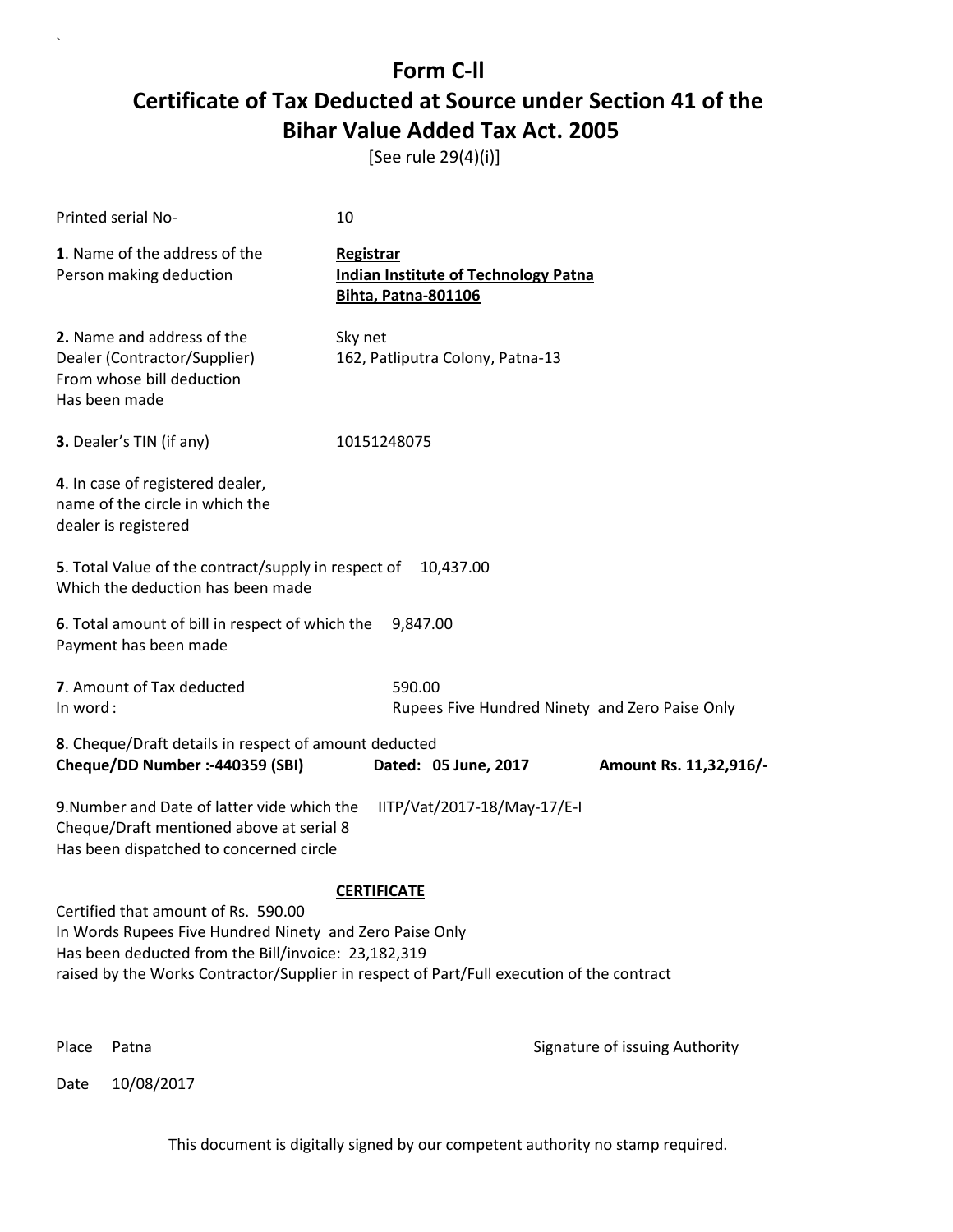[See rule 29(4)(i)]

| Printed serial No-                                                                                                                                                                                                                             | 11                                                                                            |                                                   |
|------------------------------------------------------------------------------------------------------------------------------------------------------------------------------------------------------------------------------------------------|-----------------------------------------------------------------------------------------------|---------------------------------------------------|
| 1. Name of the address of the<br>Person making deduction                                                                                                                                                                                       | <b>Registrar</b><br><b>Indian Institute of Technology Patna</b><br><b>Bihta, Patna-801106</b> |                                                   |
| 2. Name and address of the<br>Dealer (Contractor/Supplier)<br>From whose bill deduction<br>Has been made                                                                                                                                       | M/S Usha Air Products Ltd<br>Dasratha, New ByPass Road, Patna-02                              |                                                   |
| 3. Dealer's TIN (if any)                                                                                                                                                                                                                       | 10120044048                                                                                   |                                                   |
| 4. In case of registered dealer,<br>name of the circle in which the<br>dealer is registered                                                                                                                                                    |                                                                                               |                                                   |
| 5. Total Value of the contract/supply in respect of<br>Which the deduction has been made                                                                                                                                                       | 14464.00                                                                                      |                                                   |
| 6. Total amount of bill in respect of which the<br>Payment has been made                                                                                                                                                                       | 13,815.00                                                                                     |                                                   |
| 7. Amount of Tax deducted<br>In word:                                                                                                                                                                                                          | 649.00                                                                                        | Rupees Six Hundred Forty Nine and Zero Paise Only |
| 8. Cheque/Draft details in respect of amount deducted<br>Cheque/DD Number :- 440359 (SBI)                                                                                                                                                      | Dated: 05 June, 2017                                                                          | Amount Rs. 11,32,916/-                            |
| 9. Number and Date of latter vide which the<br>Cheque/Draft mentioned above at serial 8<br>Has been dispatched to concerned circle                                                                                                             | IITP/Vat/2017-18/May-17/E-I                                                                   |                                                   |
|                                                                                                                                                                                                                                                | <b>CERTIFICATE</b>                                                                            |                                                   |
| Certified that amount of Rs. 649.00<br>In Words Rupees Six Hundred Forty Nine and Zero Paise Only<br>Has been deducted from the Bill/invoice: 089<br>raised by the Works Contractor/Supplier in respect of Part/Full execution of the contract |                                                                                               |                                                   |
| Place<br>Patna                                                                                                                                                                                                                                 |                                                                                               | Signature of issuing Authority                    |

Date 10/08/2017

`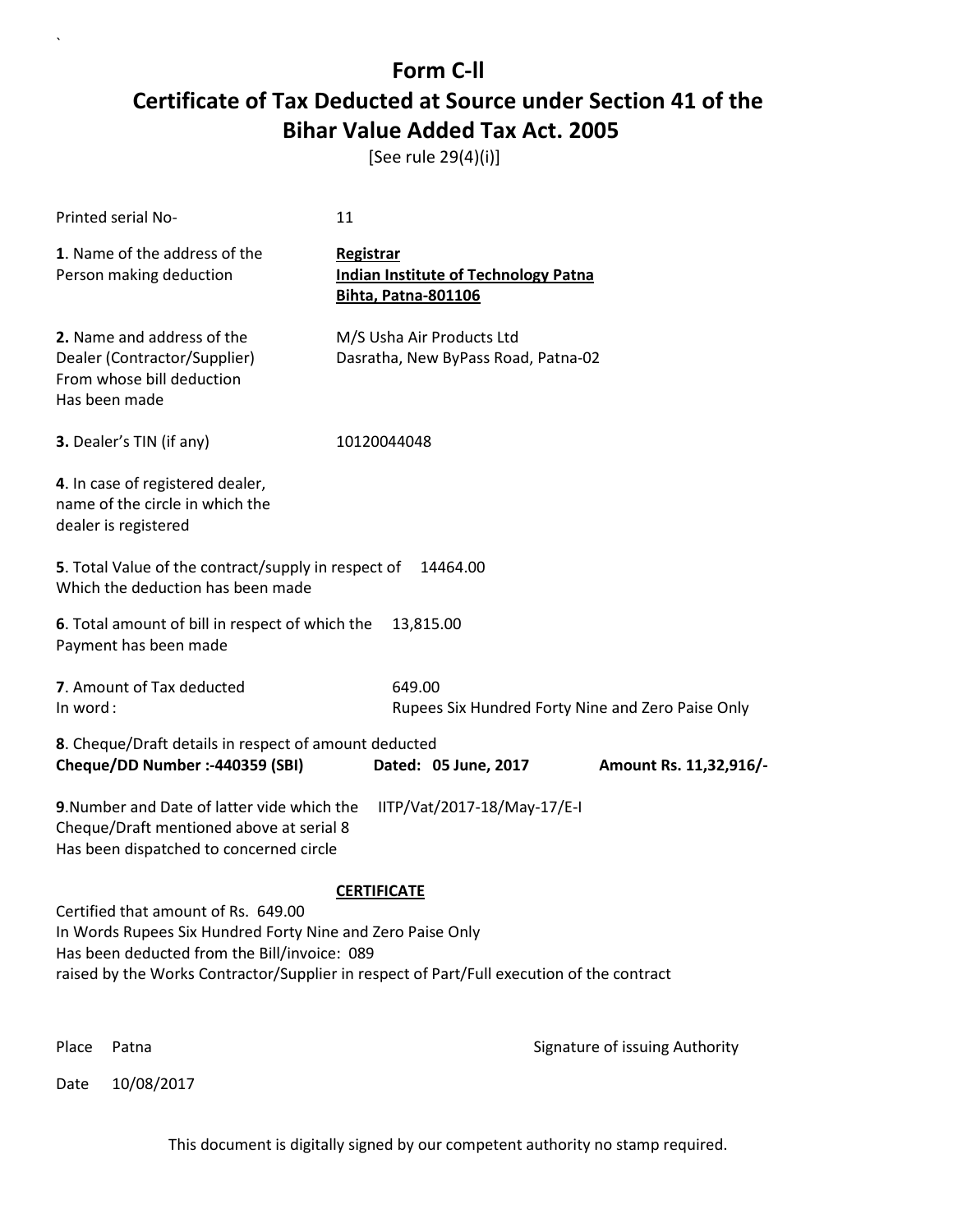[See rule 29(4)(i)]

| <b>Printed serial No-</b>                                                                                                                                                                                                                                                                                    | 12                                                                                            |  |
|--------------------------------------------------------------------------------------------------------------------------------------------------------------------------------------------------------------------------------------------------------------------------------------------------------------|-----------------------------------------------------------------------------------------------|--|
| 1. Name of the address of the<br>Person making deduction                                                                                                                                                                                                                                                     | <b>Registrar</b><br><b>Indian Institute of Technology Patna</b><br><b>Bihta, Patna-801106</b> |  |
| 2. Name and address of the<br>Dealer (Contractor/Supplier)<br>From whose bill deduction<br>Has been made                                                                                                                                                                                                     | Katyayni Contractors Pvt. Ltd.<br>Patna                                                       |  |
| 3. Dealer's TIN (if any)                                                                                                                                                                                                                                                                                     | 10041112044                                                                                   |  |
| 4. In case of registered dealer,<br>name of the circle in which the<br>dealer is registered                                                                                                                                                                                                                  |                                                                                               |  |
| 5. Total Value of the contract/supply in respect of<br>Which the deduction has been made                                                                                                                                                                                                                     | 321,910                                                                                       |  |
| 6. Total amount of bill in respect of which the<br>Payment has been made                                                                                                                                                                                                                                     | 296,157                                                                                       |  |
| 7. Amount of Tax deducted<br>In word:<br>Zero Paise Only                                                                                                                                                                                                                                                     | 25,753<br>Rupees Twenty Five Thousand Seven Hundred Fifty Three and                           |  |
| 8. Cheque/Draft details in respect of amount deducted<br>Cheque/DD Number :- 440359 (SBI)                                                                                                                                                                                                                    | Dated: 05 June, 2017<br>Amount Rs. 11,32,916/-                                                |  |
| 9. Number and Date of latter vide which the<br>Cheque/Draft mentioned above at serial 8<br>Has been dispatched to concerned circle                                                                                                                                                                           | IITP/Vat/2017-18/May-17/E-I                                                                   |  |
| <b>CERTIFICATE</b><br>Certified that amount of Rs. 25,753<br>In Words Rupees Twenty Five Thousand Seven Hundred Fifty Three and Zero Paise Only<br>Has been deducted from the Bill/invoice: IITP.IWD/RS/73/2016<br>raised by the Works Contractor/Supplier in respect of Part/Full execution of the contract |                                                                                               |  |

`

Place Patna **Property** Place Patna Signature of issuing Authority

Date 10/08/2017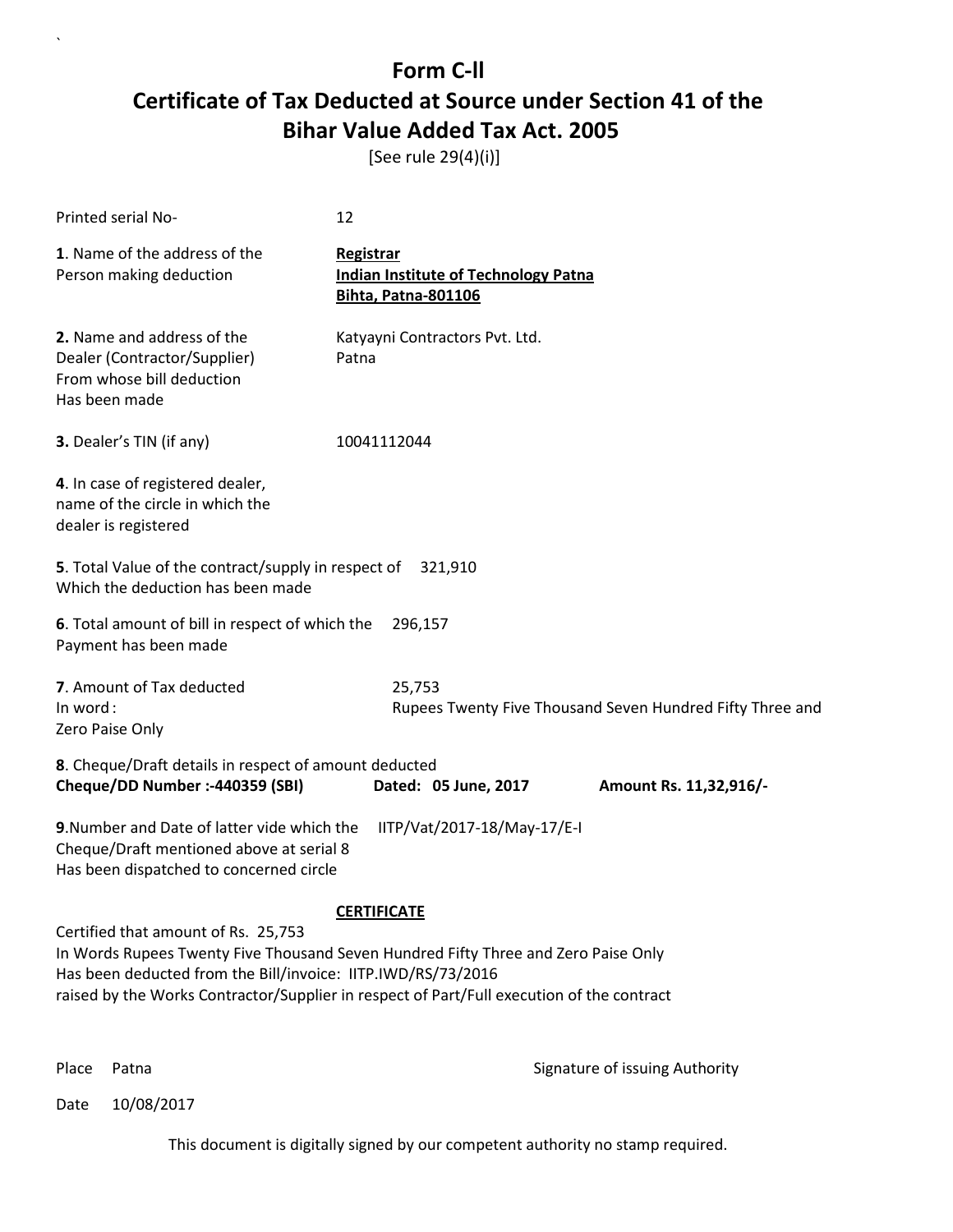[See rule 29(4)(i)]

| Printed serial No-                                                                                                                                                                                                                                 | 13                                                                                     |                                                     |
|----------------------------------------------------------------------------------------------------------------------------------------------------------------------------------------------------------------------------------------------------|----------------------------------------------------------------------------------------|-----------------------------------------------------|
| 1. Name of the address of the<br>Person making deduction                                                                                                                                                                                           | Registrar<br><b>Indian Institute of Technology Patna</b><br><b>Bihta, Patna-801106</b> |                                                     |
| 2. Name and address of the<br>Dealer (Contractor/Supplier)<br>From whose bill deduction<br>Has been made                                                                                                                                           | M/S hubnet Computers<br>Patna                                                          |                                                     |
| 3. Dealer's TIN (if any)                                                                                                                                                                                                                           | 10156529089                                                                            |                                                     |
| 4. In case of registered dealer,<br>name of the circle in which the<br>dealer is registered                                                                                                                                                        |                                                                                        |                                                     |
| 5. Total Value of the contract/supply in respect of<br>Which the deduction has been made                                                                                                                                                           | 9,200.00                                                                               |                                                     |
| 6. Total amount of bill in respect of which the<br>Payment has been made                                                                                                                                                                           | 8,000.00                                                                               |                                                     |
| 7. Amount of Tax deducted<br>In word:                                                                                                                                                                                                              | 1,200.00                                                                               | Rupees One Thousand Two Hundred and Zero Paise Only |
| 8. Cheque/Draft details in respect of amount deducted<br>Cheque/DD Number :- 440359 (SBI)                                                                                                                                                          | Dated: 05 June, 2017                                                                   | Amount Rs. 11,32,916/-                              |
| 9. Number and Date of latter vide which the<br>Cheque/Draft mentioned above at serial 8<br>Has been dispatched to concerned circle                                                                                                                 | IITP/Vat/2017-18/May-17/E-I                                                            |                                                     |
|                                                                                                                                                                                                                                                    | <b>CERTIFICATE</b>                                                                     |                                                     |
| Certified that amount of Rs. 1,200.00<br>In Words Rupees One Thousand Two Hundred and Zero Paise Only<br>Has been deducted from the Bill/invoice: 537<br>raised by the Works Contractor/Supplier in respect of Part/Full execution of the contract |                                                                                        |                                                     |
| Place<br>Patna                                                                                                                                                                                                                                     |                                                                                        | Signature of issuing Authority                      |

Date 10/08/2017

`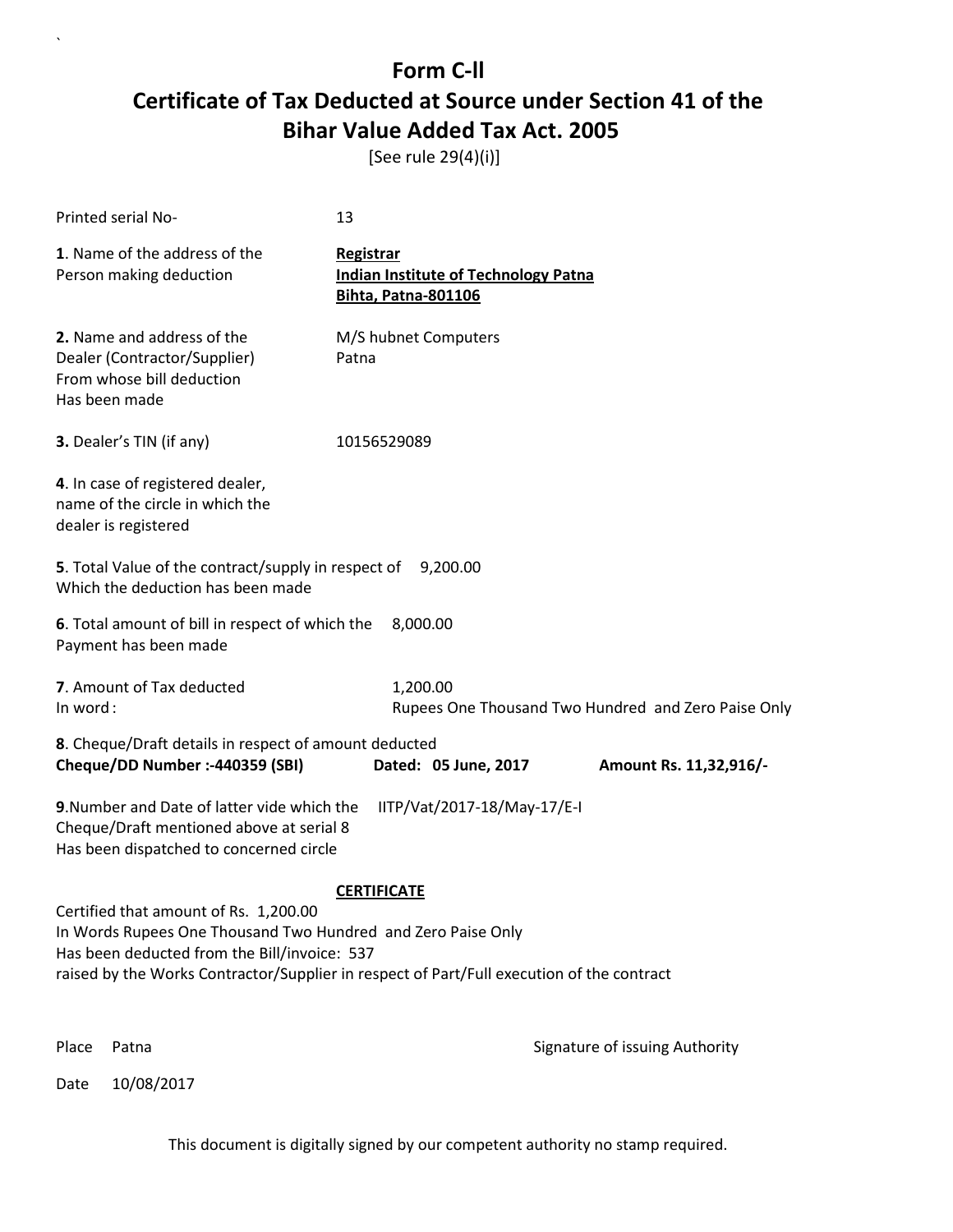[See rule 29(4)(i)]

| Printed serial No-                                                                                                                                                                                                                                         | 14                                                                                            |                                                           |
|------------------------------------------------------------------------------------------------------------------------------------------------------------------------------------------------------------------------------------------------------------|-----------------------------------------------------------------------------------------------|-----------------------------------------------------------|
| 1. Name of the address of the<br>Person making deduction                                                                                                                                                                                                   | <b>Registrar</b><br><b>Indian Institute of Technology Patna</b><br><b>Bihta, Patna-801106</b> |                                                           |
| 2. Name and address of the<br>Dealer (Contractor/Supplier)<br>From whose bill deduction<br>Has been made                                                                                                                                                   | Aamantran enterprises                                                                         |                                                           |
| 3. Dealer's TIN (if any)                                                                                                                                                                                                                                   | 10047531092                                                                                   |                                                           |
| 4. In case of registered dealer,<br>name of the circle in which the<br>dealer is registered                                                                                                                                                                |                                                                                               |                                                           |
| 5. Total Value of the contract/supply in respect of<br>Which the deduction has been made                                                                                                                                                                   | 76,000                                                                                        |                                                           |
| 6. Total amount of bill in respect of which the<br>Payment has been made                                                                                                                                                                                   | 66,086                                                                                        |                                                           |
| 7. Amount of Tax deducted<br>In word:<br>Only                                                                                                                                                                                                              | 9,914                                                                                         | Rupees Nine Thousand Nine Hundred Fourteen and Zero Paise |
| 8. Cheque/Draft details in respect of amount deducted<br>Cheque/DD Number :- 440359 (SBI)                                                                                                                                                                  | Dated: 05 June, 2017                                                                          | Amount Rs. 11,32,916/-                                    |
| 9. Number and Date of latter vide which the<br>Cheque/Draft mentioned above at serial 8<br>Has been dispatched to concerned circle                                                                                                                         | IITP/Vat/2017-18/May-17/E-I                                                                   |                                                           |
| Certified that amount of Rs. 9,914<br>In Words Rupees Nine Thousand Nine Hundred Fourteen and Zero Paise Only<br>Has been deducted from the Bill/invoice: 978<br>raised by the Works Contractor/Supplier in respect of Part/Full execution of the contract | <b>CERTIFICATE</b>                                                                            |                                                           |

`

Place Patna **Property** Place Patna Signature of issuing Authority

Date 10/08/2017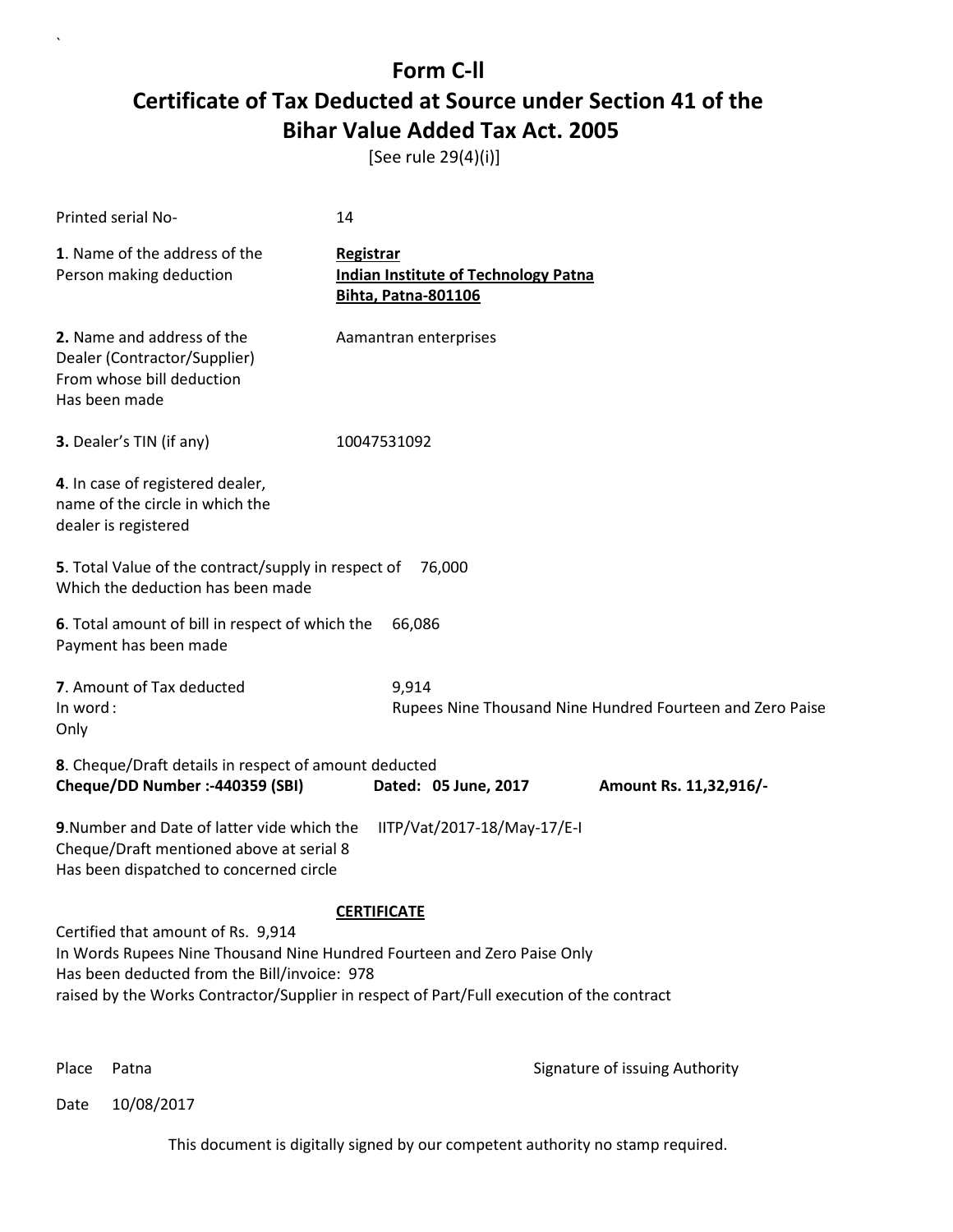[See rule 29(4)(i)]

| Printed serial No-                                                                                                                                                                                                                                                           | 15                                                                                     |                                                         |
|------------------------------------------------------------------------------------------------------------------------------------------------------------------------------------------------------------------------------------------------------------------------------|----------------------------------------------------------------------------------------|---------------------------------------------------------|
| 1. Name of the address of the<br>Person making deduction                                                                                                                                                                                                                     | Registrar<br><b>Indian Institute of Technology Patna</b><br><b>Bihta, Patna-801106</b> |                                                         |
| 2. Name and address of the<br>Dealer (Contractor/Supplier)<br>From whose bill deduction<br>Has been made                                                                                                                                                                     | novateur electrical & digital system Pvt Ltd<br>Patna                                  |                                                         |
| 3. Dealer's TIN (if any)                                                                                                                                                                                                                                                     | 10050977005                                                                            |                                                         |
| 4. In case of registered dealer,<br>name of the circle in which the<br>dealer is registered                                                                                                                                                                                  |                                                                                        |                                                         |
| 5. Total Value of the contract/supply in respect of<br>Which the deduction has been made                                                                                                                                                                                     | 1,048,804                                                                              |                                                         |
| 6. Total amount of bill in respect of which the<br>Payment has been made                                                                                                                                                                                                     | 912,603                                                                                |                                                         |
| 7. Amount of Tax deducted<br>In word:<br>Zero Paise Only                                                                                                                                                                                                                     | 136,201                                                                                | Rupees One Lakh Thirty Six Thousand Two Hundred One and |
| 8. Cheque/Draft details in respect of amount deducted<br>Cheque/DD Number :- 440359 (SBI)                                                                                                                                                                                    | Dated: 05 June, 2017                                                                   | Amount Rs. 11,32,916/-                                  |
| 9. Number and Date of latter vide which the<br>Cheque/Draft mentioned above at serial 8<br>Has been dispatched to concerned circle                                                                                                                                           | IITP/Vat/2017-18/May-17/E-I                                                            |                                                         |
|                                                                                                                                                                                                                                                                              | <b>CERTIFICATE</b>                                                                     |                                                         |
| Certified that amount of Rs. 136,201<br>In Words Rupees One Lakh Thirty Six Thousand Two Hundred One and Zero Paise Only<br>Has been deducted from the Bill/invoice: 3900009138<br>raised by the Works Contractor/Supplier in respect of Part/Full execution of the contract |                                                                                        |                                                         |
|                                                                                                                                                                                                                                                                              |                                                                                        |                                                         |

`

Place Patna **Property** Place Patna Signature of issuing Authority

Date 10/08/2017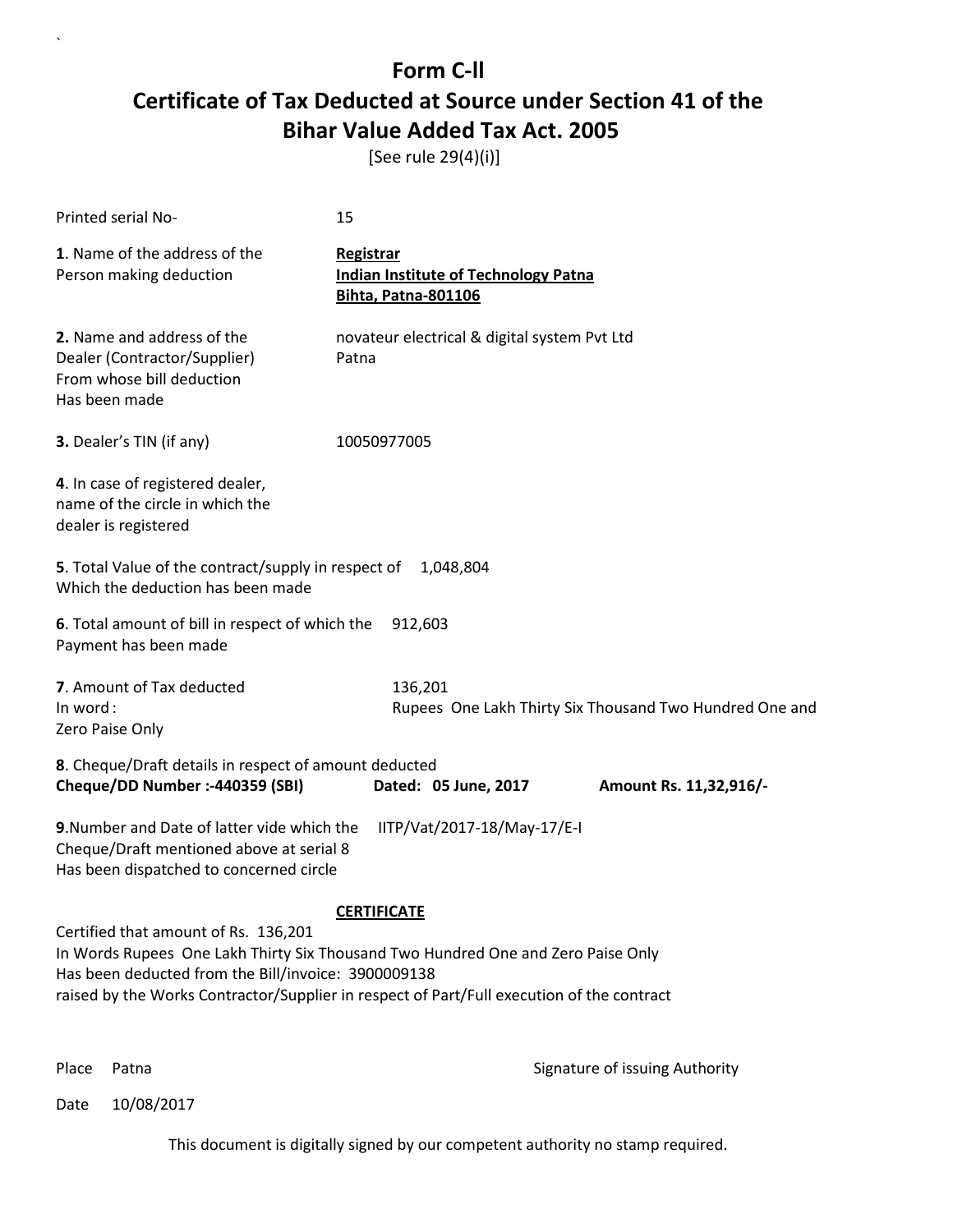[See rule 29(4)(i)]

| Printed serial No-                                                                                                                                                                                                                                                | 16                                                                                            |                                                            |
|-------------------------------------------------------------------------------------------------------------------------------------------------------------------------------------------------------------------------------------------------------------------|-----------------------------------------------------------------------------------------------|------------------------------------------------------------|
| 1. Name of the address of the<br>Person making deduction                                                                                                                                                                                                          | <b>Registrar</b><br><b>Indian Institute of Technology Patna</b><br><b>Bihta, Patna-801106</b> |                                                            |
| 2. Name and address of the<br>Dealer (Contractor/Supplier)<br>From whose bill deduction<br>Has been made                                                                                                                                                          | M/s Bharat commercial Agency<br>Jeevandeep, Exhibition Road, Patna-01                         |                                                            |
| 3. Dealer's TIN (if any)                                                                                                                                                                                                                                          | 10110116098                                                                                   |                                                            |
| 4. In case of registered dealer,<br>name of the circle in which the<br>dealer is registered                                                                                                                                                                       |                                                                                               |                                                            |
| 5. Total Value of the contract/supply in respect of 81,710.00<br>Which the deduction has been made                                                                                                                                                                |                                                                                               |                                                            |
| 6. Total amount of bill in respect of which the<br>Payment has been made                                                                                                                                                                                          | 71,052.00                                                                                     |                                                            |
| 7. Amount of Tax deducted<br>In word:<br>Only                                                                                                                                                                                                                     | 10,658.00                                                                                     | Rupees Ten Thousand Six Hundred Fifty Eight and Zero Paise |
| 8. Cheque/Draft details in respect of amount deducted<br>Cheque/DD Number :- 440359 (SBI)                                                                                                                                                                         | Dated: 05 June, 2017                                                                          | Amount Rs. 11,32,916/-                                     |
| 9. Number and Date of latter vide which the<br>Cheque/Draft mentioned above at serial 8<br>Has been dispatched to concerned circle                                                                                                                                | IITP/Vat/2017-18/May-17/E-I                                                                   |                                                            |
| Certified that amount of Rs. 10,658.00<br>In Words Rupees Ten Thousand Six Hundred Fifty Eight and Zero Paise Only<br>Has been deducted from the Bill/invoice: 81710<br>raised by the Works Contractor/Supplier in respect of Part/Full execution of the contract | <b>CERTIFICATE</b>                                                                            |                                                            |

`

Place Patna **Property** Place Patna Signature of issuing Authority

Date 10/08/2017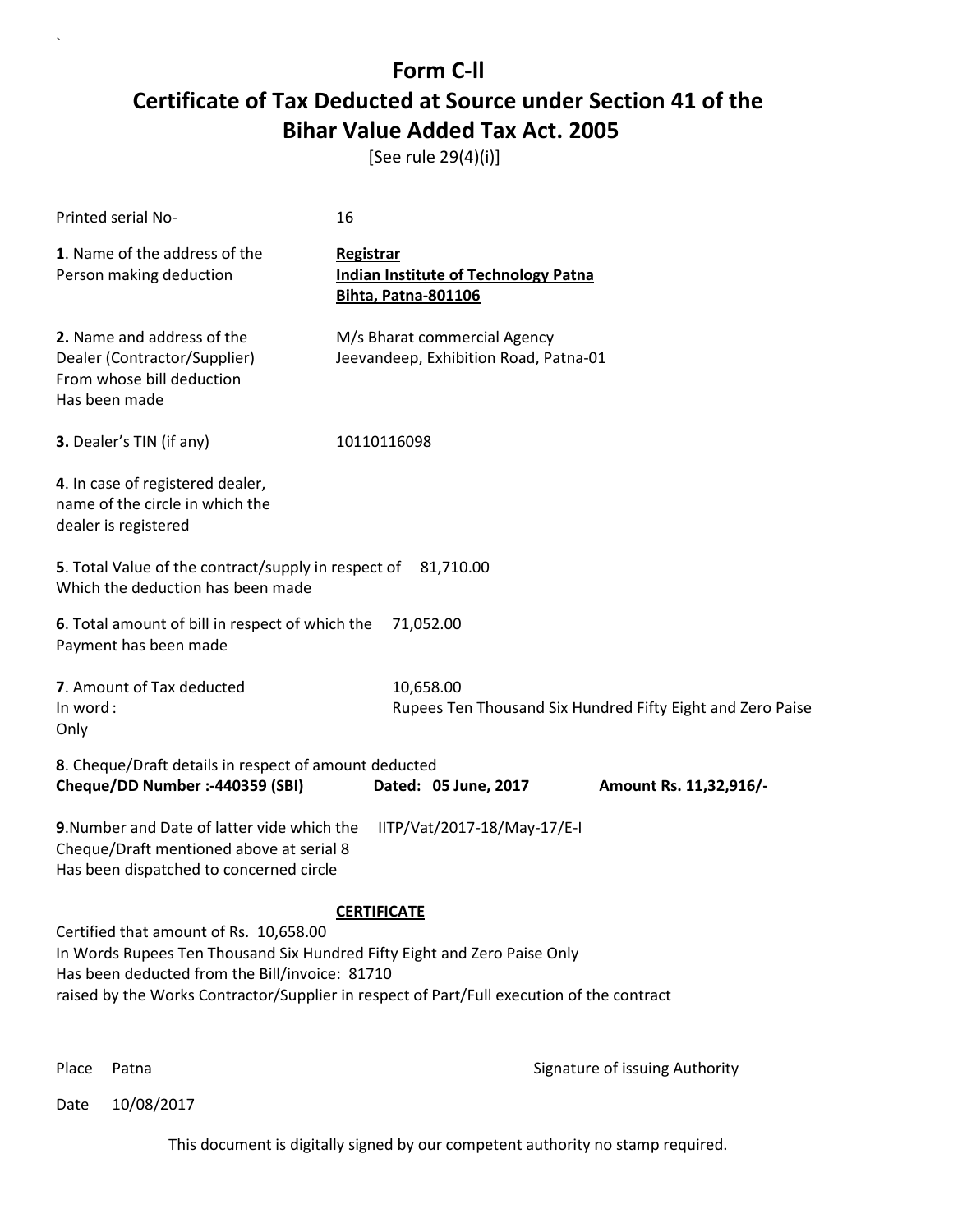[See rule 29(4)(i)]

| Printed serial No-                                                                                                                                           | 17                                                                                                              |
|--------------------------------------------------------------------------------------------------------------------------------------------------------------|-----------------------------------------------------------------------------------------------------------------|
| 1. Name of the address of the<br>Person making deduction                                                                                                     | Registrar<br><b>Indian Institute of Technology Patna</b><br><b>Bihta, Patna-801106</b>                          |
| 2. Name and address of the<br>Dealer (Contractor/Supplier)<br>From whose bill deduction<br>Has been made                                                     | M/s Matrix<br>Behind Samrat Hotel, Bandar Bagicha, Fraser Road, Patna-01                                        |
| 3. Dealer's TIN (if any)                                                                                                                                     | 10146071040                                                                                                     |
| 4. In case of registered dealer,<br>name of the circle in which the<br>dealer is registered                                                                  |                                                                                                                 |
| 5. Total Value of the contract/supply in respect of<br>Which the deduction has been made                                                                     | 38,690.00                                                                                                       |
| 6. Total amount of bill in respect of which the<br>Payment has been made                                                                                     | 36,500.00                                                                                                       |
| 7. Amount of Tax deducted<br>In word:<br>Only                                                                                                                | 2,190.00<br>Rupees Two Thousand One Hundred Ninety and Zero Paise                                               |
| 8. Cheque/Draft details in respect of amount deducted<br>Cheque/DD Number :- 440359 (SBI)                                                                    | Dated: 05 June, 2017<br>Amount Rs. 11,32,916/-                                                                  |
| 9. Number and Date of latter vide which the<br>Cheque/Draft mentioned above at serial 8<br>Has been dispatched to concerned circle                           | IITP/Vat/2017-18/May-17/E-I                                                                                     |
| Certified that amount of Rs. 2,190.00<br>In Words Rupees Two Thousand One Hundred Ninety and Zero Paise Only<br>Has been deducted from the Bill/invoice: 019 | <b>CERTIFICATE</b><br>raised by the Works Contractor/Supplier in respect of Part/Full execution of the contract |

`

Place Patna **Property** Place Patna Signature of issuing Authority

Date 10/08/2017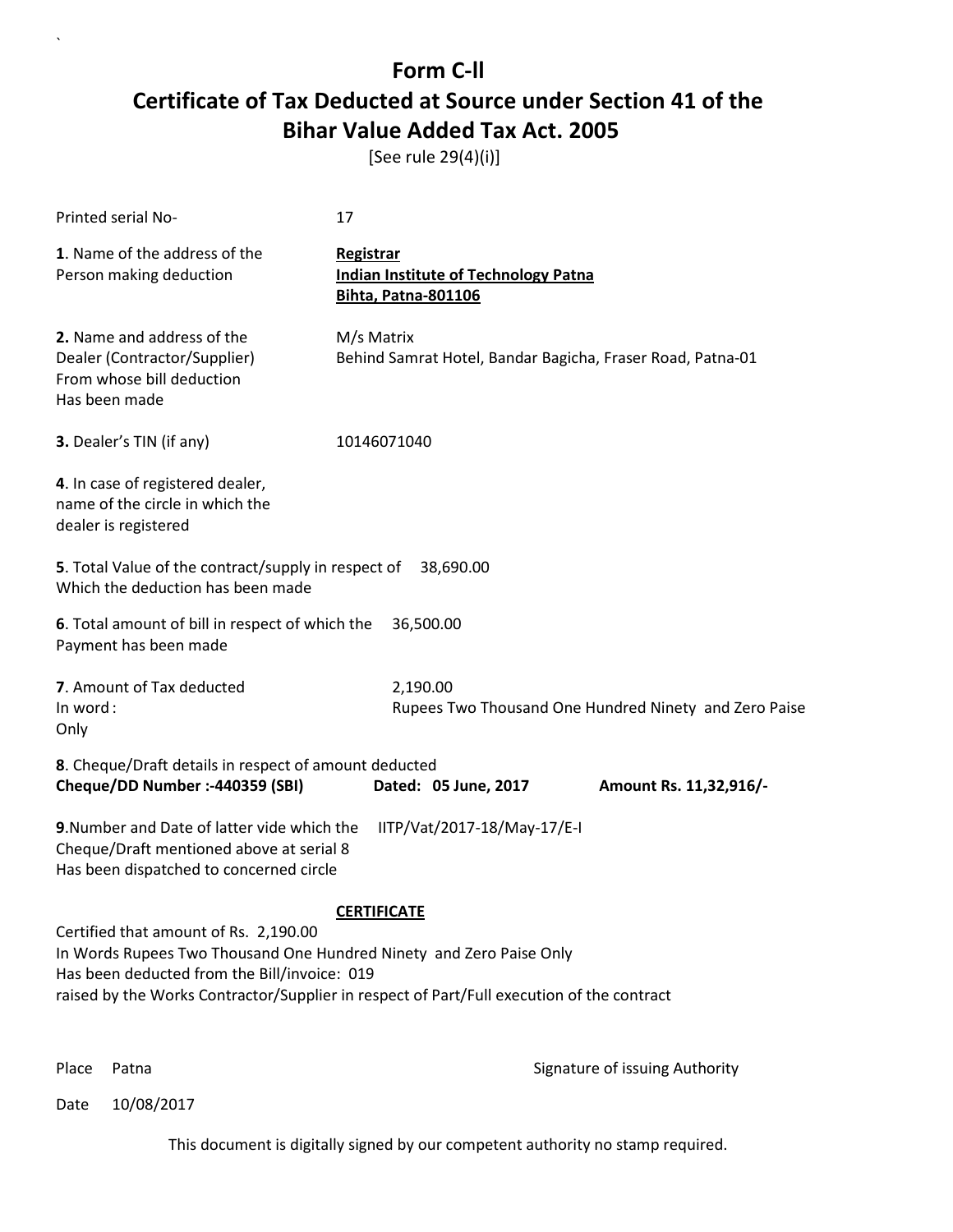[See rule 29(4)(i)]

| Printed serial No-                                                                                                                 | 18                                                                                                                                                                                                           |
|------------------------------------------------------------------------------------------------------------------------------------|--------------------------------------------------------------------------------------------------------------------------------------------------------------------------------------------------------------|
| 1. Name of the address of the<br>Person making deduction                                                                           | Registrar<br><b>Indian Institute of Technology Patna</b><br><b>Bihta, Patna-801106</b>                                                                                                                       |
| 2. Name and address of the<br>Dealer (Contractor/Supplier)<br>From whose bill deduction<br>Has been made                           | Hue Services Pvt Ltd.<br>Flat No.-302, 3rd Floor, Ganesh Complex, Kadamkuna, Patna-03                                                                                                                        |
| 3. Dealer's TIN (if any)                                                                                                           | 10107026078                                                                                                                                                                                                  |
| 4. In case of registered dealer,<br>name of the circle in which the<br>dealer is registered                                        |                                                                                                                                                                                                              |
| 5. Total Value of the contract/supply in respect of 3,168,214.00<br>Which the deduction has been made                              |                                                                                                                                                                                                              |
| 6. Total amount of bill in respect of which the<br>Payment has been made                                                           | 3,015,216.00                                                                                                                                                                                                 |
| 7. Amount of Tax deducted<br>In word:<br>Eight and Zero Paise Only                                                                 | 152,998.00<br>Rupees One Lakh Fifty Two Thousand Nine Hundred Ninety                                                                                                                                         |
| 8. Cheque/Draft details in respect of amount deducted<br>Cheque/DD Number :- 440359 (SBI)                                          | Dated: 05 June, 2017<br>Amount Rs. 11,32,916/-                                                                                                                                                               |
| 9. Number and Date of latter vide which the<br>Cheque/Draft mentioned above at serial 8<br>Has been dispatched to concerned circle | IITP/Vat/2017-18/May-17/E-I                                                                                                                                                                                  |
| Certified that amount of Rs. 152,998.00<br>Has been deducted from the Bill/invoice: HSP/S/PNBE/S/071/2016-17                       | <b>CERTIFICATE</b><br>In Words Rupees One Lakh Fifty Two Thousand Nine Hundred Ninety Eight and Zero Paise Only<br>raised by the Works Contractor/Supplier in respect of Part/Full execution of the contract |

`

Place Patna **Property** Place Patna Signature of issuing Authority

Date 10/08/2017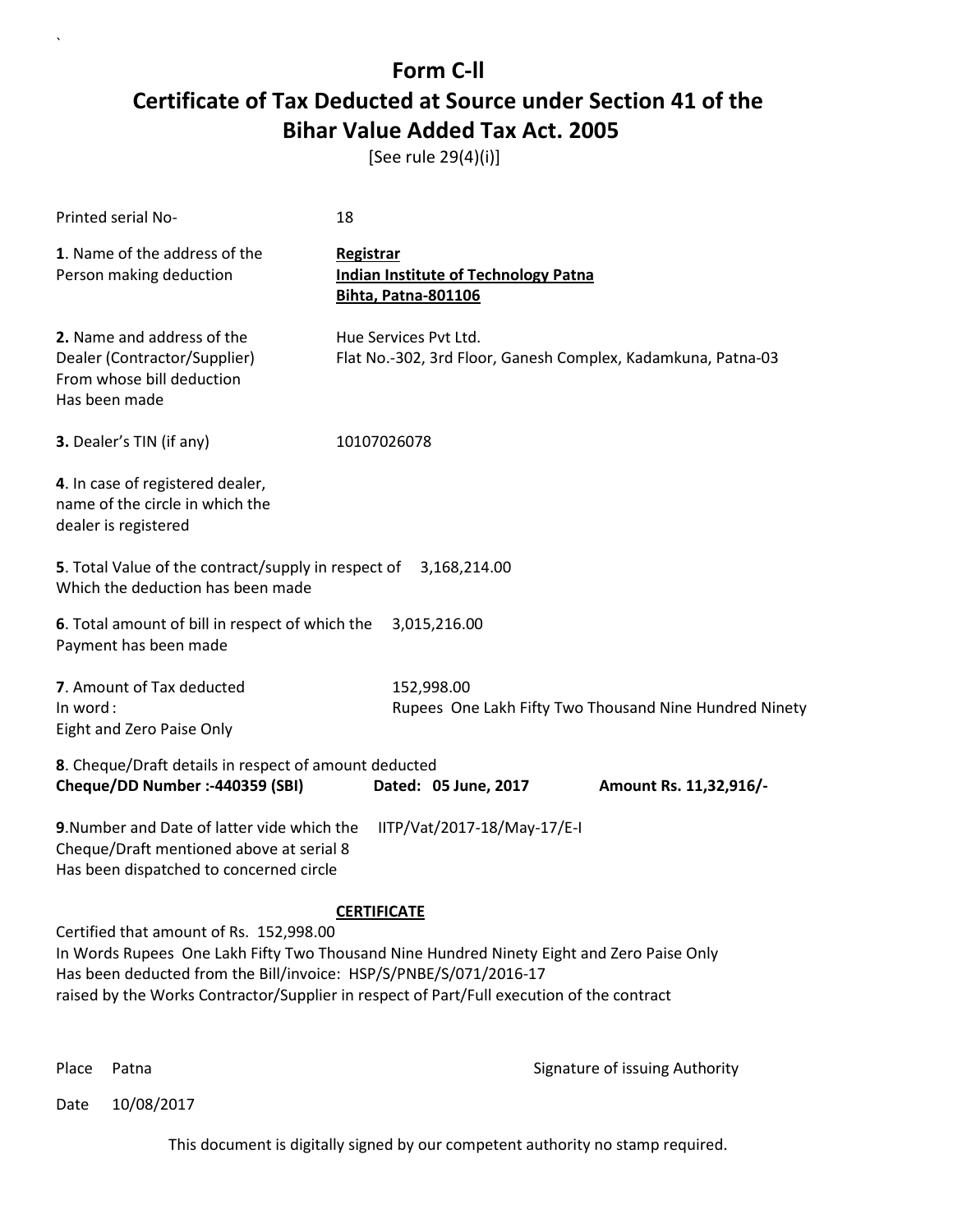[See rule 29(4)(i)]

| Printed serial No-                                                                                                                 | 19                                                                                                                                                                                                    |
|------------------------------------------------------------------------------------------------------------------------------------|-------------------------------------------------------------------------------------------------------------------------------------------------------------------------------------------------------|
| 1. Name of the address of the<br>Person making deduction                                                                           | Registrar<br><b>Indian Institute of Technology Patna</b><br><b>Bihta, Patna-801106</b>                                                                                                                |
| 2. Name and address of the<br>Dealer (Contractor/Supplier)<br>From whose bill deduction<br>Has been made                           | <b>Spark Associates</b><br>Nand Hotel Complex, D-04, R.K. Bhattacharya Road, Patna                                                                                                                    |
| 3. Dealer's TIN (if any)                                                                                                           | 10104946077                                                                                                                                                                                           |
| 4. In case of registered dealer,<br>name of the circle in which the<br>dealer is registered                                        |                                                                                                                                                                                                       |
| 5. Total Value of the contract/supply in respect of 846,330.00<br>Which the deduction has been made                                |                                                                                                                                                                                                       |
| 6. Total amount of bill in respect of which the<br>Payment has been made                                                           | 735,939.00                                                                                                                                                                                            |
| 7. Amount of Tax deducted<br>In word:<br>Zero Paise Only                                                                           | 110,391.00<br>Rupees One Lakh Ten Thousand Three Hundred Ninety One and                                                                                                                               |
| 8. Cheque/Draft details in respect of amount deducted<br>Cheque/DD Number :- 440359 (SBI)                                          | Dated: 05 June, 2017<br>Amount Rs. 11,32,916/-                                                                                                                                                        |
| 9. Number and Date of latter vide which the<br>Cheque/Draft mentioned above at serial 8<br>Has been dispatched to concerned circle | IITP/Vat/2017-18/May-17/E-I                                                                                                                                                                           |
| Certified that amount of Rs. 110,391.00<br>Has been deducted from the Bill/invoice: 194                                            | <b>CERTIFICATE</b><br>In Words Rupees One Lakh Ten Thousand Three Hundred Ninety One and Zero Paise Only<br>raised by the Works Contractor/Supplier in respect of Part/Full execution of the contract |

`

Place Patna **Property** Place Patna Signature of issuing Authority

Date 10/08/2017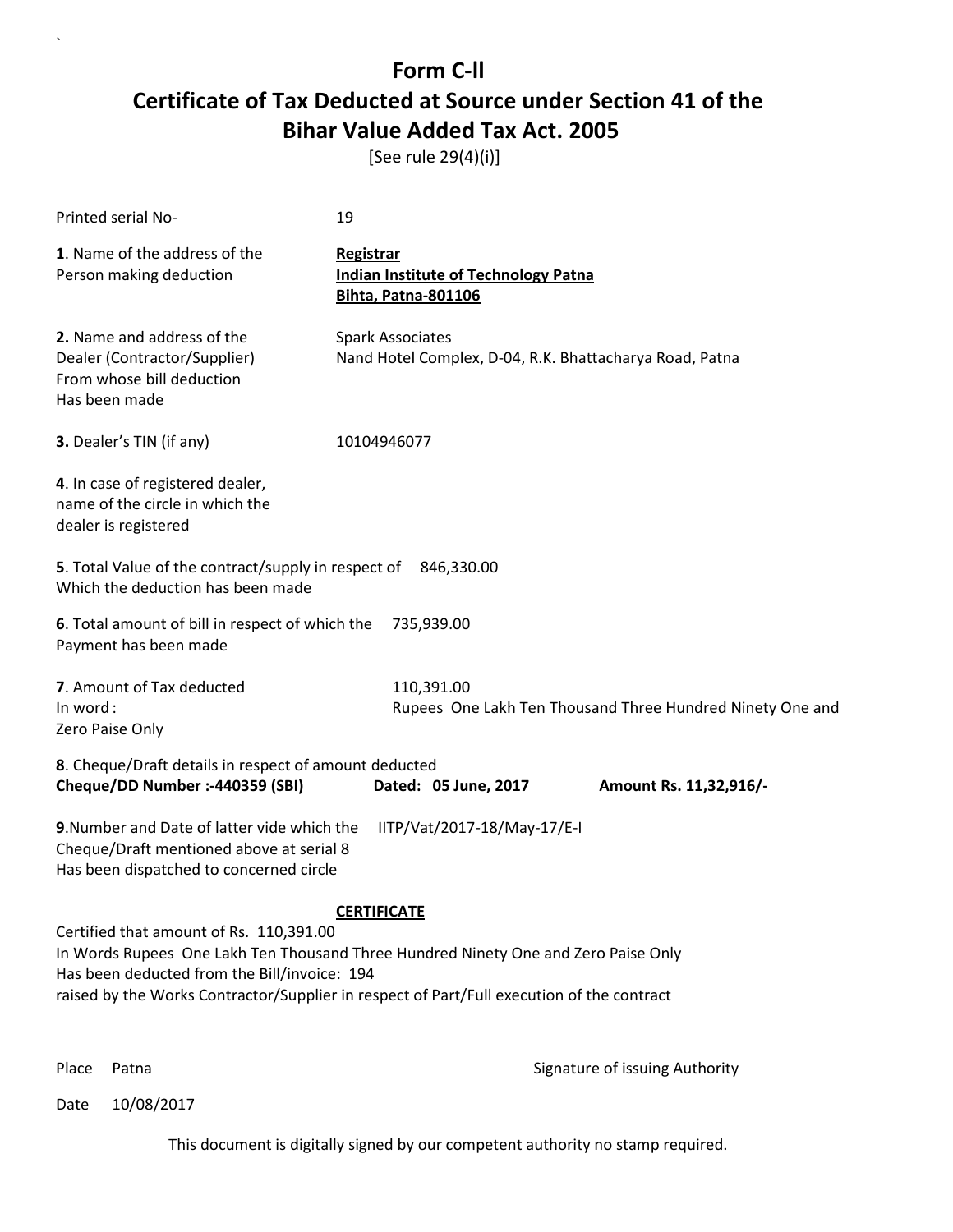[See rule 29(4)(i)]

| <b>Printed serial No-</b>                                                                                                          | 20                                                                                     |                                |
|------------------------------------------------------------------------------------------------------------------------------------|----------------------------------------------------------------------------------------|--------------------------------|
| 1. Name of the address of the<br>Person making deduction                                                                           | Registrar<br><b>Indian Institute of Technology Patna</b><br><b>Bihta, Patna-801106</b> |                                |
| 2. Name and address of the<br>Dealer (Contractor/Supplier)<br>From whose bill deduction<br>Has been made                           | Sky net<br>162, Patliputra Colony, Patna-13                                            |                                |
| 3. Dealer's TIN (if any)                                                                                                           | 10151248075                                                                            |                                |
| 4. In case of registered dealer,<br>name of the circle in which the<br>dealer is registered                                        |                                                                                        |                                |
| 5. Total Value of the contract/supply in respect of<br>Which the deduction has been made                                           | 267.00                                                                                 |                                |
| 6. Total amount of bill in respect of which the<br>Payment has been made                                                           | 252.00                                                                                 |                                |
| 7. Amount of Tax deducted<br>In word:                                                                                              | 15.00<br>Rupees Fifteen and Zero Paise Only                                            |                                |
| 8. Cheque/Draft details in respect of amount deducted<br>Cheque/DD Number :- 440359 (SBI)                                          | Dated: 05 June, 2017                                                                   | Amount Rs. 11,32,916/-         |
| 9. Number and Date of latter vide which the<br>Cheque/Draft mentioned above at serial 8<br>Has been dispatched to concerned circle | IITP/Vat/2017-18/May-17/E-I                                                            |                                |
|                                                                                                                                    | <b>CERTIFICATE</b>                                                                     |                                |
| Certified that amount of Rs. 15.00<br>In Words Rupees Fifteen and Zero Paise Only                                                  |                                                                                        |                                |
| Has been deducted from the Bill/invoice: 2332                                                                                      |                                                                                        |                                |
| raised by the Works Contractor/Supplier in respect of Part/Full execution of the contract                                          |                                                                                        |                                |
| Place<br>Patna                                                                                                                     |                                                                                        | Signature of issuing Authority |

Date 10/08/2017

`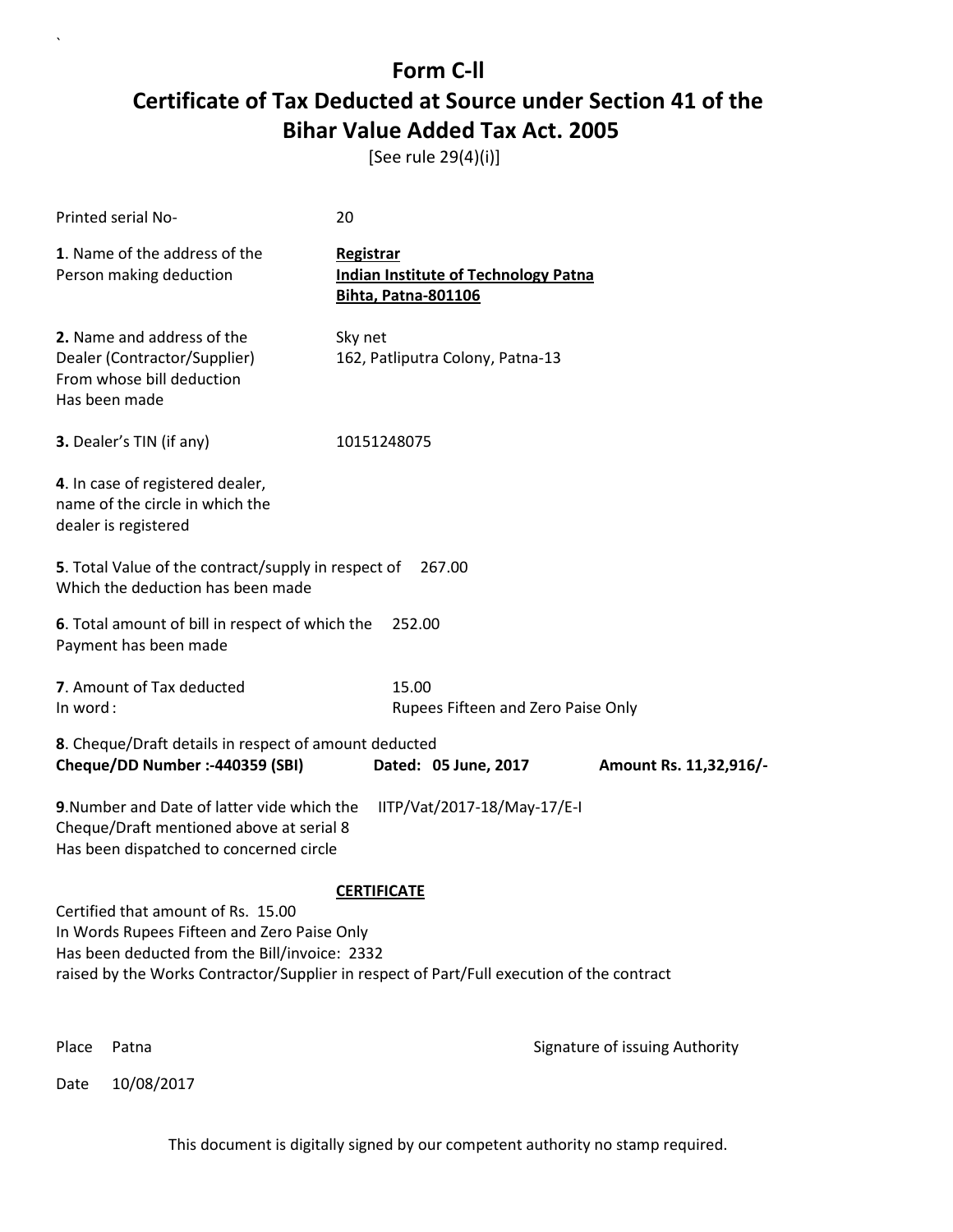[See rule 29(4)(i)]

| Printed serial No-                                                                                                                                                                                                                   | 21                                                                                            |                                |
|--------------------------------------------------------------------------------------------------------------------------------------------------------------------------------------------------------------------------------------|-----------------------------------------------------------------------------------------------|--------------------------------|
| 1. Name of the address of the<br>Person making deduction                                                                                                                                                                             | <b>Registrar</b><br><b>Indian Institute of Technology Patna</b><br><b>Bihta, Patna-801106</b> |                                |
| 2. Name and address of the<br>Dealer (Contractor/Supplier)<br>From whose bill deduction<br>Has been made                                                                                                                             | M/S Usha Air Products Ltd<br>Dasratha, New ByPass Road, Patna-02                              |                                |
| 3. Dealer's TIN (if any)                                                                                                                                                                                                             | 10120044048                                                                                   |                                |
| 4. In case of registered dealer,<br>name of the circle in which the<br>dealer is registered                                                                                                                                          |                                                                                               |                                |
| 5. Total Value of the contract/supply in respect of<br>Which the deduction has been made                                                                                                                                             | 13600.00                                                                                      |                                |
| 6. Total amount of bill in respect of which the<br>Payment has been made                                                                                                                                                             | 13,000.00                                                                                     |                                |
| 7. Amount of Tax deducted<br>In word:                                                                                                                                                                                                | 600.00<br>Rupees Six Hundred and Zero Paise Only                                              |                                |
| 8. Cheque/Draft details in respect of amount deducted<br>Cheque/DD Number :- 440359 (SBI)                                                                                                                                            | Dated: 05 June, 2017                                                                          | Amount Rs. 11,32,916/-         |
| 9. Number and Date of latter vide which the<br>Cheque/Draft mentioned above at serial 8<br>Has been dispatched to concerned circle                                                                                                   | IITP/Vat/2017-18/May-17/E-I                                                                   |                                |
|                                                                                                                                                                                                                                      | <b>CERTIFICATE</b>                                                                            |                                |
| Certified that amount of Rs. 600.00<br>In Words Rupees Six Hundred and Zero Paise Only<br>Has been deducted from the Bill/invoice: 9767<br>raised by the Works Contractor/Supplier in respect of Part/Full execution of the contract |                                                                                               |                                |
| Place<br>Patna                                                                                                                                                                                                                       |                                                                                               | Signature of issuing Authority |

Date 10/08/2017

 $\lambda$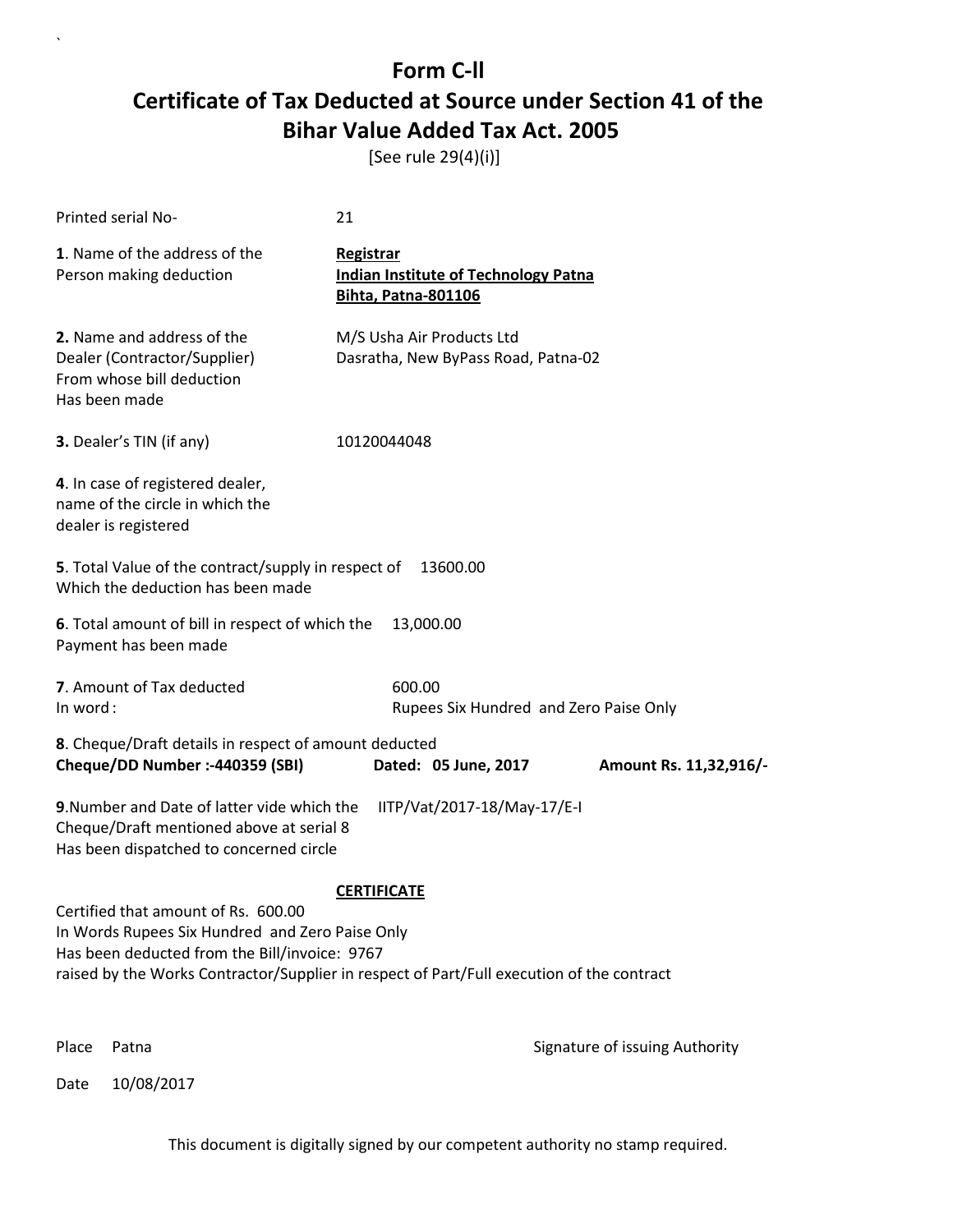[See rule 29(4)(i)]

`

Date 10/08/2017

| Printed serial No-                                                                                                                                                                                                                                 | 22                                                                                     |                                |
|----------------------------------------------------------------------------------------------------------------------------------------------------------------------------------------------------------------------------------------------------|----------------------------------------------------------------------------------------|--------------------------------|
| 1. Name of the address of the<br>Person making deduction                                                                                                                                                                                           | Registrar<br><b>Indian Institute of Technology Patna</b><br><b>Bihta, Patna-801106</b> |                                |
| 2. Name and address of the<br>Dealer (Contractor/Supplier)<br>From whose bill deduction<br>Has been made                                                                                                                                           | Sky net<br>162, Patliputra Colony, Patna-13                                            |                                |
| 3. Dealer's TIN (if any)                                                                                                                                                                                                                           | 10151248075                                                                            |                                |
| 4. In case of registered dealer,<br>name of the circle in which the<br>dealer is registered                                                                                                                                                        |                                                                                        |                                |
| 5. Total Value of the contract/supply in respect of<br>Which the deduction has been made                                                                                                                                                           | 7,620.00                                                                               |                                |
| 6. Total amount of bill in respect of which the<br>Payment has been made                                                                                                                                                                           | 7,190.00                                                                               |                                |
| 7. Amount of Tax deducted<br>In word:                                                                                                                                                                                                              | 430.00<br>Rupees Four Hundred Thirty and Zero Paise Only                               |                                |
| 8. Cheque/Draft details in respect of amount deducted<br>Cheque/DD Number :- 440359 (SBI)                                                                                                                                                          | Dated: 05 June, 2017                                                                   | Amount Rs. 11,32,916/-         |
| 9. Number and Date of latter vide which the<br>Cheque/Draft mentioned above at serial 8<br>Has been dispatched to concerned circle                                                                                                                 | IITP/Vat/2017-18/May-17/E-I                                                            |                                |
|                                                                                                                                                                                                                                                    | <b>CERTIFICATE</b>                                                                     |                                |
| Certified that amount of Rs. 430.00<br>In Words Rupees Four Hundred Thirty and Zero Paise Only<br>Has been deducted from the Bill/invoice: 2334, 2342<br>raised by the Works Contractor/Supplier in respect of Part/Full execution of the contract |                                                                                        |                                |
| Place<br>Patna                                                                                                                                                                                                                                     |                                                                                        | Signature of issuing Authority |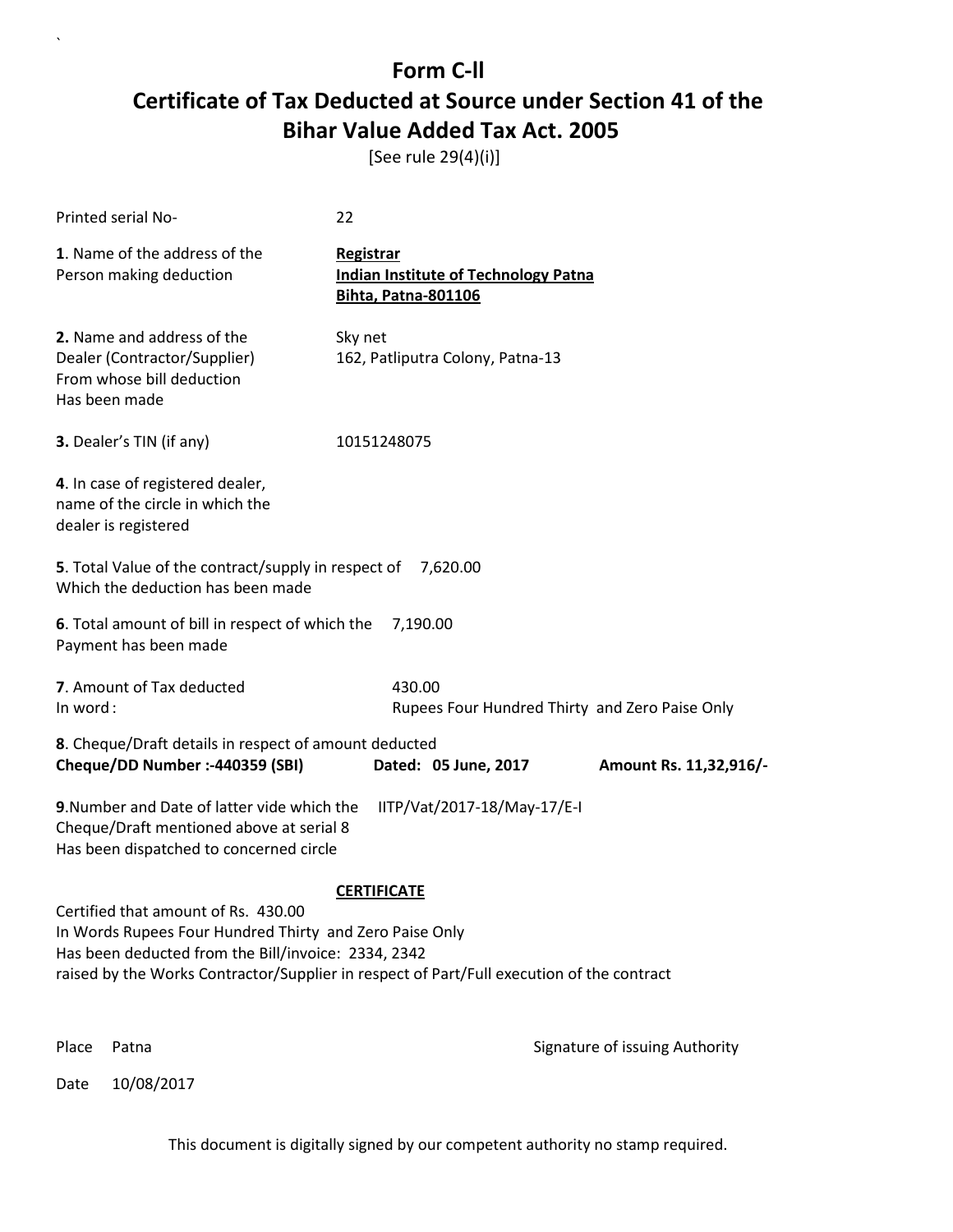[See rule 29(4)(i)]

| Printed serial No-                                                                                                                                     | 23                                                                                                              |
|--------------------------------------------------------------------------------------------------------------------------------------------------------|-----------------------------------------------------------------------------------------------------------------|
| 1. Name of the address of the<br>Person making deduction                                                                                               | Registrar<br><b>Indian Institute of Technology Patna</b><br><b>Bihta, Patna-801106</b>                          |
| 2. Name and address of the<br>Dealer (Contractor/Supplier)<br>From whose bill deduction<br>Has been made                                               | Mohini Infotech Pvt. Ltd.<br>Patna                                                                              |
| 3. Dealer's TIN (if any)                                                                                                                               | 10142329022                                                                                                     |
| 4. In case of registered dealer,<br>name of the circle in which the<br>dealer is registered                                                            |                                                                                                                 |
| 5. Total Value of the contract/supply in respect of 4,934.00<br>Which the deduction has been made                                                      |                                                                                                                 |
| 6. Total amount of bill in respect of which the<br>Payment has been made                                                                               | 4,655.00                                                                                                        |
| 7. Amount of Tax deducted<br>In word:                                                                                                                  | 279.00<br>Rupees Two Hundred Seventy Nine and Zero Paise Only                                                   |
| 8. Cheque/Draft details in respect of amount deducted<br>Cheque/DD Number :- 440359 (SBI)                                                              | Dated: 05 June, 2017<br>Amount Rs. 11,32,916/-                                                                  |
| 9. Number and Date of latter vide which the<br>Cheque/Draft mentioned above at serial 8<br>Has been dispatched to concerned circle                     | IITP/Vat/2017-18/May-17/E-I                                                                                     |
| Certified that amount of Rs. 279.00<br>In Words Rupees Two Hundred Seventy Nine and Zero Paise Only<br>Has been deducted from the Bill/invoice: 305172 | <b>CERTIFICATE</b><br>raised by the Works Contractor/Supplier in respect of Part/Full execution of the contract |
| Place<br>Patna                                                                                                                                         | Signature of issuing Authority                                                                                  |

Date 10/08/2017

`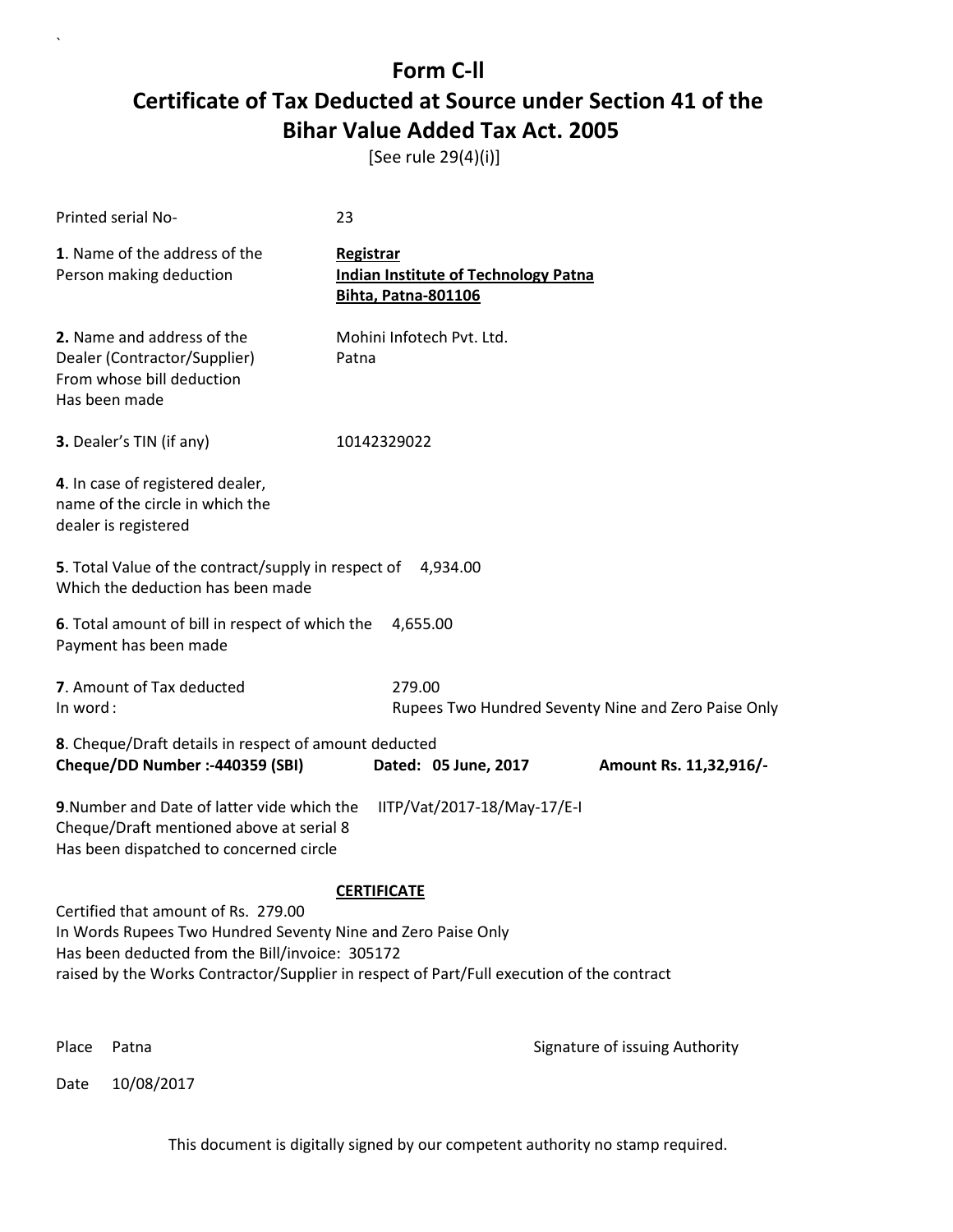[See rule 29(4)(i)]

| Printed serial No-                                                                                                                                                     | 24                                                                                                              |
|------------------------------------------------------------------------------------------------------------------------------------------------------------------------|-----------------------------------------------------------------------------------------------------------------|
| 1. Name of the address of the<br>Person making deduction                                                                                                               | <b>Registrar</b><br><b>Indian Institute of Technology Patna</b><br><b>Bihta, Patna-801106</b>                   |
| 2. Name and address of the<br>Dealer (Contractor/Supplier)<br>From whose bill deduction<br>Has been made                                                               | M/S Ranjan Scientific Traders<br>A/7, Kamla Place, G.M.Road, Patna-01                                           |
| 3. Dealer's TIN (if any)                                                                                                                                               | 10105224097                                                                                                     |
| 4. In case of registered dealer,<br>name of the circle in which the<br>dealer is registered                                                                            |                                                                                                                 |
| 5. Total Value of the contract/supply in respect of 181,260.00<br>Which the deduction has been made                                                                    |                                                                                                                 |
| 6. Total amount of bill in respect of which the<br>Payment has been made                                                                                               | 171,000.00                                                                                                      |
| 7. Amount of Tax deducted<br>In word:                                                                                                                                  | 10,260.00<br>Rupees Ten Thousand Two Hundred Sixty and Zero Paise Only                                          |
| 8. Cheque/Draft details in respect of amount deducted<br>Cheque/DD Number :- 440359 (SBI)                                                                              | Dated: 05 June, 2017<br>Amount Rs. 11,32,916/-                                                                  |
| 9. Number and Date of latter vide which the<br>Cheque/Draft mentioned above at serial 8<br>Has been dispatched to concerned circle                                     | IITP/Vat/2017-18/May-17/E-I                                                                                     |
| Certified that amount of Rs. 10,260.00<br>In Words Rupees Ten Thousand Two Hundred Sixty and Zero Paise Only<br>Has been deducted from the Bill/invoice: RT01283/16-17 | <b>CERTIFICATE</b><br>raised by the Works Contractor/Supplier in respect of Part/Full execution of the contract |
| Place<br>Patna                                                                                                                                                         | Signature of issuing Authority                                                                                  |

Date 10/08/2017

`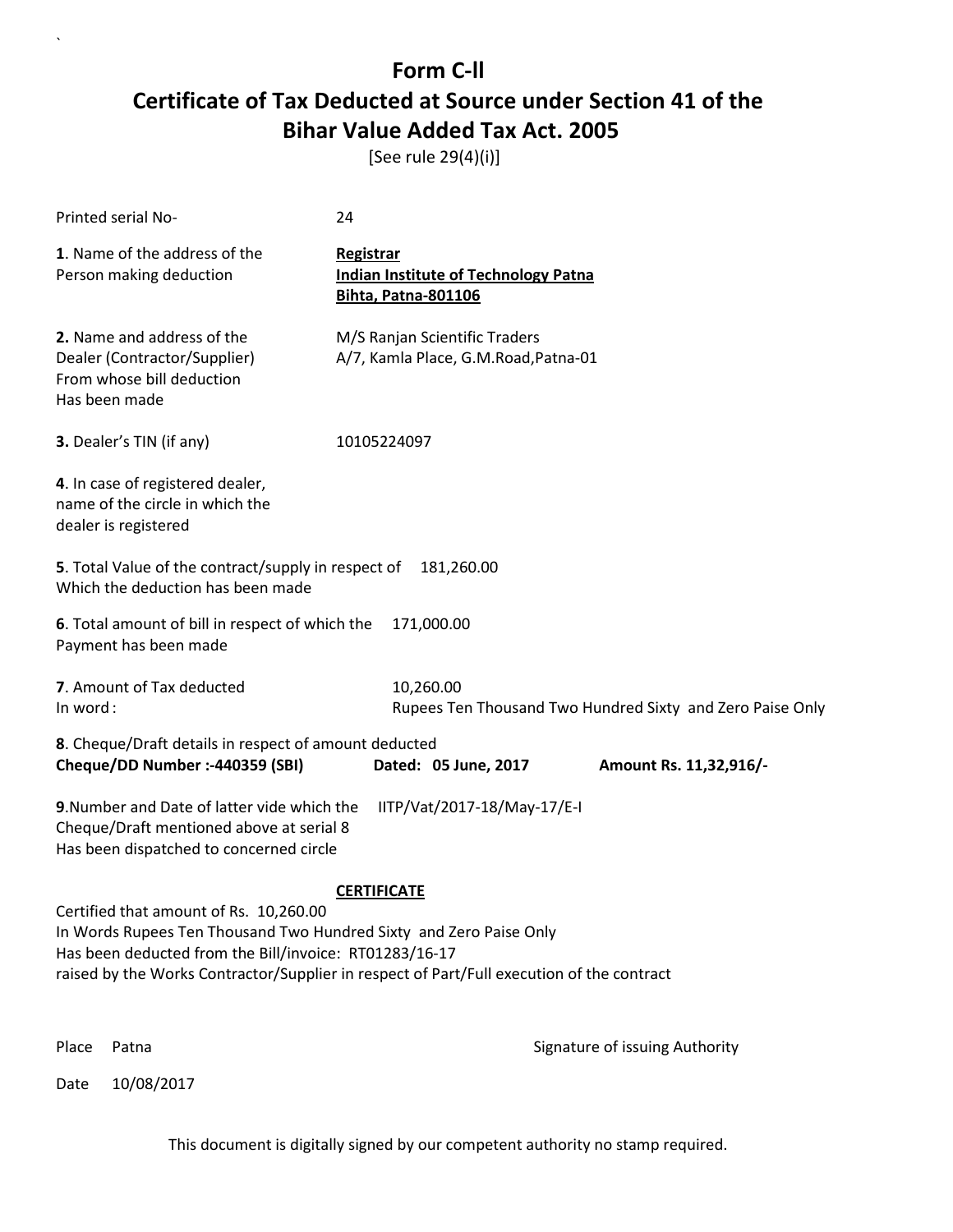[See rule 29(4)(i)]

| Printed serial No-                                                                                                                                                                                                                                                | 25                                                                                            |  |
|-------------------------------------------------------------------------------------------------------------------------------------------------------------------------------------------------------------------------------------------------------------------|-----------------------------------------------------------------------------------------------|--|
| 1. Name of the address of the<br>Person making deduction                                                                                                                                                                                                          | <b>Registrar</b><br><b>Indian Institute of Technology Patna</b><br><b>Bihta, Patna-801106</b> |  |
| 2. Name and address of the<br>Dealer (Contractor/Supplier)<br>From whose bill deduction<br>Has been made                                                                                                                                                          | M/s Bharat commercial Agency<br>Jeevandeep, Exhibition Road, Patna-01                         |  |
| 3. Dealer's TIN (if any)                                                                                                                                                                                                                                          | 10110116098                                                                                   |  |
| 4. In case of registered dealer,<br>name of the circle in which the<br>dealer is registered                                                                                                                                                                       |                                                                                               |  |
| 5. Total Value of the contract/supply in respect of 95,256.00<br>Which the deduction has been made                                                                                                                                                                |                                                                                               |  |
| 6. Total amount of bill in respect of which the<br>82,831.00<br>Payment has been made                                                                                                                                                                             |                                                                                               |  |
| 7. Amount of Tax deducted<br>In word:<br>Paise Only                                                                                                                                                                                                               | 12,425.00<br>Rupees Twelve Thousand Four Hundred Twenty Five and Zero                         |  |
| 8. Cheque/Draft details in respect of amount deducted<br>Cheque/DD Number :- 440359 (SBI)                                                                                                                                                                         | Dated: 05 June, 2017<br>Amount Rs. 11,32,916/-                                                |  |
| 9. Number and Date of latter vide which the<br>Cheque/Draft mentioned above at serial 8<br>Has been dispatched to concerned circle                                                                                                                                | IITP/Vat/2017-18/May-17/E-I                                                                   |  |
|                                                                                                                                                                                                                                                                   | <b>CERTIFICATE</b>                                                                            |  |
| Certified that amount of Rs. 12,425.00<br>In Words Rupees Twelve Thousand Four Hundred Twenty Five and Zero Paise Only<br>Has been deducted from the Bill/invoice: 4<br>raised by the Works Contractor/Supplier in respect of Part/Full execution of the contract |                                                                                               |  |
|                                                                                                                                                                                                                                                                   |                                                                                               |  |

`

Place Patna **Property** Place Patna Signature of issuing Authority

Date 10/08/2017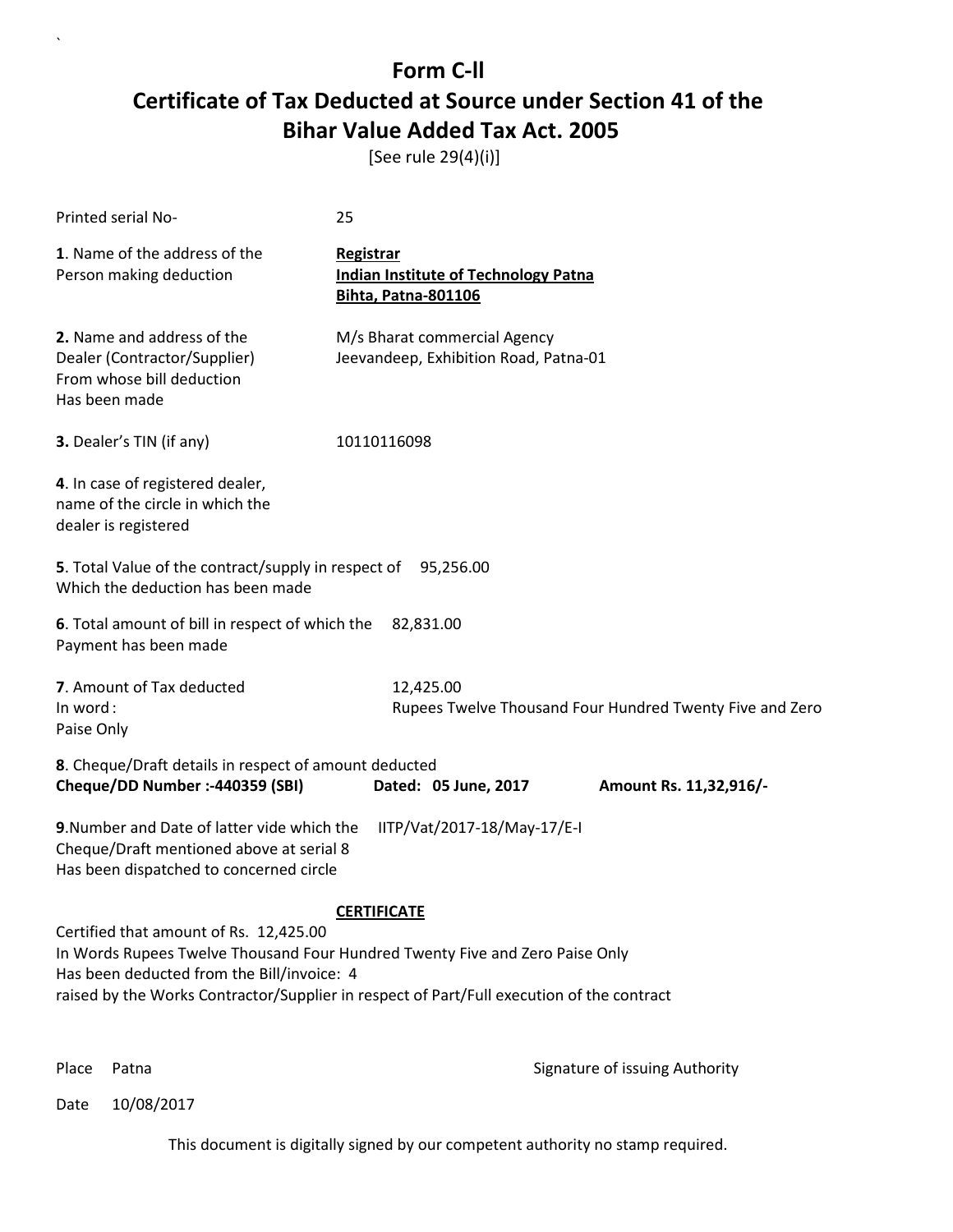[See rule 29(4)(i)]

| Printed serial No-                                                                                                                                                                                                                         | 26                                                                                            |                                |
|--------------------------------------------------------------------------------------------------------------------------------------------------------------------------------------------------------------------------------------------|-----------------------------------------------------------------------------------------------|--------------------------------|
| 1. Name of the address of the<br>Person making deduction                                                                                                                                                                                   | <b>Registrar</b><br><b>Indian Institute of Technology Patna</b><br><b>Bihta, Patna-801106</b> |                                |
| 2. Name and address of the<br>Dealer (Contractor/Supplier)<br>From whose bill deduction<br>Has been made                                                                                                                                   | Gyan Mandir<br>Patna                                                                          |                                |
| 3. Dealer's TIN (if any)                                                                                                                                                                                                                   | 10156278020                                                                                   |                                |
| 4. In case of registered dealer,<br>name of the circle in which the<br>dealer is registered                                                                                                                                                |                                                                                               |                                |
| 5. Total Value of the contract/supply in respect of<br>Which the deduction has been made                                                                                                                                                   | 7,208.00                                                                                      |                                |
| 6. Total amount of bill in respect of which the<br>Payment has been made                                                                                                                                                                   | 6,800.00                                                                                      |                                |
| 7. Amount of Tax deducted<br>In word:                                                                                                                                                                                                      | 408.00<br>Rupees Four Hundred Eight and Zero Paise Only                                       |                                |
| 8. Cheque/Draft details in respect of amount deducted<br>Cheque/DD Number :- 440359 (SBI)                                                                                                                                                  | Dated: 05 June, 2017                                                                          | Amount Rs. 11,32,916/-         |
| 9. Number and Date of latter vide which the<br>Cheque/Draft mentioned above at serial 8<br>Has been dispatched to concerned circle                                                                                                         | IITP/Vat/2017-18/May-17/E-I                                                                   |                                |
|                                                                                                                                                                                                                                            | <b>CERTIFICATE</b>                                                                            |                                |
| Certified that amount of Rs. 408.00<br>In Words Rupees Four Hundred Eight and Zero Paise Only<br>Has been deducted from the Bill/invoice: 846<br>raised by the Works Contractor/Supplier in respect of Part/Full execution of the contract |                                                                                               |                                |
| Place<br>Patna                                                                                                                                                                                                                             |                                                                                               | Signature of issuing Authority |

Date 10/08/2017

`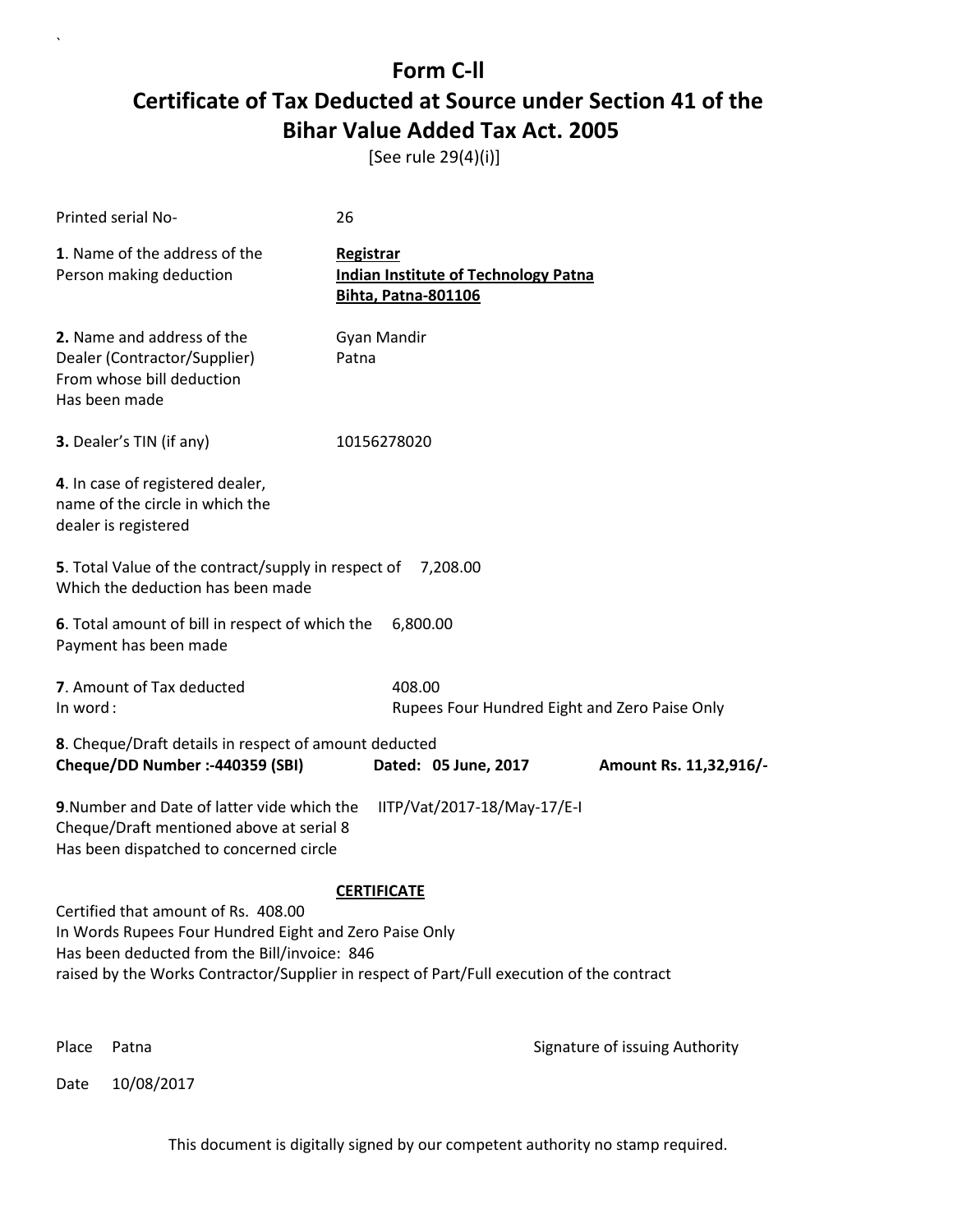[See rule 29(4)(i)]

| Printed serial No-                                                                                                                                                                                                                   | 27                                                                                            |                                |
|--------------------------------------------------------------------------------------------------------------------------------------------------------------------------------------------------------------------------------------|-----------------------------------------------------------------------------------------------|--------------------------------|
| 1. Name of the address of the<br>Person making deduction                                                                                                                                                                             | <b>Registrar</b><br><b>Indian Institute of Technology Patna</b><br><b>Bihta, Patna-801106</b> |                                |
| 2. Name and address of the<br>Dealer (Contractor/Supplier)<br>From whose bill deduction<br>Has been made                                                                                                                             | M/S Usha Air Products Ltd<br>Dasratha, New ByPass Road, Patna-02                              |                                |
| 3. Dealer's TIN (if any)                                                                                                                                                                                                             | 10120044048                                                                                   |                                |
| 4. In case of registered dealer,<br>name of the circle in which the<br>dealer is registered                                                                                                                                          |                                                                                               |                                |
| 5. Total Value of the contract/supply in respect of<br>Which the deduction has been made                                                                                                                                             | 10600.00                                                                                      |                                |
| 6. Total amount of bill in respect of which the<br>Payment has been made                                                                                                                                                             | 10,000.00                                                                                     |                                |
| 7. Amount of Tax deducted<br>In word:                                                                                                                                                                                                | 600.00<br>Rupees Six Hundred and Zero Paise Only                                              |                                |
| 8. Cheque/Draft details in respect of amount deducted<br>Cheque/DD Number :- 440359 (SBI)                                                                                                                                            | Dated: 05 June, 2017                                                                          | Amount Rs. 11,32,916/-         |
| 9. Number and Date of latter vide which the<br>Cheque/Draft mentioned above at serial 8<br>Has been dispatched to concerned circle                                                                                                   | IITP/Vat/2017-18/May-17/E-I                                                                   |                                |
|                                                                                                                                                                                                                                      | <b>CERTIFICATE</b>                                                                            |                                |
| Certified that amount of Rs. 600.00<br>In Words Rupees Six Hundred and Zero Paise Only<br>Has been deducted from the Bill/invoice: 9784<br>raised by the Works Contractor/Supplier in respect of Part/Full execution of the contract |                                                                                               |                                |
| Place<br>Patna                                                                                                                                                                                                                       |                                                                                               | Signature of issuing Authority |

Date 10/08/2017

 $\overline{\phantom{a}}$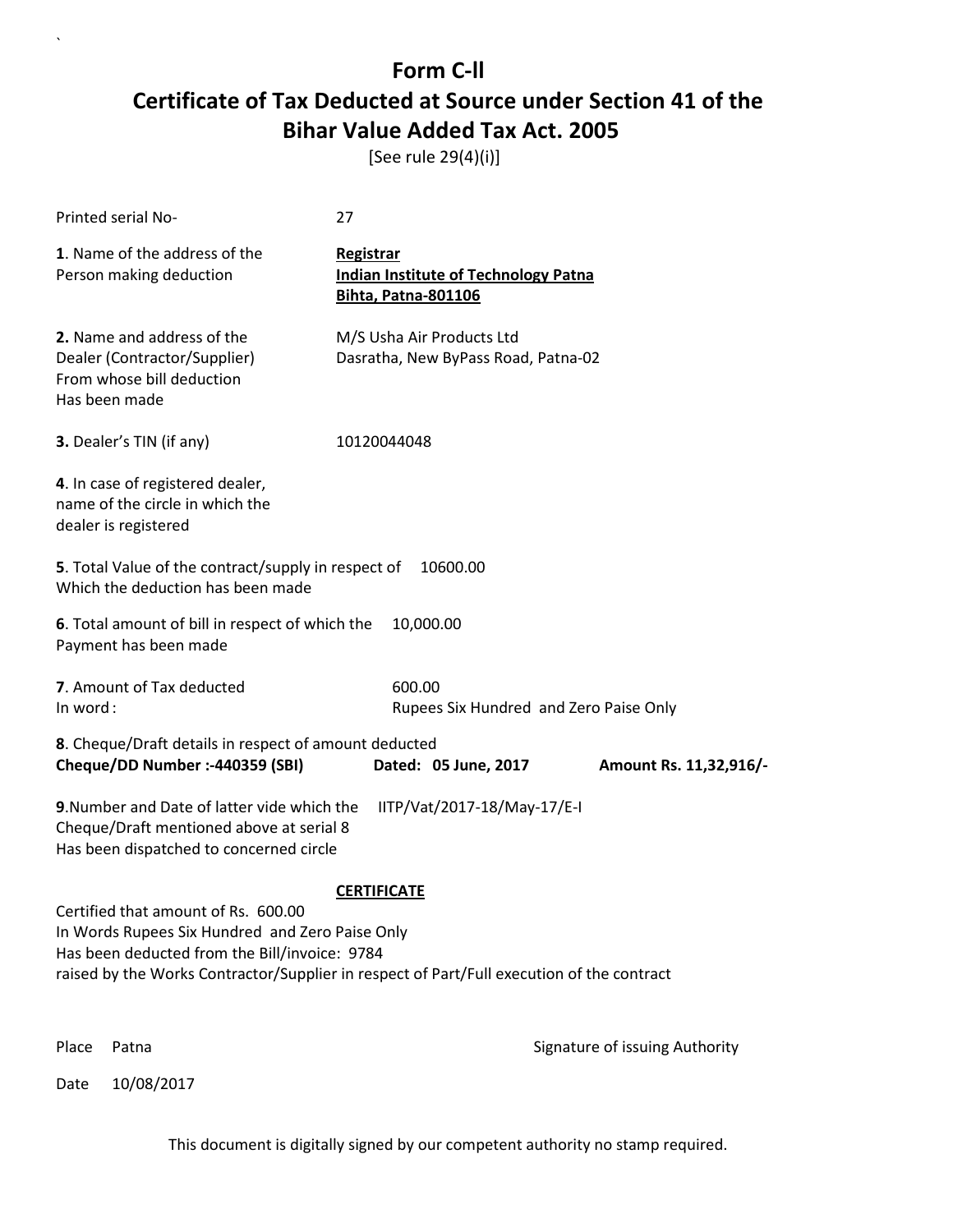[See rule 29(4)(i)]

| Printed serial No-                                                                                                                                                                                                                                                    | 28                                                                                     |  |
|-----------------------------------------------------------------------------------------------------------------------------------------------------------------------------------------------------------------------------------------------------------------------|----------------------------------------------------------------------------------------|--|
| 1. Name of the address of the<br>Person making deduction                                                                                                                                                                                                              | Registrar<br><b>Indian Institute of Technology Patna</b><br><b>Bihta, Patna-801106</b> |  |
| 2. Name and address of the<br>Dealer (Contractor/Supplier)<br>From whose bill deduction<br>Has been made                                                                                                                                                              | M/S hubnet Computers<br>Patna                                                          |  |
| 3. Dealer's TIN (if any)                                                                                                                                                                                                                                              | 10156529089                                                                            |  |
| 4. In case of registered dealer,<br>name of the circle in which the<br>dealer is registered                                                                                                                                                                           |                                                                                        |  |
| 5. Total Value of the contract/supply in respect of<br>11,024.00<br>Which the deduction has been made                                                                                                                                                                 |                                                                                        |  |
| 6. Total amount of bill in respect of which the<br>10,400.00<br>Payment has been made                                                                                                                                                                                 |                                                                                        |  |
| 7. Amount of Tax deducted<br>In word:                                                                                                                                                                                                                                 | 624.00<br>Rupees Six Hundred Twenty Four and Zero Paise Only                           |  |
| 8. Cheque/Draft details in respect of amount deducted<br>Cheque/DD Number :- 440359 (SBI)<br>Dated: 05 June, 2017<br>Amount Rs. 11,32,916/-                                                                                                                           |                                                                                        |  |
| 9. Number and Date of latter vide which the<br>IITP/Vat/2017-18/May-17/E-I<br>Cheque/Draft mentioned above at serial 8<br>Has been dispatched to concerned circle                                                                                                     |                                                                                        |  |
| <b>CERTIFICATE</b><br>Certified that amount of Rs. 624.00<br>In Words Rupees Six Hundred Twenty Four and Zero Paise Only<br>Has been deducted from the Bill/invoice: 522<br>raised by the Works Contractor/Supplier in respect of Part/Full execution of the contract |                                                                                        |  |
| Place<br>Patna                                                                                                                                                                                                                                                        | Signature of issuing Authority                                                         |  |

Date 10/08/2017

`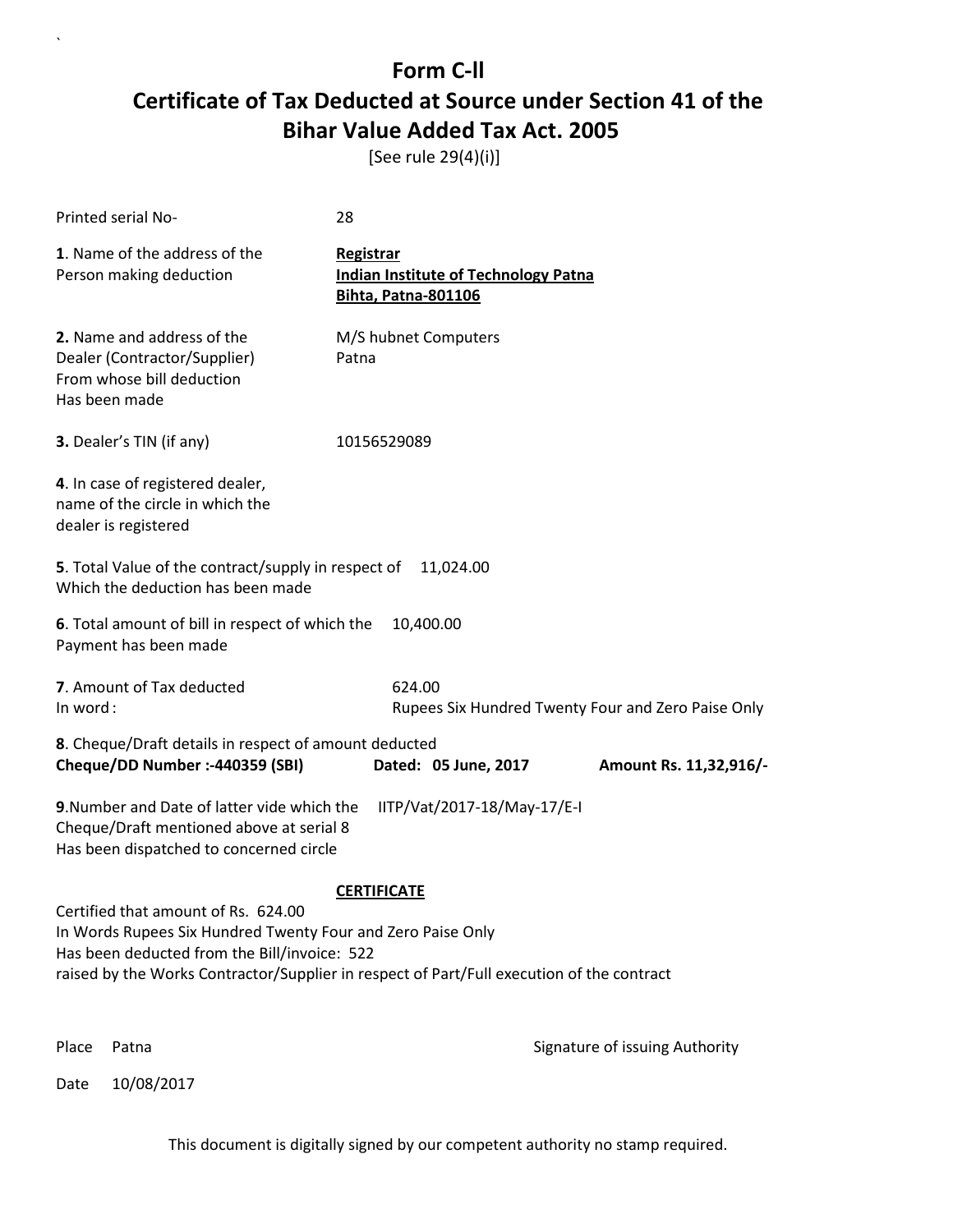[See rule 29(4)(i)]

| <b>Printed serial No-</b>                                                                                                                                                                                                                                                       | 29                                                                                            |  |
|---------------------------------------------------------------------------------------------------------------------------------------------------------------------------------------------------------------------------------------------------------------------------------|-----------------------------------------------------------------------------------------------|--|
| 1. Name of the address of the<br>Person making deduction                                                                                                                                                                                                                        | <b>Registrar</b><br><b>Indian Institute of Technology Patna</b><br><b>Bihta, Patna-801106</b> |  |
| 2. Name and address of the<br>Dealer (Contractor/Supplier)<br>From whose bill deduction<br>Has been made                                                                                                                                                                        | M/s Sajawat<br>Patna                                                                          |  |
| 3. Dealer's TIN (if any)                                                                                                                                                                                                                                                        | 10151790014                                                                                   |  |
| 4. In case of registered dealer,<br>name of the circle in which the<br>dealer is registered                                                                                                                                                                                     |                                                                                               |  |
| 5. Total Value of the contract/supply in respect of<br>15,028.00<br>Which the deduction has been made                                                                                                                                                                           |                                                                                               |  |
| 6. Total amount of bill in respect of which the<br>Payment has been made                                                                                                                                                                                                        | 13,068.00                                                                                     |  |
| 7. Amount of Tax deducted<br>In word:                                                                                                                                                                                                                                           | 1,960.00<br>Rupees One Thousand Nine Hundred Sixty and Zero Paise Only                        |  |
| 8. Cheque/Draft details in respect of amount deducted<br>Cheque/DD Number :- 440359 (SBI)                                                                                                                                                                                       | Dated: 05 June, 2017<br>Amount Rs. 11,32,916/-                                                |  |
| 9. Number and Date of latter vide which the<br>Cheque/Draft mentioned above at serial 8<br>Has been dispatched to concerned circle                                                                                                                                              | IITP/Vat/2017-18/May-17/E-I                                                                   |  |
| <b>CERTIFICATE</b><br>Certified that amount of Rs. 1,960.00<br>In Words Rupees One Thousand Nine Hundred Sixty and Zero Paise Only<br>Has been deducted from the Bill/invoice: 364<br>raised by the Works Contractor/Supplier in respect of Part/Full execution of the contract |                                                                                               |  |
| Place<br>Patna                                                                                                                                                                                                                                                                  | Signature of issuing Authority                                                                |  |

Date 10/08/2017

`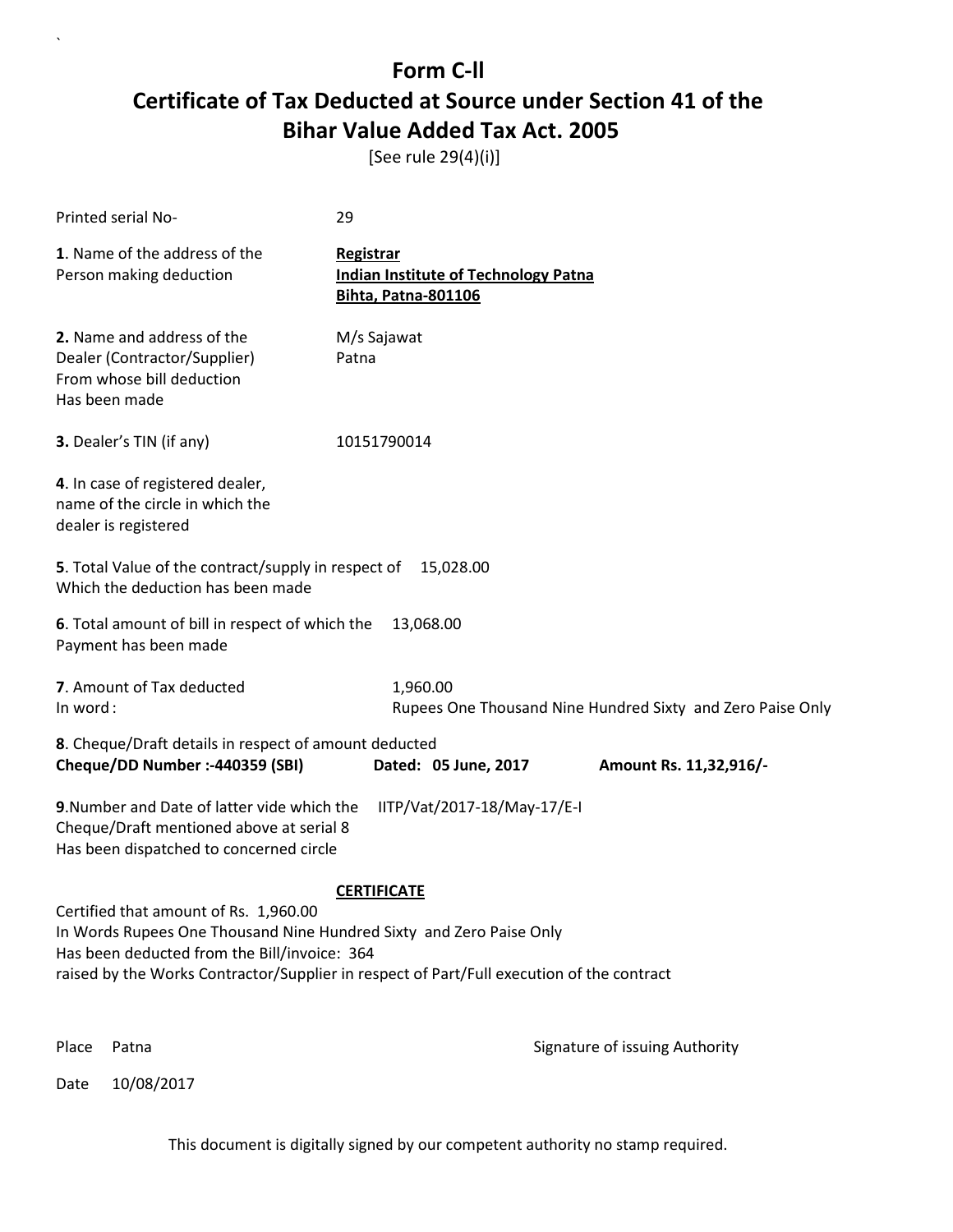[See rule 29(4)(i)]

| <b>Printed serial No-</b>                                                                                                                   | 30                                                                                                              |
|---------------------------------------------------------------------------------------------------------------------------------------------|-----------------------------------------------------------------------------------------------------------------|
| 1. Name of the address of the<br>Person making deduction                                                                                    | <b>Registrar</b><br><b>Indian Institute of Technology Patna</b><br><b>Bihta, Patna-801106</b>                   |
| 2. Name and address of the<br>Dealer (Contractor/Supplier)<br>From whose bill deduction<br>Has been made                                    | M/S Laxmi Sales Agency<br>Sri Laxmi Place, Behind Abhishek Plaza, Exhibition Road, Patna-01                     |
| 3. Dealer's TIN (if any)                                                                                                                    | 10140807092                                                                                                     |
| 4. In case of registered dealer,<br>name of the circle in which the<br>dealer is registered                                                 |                                                                                                                 |
| 5. Total Value of the contract/supply in respect of<br>Which the deduction has been made                                                    | 3,450.00                                                                                                        |
| 6. Total amount of bill in respect of which the<br>Payment has been made                                                                    | 3,000.00                                                                                                        |
| 7. Amount of Tax deducted<br>In word:                                                                                                       | 450.00<br>Rupees Four Hundred Fifty and Zero Paise Only                                                         |
| 8. Cheque/Draft details in respect of amount deducted<br>Cheque/DD Number :- 440359 (SBI)                                                   | Dated: 05 June, 2017<br>Amount Rs. 11,32,916/-                                                                  |
| 9. Number and Date of latter vide which the<br>Cheque/Draft mentioned above at serial 8<br>Has been dispatched to concerned circle          | IITP/Vat/2017-18/May-17/E-I                                                                                     |
| Certified that amount of Rs. 450.00<br>In Words Rupees Four Hundred Fifty and Zero Paise Only<br>Has been deducted from the Bill/invoice: 2 | <b>CERTIFICATE</b><br>raised by the Works Contractor/Supplier in respect of Part/Full execution of the contract |
| Place<br>Patna                                                                                                                              | Signature of issuing Authority                                                                                  |

Date 10/08/2017

`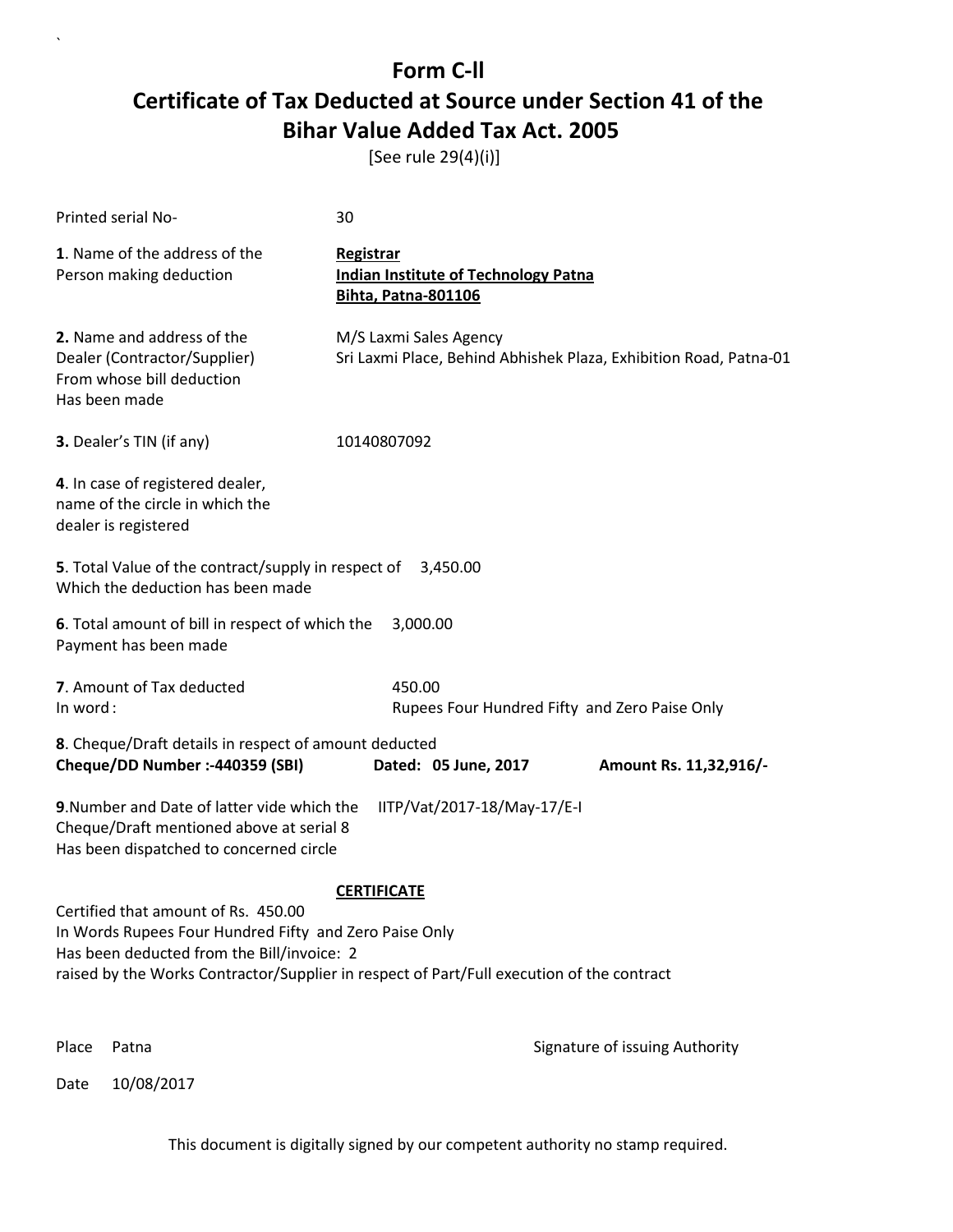[See rule 29(4)(i)]

`

|          | Printed serial No-                                                                                                                                                                                                                                  | 31                                                                                     |                                                   |
|----------|-----------------------------------------------------------------------------------------------------------------------------------------------------------------------------------------------------------------------------------------------------|----------------------------------------------------------------------------------------|---------------------------------------------------|
|          | 1. Name of the address of the<br>Person making deduction                                                                                                                                                                                            | Registrar<br><b>Indian Institute of Technology Patna</b><br><b>Bihta, Patna-801106</b> |                                                   |
|          | 2. Name and address of the<br>Dealer (Contractor/Supplier)<br>From whose bill deduction<br>Has been made                                                                                                                                            | Sky net<br>162, Patliputra Colony, Patna-13                                            |                                                   |
|          | 3. Dealer's TIN (if any)                                                                                                                                                                                                                            | 10151248075                                                                            |                                                   |
|          | 4. In case of registered dealer,<br>name of the circle in which the<br>dealer is registered                                                                                                                                                         |                                                                                        |                                                   |
|          | 5. Total Value of the contract/supply in respect of<br>Which the deduction has been made                                                                                                                                                            | 4,689.00                                                                               |                                                   |
|          | 6. Total amount of bill in respect of which the<br>Payment has been made                                                                                                                                                                            | 4,424.00                                                                               |                                                   |
| In word: | 7. Amount of Tax deducted                                                                                                                                                                                                                           | 265.00                                                                                 | Rupees Two Hundred Sixty Five and Zero Paise Only |
|          | 8. Cheque/Draft details in respect of amount deducted<br>Cheque/DD Number :- 440359 (SBI)                                                                                                                                                           | Dated: 05 June, 2017                                                                   | Amount Rs. 11,32,916/-                            |
|          | 9. Number and Date of latter vide which the<br>Cheque/Draft mentioned above at serial 8<br>Has been dispatched to concerned circle                                                                                                                  | IITP/Vat/2017-18/May-17/E-I                                                            |                                                   |
|          | Certified that amount of Rs. 265.00<br>In Words Rupees Two Hundred Sixty Five and Zero Paise Only<br>Has been deducted from the Bill/invoice: 315, 316<br>raised by the Works Contractor/Supplier in respect of Part/Full execution of the contract | <b>CERTIFICATE</b>                                                                     |                                                   |
| Place    | Patna                                                                                                                                                                                                                                               |                                                                                        | Signature of issuing Authority                    |
| Date     | 10/08/2017                                                                                                                                                                                                                                          |                                                                                        |                                                   |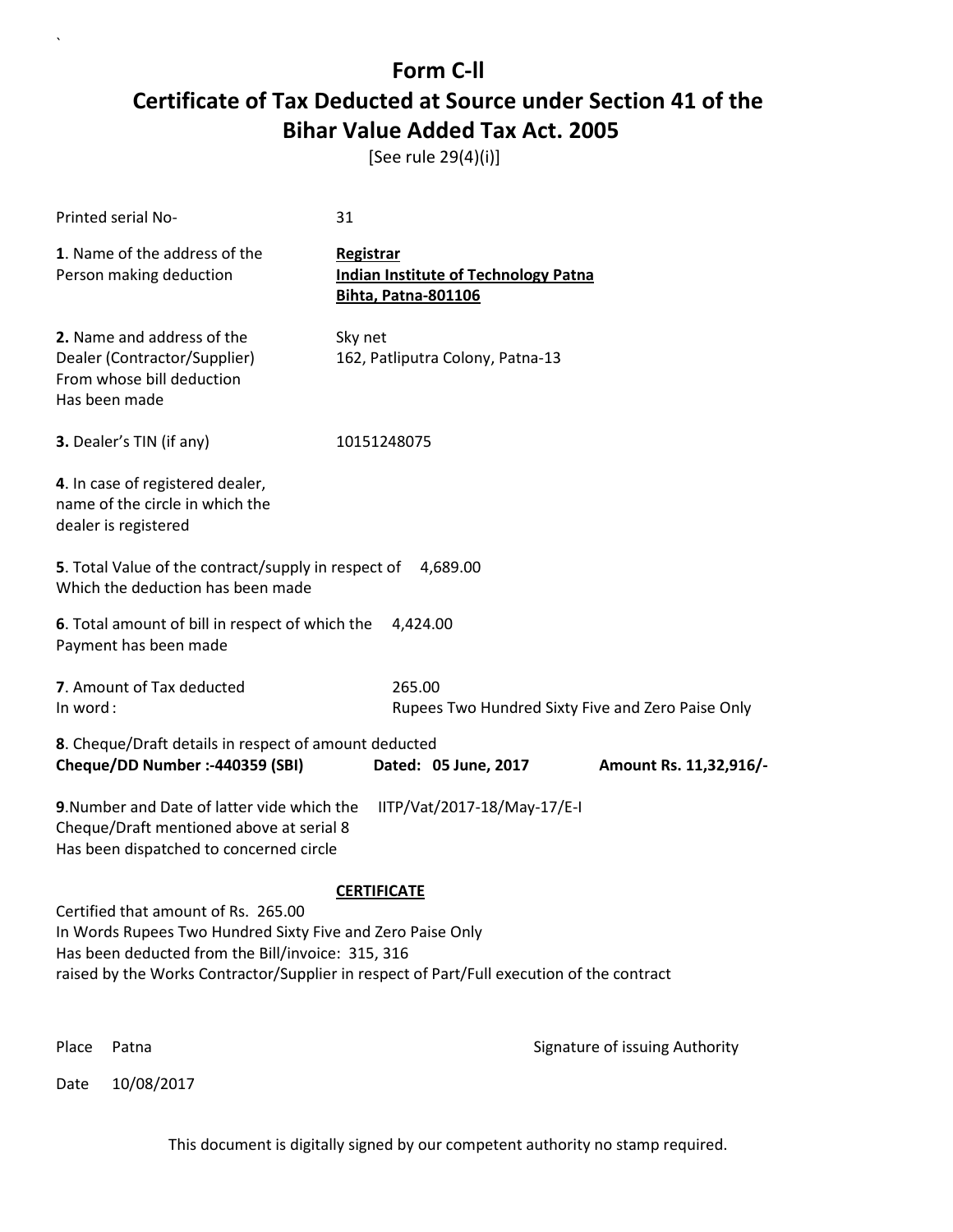[See rule 29(4)(i)]

| Printed serial No-                                                                                                                                                                                                                        | 32                                                                                     |                                |
|-------------------------------------------------------------------------------------------------------------------------------------------------------------------------------------------------------------------------------------------|----------------------------------------------------------------------------------------|--------------------------------|
| 1. Name of the address of the<br>Person making deduction                                                                                                                                                                                  | Registrar<br><b>Indian Institute of Technology Patna</b><br><b>Bihta, Patna-801106</b> |                                |
| 2. Name and address of the<br>Dealer (Contractor/Supplier)<br>From whose bill deduction<br>Has been made                                                                                                                                  | M/S hubnet Computers<br>Patna                                                          |                                |
| 3. Dealer's TIN (if any)                                                                                                                                                                                                                  | 10156529089                                                                            |                                |
| 4. In case of registered dealer,<br>name of the circle in which the<br>dealer is registered                                                                                                                                               |                                                                                        |                                |
| 5. Total Value of the contract/supply in respect of<br>Which the deduction has been made                                                                                                                                                  | 4,240.00                                                                               |                                |
| 6. Total amount of bill in respect of which the<br>Payment has been made                                                                                                                                                                  | 4,000.00                                                                               |                                |
| 7. Amount of Tax deducted<br>In word:                                                                                                                                                                                                     | 240.00<br>Rupees Two Hundred Forty and Zero Paise Only                                 |                                |
| 8. Cheque/Draft details in respect of amount deducted<br>Cheque/DD Number :- 440359 (SBI)                                                                                                                                                 | Dated: 05 June, 2017                                                                   | Amount Rs. 11,32,916/-         |
| 9. Number and Date of latter vide which the<br>Cheque/Draft mentioned above at serial 8<br>Has been dispatched to concerned circle                                                                                                        | IITP/Vat/2017-18/May-17/E-I                                                            |                                |
|                                                                                                                                                                                                                                           | <b>CERTIFICATE</b>                                                                     |                                |
| Certified that amount of Rs. 240.00<br>In Words Rupees Two Hundred Forty and Zero Paise Only<br>Has been deducted from the Bill/invoice: 533<br>raised by the Works Contractor/Supplier in respect of Part/Full execution of the contract |                                                                                        |                                |
| Place<br>Patna                                                                                                                                                                                                                            |                                                                                        | Signature of issuing Authority |

Date 10/08/2017

`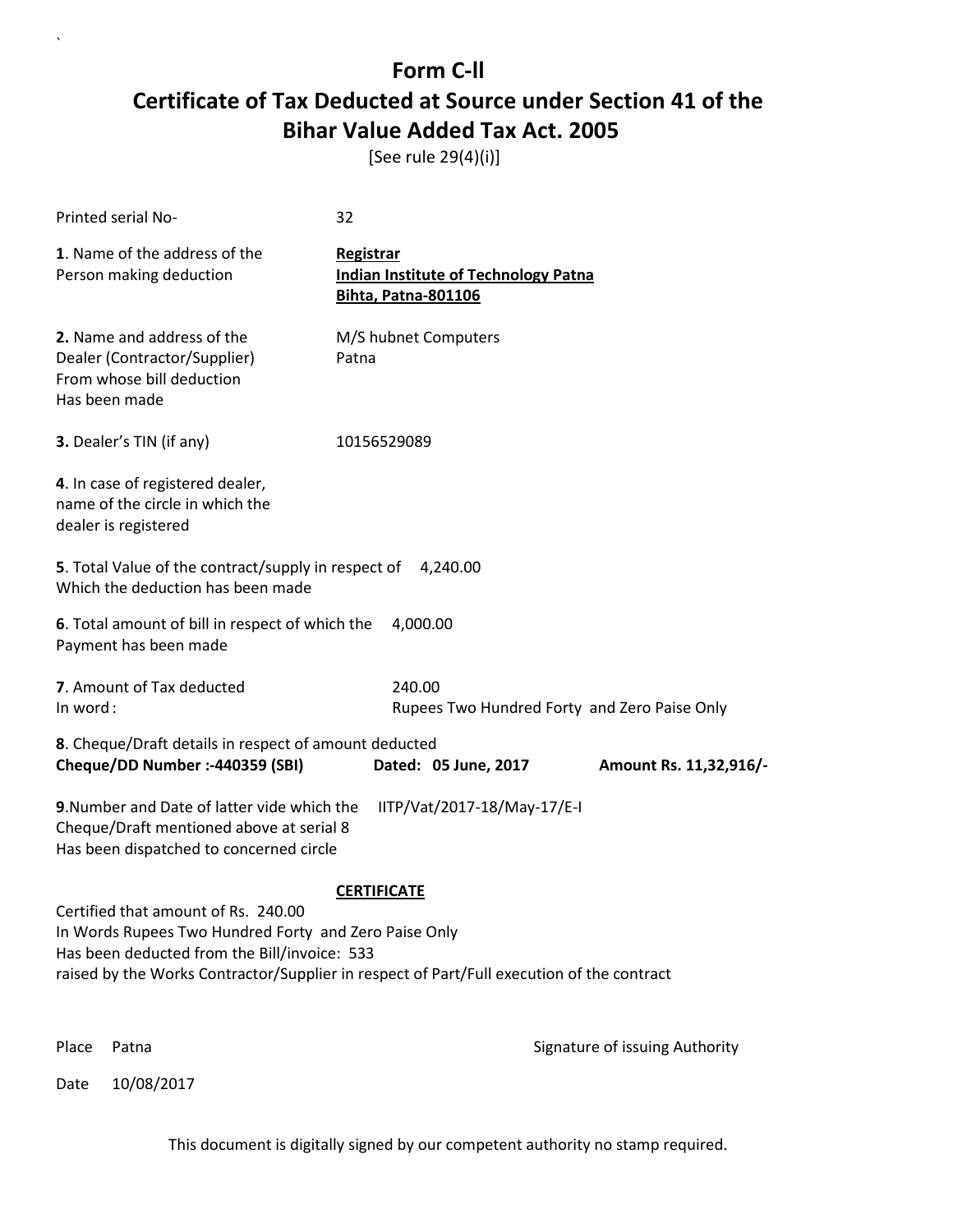[See rule 29(4)(i)]

| <b>Printed serial No-</b>                                                                                                                                         | 33                                                                                        |  |
|-------------------------------------------------------------------------------------------------------------------------------------------------------------------|-------------------------------------------------------------------------------------------|--|
| 1. Name of the address of the<br>Person making deduction                                                                                                          | Registrar<br><b>Indian Institute of Technology Patna</b><br><b>Bihta, Patna-801106</b>    |  |
| 2. Name and address of the<br>Dealer (Contractor/Supplier)<br>From whose bill deduction<br>Has been made                                                          | Angeethi Hospitality<br>Bitha, Patna                                                      |  |
| 3. Dealer's TIN (if any)                                                                                                                                          | 10047889071                                                                               |  |
| 4. In case of registered dealer,<br>name of the circle in which the<br>dealer is registered                                                                       |                                                                                           |  |
| 5. Total Value of the contract/supply in respect of<br>Which the deduction has been made                                                                          | 6,032.00                                                                                  |  |
| 6. Total amount of bill in respect of which the<br>Payment has been made                                                                                          | 5,284.00                                                                                  |  |
| 7. Amount of Tax deducted<br>In word:                                                                                                                             | 748.00<br>Rupees Seven Hundred Forty Eight and Zero Paise Only                            |  |
| 8. Cheque/Draft details in respect of amount deducted<br>Cheque/DD Number :- 440359 (SBI)                                                                         | Dated: 05 June, 2017<br>Amount Rs. 11,32,916/-                                            |  |
| 9. Number and Date of latter vide which the<br>IITP/Vat/2017-18/May-17/E-I<br>Cheque/Draft mentioned above at serial 8<br>Has been dispatched to concerned circle |                                                                                           |  |
|                                                                                                                                                                   | <b>CERTIFICATE</b>                                                                        |  |
| Certified that amount of Rs. 748.00<br>In Words Rupees Seven Hundred Forty Eight and Zero Paise Only<br>Has been deducted from the Bill/invoice: 123              | raised by the Works Contractor/Supplier in respect of Part/Full execution of the contract |  |
|                                                                                                                                                                   |                                                                                           |  |
| Place<br>Patna                                                                                                                                                    | Signature of issuing Authority                                                            |  |

Date 10/08/2017

`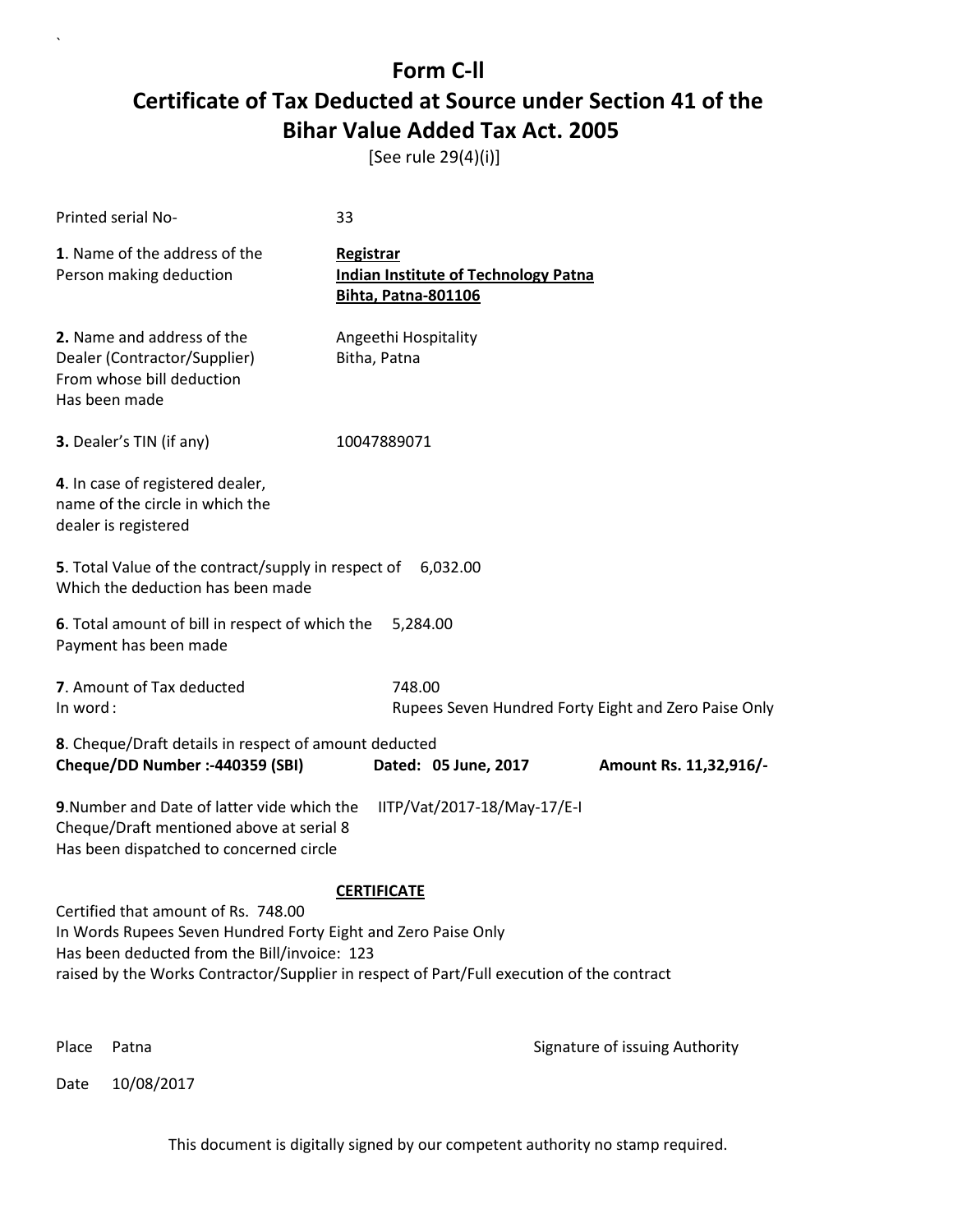[See rule 29(4)(i)]

| Printed serial No-                                                                                                                                                                                                                 | 34                                                                                     |                                |
|------------------------------------------------------------------------------------------------------------------------------------------------------------------------------------------------------------------------------------|----------------------------------------------------------------------------------------|--------------------------------|
| 1. Name of the address of the<br>Person making deduction                                                                                                                                                                           | Registrar<br><b>Indian Institute of Technology Patna</b><br><b>Bihta, Patna-801106</b> |                                |
| 2. Name and address of the<br>Dealer (Contractor/Supplier)<br>From whose bill deduction<br>Has been made                                                                                                                           | Sky net<br>162, Patliputra Colony, Patna-13                                            |                                |
| 3. Dealer's TIN (if any)                                                                                                                                                                                                           | 10151248075                                                                            |                                |
| 4. In case of registered dealer,<br>name of the circle in which the<br>dealer is registered                                                                                                                                        |                                                                                        |                                |
| 5. Total Value of the contract/supply in respect of<br>Which the deduction has been made                                                                                                                                           | 1,520.00                                                                               |                                |
| 6. Total amount of bill in respect of which the<br>Payment has been made                                                                                                                                                           | 1,434.00                                                                               |                                |
| 7. Amount of Tax deducted<br>In word:                                                                                                                                                                                              | 86.00<br>Rupees Eighty Six and Zero Paise Only                                         |                                |
| 8. Cheque/Draft details in respect of amount deducted<br>Cheque/DD Number :- 440359 (SBI)                                                                                                                                          | Dated: 05 June, 2017                                                                   | Amount Rs. 11,32,916/-         |
| 9. Number and Date of latter vide which the<br>Cheque/Draft mentioned above at serial 8<br>Has been dispatched to concerned circle                                                                                                 | IITP/Vat/2017-18/May-17/E-I                                                            |                                |
|                                                                                                                                                                                                                                    | <b>CERTIFICATE</b>                                                                     |                                |
| Certified that amount of Rs. 86.00<br>In Words Rupees Eighty Six and Zero Paise Only<br>Has been deducted from the Bill/invoice: 2338<br>raised by the Works Contractor/Supplier in respect of Part/Full execution of the contract |                                                                                        |                                |
| Place<br>Patna                                                                                                                                                                                                                     |                                                                                        | Signature of issuing Authority |

Date 10/08/2017

`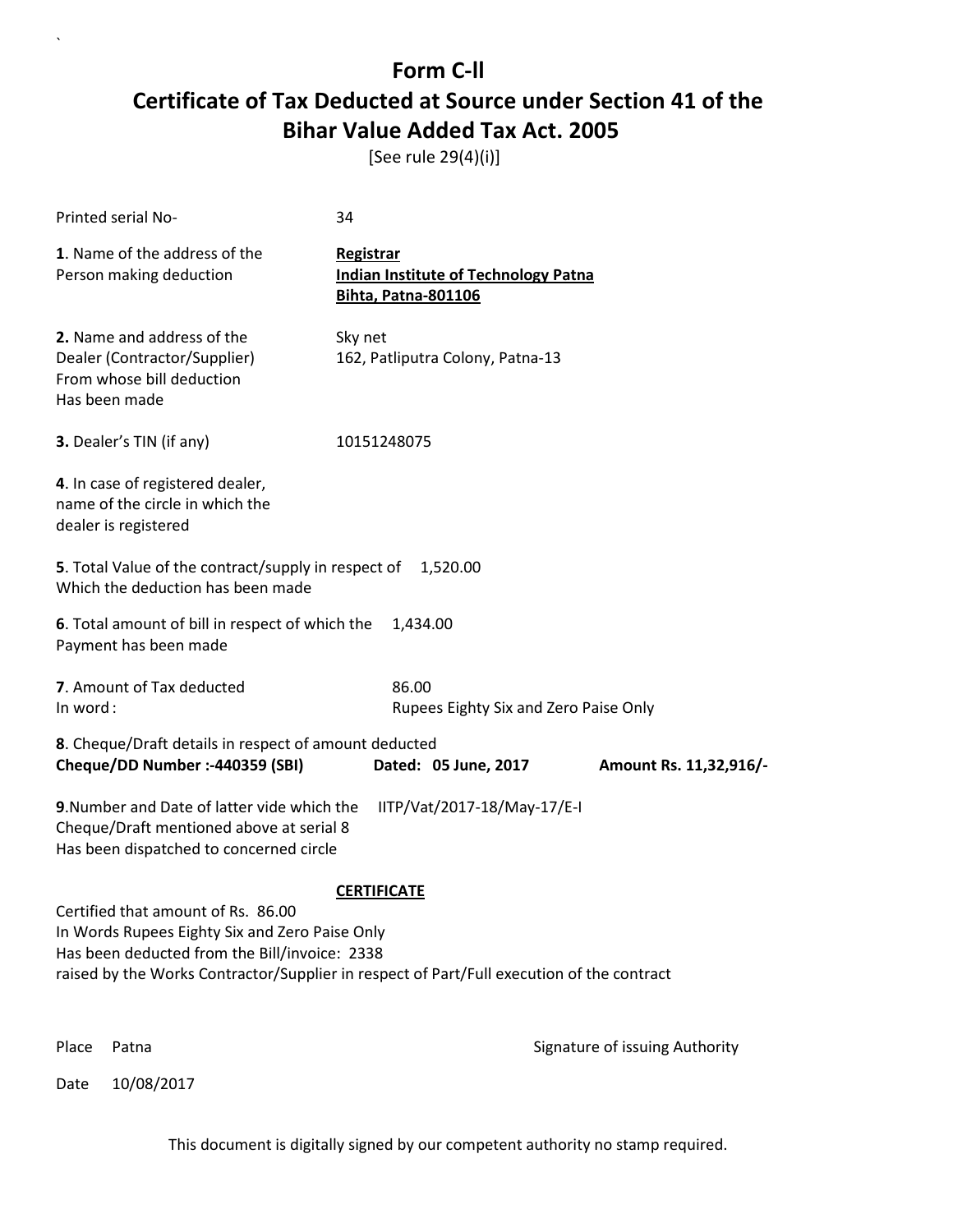[See rule 29(4)(i)]

| Printed serial No-                                                                                                                                                                                                                                                | 35                                                                                            |  |
|-------------------------------------------------------------------------------------------------------------------------------------------------------------------------------------------------------------------------------------------------------------------|-----------------------------------------------------------------------------------------------|--|
| 1. Name of the address of the<br>Person making deduction                                                                                                                                                                                                          | <b>Registrar</b><br><b>Indian Institute of Technology Patna</b><br><b>Bihta, Patna-801106</b> |  |
| 2. Name and address of the<br>Dealer (Contractor/Supplier)<br>From whose bill deduction<br>Has been made                                                                                                                                                          | M/S Laxmi Sales Agency<br>Sri Laxmi Place, Behind Abhishek Plaza, Exhibition Road, Patna-01   |  |
| 3. Dealer's TIN (if any)                                                                                                                                                                                                                                          | 10140807092                                                                                   |  |
| 4. In case of registered dealer,<br>name of the circle in which the<br>dealer is registered                                                                                                                                                                       |                                                                                               |  |
| 5. Total Value of the contract/supply in respect of 6,800.00<br>Which the deduction has been made                                                                                                                                                                 |                                                                                               |  |
| 6. Total amount of bill in respect of which the<br>Payment has been made                                                                                                                                                                                          | 6,160.00                                                                                      |  |
| 7. Amount of Tax deducted<br>In word:                                                                                                                                                                                                                             | 640.00<br>Rupees Six Hundred Forty and Zero Paise Only                                        |  |
| 8. Cheque/Draft details in respect of amount deducted<br>Cheque/DD Number :- 440359 (SBI)                                                                                                                                                                         | Dated: 05 June, 2017<br>Amount Rs. 11,32,916/-                                                |  |
| 9. Number and Date of latter vide which the<br>Cheque/Draft mentioned above at serial 8<br>Has been dispatched to concerned circle                                                                                                                                | IITP/Vat/2017-18/May-17/E-I                                                                   |  |
| <b>CERTIFICATE</b><br>Certified that amount of Rs. 640.00<br>In Words Rupees Six Hundred Forty and Zero Paise Only<br>Has been deducted from the Bill/invoice: 08,09<br>raised by the Works Contractor/Supplier in respect of Part/Full execution of the contract |                                                                                               |  |
| Place<br>Patna                                                                                                                                                                                                                                                    | Signature of issuing Authority                                                                |  |

Date 10/08/2017

`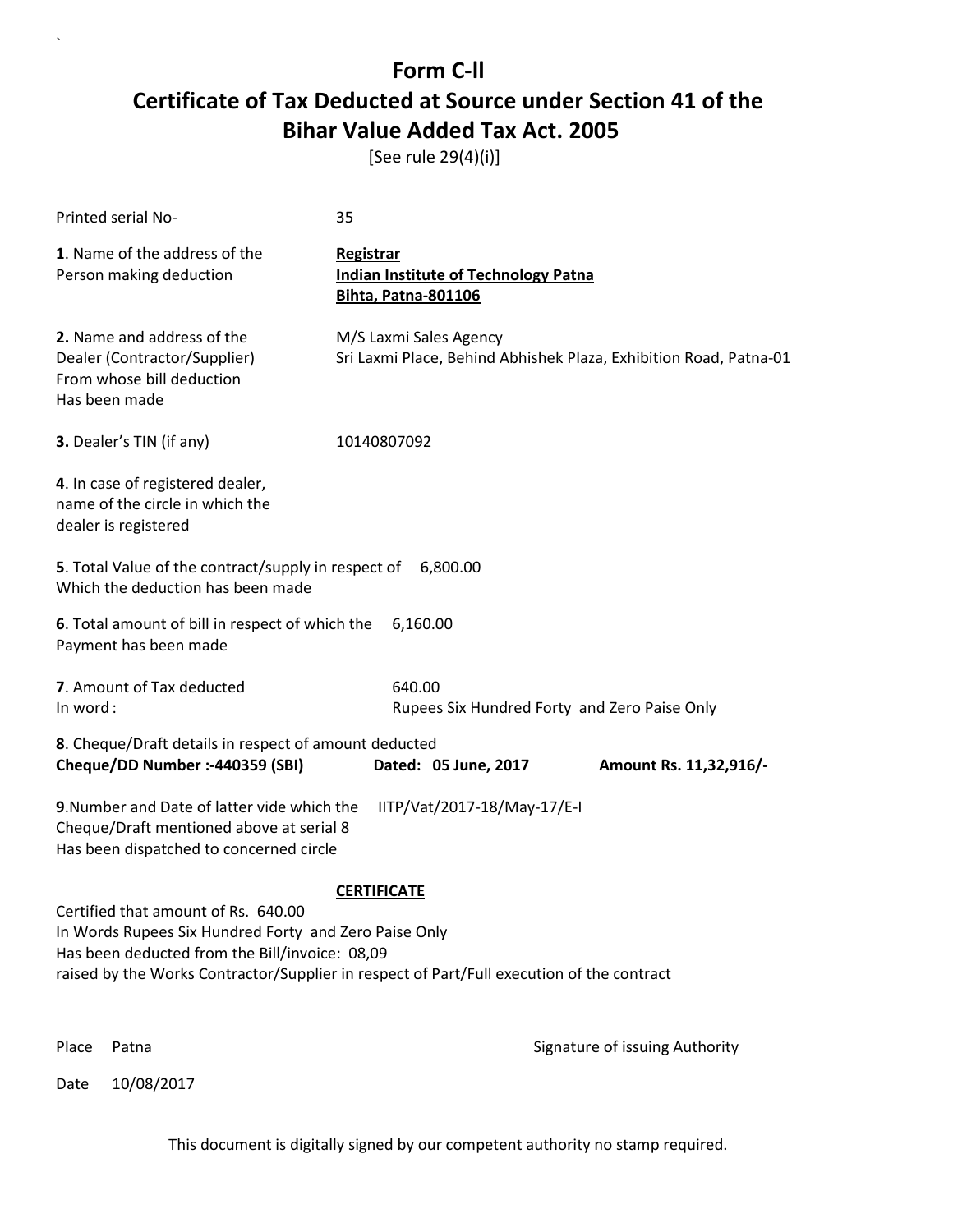[See rule 29(4)(i)]

| <b>Printed serial No-</b>                                                                                                                                                                                                                                 | 36                                                                                     |  |
|-----------------------------------------------------------------------------------------------------------------------------------------------------------------------------------------------------------------------------------------------------------|----------------------------------------------------------------------------------------|--|
| 1. Name of the address of the<br>Person making deduction                                                                                                                                                                                                  | Registrar<br><b>Indian Institute of Technology Patna</b><br><b>Bihta, Patna-801106</b> |  |
| 2. Name and address of the<br>Dealer (Contractor/Supplier)<br>From whose bill deduction<br>Has been made                                                                                                                                                  | Arun Kumar Tiwari<br>Barki Sondiya Salempur Road, Ara, Bihar                           |  |
| 3. Dealer's TIN (if any)                                                                                                                                                                                                                                  | 10168863035                                                                            |  |
| 4. In case of registered dealer,<br>name of the circle in which the<br>dealer is registered                                                                                                                                                               |                                                                                        |  |
| 5. Total Value of the contract/supply in respect of<br>Which the deduction has been made                                                                                                                                                                  | 22,200                                                                                 |  |
| 6. Total amount of bill in respect of which the<br>20,424<br>Payment has been made                                                                                                                                                                        |                                                                                        |  |
| 7. Amount of Tax deducted<br>In word:<br>Paise Only                                                                                                                                                                                                       | 1,776<br>Rupees One Thousand Seven Hundred Seventy Six and Zero                        |  |
| 8. Cheque/Draft details in respect of amount deducted<br>Cheque/DD Number :- 440359 (SBI)<br>Dated: 05 June, 2017<br>Amount Rs. 11,32,916/-                                                                                                               |                                                                                        |  |
| 9. Number and Date of latter vide which the<br>IITP/Vat/2017-18/May-17/E-I<br>Cheque/Draft mentioned above at serial 8<br>Has been dispatched to concerned circle                                                                                         |                                                                                        |  |
|                                                                                                                                                                                                                                                           | <b>CERTIFICATE</b>                                                                     |  |
| Certified that amount of Rs. 1,776<br>In Words Rupees One Thousand Seven Hundred Seventy Six and Zero Paise Only<br>Has been deducted from the Bill/invoice:<br>raised by the Works Contractor/Supplier in respect of Part/Full execution of the contract |                                                                                        |  |

`

Place Patna **Property** Place Patna Signature of issuing Authority

Date 10/08/2017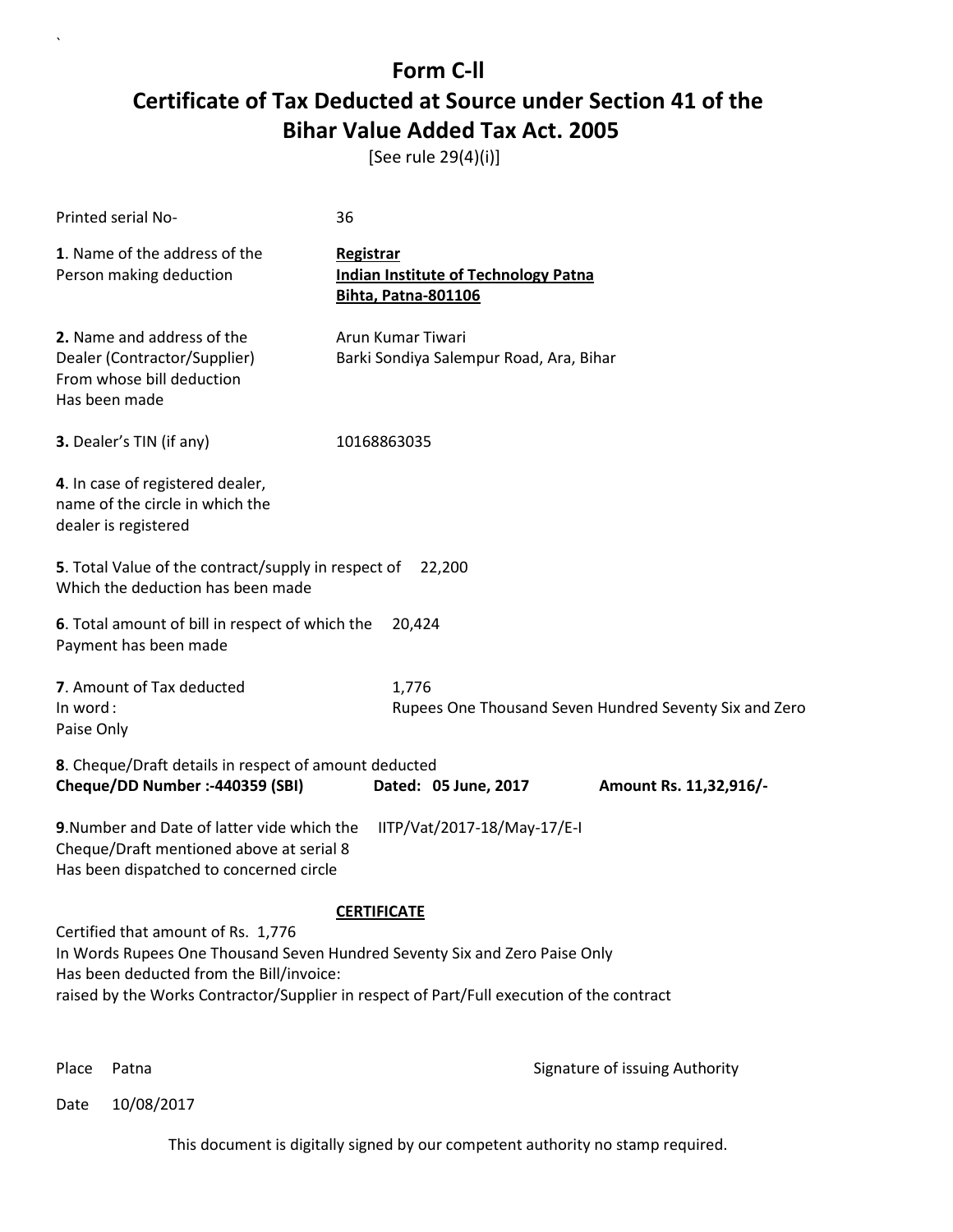[See rule 29(4)(i)]

| Printed serial No-                                                                                                                                                                                                                           | 37                                                                                     |                                |
|----------------------------------------------------------------------------------------------------------------------------------------------------------------------------------------------------------------------------------------------|----------------------------------------------------------------------------------------|--------------------------------|
| 1. Name of the address of the<br>Person making deduction                                                                                                                                                                                     | Registrar<br><b>Indian Institute of Technology Patna</b><br><b>Bihta, Patna-801106</b> |                                |
| 2. Name and address of the<br>Dealer (Contractor/Supplier)<br>From whose bill deduction<br>Has been made                                                                                                                                     | M/s Sajawat<br>Patna                                                                   |                                |
| 3. Dealer's TIN (if any)                                                                                                                                                                                                                     | 10151790014                                                                            |                                |
| 4. In case of registered dealer,<br>name of the circle in which the<br>dealer is registered                                                                                                                                                  |                                                                                        |                                |
| 5. Total Value of the contract/supply in respect of<br>Which the deduction has been made                                                                                                                                                     | 3,188.00                                                                               |                                |
| 6. Total amount of bill in respect of which the<br>Payment has been made                                                                                                                                                                     | 2,772.00                                                                               |                                |
| 7. Amount of Tax deducted<br>In word:                                                                                                                                                                                                        | 416.00<br>Rupees Four Hundred Sixteen and Zero Paise Only                              |                                |
| 8. Cheque/Draft details in respect of amount deducted<br>Cheque/DD Number :- 440359 (SBI)                                                                                                                                                    | Dated: 05 June, 2017                                                                   | Amount Rs. 11,32,916/-         |
| 9. Number and Date of latter vide which the<br>Cheque/Draft mentioned above at serial 8<br>Has been dispatched to concerned circle                                                                                                           | IITP/Vat/2017-18/May-17/E-I                                                            |                                |
|                                                                                                                                                                                                                                              | <b>CERTIFICATE</b>                                                                     |                                |
| Certified that amount of Rs. 416.00<br>In Words Rupees Four Hundred Sixteen and Zero Paise Only<br>Has been deducted from the Bill/invoice: 029<br>raised by the Works Contractor/Supplier in respect of Part/Full execution of the contract |                                                                                        |                                |
| Place<br>Patna                                                                                                                                                                                                                               |                                                                                        | Signature of issuing Authority |

Date 10/08/2017

`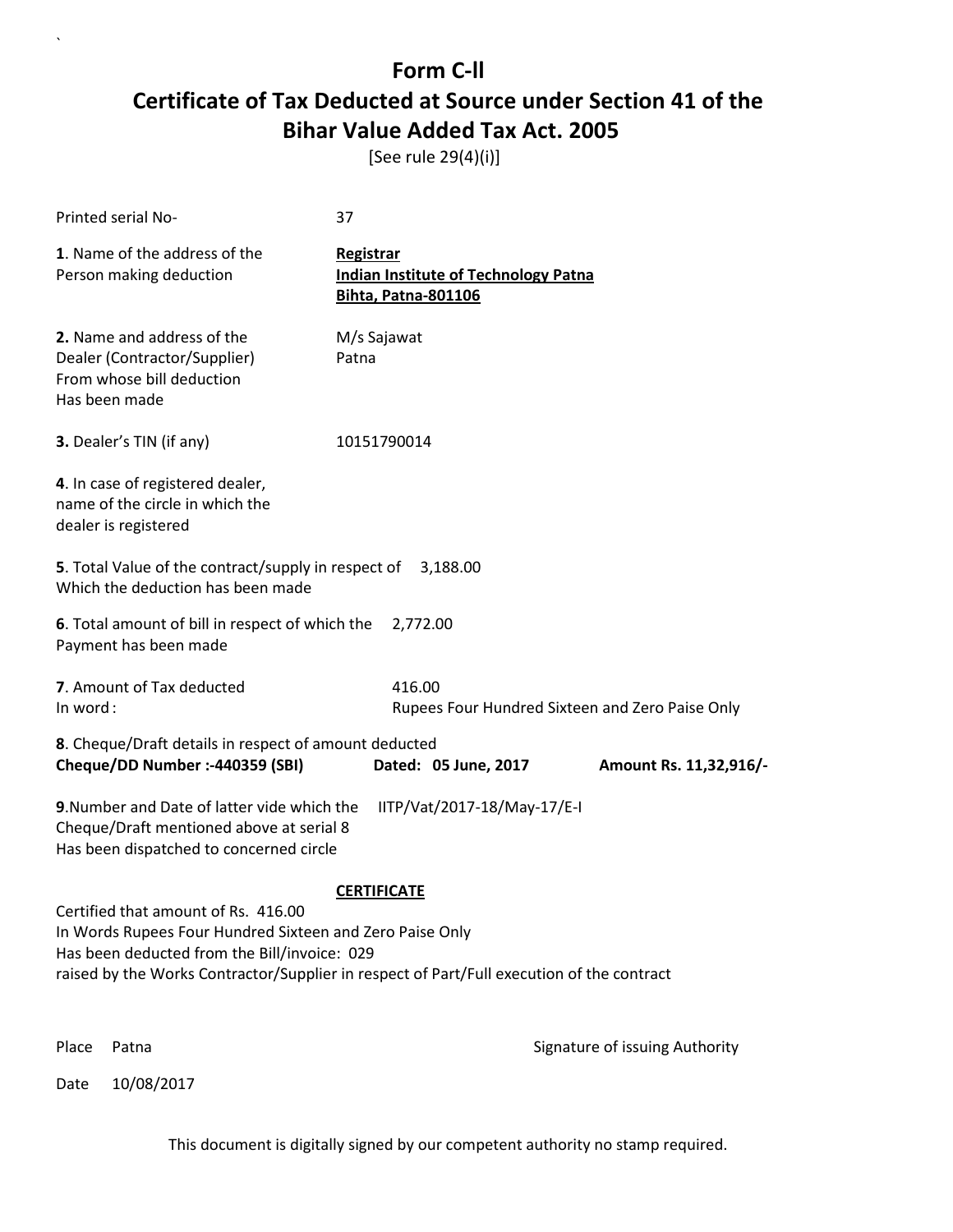[See rule 29(4)(i)]

| Printed serial No-                                                                                                                                                                                                                             | 38                                                                                     |                                                   |
|------------------------------------------------------------------------------------------------------------------------------------------------------------------------------------------------------------------------------------------------|----------------------------------------------------------------------------------------|---------------------------------------------------|
| 1. Name of the address of the<br>Person making deduction                                                                                                                                                                                       | Registrar<br><b>Indian Institute of Technology Patna</b><br><b>Bihta, Patna-801106</b> |                                                   |
| 2. Name and address of the<br>Dealer (Contractor/Supplier)<br>From whose bill deduction<br>Has been made                                                                                                                                       | Angeethi Hospitality<br>Bitha, Patna                                                   |                                                   |
| <b>3.</b> Dealer's TIN (if any)                                                                                                                                                                                                                | 10047889071                                                                            |                                                   |
| 4. In case of registered dealer,<br>name of the circle in which the<br>dealer is registered                                                                                                                                                    |                                                                                        |                                                   |
| 5. Total Value of the contract/supply in respect of<br>Which the deduction has been made                                                                                                                                                       | 4,483.00                                                                               |                                                   |
| 6. Total amount of bill in respect of which the<br>Payment has been made                                                                                                                                                                       | 3,927.00                                                                               |                                                   |
| 7. Amount of Tax deducted<br>In word:                                                                                                                                                                                                          | 556.00                                                                                 | Rupees Five Hundred Fifty Six and Zero Paise Only |
| 8. Cheque/Draft details in respect of amount deducted<br>Cheque/DD Number :- 440359 (SBI)                                                                                                                                                      | Dated: 05 June, 2017                                                                   | Amount Rs. 11,32,916/-                            |
| 9. Number and Date of latter vide which the<br>Cheque/Draft mentioned above at serial 8<br>Has been dispatched to concerned circle                                                                                                             | IITP/Vat/2017-18/May-17/E-I                                                            |                                                   |
|                                                                                                                                                                                                                                                | <b>CERTIFICATE</b>                                                                     |                                                   |
| Certified that amount of Rs. 556.00<br>In Words Rupees Five Hundred Fifty Six and Zero Paise Only<br>Has been deducted from the Bill/invoice: 124<br>raised by the Works Contractor/Supplier in respect of Part/Full execution of the contract |                                                                                        |                                                   |
| Place<br>Patna                                                                                                                                                                                                                                 |                                                                                        | Signature of issuing Authority                    |

Date 10/08/2017

`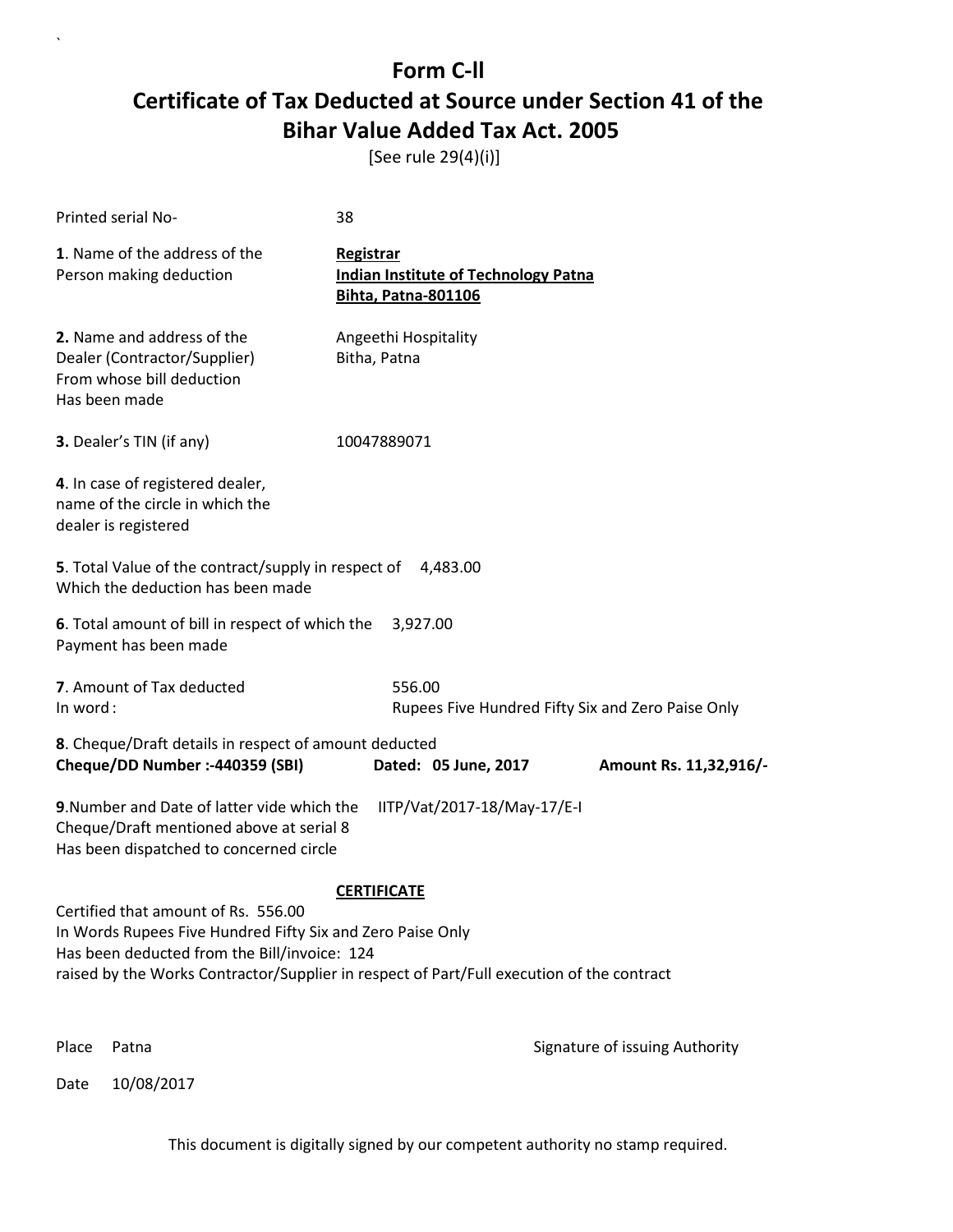[See rule 29(4)(i)]

| Printed serial No-                                                                                                                                                                                                                                                                                | 39                                                                                            |  |
|---------------------------------------------------------------------------------------------------------------------------------------------------------------------------------------------------------------------------------------------------------------------------------------------------|-----------------------------------------------------------------------------------------------|--|
| 1. Name of the address of the<br>Person making deduction                                                                                                                                                                                                                                          | <b>Registrar</b><br><b>Indian Institute of Technology Patna</b><br><b>Bihta, Patna-801106</b> |  |
| 2. Name and address of the<br>Dealer (Contractor/Supplier)<br>From whose bill deduction<br>Has been made                                                                                                                                                                                          | Sky net<br>162, Patliputra Colony, Patna-13                                                   |  |
| 3. Dealer's TIN (if any)                                                                                                                                                                                                                                                                          | 10151248075                                                                                   |  |
| 4. In case of registered dealer,<br>name of the circle in which the<br>dealer is registered                                                                                                                                                                                                       |                                                                                               |  |
| 5. Total Value of the contract/supply in respect of 26,245.00<br>Which the deduction has been made                                                                                                                                                                                                |                                                                                               |  |
| 6. Total amount of bill in respect of which the<br>Payment has been made                                                                                                                                                                                                                          | 24,760.00                                                                                     |  |
| 7. Amount of Tax deducted<br>In word:<br>Only                                                                                                                                                                                                                                                     | 1,485.00<br>Rupees One Thousand Four Hundred Eighty Five and Zero Paise                       |  |
| 8. Cheque/Draft details in respect of amount deducted<br>Cheque/DD Number :- 440359 (SBI)                                                                                                                                                                                                         | Dated: 05 June, 2017<br>Amount Rs. 11,32,916/-                                                |  |
| 9. Number and Date of latter vide which the<br>Cheque/Draft mentioned above at serial 8<br>Has been dispatched to concerned circle                                                                                                                                                                | IITP/Vat/2017-18/May-17/E-I                                                                   |  |
| <b>CERTIFICATE</b><br>Certified that amount of Rs. 1,485.00<br>In Words Rupees One Thousand Four Hundred Eighty Five and Zero Paise Only<br>Has been deducted from the Bill/invoice: 2341, 2320, 347<br>raised by the Works Contractor/Supplier in respect of Part/Full execution of the contract |                                                                                               |  |

`

Place Patna **Property** Place Patna Signature of issuing Authority

Date 10/08/2017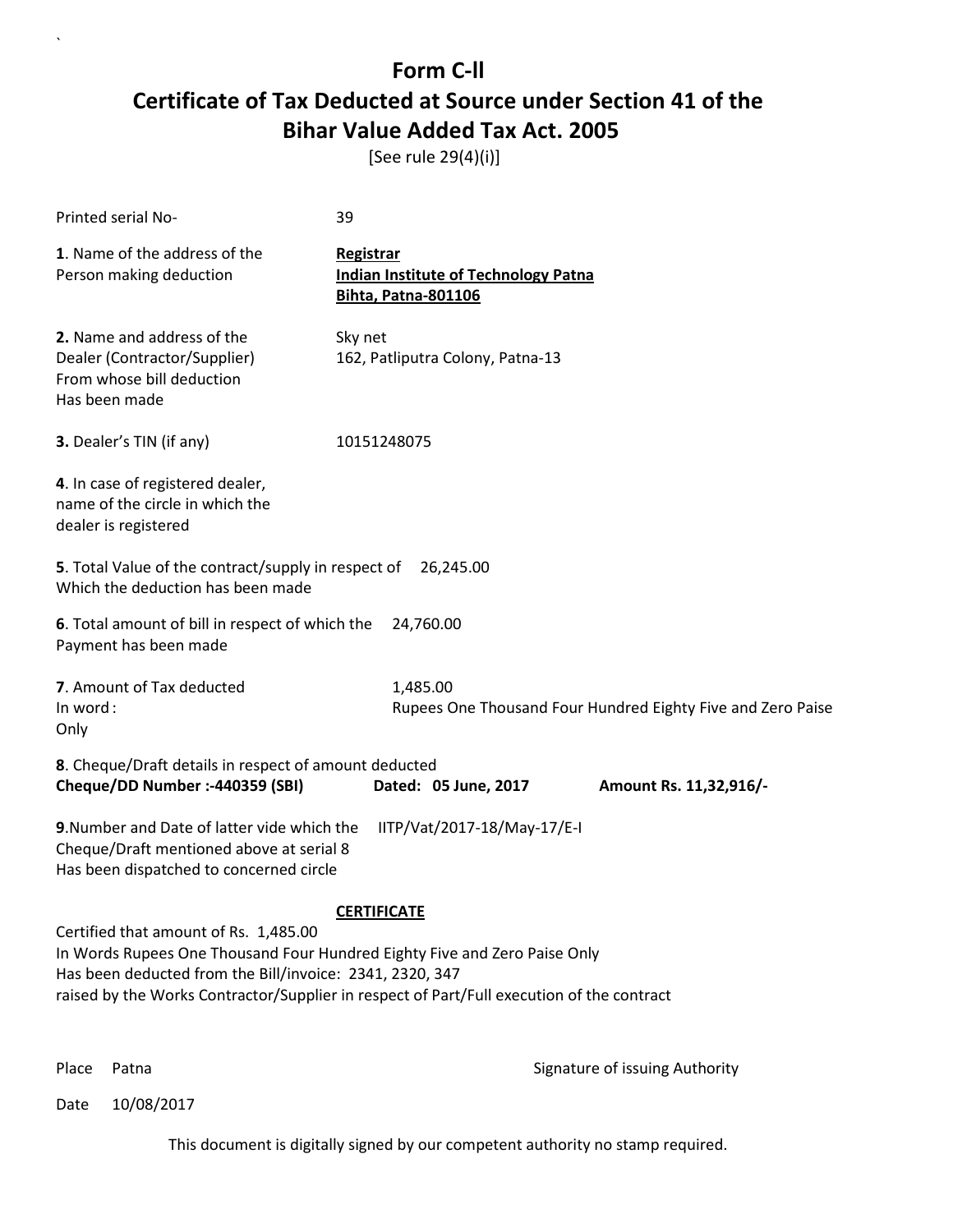[See rule 29(4)(i)]

| Printed serial No-                                                                                                                                                                                                                                | 40                                                                                     |                                |
|---------------------------------------------------------------------------------------------------------------------------------------------------------------------------------------------------------------------------------------------------|----------------------------------------------------------------------------------------|--------------------------------|
| 1. Name of the address of the<br>Person making deduction                                                                                                                                                                                          | Registrar<br><b>Indian Institute of Technology Patna</b><br><b>Bihta, Patna-801106</b> |                                |
| 2. Name and address of the<br>Dealer (Contractor/Supplier)<br>From whose bill deduction<br>Has been made                                                                                                                                          | Krishna collection<br>Patna                                                            |                                |
| 3. Dealer's TIN (if any)                                                                                                                                                                                                                          | 10142783079                                                                            |                                |
| 4. In case of registered dealer,<br>name of the circle in which the<br>dealer is registered                                                                                                                                                       |                                                                                        |                                |
| 5. Total Value of the contract/supply in respect of<br>Which the deduction has been made                                                                                                                                                          | 14,628.00                                                                              |                                |
| 6. Total amount of bill in respect of which the<br>Payment has been made                                                                                                                                                                          | 13,800.00                                                                              |                                |
| 7. Amount of Tax deducted<br>In word:                                                                                                                                                                                                             | 828.00<br>Rupees Eight Hundred Twenty Eight and Zero Paise Only                        |                                |
| 8. Cheque/Draft details in respect of amount deducted<br>Cheque/DD Number :- 440359 (SBI)                                                                                                                                                         | Dated: 05 June, 2017                                                                   | Amount Rs. 11,32,916/-         |
| 9. Number and Date of latter vide which the<br>Cheque/Draft mentioned above at serial 8<br>Has been dispatched to concerned circle                                                                                                                | IITP/Vat/2017-18/May-17/E-I                                                            |                                |
| Certified that amount of Rs. 828.00<br>In Words Rupees Eight Hundred Twenty Eight and Zero Paise Only<br>Has been deducted from the Bill/invoice: 88<br>raised by the Works Contractor/Supplier in respect of Part/Full execution of the contract | <b>CERTIFICATE</b>                                                                     |                                |
| Place<br>Patna                                                                                                                                                                                                                                    |                                                                                        | Signature of issuing Authority |

Date 10/08/2017

`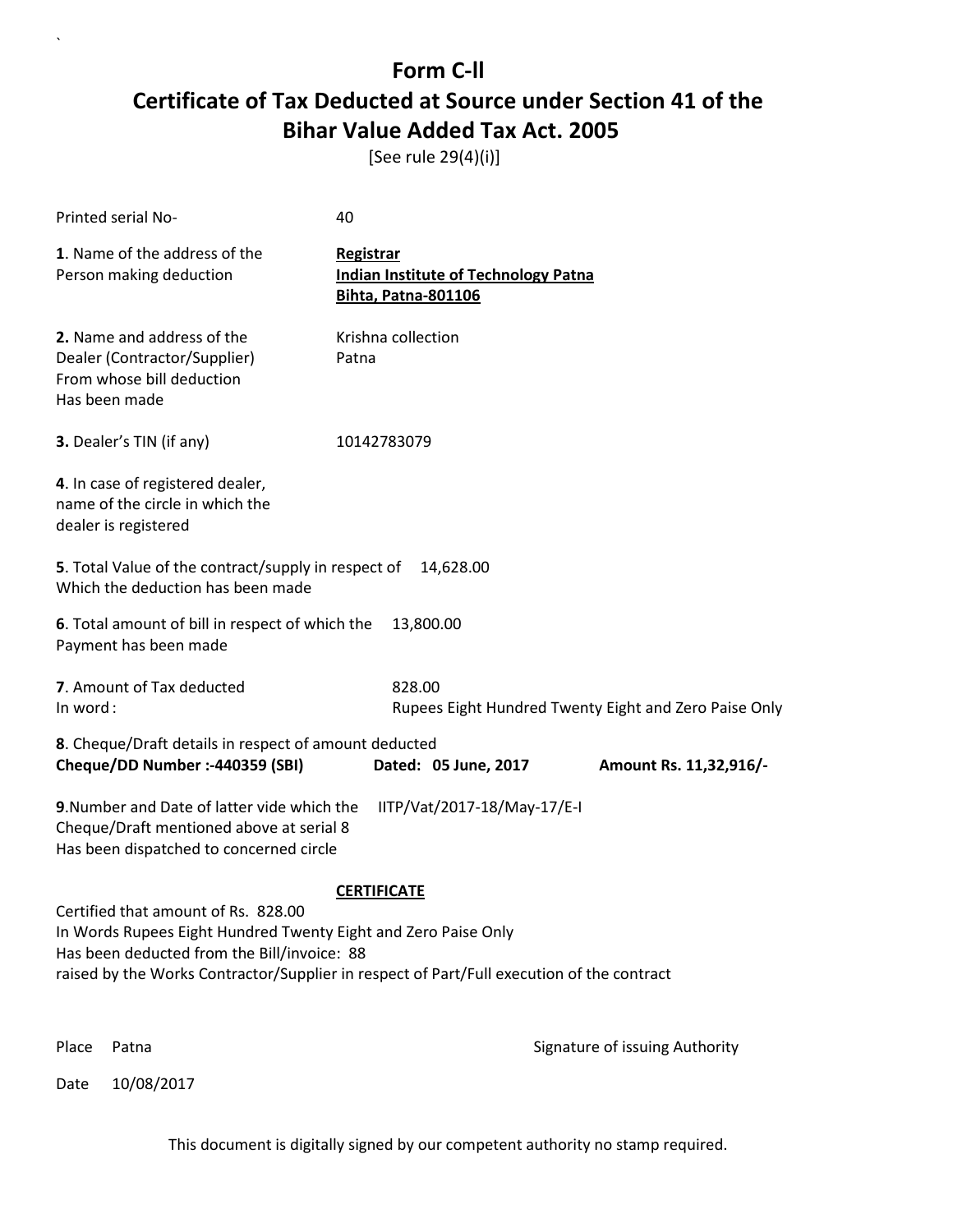[See rule 29(4)(i)]

| Printed serial No-                                                                                                                                  | 41                                                                                            |
|-----------------------------------------------------------------------------------------------------------------------------------------------------|-----------------------------------------------------------------------------------------------|
| 1. Name of the address of the<br>Person making deduction                                                                                            | <b>Registrar</b><br><b>Indian Institute of Technology Patna</b><br><b>Bihta, Patna-801106</b> |
| 2. Name and address of the<br>Dealer (Contractor/Supplier)<br>From whose bill deduction<br>Has been made                                            | Maa Vindhwasini Furniture<br><b>Bitha</b>                                                     |
| 3. Dealer's TIN (if any)                                                                                                                            | 10046587052                                                                                   |
| 4. In case of registered dealer,<br>name of the circle in which the<br>dealer is registered                                                         |                                                                                               |
| 5. Total Value of the contract/supply in respect of 4,175.00<br>Which the deduction has been made                                                   |                                                                                               |
| 6. Total amount of bill in respect of which the<br>Payment has been made                                                                            | 3,650.00                                                                                      |
| 7. Amount of Tax deducted<br>In word:                                                                                                               | 525.00<br>Rupees Five Hundred Twenty Five and Zero Paise Only                                 |
| 8. Cheque/Draft details in respect of amount deducted<br>Cheque/DD Number :- 440359 (SBI)                                                           | Dated: 05 June, 2017<br>Amount Rs. 11,32,916/-                                                |
| 9. Number and Date of latter vide which the<br>Cheque/Draft mentioned above at serial 8<br>Has been dispatched to concerned circle                  | IITP/Vat/2017-18/May-17/E-I                                                                   |
|                                                                                                                                                     | <b>CERTIFICATE</b>                                                                            |
| Certified that amount of Rs. 525.00<br>In Words Rupees Five Hundred Twenty Five and Zero Paise Only<br>Has been deducted from the Bill/invoice: 130 | raised by the Works Contractor/Supplier in respect of Part/Full execution of the contract     |
|                                                                                                                                                     |                                                                                               |
| Place<br>Patna                                                                                                                                      | Signature of issuing Authority                                                                |

Date 10/08/2017

`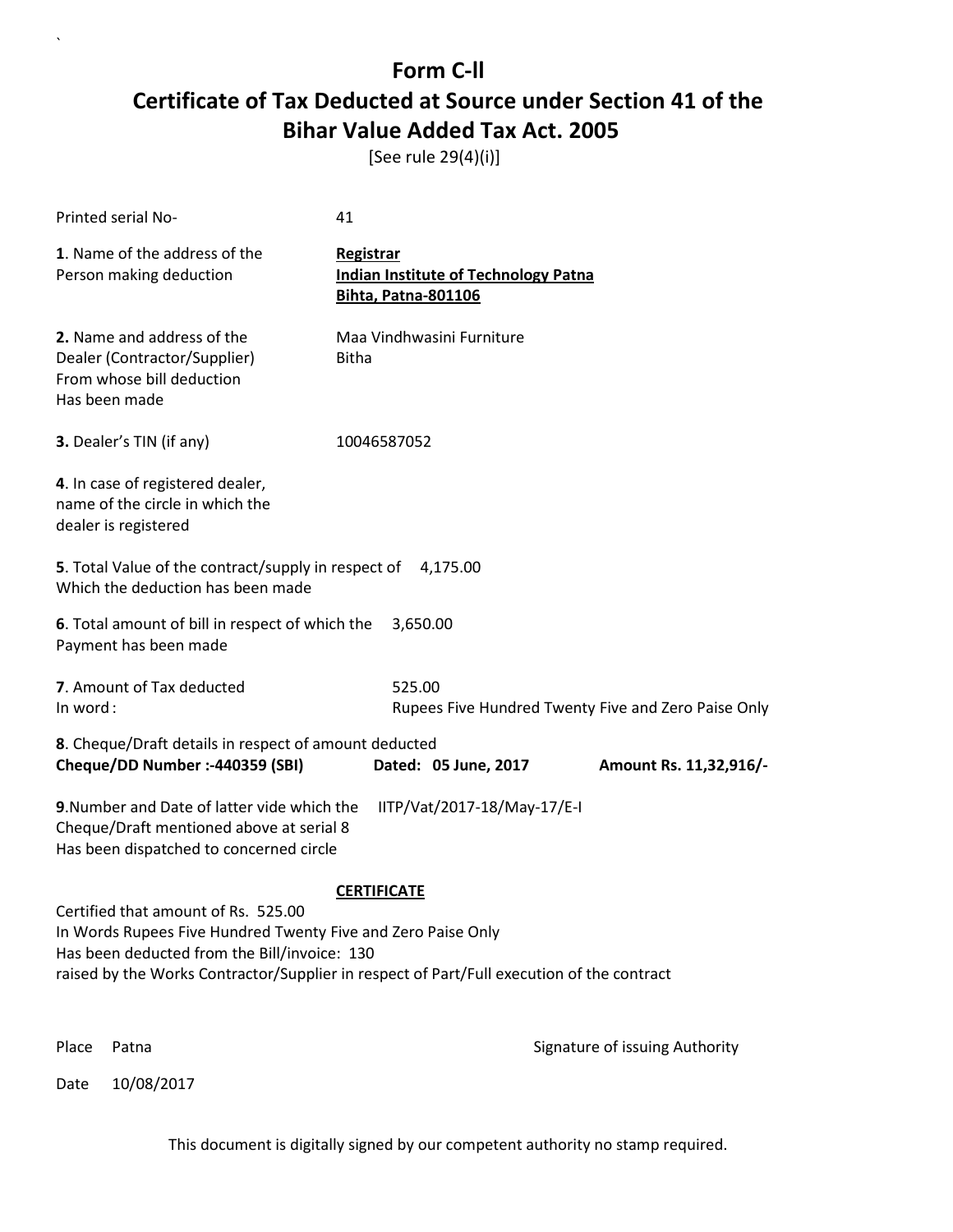[See rule 29(4)(i)]

| Printed serial No-                                                                                                                                                                                                                   | 42                                                                                            |                                |
|--------------------------------------------------------------------------------------------------------------------------------------------------------------------------------------------------------------------------------------|-----------------------------------------------------------------------------------------------|--------------------------------|
| 1. Name of the address of the<br>Person making deduction                                                                                                                                                                             | <b>Registrar</b><br><b>Indian Institute of Technology Patna</b><br><b>Bihta, Patna-801106</b> |                                |
| 2. Name and address of the<br>Dealer (Contractor/Supplier)<br>From whose bill deduction<br>Has been made                                                                                                                             | M/S Usha Air Products Ltd<br>Dasratha, New ByPass Road, Patna-02                              |                                |
| 3. Dealer's TIN (if any)                                                                                                                                                                                                             | 10120044048                                                                                   |                                |
| 4. In case of registered dealer,<br>name of the circle in which the<br>dealer is registered                                                                                                                                          |                                                                                               |                                |
| 5. Total Value of the contract/supply in respect of<br>Which the deduction has been made                                                                                                                                             | 13600.00                                                                                      |                                |
| 6. Total amount of bill in respect of which the<br>Payment has been made                                                                                                                                                             | 13,000.00                                                                                     |                                |
| 7. Amount of Tax deducted<br>In word:                                                                                                                                                                                                | 600.00<br>Rupees Six Hundred and Zero Paise Only                                              |                                |
| 8. Cheque/Draft details in respect of amount deducted<br>Cheque/DD Number :- 440359 (SBI)                                                                                                                                            | Dated: 05 June, 2017                                                                          | Amount Rs. 11,32,916/-         |
| 9. Number and Date of latter vide which the<br>Cheque/Draft mentioned above at serial 8<br>Has been dispatched to concerned circle                                                                                                   | IITP/Vat/2017-18/May-17/E-I                                                                   |                                |
|                                                                                                                                                                                                                                      | <b>CERTIFICATE</b>                                                                            |                                |
| Certified that amount of Rs. 600.00<br>In Words Rupees Six Hundred and Zero Paise Only<br>Has been deducted from the Bill/invoice: 9795<br>raised by the Works Contractor/Supplier in respect of Part/Full execution of the contract |                                                                                               |                                |
| Place<br>Patna                                                                                                                                                                                                                       |                                                                                               | Signature of issuing Authority |

Date 10/08/2017

`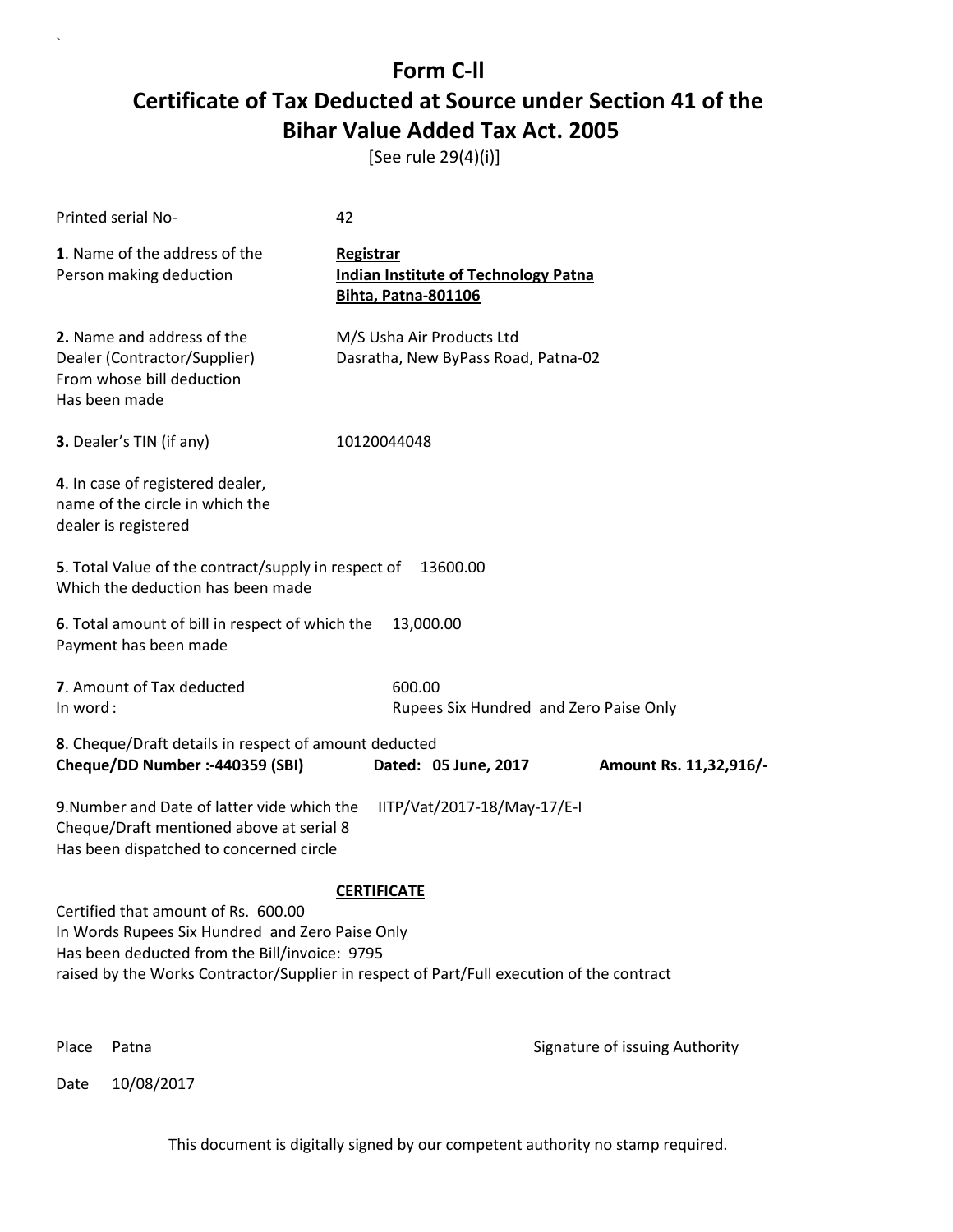[See rule 29(4)(i)]

| Printed serial No-                                                                                                                                                                                                                                                                    | 43                                                                                            |                        |
|---------------------------------------------------------------------------------------------------------------------------------------------------------------------------------------------------------------------------------------------------------------------------------------|-----------------------------------------------------------------------------------------------|------------------------|
| 1. Name of the address of the<br>Person making deduction                                                                                                                                                                                                                              | <b>Registrar</b><br><b>Indian Institute of Technology Patna</b><br><b>Bihta, Patna-801106</b> |                        |
| 2. Name and address of the<br>Dealer (Contractor/Supplier)<br>From whose bill deduction<br>Has been made                                                                                                                                                                              | M/s Sajawat<br>Patna                                                                          |                        |
| 3. Dealer's TIN (if any)                                                                                                                                                                                                                                                              | 10151790014                                                                                   |                        |
| 4. In case of registered dealer,<br>name of the circle in which the<br>dealer is registered                                                                                                                                                                                           |                                                                                               |                        |
| 5. Total Value of the contract/supply in respect of<br>Which the deduction has been made                                                                                                                                                                                              | 14,973.00                                                                                     |                        |
| 6. Total amount of bill in respect of which the<br>Payment has been made                                                                                                                                                                                                              | 13,020.00                                                                                     |                        |
| 7. Amount of Tax deducted<br>In word:<br>Only                                                                                                                                                                                                                                         | 1,953.00<br>Rupees One Thousand Nine Hundred Fifty Three and Zero Paise                       |                        |
| 8. Cheque/Draft details in respect of amount deducted<br>Cheque/DD Number :- 440359 (SBI)                                                                                                                                                                                             | Dated: 05 June, 2017                                                                          | Amount Rs. 11,32,916/- |
| 9. Number and Date of latter vide which the<br>Cheque/Draft mentioned above at serial 8<br>Has been dispatched to concerned circle                                                                                                                                                    | IITP/Vat/2017-18/May-17/E-I                                                                   |                        |
| <b>CERTIFICATE</b><br>Certified that amount of Rs. 1,953.00<br>In Words Rupees One Thousand Nine Hundred Fifty Three and Zero Paise Only<br>Has been deducted from the Bill/invoice: 009<br>raised by the Works Contractor/Supplier in respect of Part/Full execution of the contract |                                                                                               |                        |

`

Place Patna **Property** Place Patna Signature of issuing Authority

Date 10/08/2017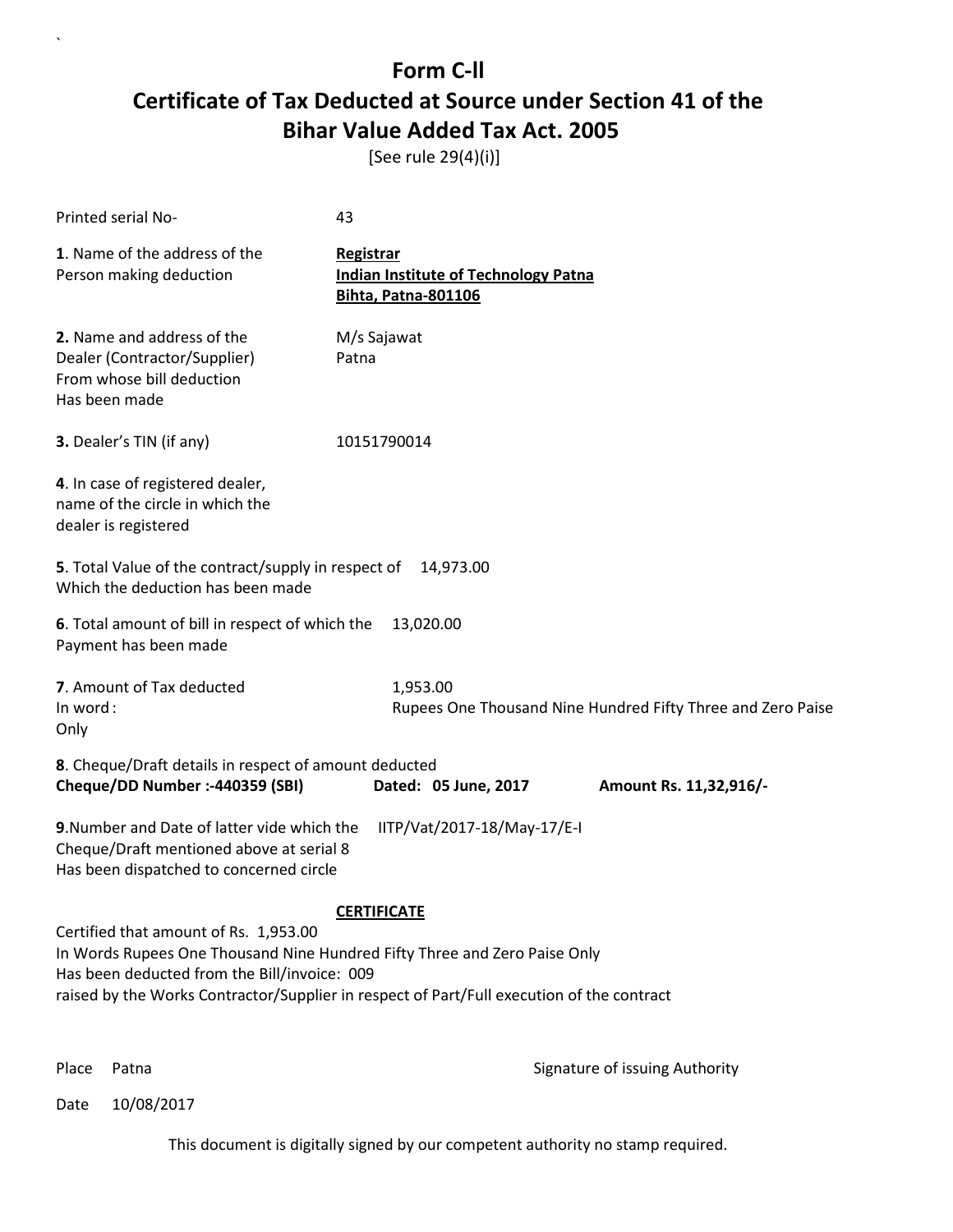[See rule 29(4)(i)]

| Printed serial No-                                                                                                                                                                                                                                             | 44                                                                                            |                                                            |
|----------------------------------------------------------------------------------------------------------------------------------------------------------------------------------------------------------------------------------------------------------------|-----------------------------------------------------------------------------------------------|------------------------------------------------------------|
| 1. Name of the address of the<br>Person making deduction                                                                                                                                                                                                       | <b>Registrar</b><br><b>Indian Institute of Technology Patna</b><br><b>Bihta, Patna-801106</b> |                                                            |
| 2. Name and address of the<br>Dealer (Contractor/Supplier)<br>From whose bill deduction<br>Has been made                                                                                                                                                       | <b>Vijay Construction</b><br>Patna                                                            |                                                            |
| 3. Dealer's TIN (if any)                                                                                                                                                                                                                                       | 10044255088                                                                                   |                                                            |
| 4. In case of registered dealer,<br>name of the circle in which the<br>dealer is registered                                                                                                                                                                    |                                                                                               |                                                            |
| 5. Total Value of the contract/supply in respect of<br>Which the deduction has been made                                                                                                                                                                       | 247,896                                                                                       |                                                            |
| 6. Total amount of bill in respect of which the<br>Payment has been made                                                                                                                                                                                       | 228,064                                                                                       |                                                            |
| 7. Amount of Tax deducted<br>In word:<br>Paise Only                                                                                                                                                                                                            | 19,832                                                                                        | Rupees Nineteen Thousand Eight Hundred Thirty Two and Zero |
| 8. Cheque/Draft details in respect of amount deducted<br>Cheque/DD Number :- 440359 (SBI)                                                                                                                                                                      | Dated: 05 June, 2017                                                                          | Amount Rs. 11,32,916/-                                     |
| 9. Number and Date of latter vide which the<br>Cheque/Draft mentioned above at serial 8<br>Has been dispatched to concerned circle                                                                                                                             | IITP/Vat/2017-18/May-17/E-I                                                                   |                                                            |
|                                                                                                                                                                                                                                                                | <b>CERTIFICATE</b>                                                                            |                                                            |
| Certified that amount of Rs. 19,832<br>In Words Rupees Nineteen Thousand Eight Hundred Thirty Two and Zero Paise Only<br>Has been deducted from the Bill/invoice:<br>raised by the Works Contractor/Supplier in respect of Part/Full execution of the contract |                                                                                               |                                                            |

`

Place Patna **Property** Place Patna Signature of issuing Authority

Date 10/08/2017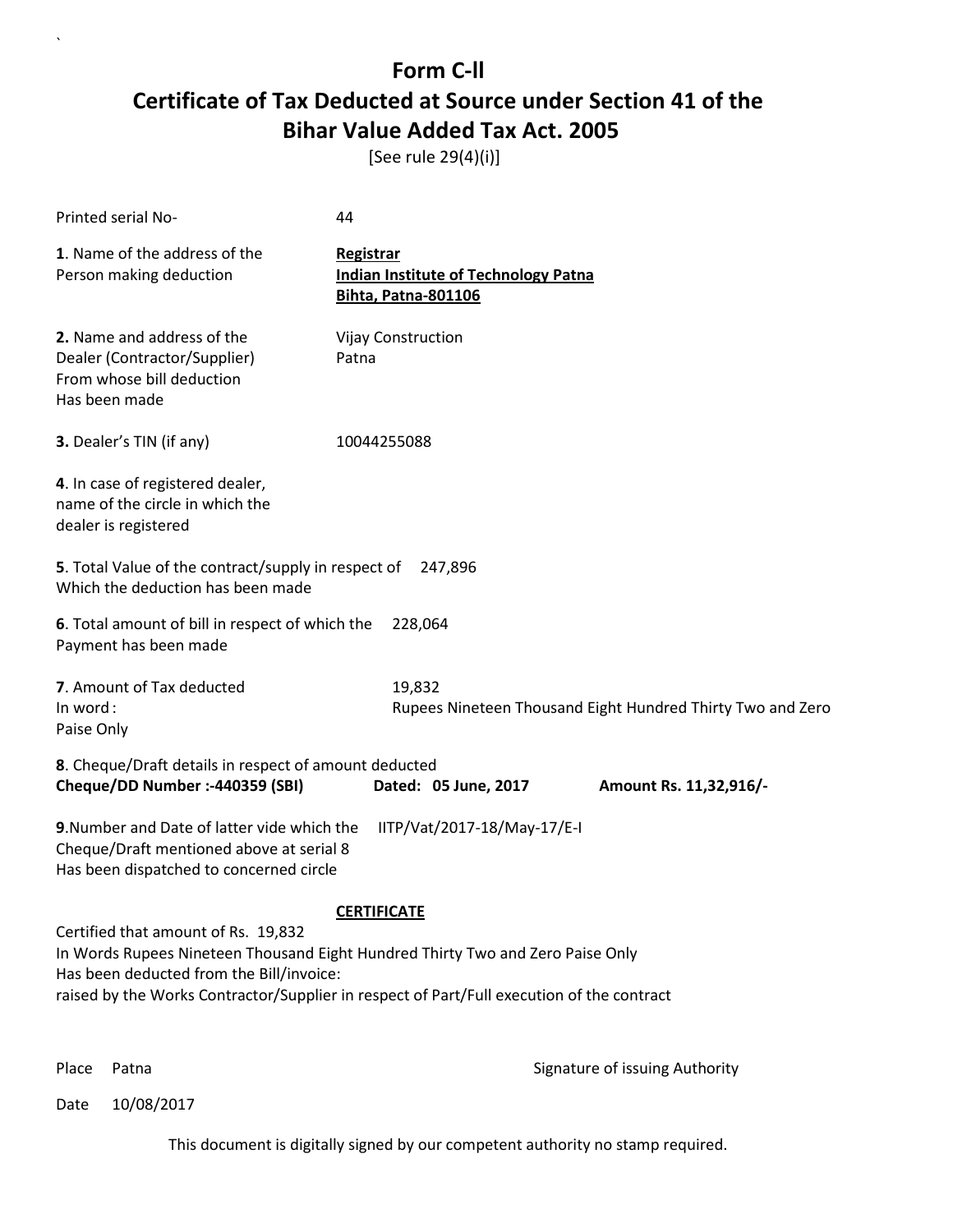[See rule 29(4)(i)]

| <b>Printed serial No-</b>                                                                                                                                                                                                                               | 45                                                                                     |                                |
|---------------------------------------------------------------------------------------------------------------------------------------------------------------------------------------------------------------------------------------------------------|----------------------------------------------------------------------------------------|--------------------------------|
| 1. Name of the address of the<br>Person making deduction                                                                                                                                                                                                | Registrar<br><b>Indian Institute of Technology Patna</b><br><b>Bihta, Patna-801106</b> |                                |
| 2. Name and address of the<br>Dealer (Contractor/Supplier)<br>From whose bill deduction<br>Has been made                                                                                                                                                | M/S hubnet Computers<br>Patna                                                          |                                |
| 3. Dealer's TIN (if any)                                                                                                                                                                                                                                | 10156529089                                                                            |                                |
| 4. In case of registered dealer,<br>name of the circle in which the<br>dealer is registered                                                                                                                                                             |                                                                                        |                                |
| 5. Total Value of the contract/supply in respect of<br>Which the deduction has been made                                                                                                                                                                | 171,515.00                                                                             |                                |
| 6. Total amount of bill in respect of which the<br>Payment has been made                                                                                                                                                                                | 156,500.00                                                                             |                                |
| 7. Amount of Tax deducted<br>In word:                                                                                                                                                                                                                   | 15,015.00<br>Rupees Fifteen Thousand Fifteen and Zero Paise Only                       |                                |
| 8. Cheque/Draft details in respect of amount deducted<br>Cheque/DD Number :- 440359 (SBI)                                                                                                                                                               | Dated: 05 June, 2017                                                                   | Amount Rs. 11,32,916/-         |
| 9. Number and Date of latter vide which the<br>Cheque/Draft mentioned above at serial 8<br>Has been dispatched to concerned circle                                                                                                                      | IITP/Vat/2017-18/May-17/E-I                                                            |                                |
|                                                                                                                                                                                                                                                         | <b>CERTIFICATE</b>                                                                     |                                |
| Certified that amount of Rs. 15,015.00<br>In Words Rupees Fifteen Thousand Fifteen and Zero Paise Only<br>Has been deducted from the Bill/invoice: 520,519<br>raised by the Works Contractor/Supplier in respect of Part/Full execution of the contract |                                                                                        |                                |
| Place<br>Patna                                                                                                                                                                                                                                          |                                                                                        | Signature of issuing Authority |

Date 10/08/2017

`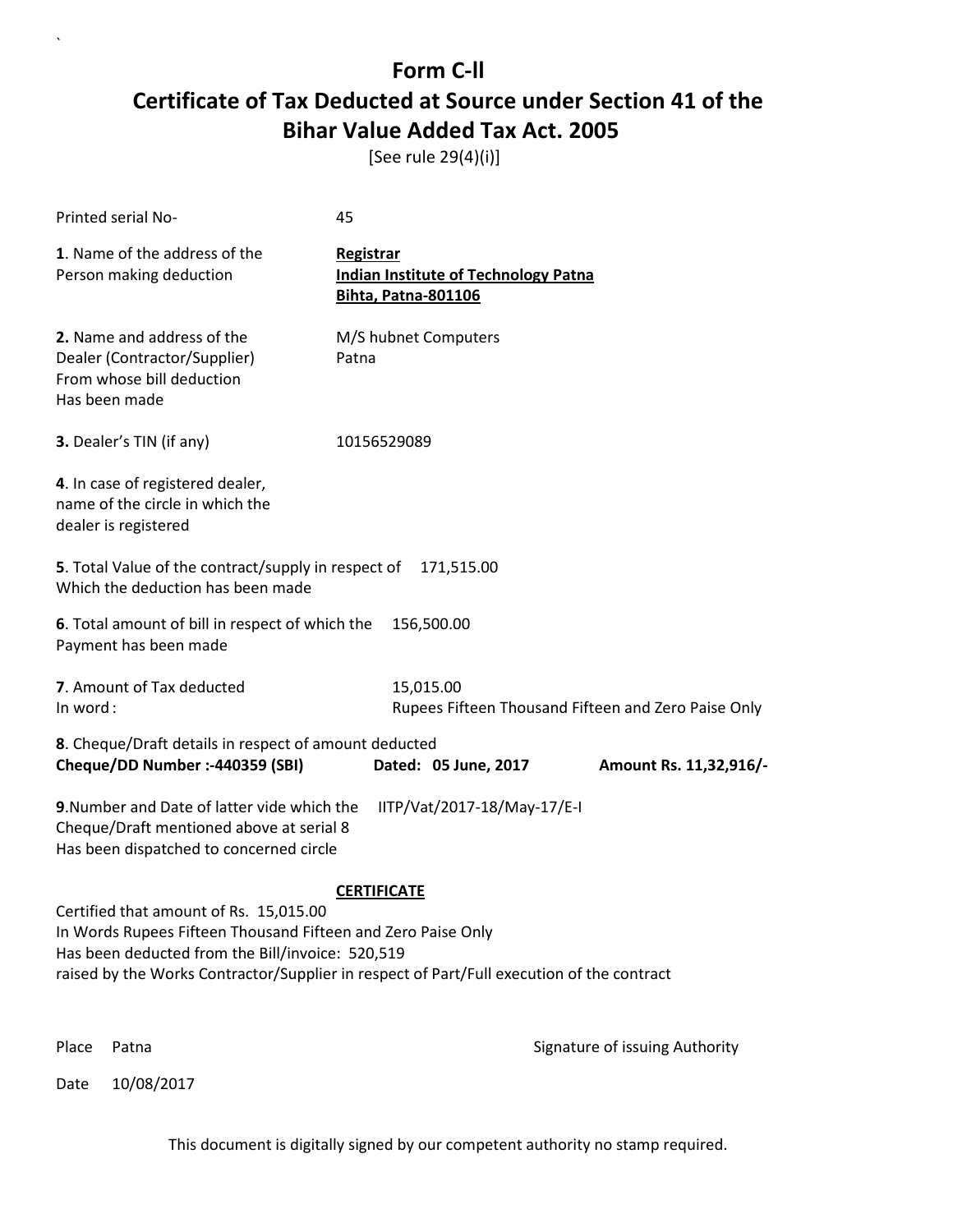[See rule 29(4)(i)]

| Printed serial No-                                                                                                                                                                                                                                                                                 | 46                                                                                            |                                                          |
|----------------------------------------------------------------------------------------------------------------------------------------------------------------------------------------------------------------------------------------------------------------------------------------------------|-----------------------------------------------------------------------------------------------|----------------------------------------------------------|
| 1. Name of the address of the<br>Person making deduction                                                                                                                                                                                                                                           | <b>Registrar</b><br><b>Indian Institute of Technology Patna</b><br><b>Bihta, Patna-801106</b> |                                                          |
| 2. Name and address of the<br>Dealer (Contractor/Supplier)<br>From whose bill deduction<br>Has been made                                                                                                                                                                                           | M/S Ranjan Scientific Traders<br>A/7, Kamla Place, G.M.Road, Patna-01                         |                                                          |
| 3. Dealer's TIN (if any)                                                                                                                                                                                                                                                                           | 10105224097                                                                                   |                                                          |
| 4. In case of registered dealer,<br>name of the circle in which the<br>dealer is registered                                                                                                                                                                                                        |                                                                                               |                                                          |
| 5. Total Value of the contract/supply in respect of 63,465.00<br>Which the deduction has been made                                                                                                                                                                                                 |                                                                                               |                                                          |
| 6. Total amount of bill in respect of which the<br>Payment has been made                                                                                                                                                                                                                           | 55,187.00                                                                                     |                                                          |
| 7. Amount of Tax deducted<br>In word:<br>Paise Only                                                                                                                                                                                                                                                | 8,278.00                                                                                      | Rupees Eight Thousand Two Hundred Seventy Eight and Zero |
| 8. Cheque/Draft details in respect of amount deducted<br>Cheque/DD Number :- 440359 (SBI)                                                                                                                                                                                                          | Dated: 05 June, 2017                                                                          | Amount Rs. 11,32,916/-                                   |
| 9. Number and Date of latter vide which the<br>Cheque/Draft mentioned above at serial 8<br>Has been dispatched to concerned circle                                                                                                                                                                 | IITP/Vat/2017-18/May-17/E-I                                                                   |                                                          |
| <b>CERTIFICATE</b><br>Certified that amount of Rs. 8,278.00<br>In Words Rupees Eight Thousand Two Hundred Seventy Eight and Zero Paise Only<br>Has been deducted from the Bill/invoice: RT01433/16-17<br>raised by the Works Contractor/Supplier in respect of Part/Full execution of the contract |                                                                                               |                                                          |

`

Place Patna **Property** Place Patna Signature of issuing Authority

Date 10/08/2017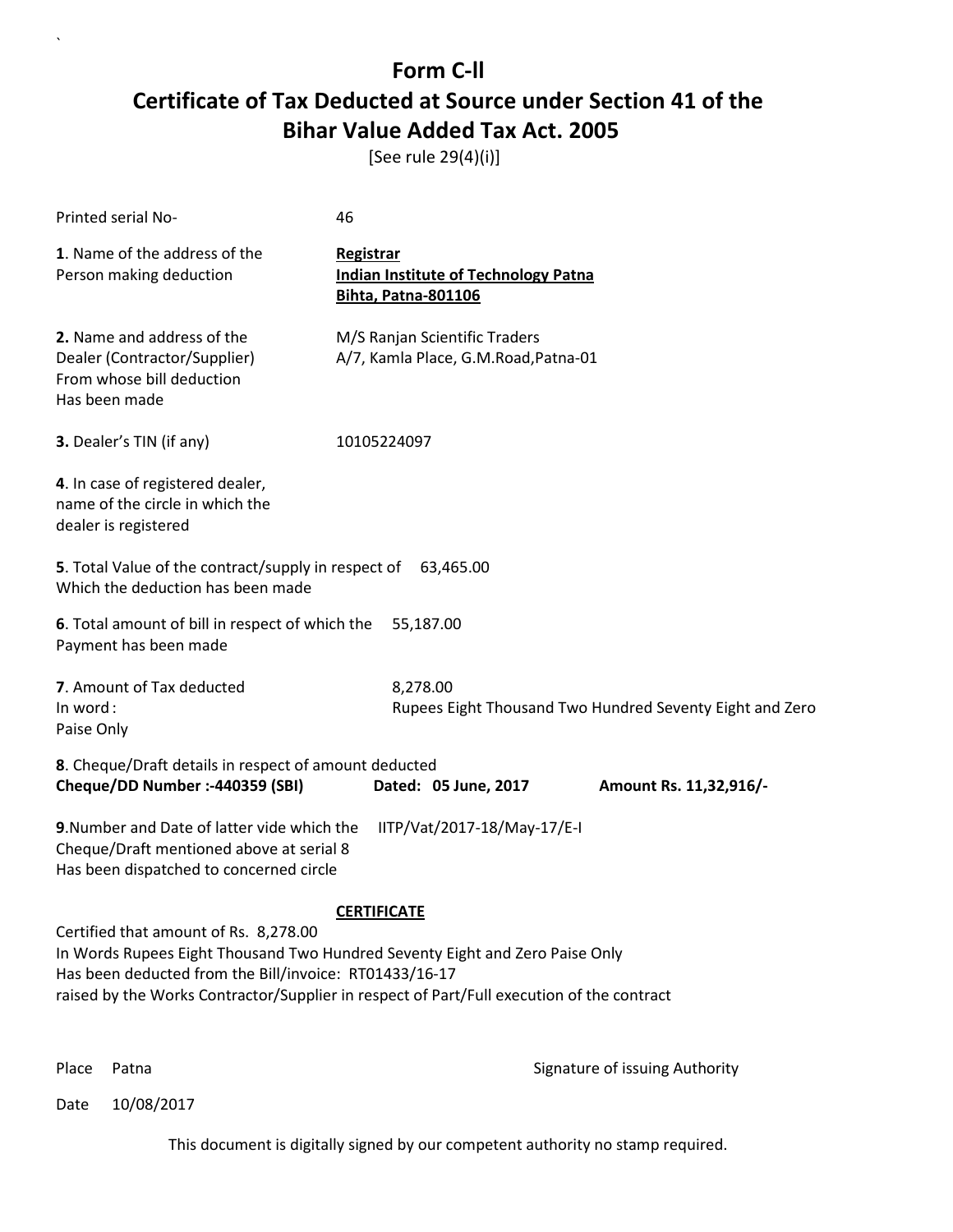[See rule 29(4)(i)]

| Printed serial No-                                                                                                                              | 47                                                                                        |
|-------------------------------------------------------------------------------------------------------------------------------------------------|-------------------------------------------------------------------------------------------|
| 1. Name of the address of the<br>Person making deduction                                                                                        | Registrar<br><b>Indian Institute of Technology Patna</b><br><b>Bihta, Patna-801106</b>    |
| 2. Name and address of the<br>Dealer (Contractor/Supplier)<br>From whose bill deduction<br>Has been made                                        | M/S hubnet Computers<br>Patna                                                             |
| 3. Dealer's TIN (if any)                                                                                                                        | 10156529089                                                                               |
| 4. In case of registered dealer,<br>name of the circle in which the<br>dealer is registered                                                     |                                                                                           |
| 5. Total Value of the contract/supply in respect of<br>Which the deduction has been made                                                        | 4,110.00                                                                                  |
| 6. Total amount of bill in respect of which the<br>Payment has been made                                                                        | 3,900.00                                                                                  |
| 7. Amount of Tax deducted<br>In word:                                                                                                           | 210.00<br>Rupees Two Hundred Ten and Zero Paise Only                                      |
| 8. Cheque/Draft details in respect of amount deducted<br>Cheque/DD Number :- 440359 (SBI)                                                       | Dated: 05 June, 2017<br>Amount Rs. 11,32,916/-                                            |
| 9. Number and Date of latter vide which the<br>Cheque/Draft mentioned above at serial 8<br>Has been dispatched to concerned circle              | IITP/Vat/2017-18/May-17/E-I                                                               |
|                                                                                                                                                 | <b>CERTIFICATE</b>                                                                        |
| Certified that amount of Rs. 210.00<br>In Words Rupees Two Hundred Ten and Zero Paise Only<br>Has been deducted from the Bill/invoice: 542, 285 | raised by the Works Contractor/Supplier in respect of Part/Full execution of the contract |
| Place<br>Patna                                                                                                                                  | Signature of issuing Authority                                                            |

Date 10/08/2017

`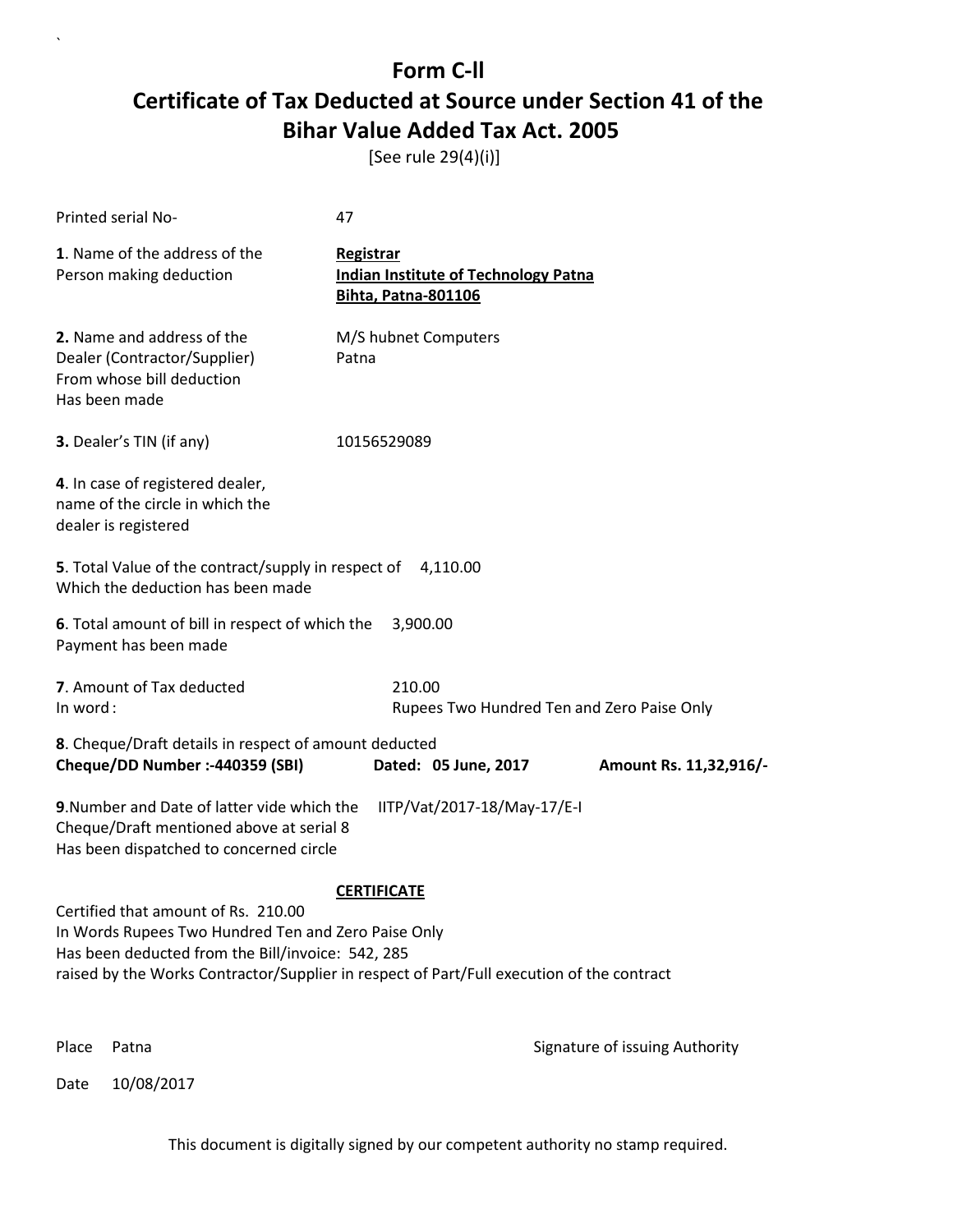[See rule 29(4)(i)]

| Printed serial No-                                                                                                                                                                                                                                                  | 48                                                                                          |                                                            |
|---------------------------------------------------------------------------------------------------------------------------------------------------------------------------------------------------------------------------------------------------------------------|---------------------------------------------------------------------------------------------|------------------------------------------------------------|
| 1. Name of the address of the<br>Person making deduction                                                                                                                                                                                                            | Registrar<br><b>Indian Institute of Technology Patna</b><br><b>Bihta, Patna-801106</b>      |                                                            |
| 2. Name and address of the<br>Dealer (Contractor/Supplier)<br>From whose bill deduction<br>Has been made                                                                                                                                                            | M/S Laxmi Sales Agency<br>Sri Laxmi Place, Behind Abhishek Plaza, Exhibition Road, Patna-01 |                                                            |
| 3. Dealer's TIN (if any)                                                                                                                                                                                                                                            | 10140807092                                                                                 |                                                            |
| 4. In case of registered dealer,<br>name of the circle in which the<br>dealer is registered                                                                                                                                                                         |                                                                                             |                                                            |
| 5. Total Value of the contract/supply in respect of<br>Which the deduction has been made                                                                                                                                                                            | 17,012.00                                                                                   |                                                            |
| 6. Total amount of bill in respect of which the<br>Payment has been made                                                                                                                                                                                            | 15,377.00                                                                                   |                                                            |
| 7. Amount of Tax deducted<br>In word:<br>Only                                                                                                                                                                                                                       | 1,635.00                                                                                    | Rupees One Thousand Six Hundred Thirty Five and Zero Paise |
| 8. Cheque/Draft details in respect of amount deducted<br>Cheque/DD Number :- 440359 (SBI)                                                                                                                                                                           | Dated: 05 June, 2017                                                                        | Amount Rs. 11,32,916/-                                     |
| 9. Number and Date of latter vide which the<br>Cheque/Draft mentioned above at serial 8<br>Has been dispatched to concerned circle                                                                                                                                  | IITP/Vat/2017-18/May-17/E-I                                                                 |                                                            |
| Certified that amount of Rs. 1,635.00<br>In Words Rupees One Thousand Six Hundred Thirty Five and Zero Paise Only<br>Has been deducted from the Bill/invoice: 03,, 015<br>raised by the Works Contractor/Supplier in respect of Part/Full execution of the contract | <b>CERTIFICATE</b>                                                                          |                                                            |

`

Place Patna **Property** Place Patna Signature of issuing Authority

Date 10/08/2017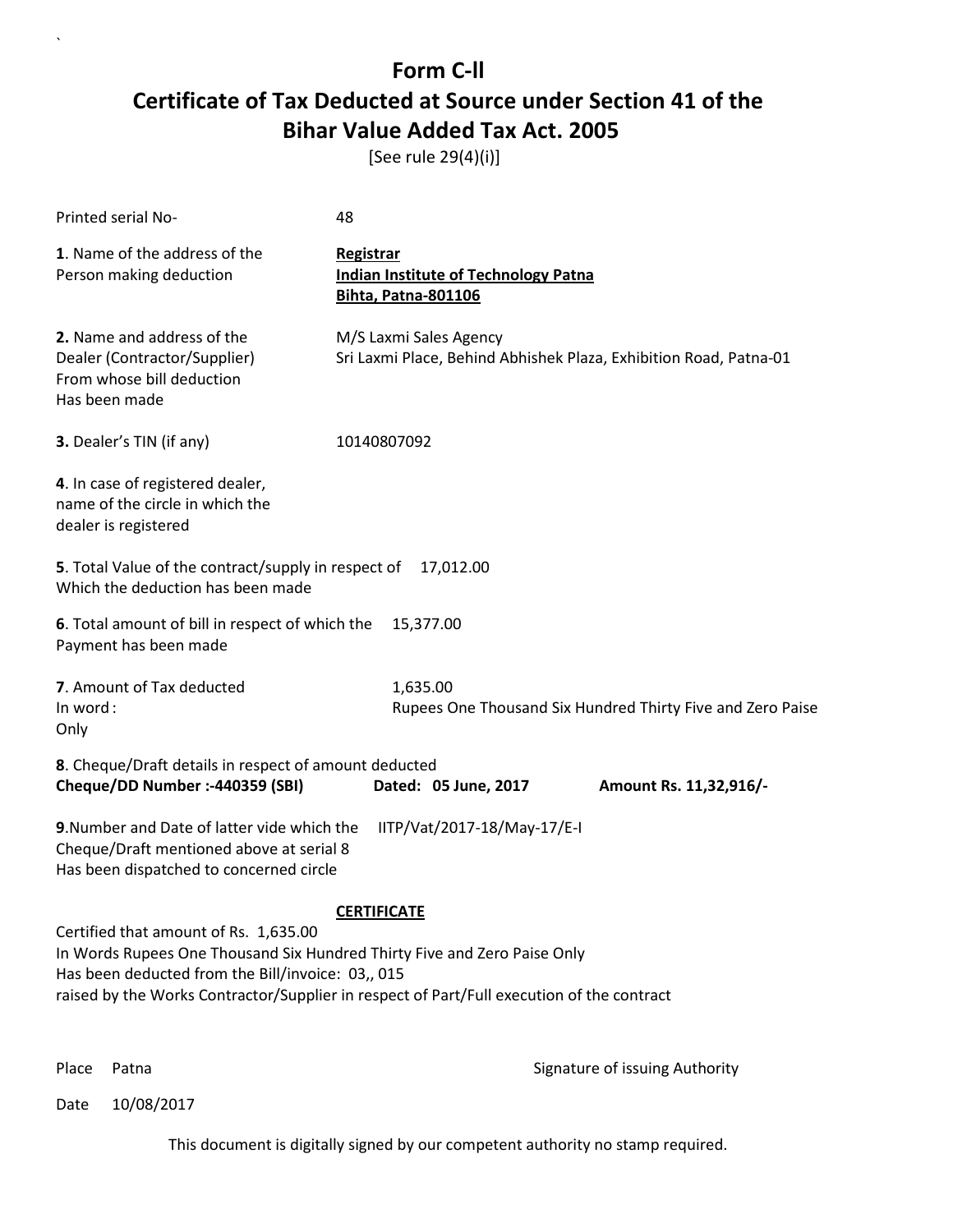[See rule 29(4)(i)]

| Printed serial No-                                                                                                                                                                                                                                       | 49                                                                                     |                                |  |
|----------------------------------------------------------------------------------------------------------------------------------------------------------------------------------------------------------------------------------------------------------|----------------------------------------------------------------------------------------|--------------------------------|--|
| 1. Name of the address of the<br>Person making deduction                                                                                                                                                                                                 | Registrar<br><b>Indian Institute of Technology Patna</b><br><b>Bihta, Patna-801106</b> |                                |  |
| 2. Name and address of the<br>Dealer (Contractor/Supplier)<br>From whose bill deduction<br>Has been made                                                                                                                                                 | Sky net<br>162, Patliputra Colony, Patna-13                                            |                                |  |
| 3. Dealer's TIN (if any)                                                                                                                                                                                                                                 | 10151248075                                                                            |                                |  |
| 4. In case of registered dealer,<br>name of the circle in which the<br>dealer is registered                                                                                                                                                              |                                                                                        |                                |  |
| 5. Total Value of the contract/supply in respect of<br>Which the deduction has been made                                                                                                                                                                 | 15,171.00                                                                              |                                |  |
| 6. Total amount of bill in respect of which the<br>Payment has been made                                                                                                                                                                                 | 14,313.00                                                                              |                                |  |
| 7. Amount of Tax deducted<br>In word:                                                                                                                                                                                                                    | 858.00<br>Rupees Eight Hundred Fifty Eight and Zero Paise Only                         |                                |  |
| 8. Cheque/Draft details in respect of amount deducted<br>Cheque/DD Number :- 440359 (SBI)                                                                                                                                                                | Dated: 05 June, 2017                                                                   | Amount Rs. 11,32,916/-         |  |
| 9. Number and Date of latter vide which the<br>Cheque/Draft mentioned above at serial 8<br>Has been dispatched to concerned circle                                                                                                                       | IITP/Vat/2017-18/May-17/E-I                                                            |                                |  |
|                                                                                                                                                                                                                                                          | <b>CERTIFICATE</b>                                                                     |                                |  |
| Certified that amount of Rs. 858.00<br>In Words Rupees Eight Hundred Fifty Eight and Zero Paise Only<br>Has been deducted from the Bill/invoice: 2340, 2314<br>raised by the Works Contractor/Supplier in respect of Part/Full execution of the contract |                                                                                        |                                |  |
| Place<br>Patna                                                                                                                                                                                                                                           |                                                                                        | Signature of issuing Authority |  |

Date 10/08/2017

`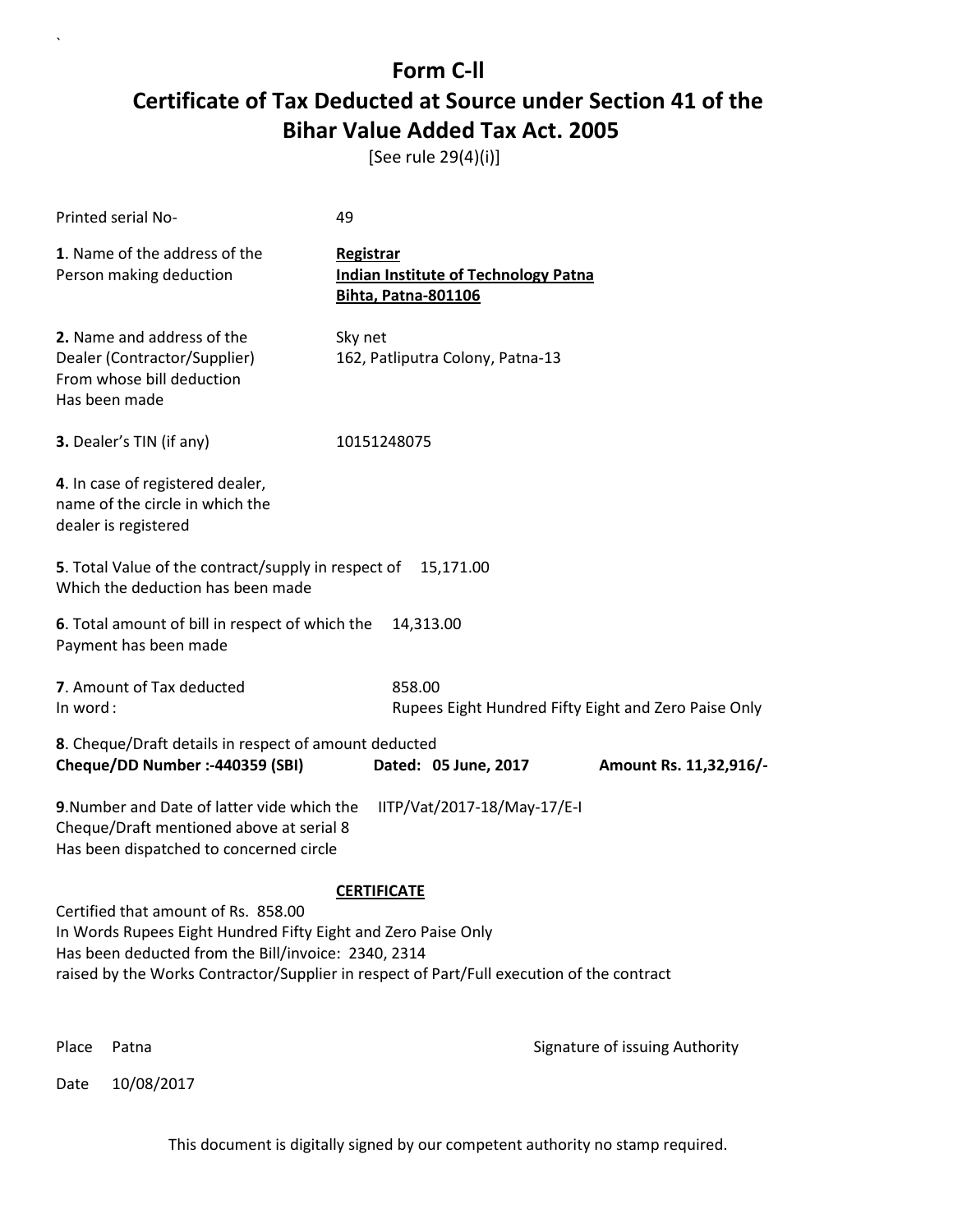[See rule 29(4)(i)]

| Printed serial No-                                                                                                                                                                                                                                                              | 50                                                                                     |  |  |  |
|---------------------------------------------------------------------------------------------------------------------------------------------------------------------------------------------------------------------------------------------------------------------------------|----------------------------------------------------------------------------------------|--|--|--|
| 1. Name of the address of the<br>Person making deduction                                                                                                                                                                                                                        | Registrar<br><b>Indian Institute of Technology Patna</b><br><b>Bihta, Patna-801106</b> |  |  |  |
| 2. Name and address of the<br>Dealer (Contractor/Supplier)<br>From whose bill deduction<br>Has been made                                                                                                                                                                        | M/S hubnet Computers<br>Patna                                                          |  |  |  |
| 3. Dealer's TIN (if any)                                                                                                                                                                                                                                                        | 10156529089                                                                            |  |  |  |
| 4. In case of registered dealer,<br>name of the circle in which the<br>dealer is registered                                                                                                                                                                                     |                                                                                        |  |  |  |
| 5. Total Value of the contract/supply in respect of<br>Which the deduction has been made                                                                                                                                                                                        | 14,950.00                                                                              |  |  |  |
| 6. Total amount of bill in respect of which the<br>Payment has been made                                                                                                                                                                                                        | 13,000.00                                                                              |  |  |  |
| 7. Amount of Tax deducted<br>In word:                                                                                                                                                                                                                                           | 1,950.00<br>Rupees One Thousand Nine Hundred Fifty and Zero Paise Only                 |  |  |  |
| 8. Cheque/Draft details in respect of amount deducted<br>Cheque/DD Number :- 440359 (SBI)                                                                                                                                                                                       | Dated: 05 June, 2017<br>Amount Rs. 11,32,916/-                                         |  |  |  |
| 9. Number and Date of latter vide which the<br>Cheque/Draft mentioned above at serial 8<br>Has been dispatched to concerned circle                                                                                                                                              | IITP/Vat/2017-18/May-17/E-I                                                            |  |  |  |
| <b>CERTIFICATE</b><br>Certified that amount of Rs. 1,950.00<br>In Words Rupees One Thousand Nine Hundred Fifty and Zero Paise Only<br>Has been deducted from the Bill/invoice: 547<br>raised by the Works Contractor/Supplier in respect of Part/Full execution of the contract |                                                                                        |  |  |  |
| Place<br>Patna                                                                                                                                                                                                                                                                  | Signature of issuing Authority                                                         |  |  |  |

Date 10/08/2017

`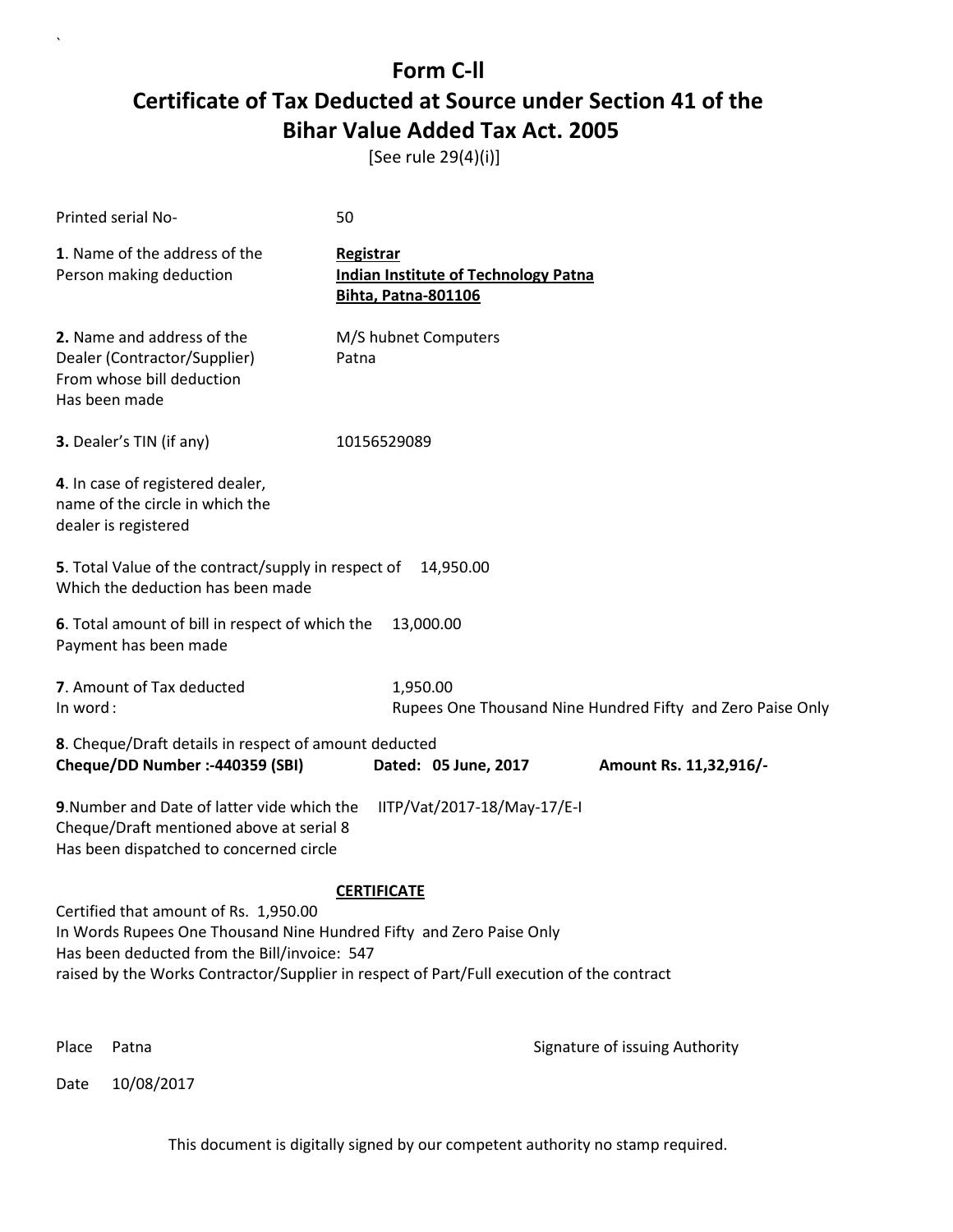[See rule 29(4)(i)]

`

|          | Printed serial No-                                                                                                                       | 51                                                                                                              |                                |  |
|----------|------------------------------------------------------------------------------------------------------------------------------------------|-----------------------------------------------------------------------------------------------------------------|--------------------------------|--|
|          | 1. Name of the address of the<br>Person making deduction                                                                                 | Registrar<br><b>Indian Institute of Technology Patna</b><br><b>Bihta, Patna-801106</b>                          |                                |  |
|          | 2. Name and address of the<br>Dealer (Contractor/Supplier)<br>From whose bill deduction<br>Has been made                                 | Microvind<br>Patna                                                                                              |                                |  |
|          | <b>3.</b> Dealer's TIN (if any)                                                                                                          | 10047585091                                                                                                     |                                |  |
|          | 4. In case of registered dealer,<br>name of the circle in which the<br>dealer is registered                                              |                                                                                                                 |                                |  |
|          | 5. Total Value of the contract/supply in respect of<br>Which the deduction has been made                                                 | 5,406                                                                                                           |                                |  |
|          | 6. Total amount of bill in respect of which the<br>Payment has been made                                                                 | 5,100                                                                                                           |                                |  |
| In word: | 7. Amount of Tax deducted                                                                                                                | 306<br>Rupees Three Hundred Six and Zero Paise Only                                                             |                                |  |
|          | 8. Cheque/Draft details in respect of amount deducted<br>Cheque/DD Number :- 440359 (SBI)                                                | Dated: 05 June, 2017                                                                                            | Amount Rs. 11,32,916/-         |  |
|          | 9. Number and Date of latter vide which the<br>Cheque/Draft mentioned above at serial 8<br>Has been dispatched to concerned circle       | IITP/Vat/2017-18/May-17/E-I                                                                                     |                                |  |
|          | Certified that amount of Rs. 306<br>In Words Rupees Three Hundred Six and Zero Paise Only<br>Has been deducted from the Bill/invoice: 73 | <b>CERTIFICATE</b><br>raised by the Works Contractor/Supplier in respect of Part/Full execution of the contract |                                |  |
| Place    | Patna                                                                                                                                    |                                                                                                                 | Signature of issuing Authority |  |
| Date     | 10/08/2017                                                                                                                               |                                                                                                                 |                                |  |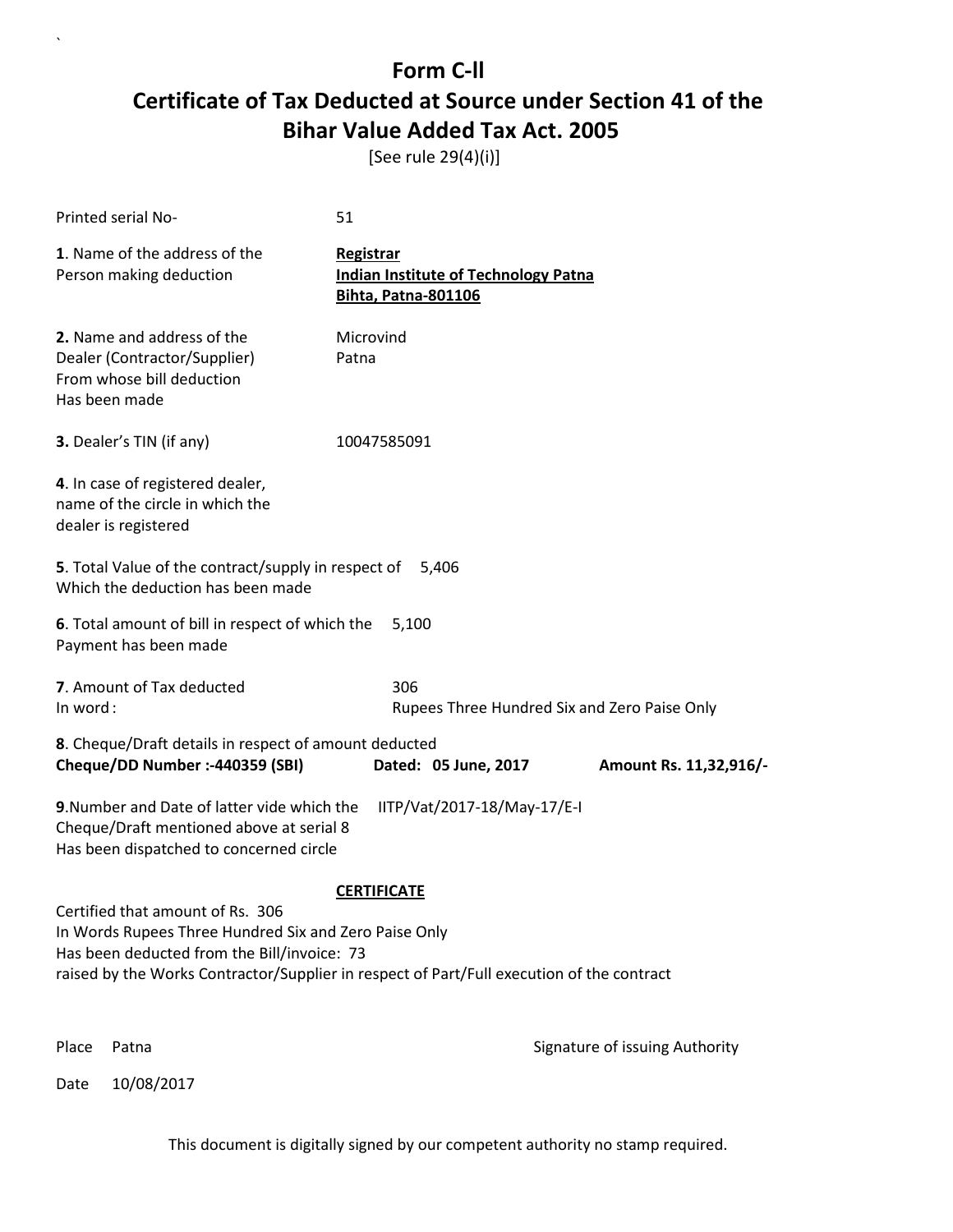[See rule 29(4)(i)]

| Printed serial No-                                                                                                                                                                                                                               | 52                                                                                     |                                                    |  |
|--------------------------------------------------------------------------------------------------------------------------------------------------------------------------------------------------------------------------------------------------|----------------------------------------------------------------------------------------|----------------------------------------------------|--|
| 1. Name of the address of the<br>Person making deduction                                                                                                                                                                                         | Registrar<br><b>Indian Institute of Technology Patna</b><br><b>Bihta, Patna-801106</b> |                                                    |  |
| 2. Name and address of the<br>Dealer (Contractor/Supplier)<br>From whose bill deduction<br>Has been made                                                                                                                                         | M/S Usha Air Products Ltd<br>Dasratha, New ByPass Road, Patna-02                       |                                                    |  |
| 3. Dealer's TIN (if any)                                                                                                                                                                                                                         | 10120044048                                                                            |                                                    |  |
| 4. In case of registered dealer,<br>name of the circle in which the<br>dealer is registered                                                                                                                                                      |                                                                                        |                                                    |  |
| 5. Total Value of the contract/supply in respect of<br>Which the deduction has been made                                                                                                                                                         | 14713.00                                                                               |                                                    |  |
| 6. Total amount of bill in respect of which the<br>Payment has been made                                                                                                                                                                         | 14,050.00                                                                              |                                                    |  |
| 7. Amount of Tax deducted<br>In word:                                                                                                                                                                                                            | 663.00                                                                                 | Rupees Six Hundred Sixty Three and Zero Paise Only |  |
| 8. Cheque/Draft details in respect of amount deducted<br>Cheque/DD Number :- 440359 (SBI)                                                                                                                                                        | Dated: 05 June, 2017                                                                   | Amount Rs. 11,32,916/-                             |  |
| 9. Number and Date of latter vide which the<br>Cheque/Draft mentioned above at serial 8<br>Has been dispatched to concerned circle                                                                                                               | IITP/Vat/2017-18/May-17/E-I                                                            |                                                    |  |
|                                                                                                                                                                                                                                                  | <b>CERTIFICATE</b>                                                                     |                                                    |  |
| Certified that amount of Rs. 663.00<br>In Words Rupees Six Hundred Sixty Three and Zero Paise Only<br>Has been deducted from the Bill/invoice: 9796<br>raised by the Works Contractor/Supplier in respect of Part/Full execution of the contract |                                                                                        |                                                    |  |
| Place<br>Patna                                                                                                                                                                                                                                   |                                                                                        | Signature of issuing Authority                     |  |

Date 10/08/2017

`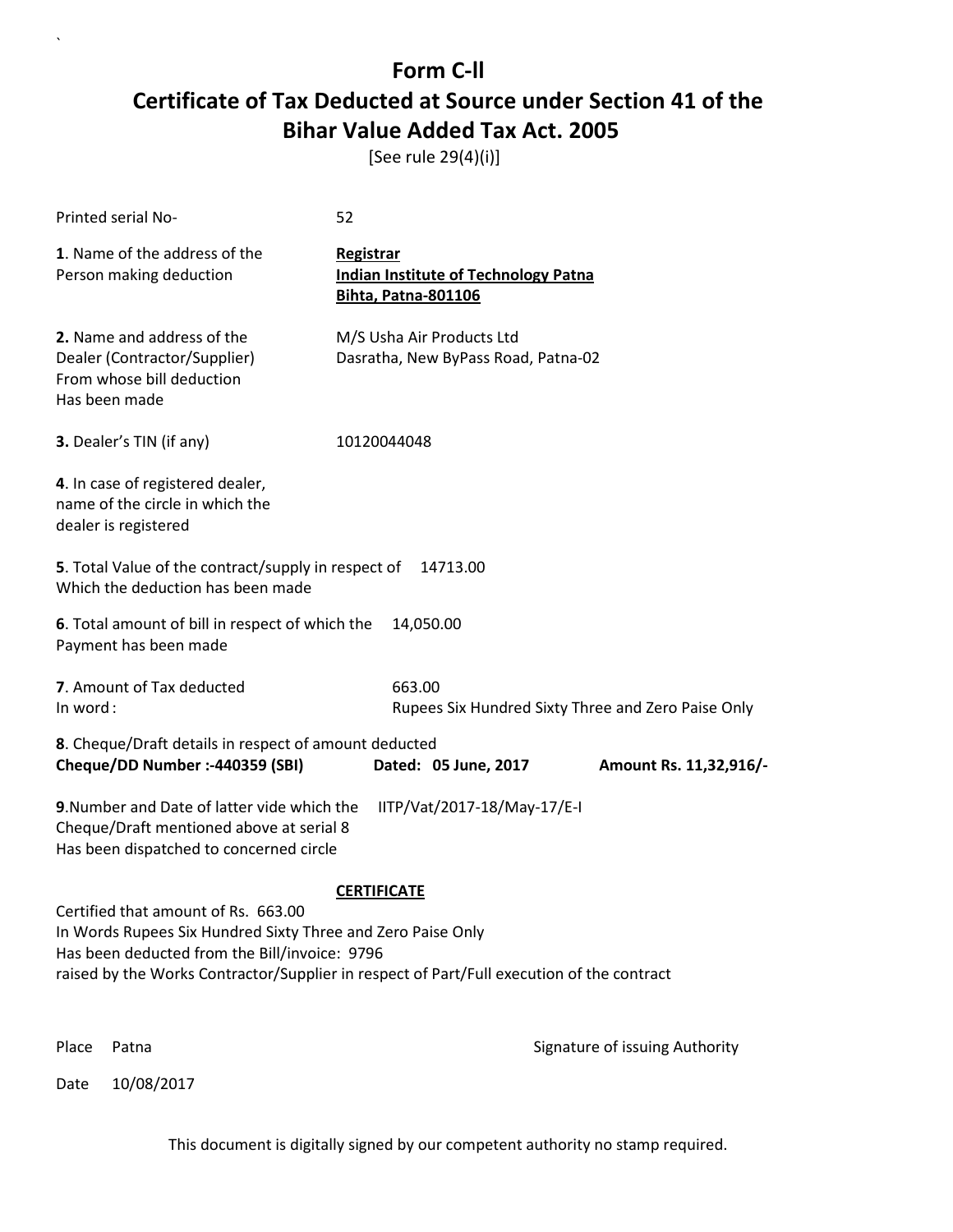[See rule 29(4)(i)]

`

Date 10/08/2017

| Printed serial No-                                                                                                                                                                                                                                           | 53                                                                                     |                                                   |
|--------------------------------------------------------------------------------------------------------------------------------------------------------------------------------------------------------------------------------------------------------------|----------------------------------------------------------------------------------------|---------------------------------------------------|
| 1. Name of the address of the<br>Person making deduction                                                                                                                                                                                                     | Registrar<br><b>Indian Institute of Technology Patna</b><br><b>Bihta, Patna-801106</b> |                                                   |
| 2. Name and address of the<br>Dealer (Contractor/Supplier)<br>From whose bill deduction<br>Has been made                                                                                                                                                     | Advance IT                                                                             |                                                   |
| 3. Dealer's TIN (if any)                                                                                                                                                                                                                                     | 10111495096                                                                            |                                                   |
| 4. In case of registered dealer,<br>name of the circle in which the<br>dealer is registered                                                                                                                                                                  |                                                                                        |                                                   |
| 5. Total Value of the contract/supply in respect of<br>Which the deduction has been made                                                                                                                                                                     | 4,750.00                                                                               |                                                   |
| 6. Total amount of bill in respect of which the<br>Payment has been made                                                                                                                                                                                     | 4,481.00                                                                               |                                                   |
| 7. Amount of Tax deducted<br>In word:                                                                                                                                                                                                                        | 269.00                                                                                 | Rupees Two Hundred Sixty Nine and Zero Paise Only |
| 8. Cheque/Draft details in respect of amount deducted<br>Cheque/DD Number :- 440359 (SBI)                                                                                                                                                                    | Dated: 05 June, 2017                                                                   | Amount Rs. 11,32,916/-                            |
| 9. Number and Date of latter vide which the<br>Cheque/Draft mentioned above at serial 8<br>Has been dispatched to concerned circle                                                                                                                           | IITP/Vat/2017-18/May-17/E-I                                                            |                                                   |
| Certified that amount of Rs. 269.00<br>In Words Rupees Two Hundred Sixty Nine and Zero Paise Only<br>Has been deducted from the Bill/invoice: ADVIT/17-18/RT856<br>raised by the Works Contractor/Supplier in respect of Part/Full execution of the contract | <b>CERTIFICATE</b>                                                                     |                                                   |
| Place<br>Patna                                                                                                                                                                                                                                               |                                                                                        | Signature of issuing Authority                    |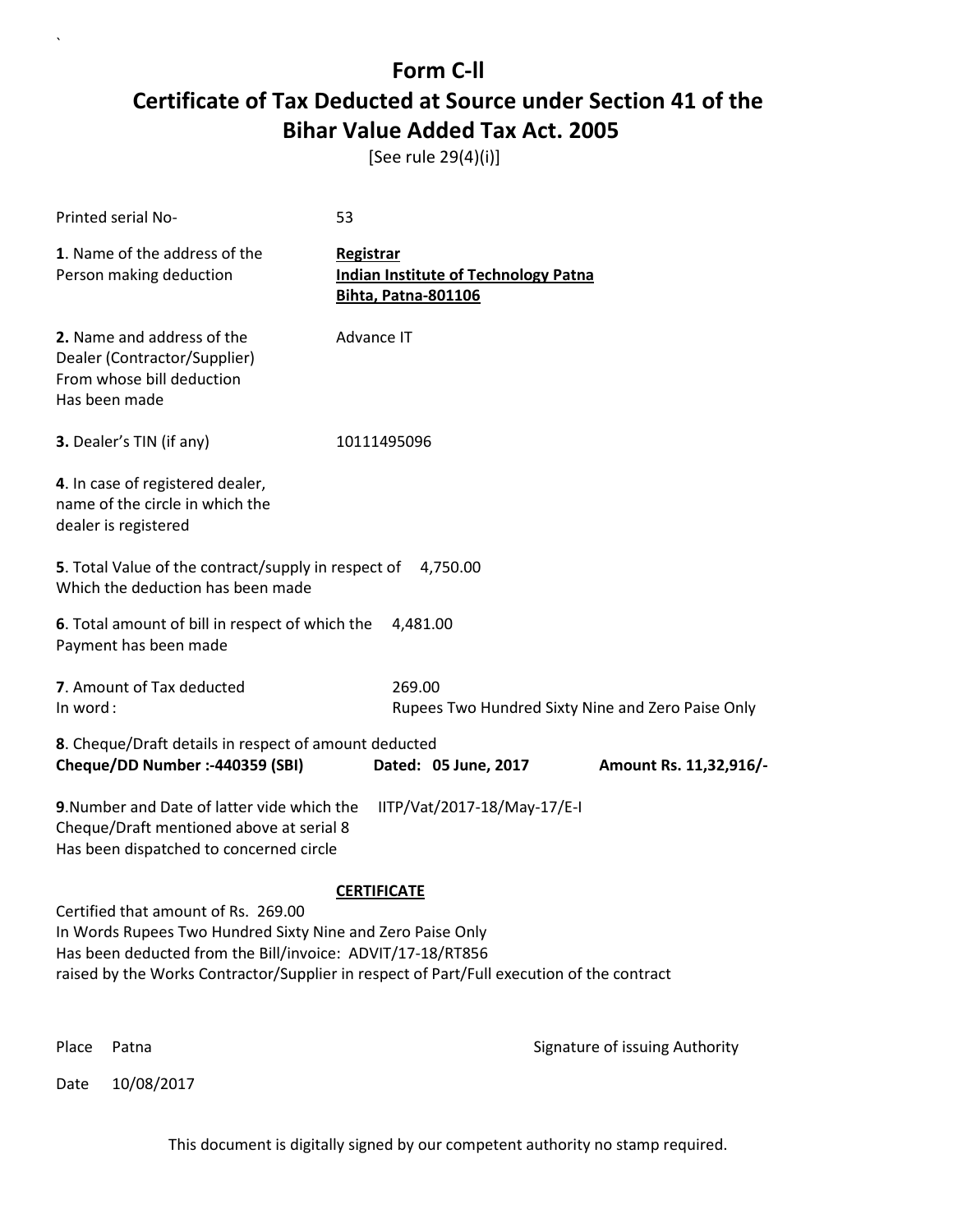[See rule 29(4)(i)]

| Printed serial No-                                                                                                                                             | 54                                                                                                              |
|----------------------------------------------------------------------------------------------------------------------------------------------------------------|-----------------------------------------------------------------------------------------------------------------|
| 1. Name of the address of the<br>Person making deduction                                                                                                       | Registrar<br><b>Indian Institute of Technology Patna</b><br><b>Bihta, Patna-801106</b>                          |
| 2. Name and address of the<br>Dealer (Contractor/Supplier)<br>From whose bill deduction<br>Has been made                                                       | <b>ANB Computer Solution</b><br>Patna                                                                           |
| 3. Dealer's TIN (if any)                                                                                                                                       | 10157058081                                                                                                     |
| 4. In case of registered dealer,<br>name of the circle in which the<br>dealer is registered                                                                    |                                                                                                                 |
| 5. Total Value of the contract/supply in respect of<br>Which the deduction has been made                                                                       | 4,900.00                                                                                                        |
| 6. Total amount of bill in respect of which the<br>Payment has been made                                                                                       | 4,261.00                                                                                                        |
| 7. Amount of Tax deducted<br>In word:                                                                                                                          | 639.00<br>Rupees Six Hundred Thirty Nine and Zero Paise Only                                                    |
| 8. Cheque/Draft details in respect of amount deducted<br>Cheque/DD Number :- 440359 (SBI)                                                                      | Dated: 05 June, 2017<br>Amount Rs. 11,32,916/-                                                                  |
| 9. Number and Date of latter vide which the<br>Cheque/Draft mentioned above at serial 8<br>Has been dispatched to concerned circle                             | IITP/Vat/2017-18/May-17/E-I                                                                                     |
| Certified that amount of Rs. 639.00<br>In Words Rupees Six Hundred Thirty Nine and Zero Paise Only<br>Has been deducted from the Bill/invoice: ANB/17-18/RT856 | <b>CERTIFICATE</b><br>raised by the Works Contractor/Supplier in respect of Part/Full execution of the contract |
| Place<br>Patna                                                                                                                                                 | Signature of issuing Authority                                                                                  |

Date 10/08/2017

`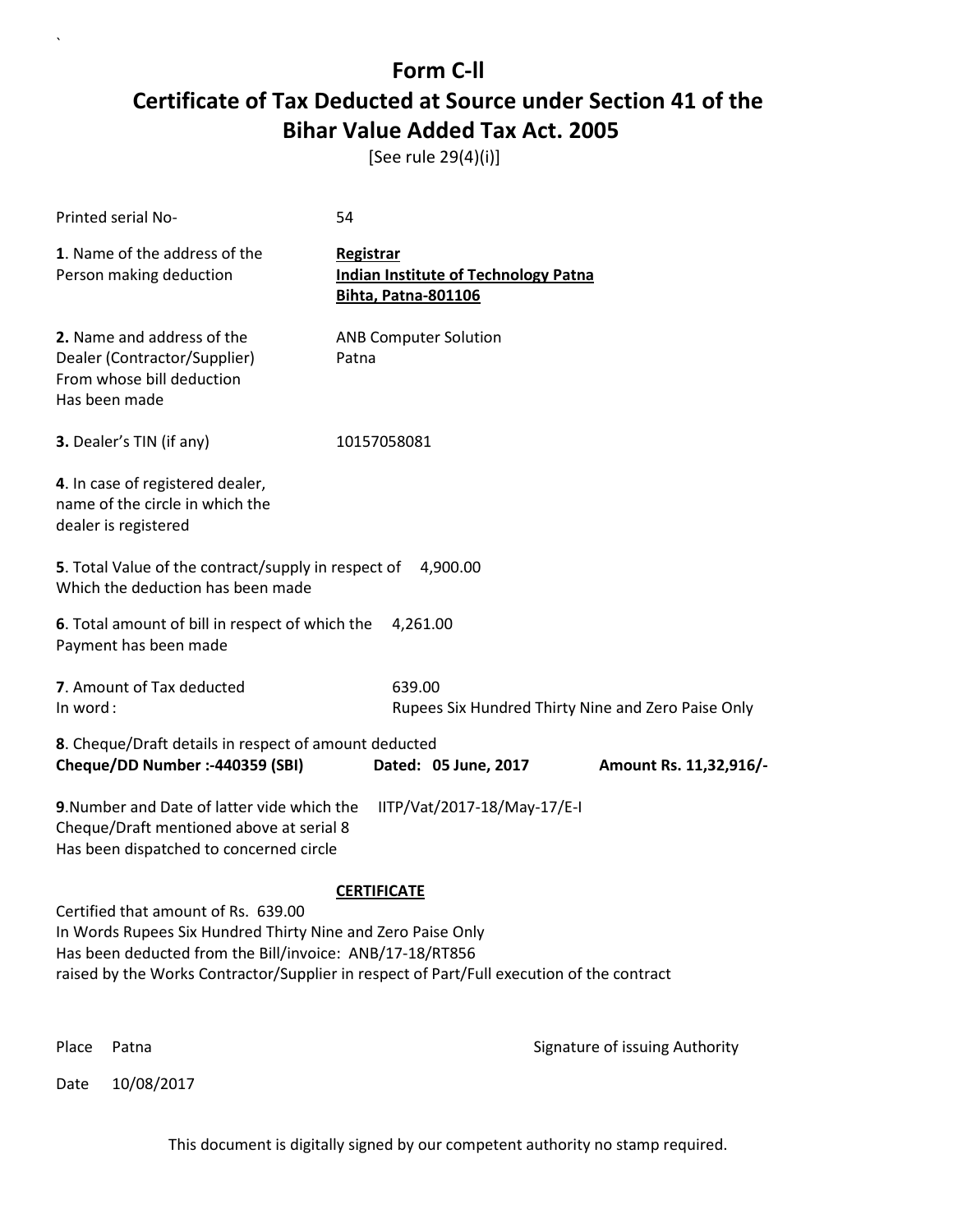[See rule 29(4)(i)]

| Printed serial No-                                                                                                                                                                                                                                                              | 55                                                                                            |                                                            |  |  |
|---------------------------------------------------------------------------------------------------------------------------------------------------------------------------------------------------------------------------------------------------------------------------------|-----------------------------------------------------------------------------------------------|------------------------------------------------------------|--|--|
| 1. Name of the address of the<br>Person making deduction                                                                                                                                                                                                                        | <b>Registrar</b><br><b>Indian Institute of Technology Patna</b><br><b>Bihta, Patna-801106</b> |                                                            |  |  |
| 2. Name and address of the<br>Dealer (Contractor/Supplier)<br>From whose bill deduction<br>Has been made                                                                                                                                                                        | M/S Promark Enterprises<br>Gagan Apptt., Exhibition Road, Patna, Bihar                        |                                                            |  |  |
| 3. Dealer's TIN (if any)                                                                                                                                                                                                                                                        | 10112205011                                                                                   |                                                            |  |  |
| 4. In case of registered dealer,<br>name of the circle in which the<br>dealer is registered                                                                                                                                                                                     |                                                                                               |                                                            |  |  |
| 5. Total Value of the contract/supply in respect of 42,096.00<br>Which the deduction has been made                                                                                                                                                                              |                                                                                               |                                                            |  |  |
| 6. Total amount of bill in respect of which the<br>Payment has been made                                                                                                                                                                                                        | 36,790.00                                                                                     |                                                            |  |  |
| 7. Amount of Tax deducted<br>In word:                                                                                                                                                                                                                                           | 5,306.00                                                                                      | Rupees Five Thousand Three Hundred Six and Zero Paise Only |  |  |
| 8. Cheque/Draft details in respect of amount deducted<br>Cheque/DD Number :- 440359 (SBI)                                                                                                                                                                                       | Dated: 05 June, 2017                                                                          | Amount Rs. 11,32,916/-                                     |  |  |
| 9. Number and Date of latter vide which the<br>Cheque/Draft mentioned above at serial 8<br>Has been dispatched to concerned circle                                                                                                                                              | IITP/Vat/2017-18/May-17/E-I                                                                   |                                                            |  |  |
| <b>CERTIFICATE</b><br>Certified that amount of Rs. 5,306.00<br>In Words Rupees Five Thousand Three Hundred Six and Zero Paise Only<br>Has been deducted from the Bill/invoice: 291<br>raised by the Works Contractor/Supplier in respect of Part/Full execution of the contract |                                                                                               |                                                            |  |  |
| Place<br>Patna                                                                                                                                                                                                                                                                  | Signature of issuing Authority                                                                |                                                            |  |  |

Date 10/08/2017

`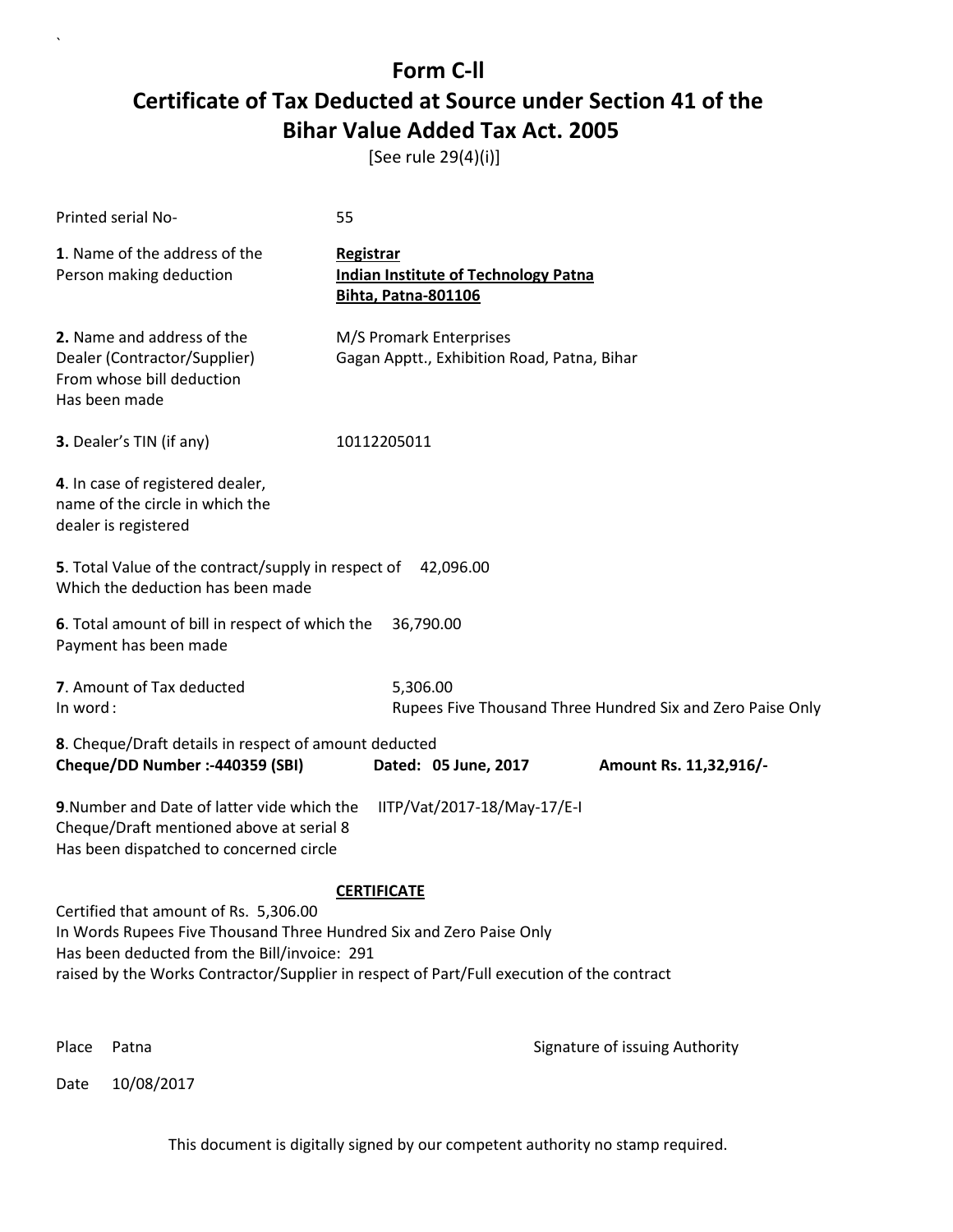[See rule 29(4)(i)]

| Printed serial No-                                                                                                                                                                                                                                                                     | 56                                                                                            |                      |                                                             |  |
|----------------------------------------------------------------------------------------------------------------------------------------------------------------------------------------------------------------------------------------------------------------------------------------|-----------------------------------------------------------------------------------------------|----------------------|-------------------------------------------------------------|--|
| 1. Name of the address of the<br>Person making deduction                                                                                                                                                                                                                               | <b>Registrar</b><br><b>Indian Institute of Technology Patna</b><br><b>Bihta, Patna-801106</b> |                      |                                                             |  |
| 2. Name and address of the<br>Dealer (Contractor/Supplier)<br>From whose bill deduction<br>Has been made                                                                                                                                                                               | M/s Bharat commercial Agency<br>Jeevandeep, Exhibition Road, Patna-01                         |                      |                                                             |  |
| 3. Dealer's TIN (if any)                                                                                                                                                                                                                                                               | 10110116098                                                                                   |                      |                                                             |  |
| 4. In case of registered dealer,<br>name of the circle in which the<br>dealer is registered                                                                                                                                                                                            |                                                                                               |                      |                                                             |  |
| 5. Total Value of the contract/supply in respect of 50,320.00<br>Which the deduction has been made                                                                                                                                                                                     |                                                                                               |                      |                                                             |  |
| 6. Total amount of bill in respect of which the<br>Payment has been made                                                                                                                                                                                                               |                                                                                               | 43,757.00            |                                                             |  |
| 7. Amount of Tax deducted<br>In word:<br>Only                                                                                                                                                                                                                                          |                                                                                               | 6,563.00             | Rupees Six Thousand Five Hundred Sixty Three and Zero Paise |  |
| 8. Cheque/Draft details in respect of amount deducted<br>Cheque/DD Number :- 440359 (SBI)                                                                                                                                                                                              |                                                                                               | Dated: 05 June, 2017 | Amount Rs. 11,32,916/-                                      |  |
| 9. Number and Date of latter vide which the<br>IITP/Vat/2017-18/May-17/E-I<br>Cheque/Draft mentioned above at serial 8<br>Has been dispatched to concerned circle                                                                                                                      |                                                                                               |                      |                                                             |  |
| <b>CERTIFICATE</b><br>Certified that amount of Rs. 6,563.00<br>In Words Rupees Six Thousand Five Hundred Sixty Three and Zero Paise Only<br>Has been deducted from the Bill/invoice: 1532<br>raised by the Works Contractor/Supplier in respect of Part/Full execution of the contract |                                                                                               |                      |                                                             |  |

`

Place Patna **Property** Place Patna Signature of issuing Authority

Date 10/08/2017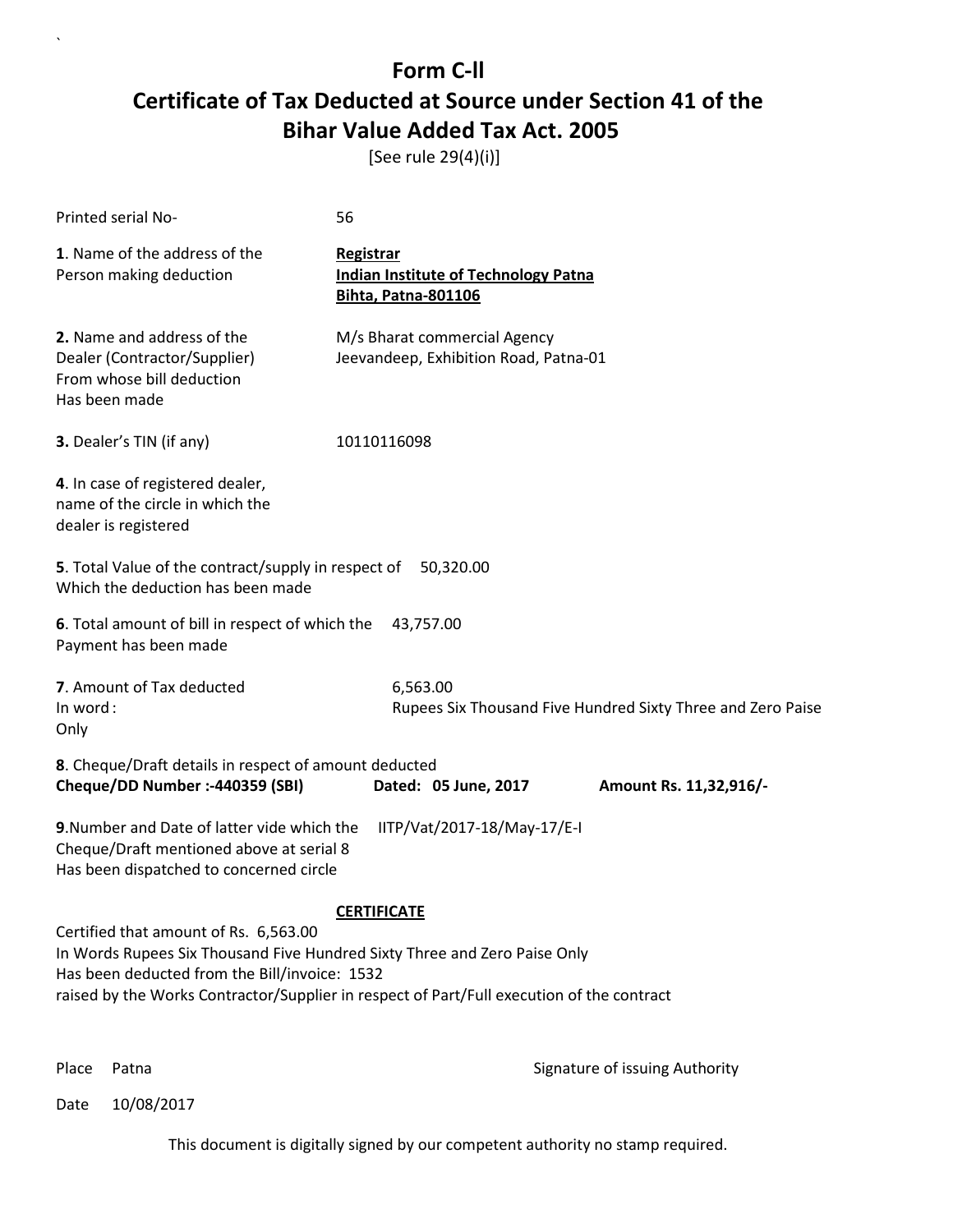[See rule 29(4)(i)]

| Printed serial No-                                                                                                                                                                                                                                                                   | 57                                                                                            |                      |  |                                                             |
|--------------------------------------------------------------------------------------------------------------------------------------------------------------------------------------------------------------------------------------------------------------------------------------|-----------------------------------------------------------------------------------------------|----------------------|--|-------------------------------------------------------------|
| 1. Name of the address of the<br>Person making deduction                                                                                                                                                                                                                             | <b>Registrar</b><br><b>Indian Institute of Technology Patna</b><br><b>Bihta, Patna-801106</b> |                      |  |                                                             |
| 2. Name and address of the<br>Dealer (Contractor/Supplier)<br>From whose bill deduction<br>Has been made                                                                                                                                                                             | M/s Bharat commercial Agency<br>Jeevandeep, Exhibition Road, Patna-01                         |                      |  |                                                             |
| 3. Dealer's TIN (if any)                                                                                                                                                                                                                                                             | 10110116098                                                                                   |                      |  |                                                             |
| 4. In case of registered dealer,<br>name of the circle in which the<br>dealer is registered                                                                                                                                                                                          |                                                                                               |                      |  |                                                             |
| 5. Total Value of the contract/supply in respect of 62,374.00<br>Which the deduction has been made                                                                                                                                                                                   |                                                                                               |                      |  |                                                             |
| 6. Total amount of bill in respect of which the<br>Payment has been made                                                                                                                                                                                                             |                                                                                               | 54,238.00            |  |                                                             |
| 7. Amount of Tax deducted<br>In word:<br>Only                                                                                                                                                                                                                                        |                                                                                               | 8,136.00             |  | Rupees Eight Thousand One Hundred Thirty Six and Zero Paise |
| 8. Cheque/Draft details in respect of amount deducted<br>Cheque/DD Number :- 440359 (SBI)                                                                                                                                                                                            |                                                                                               | Dated: 05 June, 2017 |  | Amount Rs. 11,32,916/-                                      |
| 9. Number and Date of latter vide which the<br>IITP/Vat/2017-18/May-17/E-I<br>Cheque/Draft mentioned above at serial 8<br>Has been dispatched to concerned circle                                                                                                                    |                                                                                               |                      |  |                                                             |
| <b>CERTIFICATE</b><br>Certified that amount of Rs. 8,136.00<br>In Words Rupees Eight Thousand One Hundred Thirty Six and Zero Paise Only<br>Has been deducted from the Bill/invoice: 55<br>raised by the Works Contractor/Supplier in respect of Part/Full execution of the contract |                                                                                               |                      |  |                                                             |

`

Place Patna **Property** Place Patna Signature of issuing Authority

Date 10/08/2017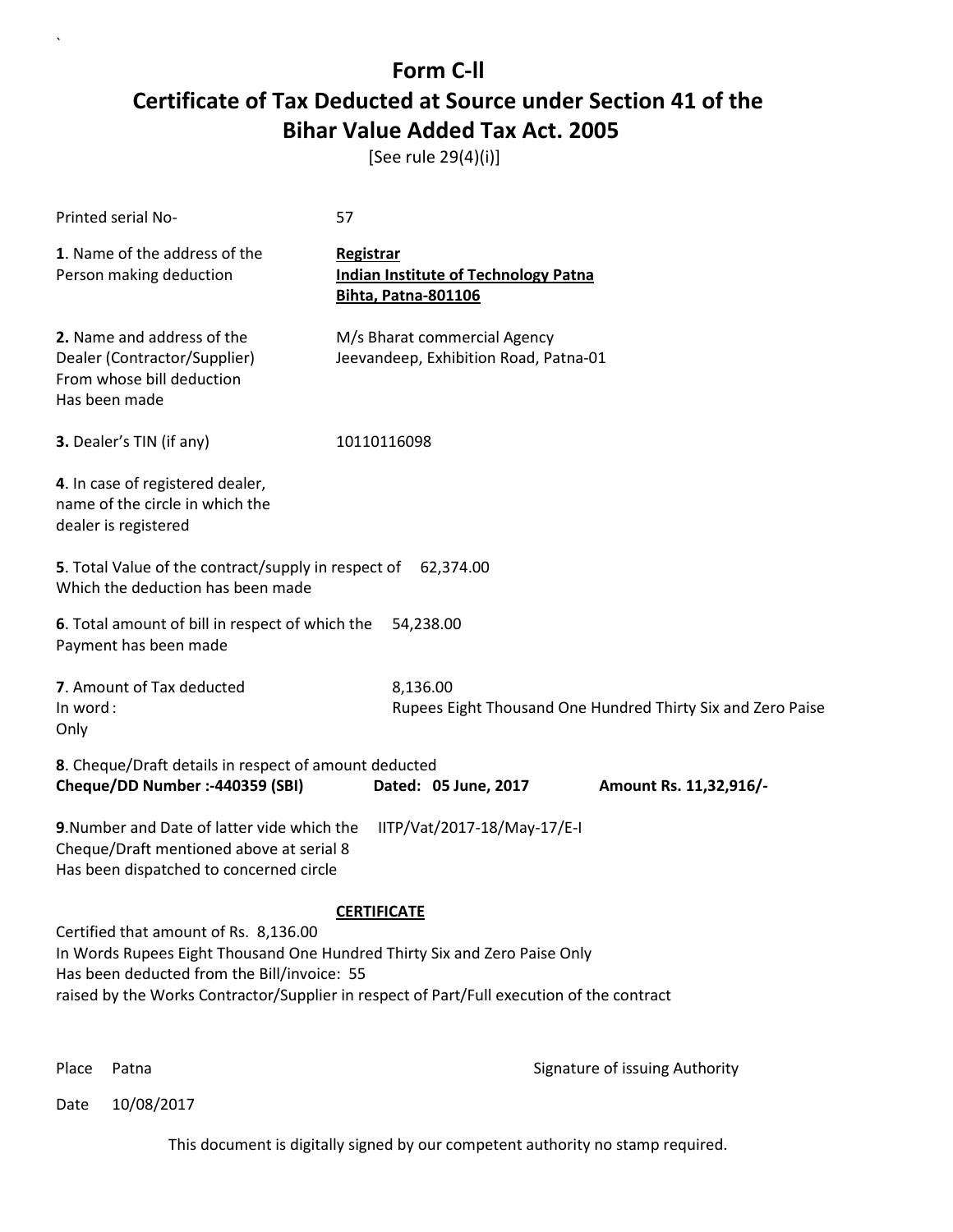[See rule 29(4)(i)]

| Printed serial No-                                                                                                                                                                                                                           | 58                                                                                     |                                |  |  |
|----------------------------------------------------------------------------------------------------------------------------------------------------------------------------------------------------------------------------------------------|----------------------------------------------------------------------------------------|--------------------------------|--|--|
| 1. Name of the address of the<br>Person making deduction                                                                                                                                                                                     | Registrar<br><b>Indian Institute of Technology Patna</b><br><b>Bihta, Patna-801106</b> |                                |  |  |
| 2. Name and address of the<br>Dealer (Contractor/Supplier)<br>From whose bill deduction<br>Has been made                                                                                                                                     | M/S Vishala Industrial Craft Ltd.<br>Patna                                             |                                |  |  |
| 3. Dealer's TIN (if any)                                                                                                                                                                                                                     | 10080083055                                                                            |                                |  |  |
| 4. In case of registered dealer,<br>name of the circle in which the<br>dealer is registered                                                                                                                                                  |                                                                                        |                                |  |  |
| 5. Total Value of the contract/supply in respect of<br>Which the deduction has been made                                                                                                                                                     | 115,000.00                                                                             |                                |  |  |
| 6. Total amount of bill in respect of which the<br>Payment has been made                                                                                                                                                                     | 100,000.00                                                                             |                                |  |  |
| 7. Amount of Tax deducted<br>In word:                                                                                                                                                                                                        | 15,000.00<br>Rupees Fifteen Thousand and Zero Paise Only                               |                                |  |  |
| 8. Cheque/Draft details in respect of amount deducted<br>Cheque/DD Number :- 440359 (SBI)                                                                                                                                                    | Dated: 05 June, 2017                                                                   | Amount Rs. 11,32,916/-         |  |  |
| 9. Number and Date of latter vide which the<br>Cheque/Draft mentioned above at serial 8<br>Has been dispatched to concerned circle                                                                                                           | IITP/Vat/2017-18/May-17/E-I                                                            |                                |  |  |
|                                                                                                                                                                                                                                              | <b>CERTIFICATE</b>                                                                     |                                |  |  |
| Certified that amount of Rs. 15,000.00<br>In Words Rupees Fifteen Thousand and Zero Paise Only<br>Has been deducted from the Bill/invoice: M/02<br>raised by the Works Contractor/Supplier in respect of Part/Full execution of the contract |                                                                                        |                                |  |  |
| Place<br>Patna                                                                                                                                                                                                                               |                                                                                        | Signature of issuing Authority |  |  |

Date 10/08/2017

`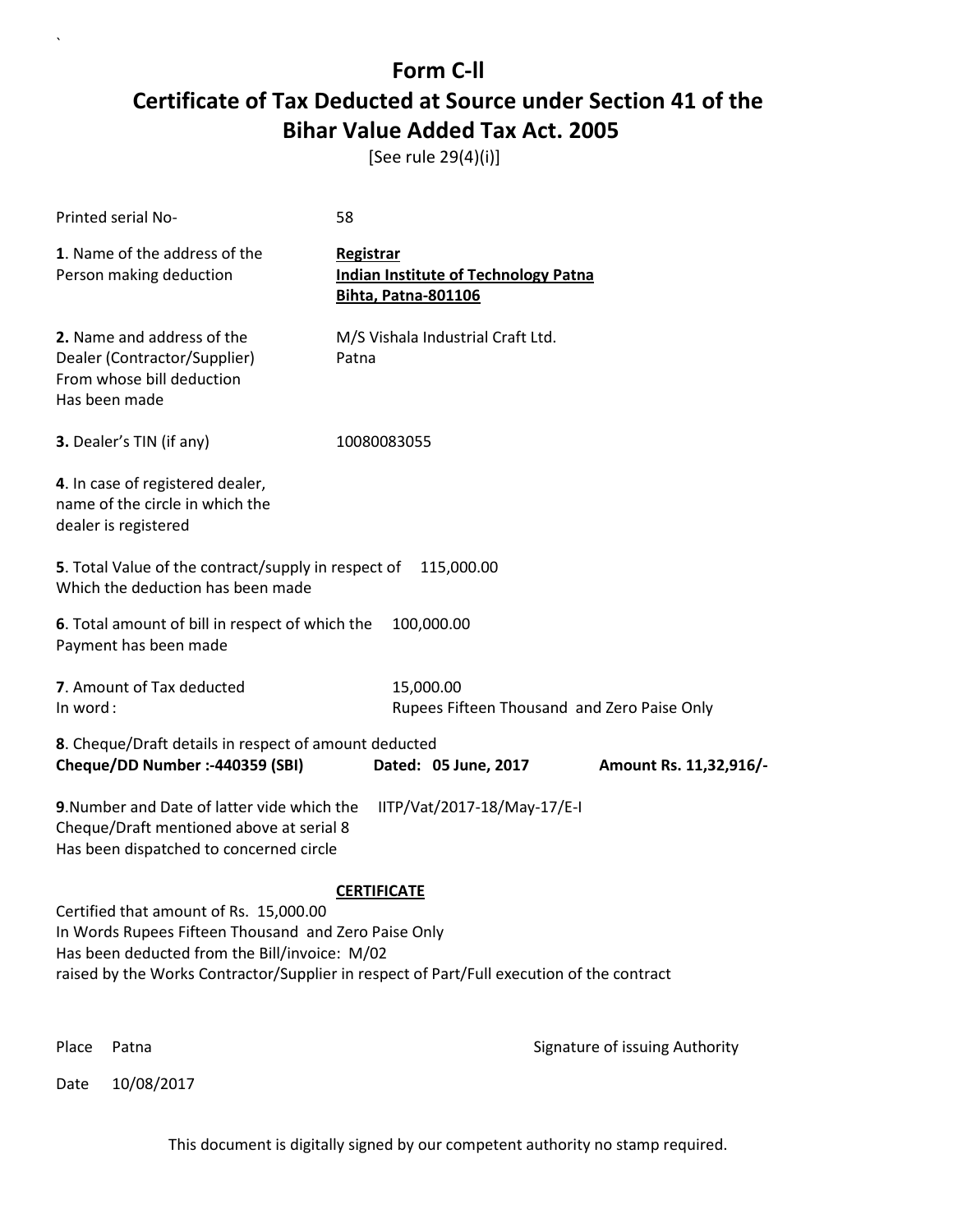[See rule 29(4)(i)]

| Printed serial No-                                                                                                                                                                                                                                | 59                                                                                     |                                |  |  |
|---------------------------------------------------------------------------------------------------------------------------------------------------------------------------------------------------------------------------------------------------|----------------------------------------------------------------------------------------|--------------------------------|--|--|
| 1. Name of the address of the<br>Person making deduction                                                                                                                                                                                          | Registrar<br><b>Indian Institute of Technology Patna</b><br><b>Bihta, Patna-801106</b> |                                |  |  |
| 2. Name and address of the<br>Dealer (Contractor/Supplier)<br>From whose bill deduction<br>Has been made                                                                                                                                          | Angeethi Hospitality<br>Bitha, Patna                                                   |                                |  |  |
| 3. Dealer's TIN (if any)                                                                                                                                                                                                                          | 10047889071                                                                            |                                |  |  |
| 4. In case of registered dealer,<br>name of the circle in which the<br>dealer is registered                                                                                                                                                       |                                                                                        |                                |  |  |
| 5. Total Value of the contract/supply in respect of 4,217.00<br>Which the deduction has been made                                                                                                                                                 |                                                                                        |                                |  |  |
| 6. Total amount of bill in respect of which the<br>Payment has been made                                                                                                                                                                          | 3,694.00                                                                               |                                |  |  |
| 7. Amount of Tax deducted<br>In word:                                                                                                                                                                                                             | 523.00<br>Rupees Five Hundred Twenty Three and Zero Paise Only                         |                                |  |  |
| 8. Cheque/Draft details in respect of amount deducted<br>Cheque/DD Number :- 440359 (SBI)                                                                                                                                                         | Dated: 05 June, 2017                                                                   | Amount Rs. 11,32,916/-         |  |  |
| 9. Number and Date of latter vide which the<br>Cheque/Draft mentioned above at serial 8<br>Has been dispatched to concerned circle                                                                                                                | IITP/Vat/2017-18/May-17/E-I                                                            |                                |  |  |
|                                                                                                                                                                                                                                                   | <b>CERTIFICATE</b>                                                                     |                                |  |  |
| Certified that amount of Rs. 523.00<br>In Words Rupees Five Hundred Twenty Three and Zero Paise Only<br>Has been deducted from the Bill/invoice: 121<br>raised by the Works Contractor/Supplier in respect of Part/Full execution of the contract |                                                                                        |                                |  |  |
| Place<br>Patna                                                                                                                                                                                                                                    |                                                                                        | Signature of issuing Authority |  |  |

Date 10/08/2017

 $\lambda$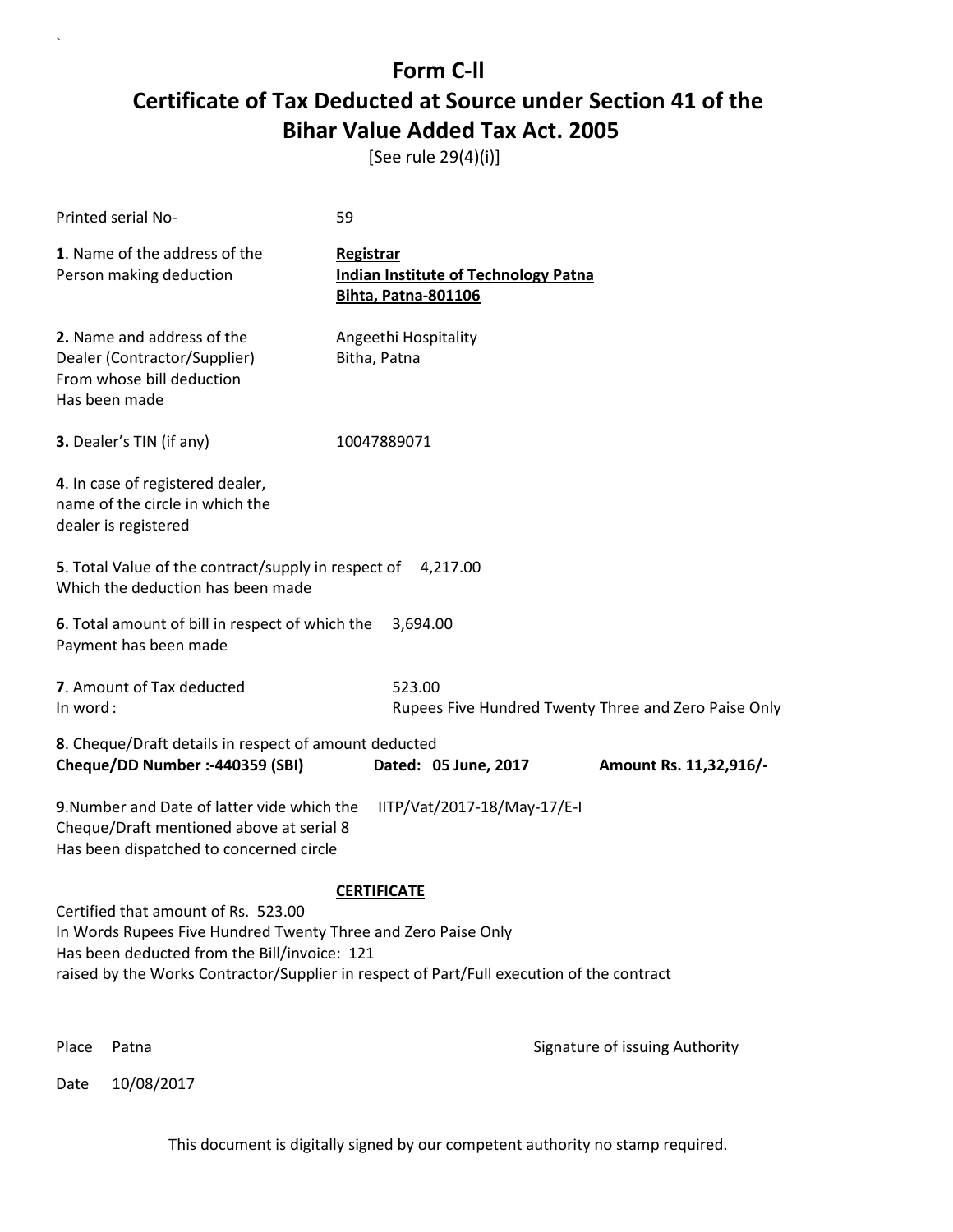[See rule 29(4)(i)]

| Printed serial No-                                                                                                                                                                                                                                                                               | 60                                                                                            |           |                      |  |                                                         |
|--------------------------------------------------------------------------------------------------------------------------------------------------------------------------------------------------------------------------------------------------------------------------------------------------|-----------------------------------------------------------------------------------------------|-----------|----------------------|--|---------------------------------------------------------|
| 1. Name of the address of the<br>Person making deduction                                                                                                                                                                                                                                         | <b>Registrar</b><br><b>Indian Institute of Technology Patna</b><br><b>Bihta, Patna-801106</b> |           |                      |  |                                                         |
| 2. Name and address of the<br>Dealer (Contractor/Supplier)<br>From whose bill deduction<br>Has been made                                                                                                                                                                                         | M/s Shiv Vijay Engicon Pvt Ltd                                                                |           |                      |  |                                                         |
| 3. Dealer's TIN (if any)                                                                                                                                                                                                                                                                         | 10043625035                                                                                   |           |                      |  |                                                         |
| 4. In case of registered dealer,<br>name of the circle in which the<br>dealer is registered                                                                                                                                                                                                      |                                                                                               |           |                      |  |                                                         |
| 5. Total Value of the contract/supply in respect of 2214117.00<br>Which the deduction has been made                                                                                                                                                                                              |                                                                                               |           |                      |  |                                                         |
| 6. Total amount of bill in respect of which the<br>Payment has been made                                                                                                                                                                                                                         |                                                                                               |           | 2,103,411.00         |  |                                                         |
| 7. Amount of Tax deducted<br>In word:<br>Paise Only                                                                                                                                                                                                                                              |                                                                                               | 110706.00 |                      |  | Rupees One Lakh Ten Thousand Seven Hundred Six and Zero |
| 8. Cheque/Draft details in respect of amount deducted<br>Cheque/DD Number :- 440359 (SBI)                                                                                                                                                                                                        |                                                                                               |           | Dated: 05 June, 2017 |  | Amount Rs. 11,32,916/-                                  |
| 9. Number and Date of latter vide which the<br>IITP/Vat/2017-18/May-17/E-I<br>Cheque/Draft mentioned above at serial 8<br>Has been dispatched to concerned circle                                                                                                                                |                                                                                               |           |                      |  |                                                         |
| <b>CERTIFICATE</b><br>Certified that amount of Rs. 110706.00<br>In Words Rupees One Lakh Ten Thousand Seven Hundred Six and Zero Paise Only<br>Has been deducted from the Bill/invoice: 7th RA Bill<br>raised by the Works Contractor/Supplier in respect of Part/Full execution of the contract |                                                                                               |           |                      |  |                                                         |

`

Place Patna **Property** Place Patna Signature of issuing Authority

Date 10/08/2017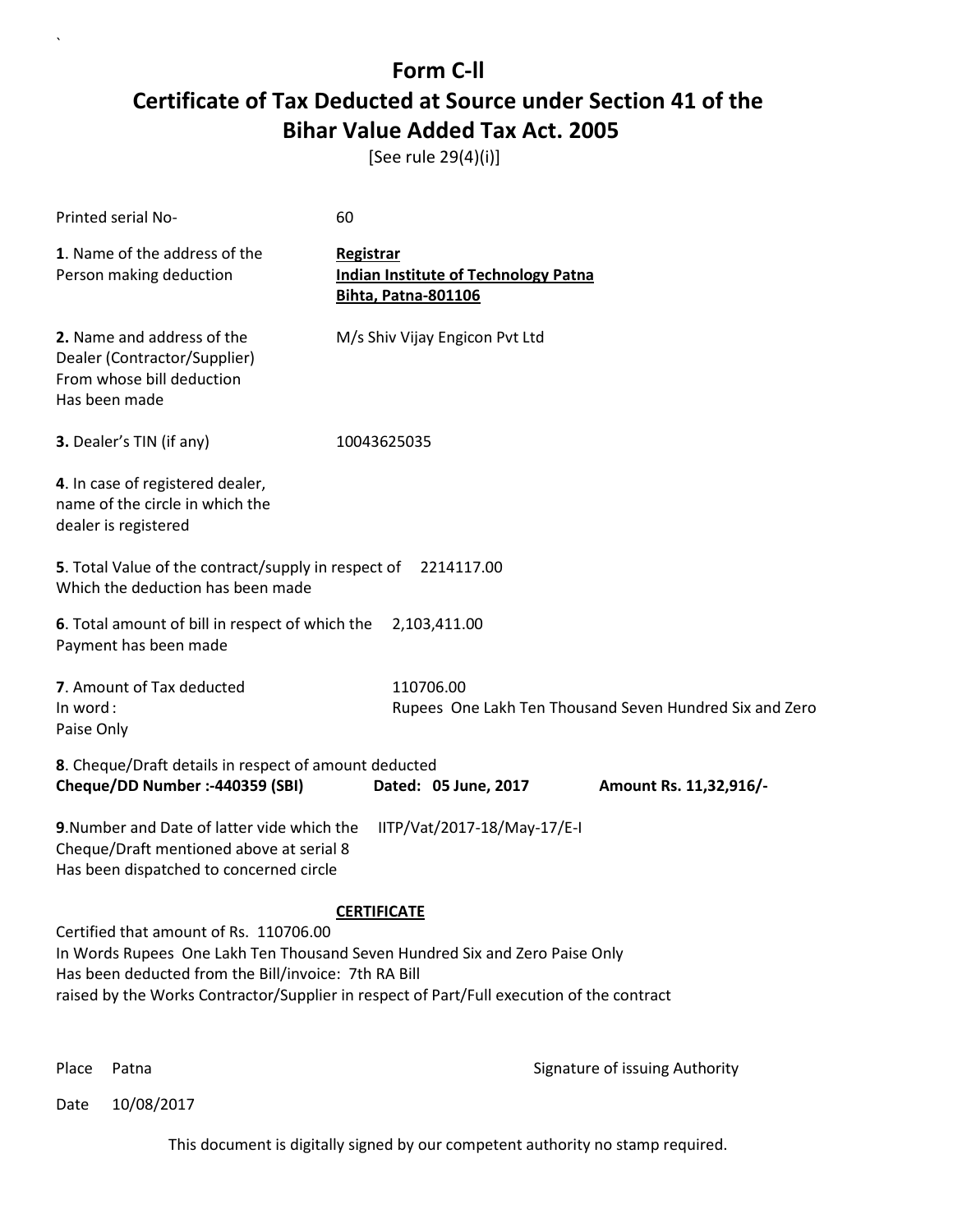[See rule 29(4)(i)]

| <b>Printed serial No-</b>                                                                                                                                  | 61                                                                                        |  |  |
|------------------------------------------------------------------------------------------------------------------------------------------------------------|-------------------------------------------------------------------------------------------|--|--|
| 1. Name of the address of the<br>Person making deduction                                                                                                   | Registrar<br><b>Indian Institute of Technology Patna</b><br><b>Bihta, Patna-801106</b>    |  |  |
| 2. Name and address of the<br>Dealer (Contractor/Supplier)<br>From whose bill deduction<br>Has been made                                                   | M/s Sajawat<br>Patna                                                                      |  |  |
| 3. Dealer's TIN (if any)                                                                                                                                   | 10151790014                                                                               |  |  |
| 4. In case of registered dealer,<br>name of the circle in which the<br>dealer is registered                                                                |                                                                                           |  |  |
| 5. Total Value of the contract/supply in respect of<br>Which the deduction has been made                                                                   | 13,814.00                                                                                 |  |  |
| 6. Total amount of bill in respect of which the<br>12,013.00<br>Payment has been made                                                                      |                                                                                           |  |  |
| 7. Amount of Tax deducted<br>In word:                                                                                                                      | 1,801.00<br>Rupees One Thousand Eight Hundred One and Zero Paise Only                     |  |  |
| 8. Cheque/Draft details in respect of amount deducted<br>Cheque/DD Number :- 440359 (SBI)                                                                  | Dated: 05 June, 2017<br>Amount Rs. 11,32,916/-                                            |  |  |
| 9. Number and Date of latter vide which the<br>Cheque/Draft mentioned above at serial 8<br>Has been dispatched to concerned circle                         | IITP/Vat/2017-18/May-17/E-I                                                               |  |  |
| <b>CERTIFICATE</b>                                                                                                                                         |                                                                                           |  |  |
| Certified that amount of Rs. 1,801.00<br>In Words Rupees One Thousand Eight Hundred One and Zero Paise Only<br>Has been deducted from the Bill/invoice: 06 | raised by the Works Contractor/Supplier in respect of Part/Full execution of the contract |  |  |
| Place<br>Patna                                                                                                                                             | Signature of issuing Authority                                                            |  |  |

Date 10/08/2017

`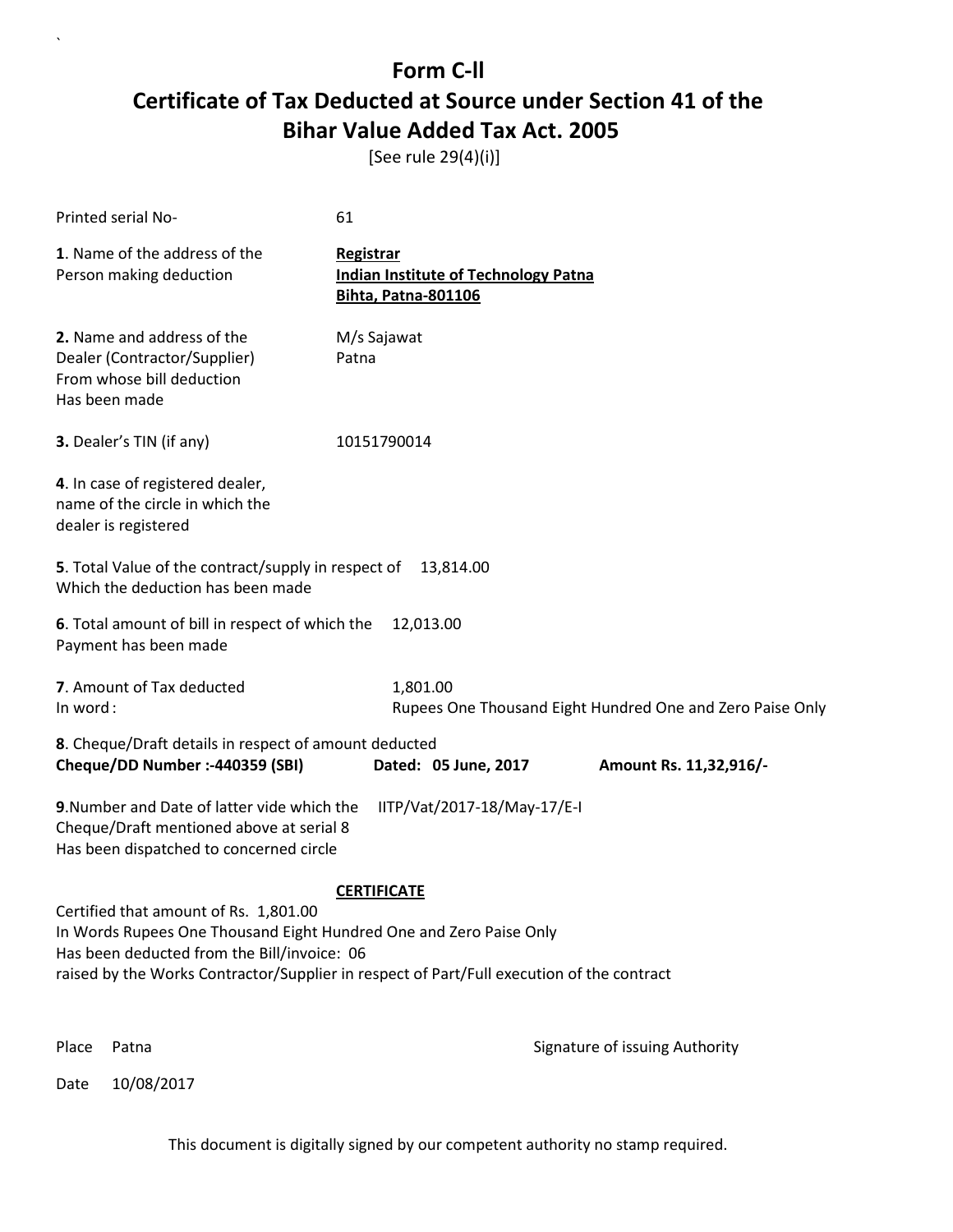[See rule 29(4)(i)]

| Printed serial No-                                                                                                                                                                                                                                              | 62                                                                                            |  |  |
|-----------------------------------------------------------------------------------------------------------------------------------------------------------------------------------------------------------------------------------------------------------------|-----------------------------------------------------------------------------------------------|--|--|
| 1. Name of the address of the<br>Person making deduction                                                                                                                                                                                                        | <b>Registrar</b><br><b>Indian Institute of Technology Patna</b><br><b>Bihta, Patna-801106</b> |  |  |
| 2. Name and address of the<br>Dealer (Contractor/Supplier)<br>From whose bill deduction<br>Has been made                                                                                                                                                        | <b>Bhashkar Construction</b>                                                                  |  |  |
| 3. Dealer's TIN (if any)                                                                                                                                                                                                                                        | 10044459095                                                                                   |  |  |
| 4. In case of registered dealer,<br>name of the circle in which the<br>dealer is registered                                                                                                                                                                     |                                                                                               |  |  |
| 5. Total Value of the contract/supply in respect of 23,167.00<br>Which the deduction has been made                                                                                                                                                              |                                                                                               |  |  |
| 6. Total amount of bill in respect of which the<br>Payment has been made                                                                                                                                                                                        | 21,314.00                                                                                     |  |  |
| 7. Amount of Tax deducted<br>In word:<br>Only                                                                                                                                                                                                                   | 1,853.00<br>Rupees One Thousand Eight Hundred Fifty Three and Zero Paise                      |  |  |
| 8. Cheque/Draft details in respect of amount deducted<br>Cheque/DD Number :- 440359 (SBI)                                                                                                                                                                       | Dated: 05 June, 2017<br>Amount Rs. 11,32,916/-                                                |  |  |
| 9. Number and Date of latter vide which the<br>Cheque/Draft mentioned above at serial 8<br>Has been dispatched to concerned circle                                                                                                                              | IITP/Vat/2017-18/May-17/E-I                                                                   |  |  |
|                                                                                                                                                                                                                                                                 | <b>CERTIFICATE</b>                                                                            |  |  |
| Certified that amount of Rs. 1,853.00<br>In Words Rupees One Thousand Eight Hundred Fifty Three and Zero Paise Only<br>Has been deducted from the Bill/invoice: na<br>raised by the Works Contractor/Supplier in respect of Part/Full execution of the contract |                                                                                               |  |  |

`

Place Patna **Property** Place Patna Signature of issuing Authority

Date 10/08/2017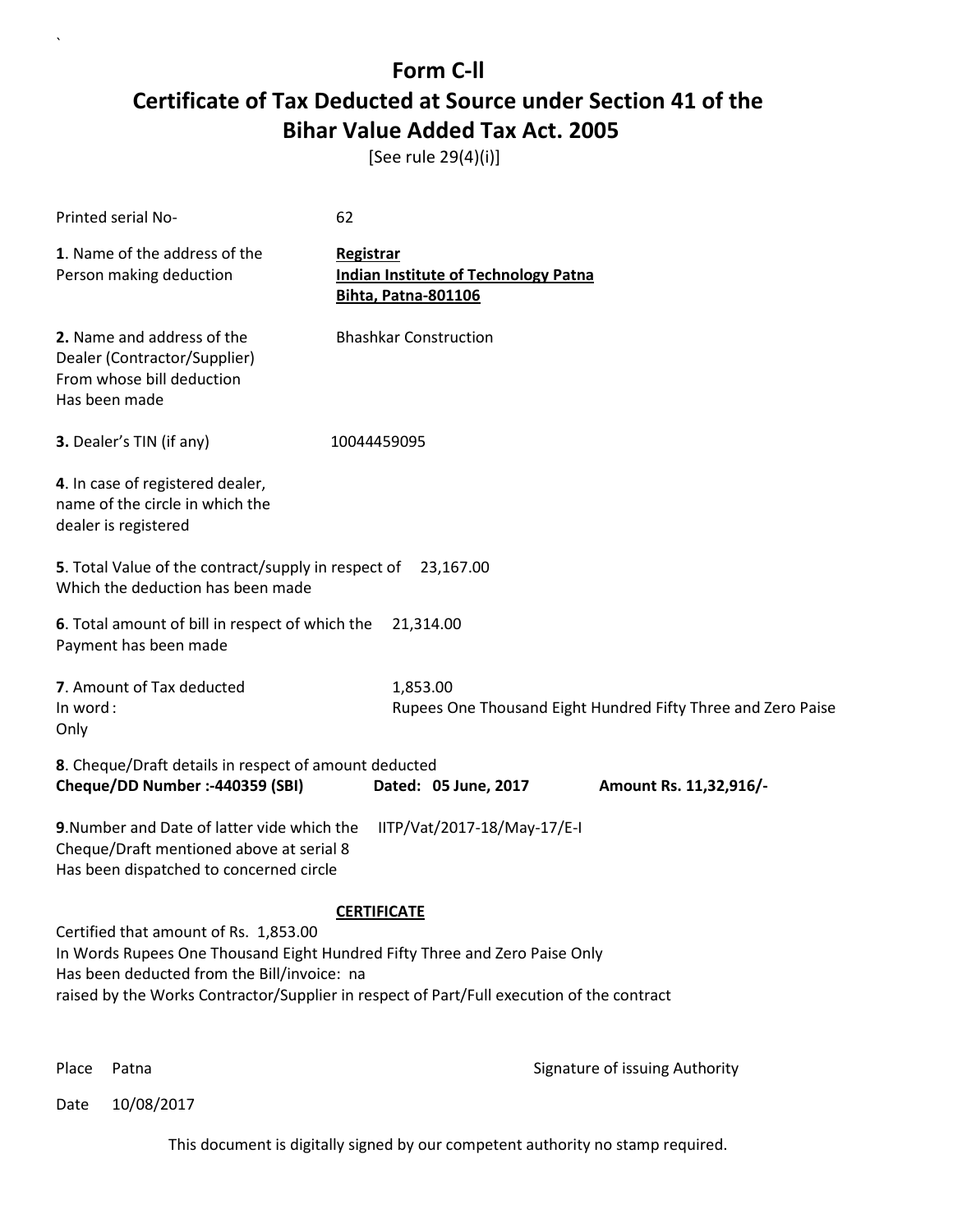[See rule 29(4)(i)]

| <b>Printed serial No-</b>                                                                                                                                         | 63                                                                                            |  |  |
|-------------------------------------------------------------------------------------------------------------------------------------------------------------------|-----------------------------------------------------------------------------------------------|--|--|
| 1. Name of the address of the<br>Person making deduction                                                                                                          | <b>Registrar</b><br><b>Indian Institute of Technology Patna</b><br><b>Bihta, Patna-801106</b> |  |  |
| 2. Name and address of the<br>Dealer (Contractor/Supplier)<br>From whose bill deduction<br>Has been made                                                          | Sky net<br>162, Patliputra Colony, Patna-13                                                   |  |  |
| 3. Dealer's TIN (if any)                                                                                                                                          | 10151248075                                                                                   |  |  |
| 4. In case of registered dealer,<br>name of the circle in which the<br>dealer is registered                                                                       |                                                                                               |  |  |
| 5. Total Value of the contract/supply in respect of 9,248.00<br>Which the deduction has been made                                                                 |                                                                                               |  |  |
| 6. Total amount of bill in respect of which the<br>8,725.00<br>Payment has been made                                                                              |                                                                                               |  |  |
| 7. Amount of Tax deducted<br>In word:                                                                                                                             | 523.00<br>Rupees Five Hundred Twenty Three and Zero Paise Only                                |  |  |
| 8. Cheque/Draft details in respect of amount deducted<br>Cheque/DD Number :- 440359 (SBI)                                                                         | Dated: 05 June, 2017<br>Amount Rs. 11,32,916/-                                                |  |  |
| 9. Number and Date of latter vide which the<br>IITP/Vat/2017-18/May-17/E-I<br>Cheque/Draft mentioned above at serial 8<br>Has been dispatched to concerned circle |                                                                                               |  |  |
|                                                                                                                                                                   | <b>CERTIFICATE</b>                                                                            |  |  |
| Certified that amount of Rs. 523.00<br>In Words Rupees Five Hundred Twenty Three and Zero Paise Only<br>Has been deducted from the Bill/invoice: 2350, 2217       | raised by the Works Contractor/Supplier in respect of Part/Full execution of the contract     |  |  |
| Place<br>Patna                                                                                                                                                    | Signature of issuing Authority                                                                |  |  |

Date 10/08/2017

`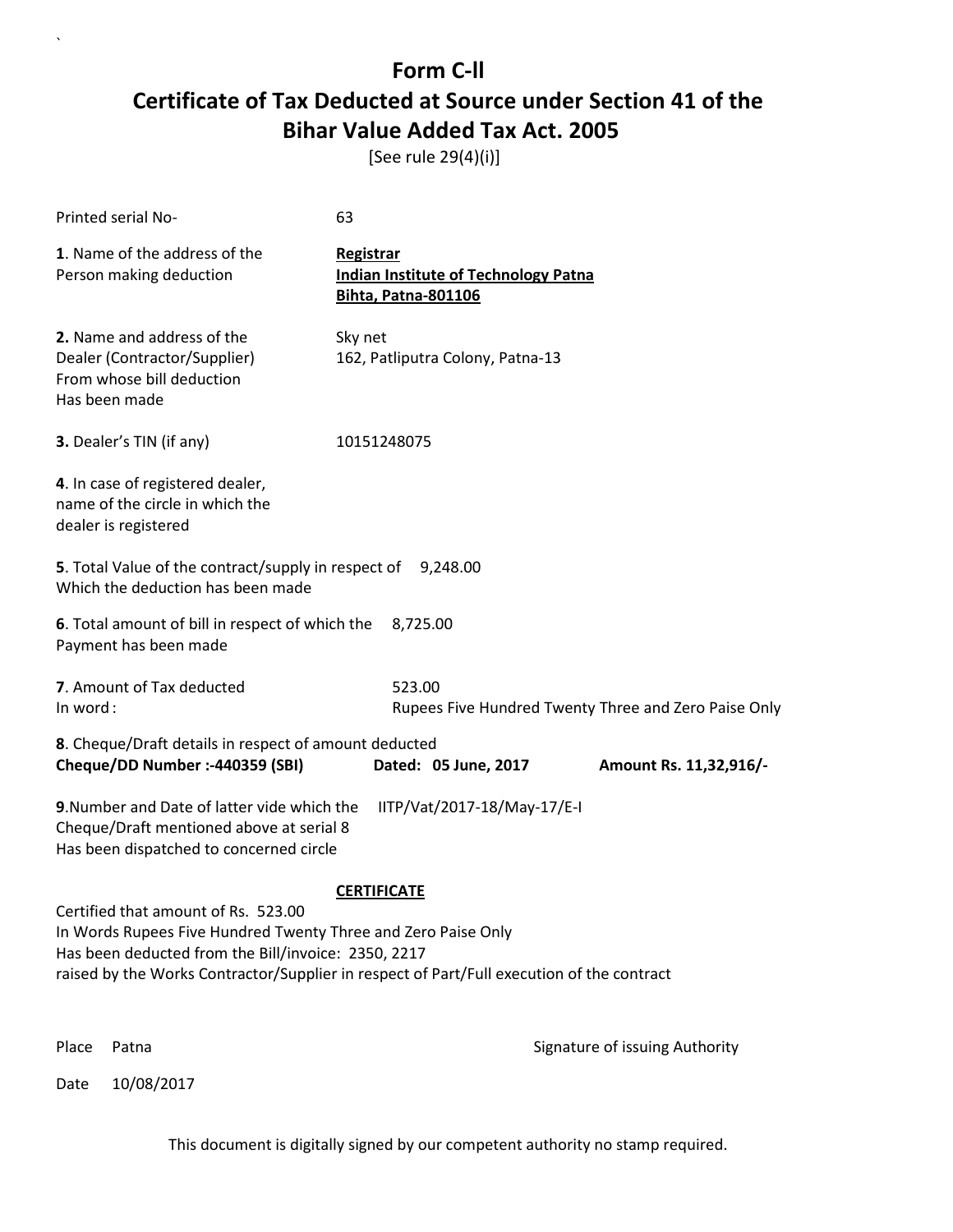[See rule 29(4)(i)]

| Printed serial No-                                                                                                                                                                                                                         | 64                                                                                            |                                |
|--------------------------------------------------------------------------------------------------------------------------------------------------------------------------------------------------------------------------------------------|-----------------------------------------------------------------------------------------------|--------------------------------|
| 1. Name of the address of the<br>Person making deduction                                                                                                                                                                                   | <b>Registrar</b><br><b>Indian Institute of Technology Patna</b><br><b>Bihta, Patna-801106</b> |                                |
| 2. Name and address of the<br>Dealer (Contractor/Supplier)<br>From whose bill deduction<br>Has been made                                                                                                                                   | M/S Laxmi Sales Agency<br>Sri Laxmi Place, Behind Abhishek Plaza, Exhibition Road, Patna-01   |                                |
| 3. Dealer's TIN (if any)                                                                                                                                                                                                                   | 10140807092                                                                                   |                                |
| 4. In case of registered dealer,<br>name of the circle in which the<br>dealer is registered                                                                                                                                                |                                                                                               |                                |
| 5. Total Value of the contract/supply in respect of 2,300.00<br>Which the deduction has been made                                                                                                                                          |                                                                                               |                                |
| 6. Total amount of bill in respect of which the<br>Payment has been made                                                                                                                                                                   | 2,000.00                                                                                      |                                |
| 7. Amount of Tax deducted<br>In word:                                                                                                                                                                                                      | 300.00<br>Rupees Three Hundred and Zero Paise Only                                            |                                |
| 8. Cheque/Draft details in respect of amount deducted<br>Cheque/DD Number :- 440359 (SBI)                                                                                                                                                  | Dated: 05 June, 2017                                                                          | Amount Rs. 11,32,916/-         |
| 9. Number and Date of latter vide which the<br>Cheque/Draft mentioned above at serial 8<br>Has been dispatched to concerned circle                                                                                                         | IITP/Vat/2017-18/May-17/E-I                                                                   |                                |
|                                                                                                                                                                                                                                            | <b>CERTIFICATE</b>                                                                            |                                |
| Certified that amount of Rs. 300.00<br>In Words Rupees Three Hundred and Zero Paise Only<br>Has been deducted from the Bill/invoice: 03,, 015<br>raised by the Works Contractor/Supplier in respect of Part/Full execution of the contract |                                                                                               |                                |
| Place<br>Patna                                                                                                                                                                                                                             |                                                                                               | Signature of issuing Authority |

Date 10/08/2017

`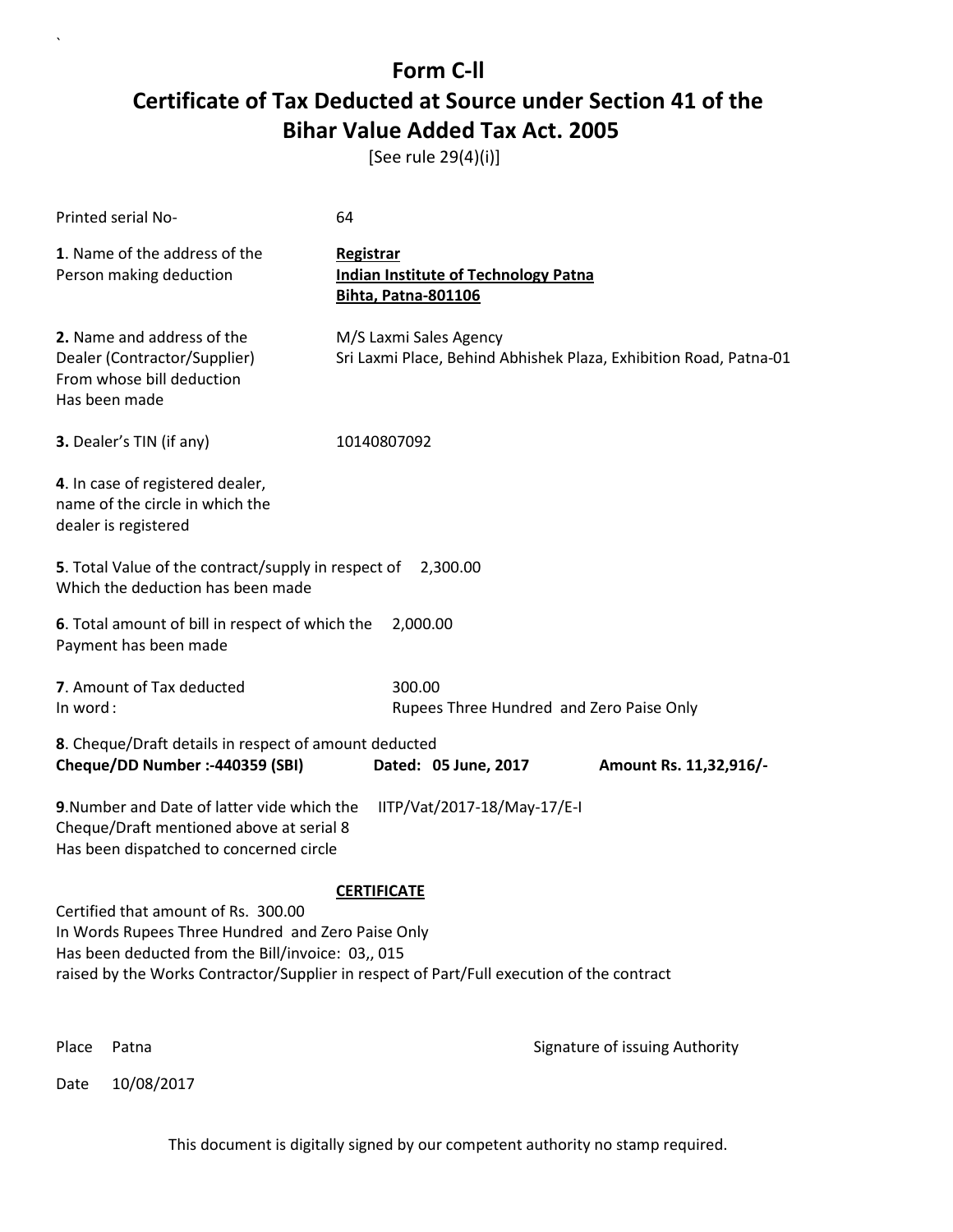[See rule 29(4)(i)]

| Printed serial No-                                                                                                                                                                                                                                                             | 65                                                                                            |  |  |
|--------------------------------------------------------------------------------------------------------------------------------------------------------------------------------------------------------------------------------------------------------------------------------|-----------------------------------------------------------------------------------------------|--|--|
| 1. Name of the address of the<br>Person making deduction                                                                                                                                                                                                                       | <b>Registrar</b><br><b>Indian Institute of Technology Patna</b><br><b>Bihta, Patna-801106</b> |  |  |
| 2. Name and address of the<br>Dealer (Contractor/Supplier)<br>From whose bill deduction<br>Has been made                                                                                                                                                                       | Gyan Mandir<br>Patna                                                                          |  |  |
| 3. Dealer's TIN (if any)                                                                                                                                                                                                                                                       | 10156278020                                                                                   |  |  |
| 4. In case of registered dealer,<br>name of the circle in which the<br>dealer is registered                                                                                                                                                                                    |                                                                                               |  |  |
| 5. Total Value of the contract/supply in respect of 8,960.00<br>Which the deduction has been made                                                                                                                                                                              |                                                                                               |  |  |
| 6. Total amount of bill in respect of which the<br>8,779.00<br>Payment has been made                                                                                                                                                                                           |                                                                                               |  |  |
| 7. Amount of Tax deducted<br>In word:                                                                                                                                                                                                                                          | 181.00<br>Rupees One Hundred Eighty One and Zero Paise Only                                   |  |  |
| 8. Cheque/Draft details in respect of amount deducted<br>Cheque/DD Number :- 440359 (SBI)<br>Dated: 05 June, 2017<br>Amount Rs. 11,32,916/-                                                                                                                                    |                                                                                               |  |  |
| 9. Number and Date of latter vide which the<br>IITP/Vat/2017-18/May-17/E-I<br>Cheque/Draft mentioned above at serial 8<br>Has been dispatched to concerned circle                                                                                                              |                                                                                               |  |  |
| <b>CERTIFICATE</b><br>Certified that amount of Rs. 181.00<br>In Words Rupees One Hundred Eighty One and Zero Paise Only<br>Has been deducted from the Bill/invoice: 881, 880, 882<br>raised by the Works Contractor/Supplier in respect of Part/Full execution of the contract |                                                                                               |  |  |
| Place<br>Patna                                                                                                                                                                                                                                                                 | Signature of issuing Authority                                                                |  |  |

Date 10/08/2017

`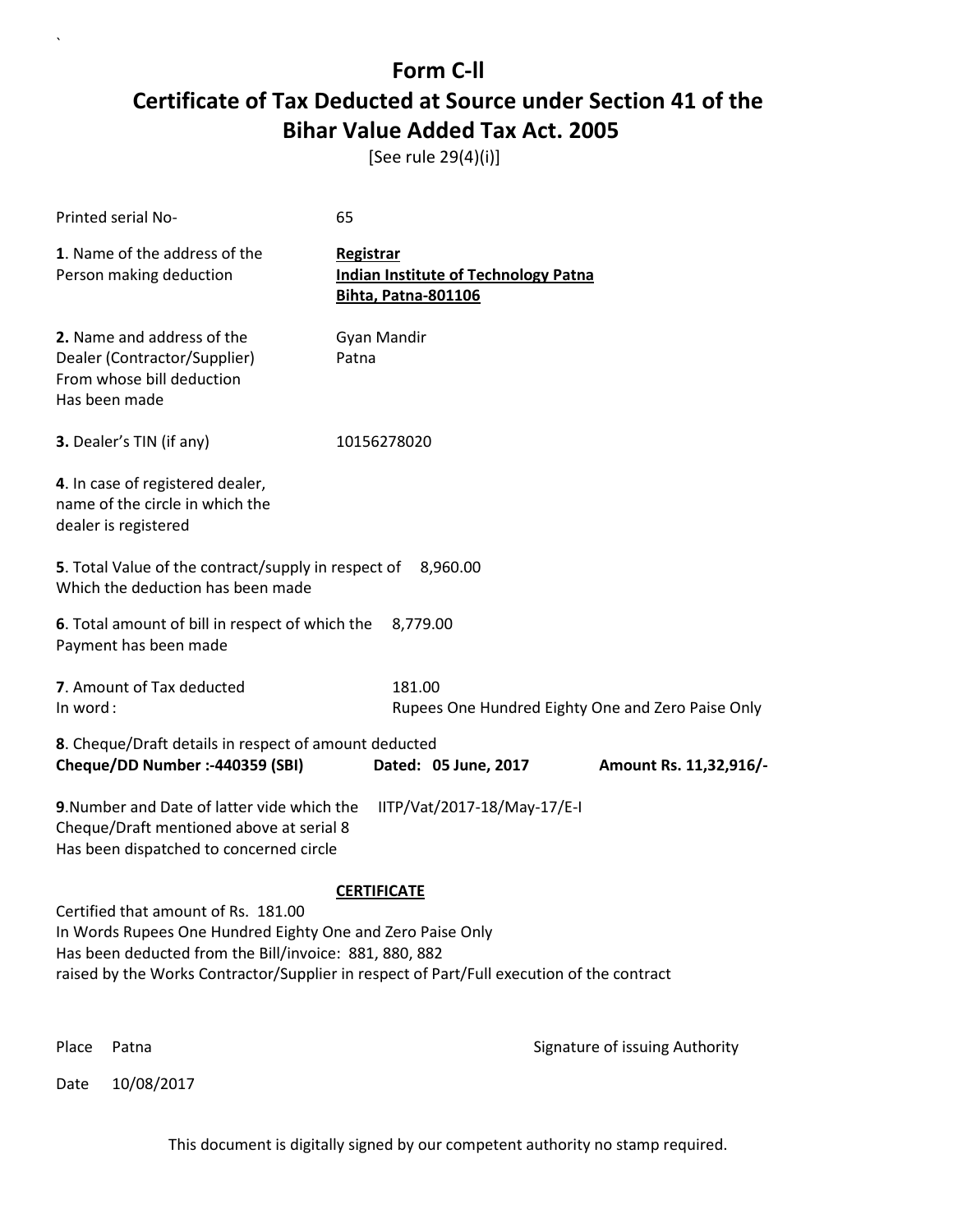[See rule 29(4)(i)]

| Printed serial No-                                                                                                                                                                                                                                                                    | 66                                                                                            |  |  |
|---------------------------------------------------------------------------------------------------------------------------------------------------------------------------------------------------------------------------------------------------------------------------------------|-----------------------------------------------------------------------------------------------|--|--|
| 1. Name of the address of the<br>Person making deduction                                                                                                                                                                                                                              | <b>Registrar</b><br><b>Indian Institute of Technology Patna</b><br><b>Bihta, Patna-801106</b> |  |  |
| 2. Name and address of the<br>Dealer (Contractor/Supplier)<br>From whose bill deduction<br>Has been made                                                                                                                                                                              | Maa Vindhwasini Furniture<br><b>Bitha</b>                                                     |  |  |
| 3. Dealer's TIN (if any)                                                                                                                                                                                                                                                              | 10046587052                                                                                   |  |  |
| 4. In case of registered dealer,<br>name of the circle in which the<br>dealer is registered                                                                                                                                                                                           |                                                                                               |  |  |
| 5. Total Value of the contract/supply in respect of<br>Which the deduction has been made                                                                                                                                                                                              | 24,550.00                                                                                     |  |  |
| 6. Total amount of bill in respect of which the<br>21,400.00<br>Payment has been made                                                                                                                                                                                                 |                                                                                               |  |  |
| 7. Amount of Tax deducted<br>In word:                                                                                                                                                                                                                                                 | 3,150.00<br>Rupees Three Thousand One Hundred Fifty and Zero Paise Only                       |  |  |
| 8. Cheque/Draft details in respect of amount deducted<br>Cheque/DD Number :- 440359 (SBI)                                                                                                                                                                                             | Dated: 05 June, 2017<br>Amount Rs. 11,32,916/-                                                |  |  |
| 9. Number and Date of latter vide which the<br>Cheque/Draft mentioned above at serial 8<br>Has been dispatched to concerned circle                                                                                                                                                    | IITP/Vat/2017-18/May-17/E-I                                                                   |  |  |
| <b>CERTIFICATE</b><br>Certified that amount of Rs. 3,150.00<br>In Words Rupees Three Thousand One Hundred Fifty and Zero Paise Only<br>Has been deducted from the Bill/invoice: 135, 139<br>raised by the Works Contractor/Supplier in respect of Part/Full execution of the contract |                                                                                               |  |  |
| Place<br>Patna                                                                                                                                                                                                                                                                        | Signature of issuing Authority                                                                |  |  |

Date 10/08/2017

`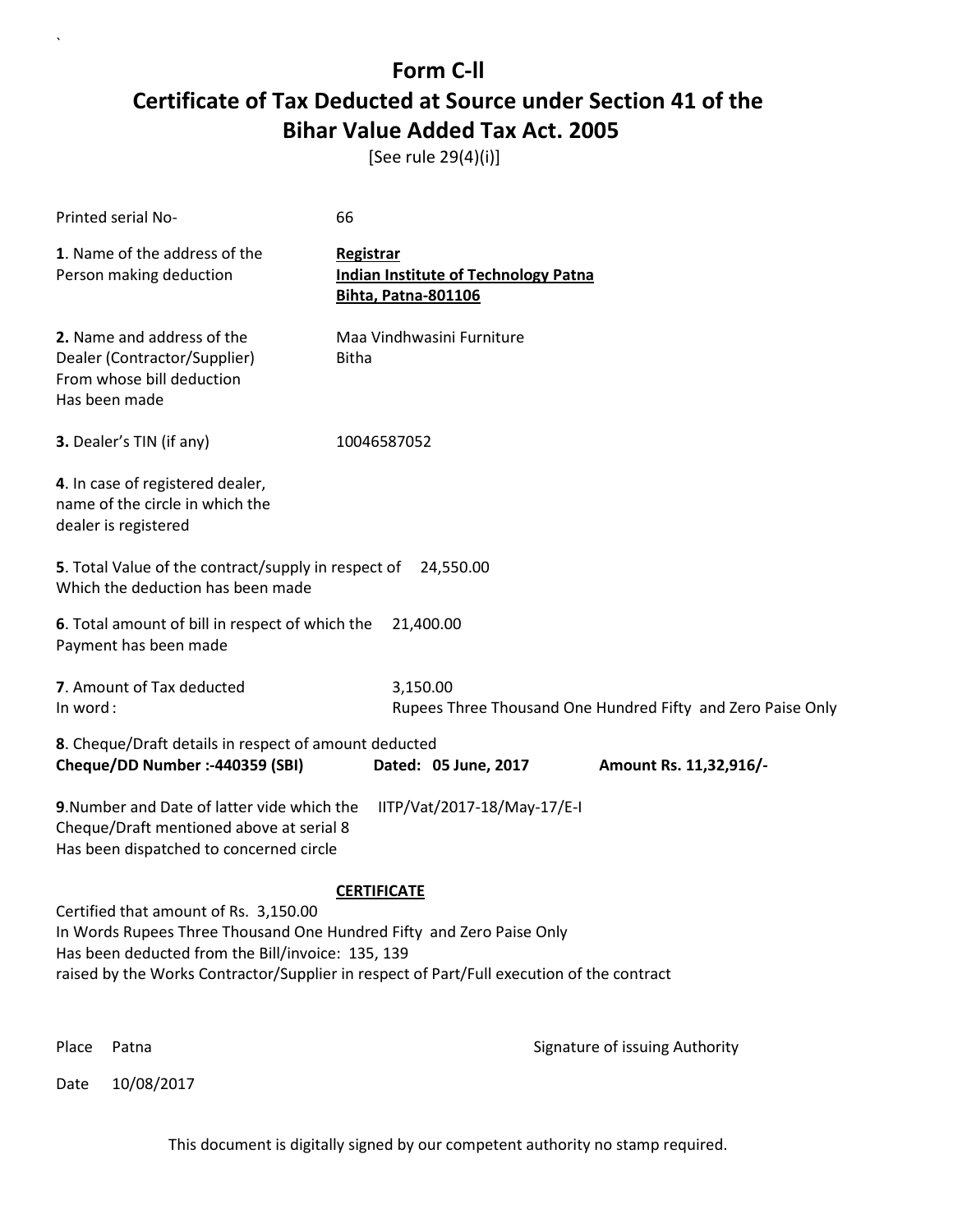[See rule 29(4)(i)]

`

|                                                                                                                                                                                                                                                                      | Printed serial No-                                                                                       | 67                                                                                            |  |
|----------------------------------------------------------------------------------------------------------------------------------------------------------------------------------------------------------------------------------------------------------------------|----------------------------------------------------------------------------------------------------------|-----------------------------------------------------------------------------------------------|--|
|                                                                                                                                                                                                                                                                      | 1. Name of the address of the<br>Person making deduction                                                 | <b>Registrar</b><br><b>Indian Institute of Technology Patna</b><br><b>Bihta, Patna-801106</b> |  |
|                                                                                                                                                                                                                                                                      | 2. Name and address of the<br>Dealer (Contractor/Supplier)<br>From whose bill deduction<br>Has been made | M/S Digital Communication<br>Ayodhya Apartment (Basemant), Sinha Library Road, Patna-01       |  |
|                                                                                                                                                                                                                                                                      | 3. Dealer's TIN (if any)                                                                                 | 10082930082                                                                                   |  |
|                                                                                                                                                                                                                                                                      | 4. In case of registered dealer,<br>name of the circle in which the<br>dealer is registered              |                                                                                               |  |
| 5. Total Value of the contract/supply in respect of<br>4140<br>Which the deduction has been made                                                                                                                                                                     |                                                                                                          |                                                                                               |  |
| 6. Total amount of bill in respect of which the<br>3,600.00<br>Payment has been made                                                                                                                                                                                 |                                                                                                          |                                                                                               |  |
| In word:                                                                                                                                                                                                                                                             | 7. Amount of Tax deducted                                                                                | 540<br>Rupees Five Hundred Forty and Zero Paise Only                                          |  |
| 8. Cheque/Draft details in respect of amount deducted<br>Cheque/DD Number :- 440359 (SBI)<br>Dated: 05 June, 2017<br>Amount Rs. 11,32,916/-                                                                                                                          |                                                                                                          |                                                                                               |  |
| 9. Number and Date of latter vide which the<br>IITP/Vat/2017-18/May-17/E-I<br>Cheque/Draft mentioned above at serial 8<br>Has been dispatched to concerned circle                                                                                                    |                                                                                                          |                                                                                               |  |
| <b>CERTIFICATE</b><br>Certified that amount of Rs. 540<br>In Words Rupees Five Hundred Forty and Zero Paise Only<br>Has been deducted from the Bill/invoice: DC/05/2017<br>raised by the Works Contractor/Supplier in respect of Part/Full execution of the contract |                                                                                                          |                                                                                               |  |
| Place                                                                                                                                                                                                                                                                | Patna                                                                                                    | Signature of issuing Authority                                                                |  |
| Date                                                                                                                                                                                                                                                                 | 10/08/2017                                                                                               |                                                                                               |  |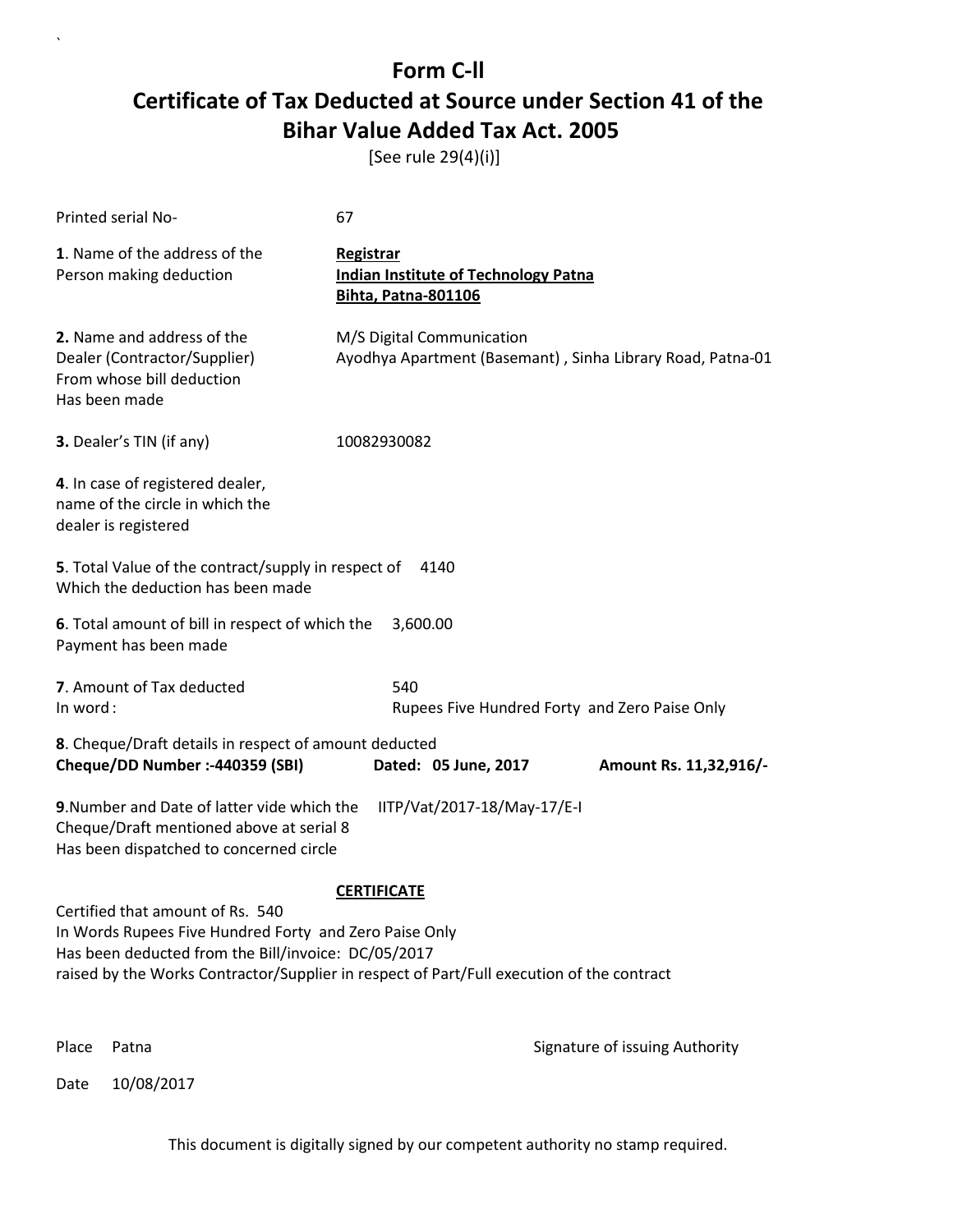[See rule 29(4)(i)]

| Printed serial No-                                                                                                                                                                                                                                             | 68                                                                                     |                                                       |  |
|----------------------------------------------------------------------------------------------------------------------------------------------------------------------------------------------------------------------------------------------------------------|----------------------------------------------------------------------------------------|-------------------------------------------------------|--|
| 1. Name of the address of the<br>Person making deduction                                                                                                                                                                                                       | Registrar<br><b>Indian Institute of Technology Patna</b><br><b>Bihta, Patna-801106</b> |                                                       |  |
| 2. Name and address of the<br>Dealer (Contractor/Supplier)<br>From whose bill deduction<br>Has been made                                                                                                                                                       | M/s Sajawat<br>Patna                                                                   |                                                       |  |
| 3. Dealer's TIN (if any)                                                                                                                                                                                                                                       | 10151790014                                                                            |                                                       |  |
| 4. In case of registered dealer,<br>name of the circle in which the<br>dealer is registered                                                                                                                                                                    |                                                                                        |                                                       |  |
| 5. Total Value of the contract/supply in respect of<br>Which the deduction has been made                                                                                                                                                                       | 22,425.00                                                                              |                                                       |  |
| 6. Total amount of bill in respect of which the<br>Payment has been made                                                                                                                                                                                       | 19,500.00                                                                              |                                                       |  |
| 7. Amount of Tax deducted<br>In word:<br>Paise Only                                                                                                                                                                                                            | 2,925.00                                                                               | Rupees Two Thousand Nine Hundred Twenty Five and Zero |  |
| 8. Cheque/Draft details in respect of amount deducted<br>Cheque/DD Number :- 440359 (SBI)                                                                                                                                                                      | Dated: 05 June, 2017                                                                   | Amount Rs. 11,32,916/-                                |  |
| 9. Number and Date of latter vide which the<br>Cheque/Draft mentioned above at serial 8<br>Has been dispatched to concerned circle                                                                                                                             | IITP/Vat/2017-18/May-17/E-I                                                            |                                                       |  |
| <b>CERTIFICATE</b>                                                                                                                                                                                                                                             |                                                                                        |                                                       |  |
| Certified that amount of Rs. 2,925.00<br>In Words Rupees Two Thousand Nine Hundred Twenty Five and Zero Paise Only<br>Has been deducted from the Bill/invoice: 32<br>raised by the Works Contractor/Supplier in respect of Part/Full execution of the contract |                                                                                        |                                                       |  |

`

Place Patna **Property** Place Patna Signature of issuing Authority

Date 10/08/2017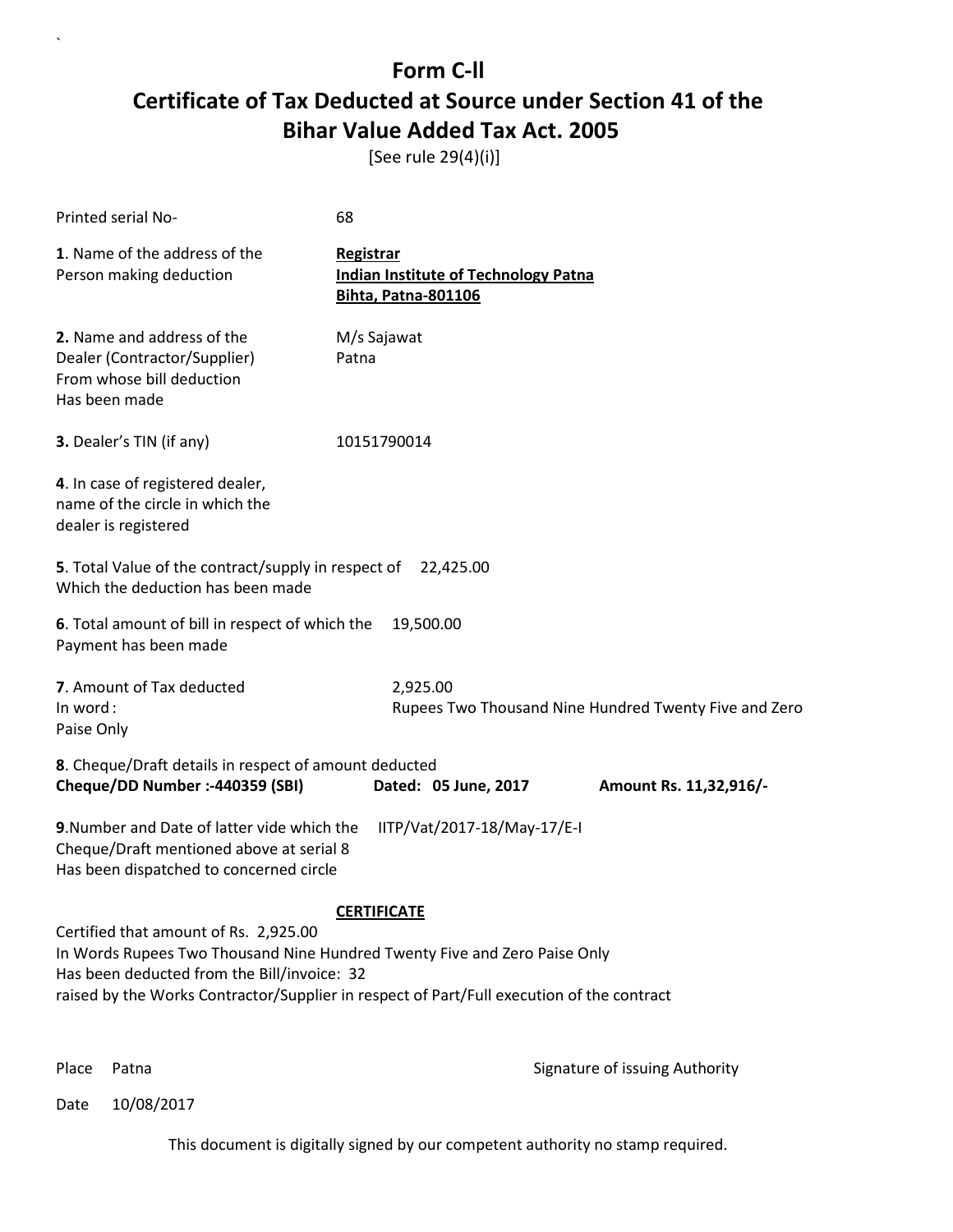[See rule 29(4)(i)]

| Printed serial No-                                                                                                                                                                                                                                                         | 69                                                                                            |                                                        |  |
|----------------------------------------------------------------------------------------------------------------------------------------------------------------------------------------------------------------------------------------------------------------------------|-----------------------------------------------------------------------------------------------|--------------------------------------------------------|--|
| 1. Name of the address of the<br>Person making deduction                                                                                                                                                                                                                   | <b>Registrar</b><br><b>Indian Institute of Technology Patna</b><br><b>Bihta, Patna-801106</b> |                                                        |  |
| 2. Name and address of the<br>Dealer (Contractor/Supplier)<br>From whose bill deduction<br>Has been made                                                                                                                                                                   | M/s Sajawat<br>Patna                                                                          |                                                        |  |
| 3. Dealer's TIN (if any)                                                                                                                                                                                                                                                   | 10151790014                                                                                   |                                                        |  |
| 4. In case of registered dealer,<br>name of the circle in which the<br>dealer is registered                                                                                                                                                                                |                                                                                               |                                                        |  |
| 5. Total Value of the contract/supply in respect of 29,900.00<br>Which the deduction has been made                                                                                                                                                                         |                                                                                               |                                                        |  |
| 6. Total amount of bill in respect of which the<br>26,000.00<br>Payment has been made                                                                                                                                                                                      |                                                                                               |                                                        |  |
| 7. Amount of Tax deducted<br>In word:                                                                                                                                                                                                                                      | 3,900.00                                                                                      | Rupees Three Thousand Nine Hundred and Zero Paise Only |  |
| 8. Cheque/Draft details in respect of amount deducted<br>Cheque/DD Number :- 440359 (SBI)                                                                                                                                                                                  | Dated: 05 June, 2017                                                                          | Amount Rs. 11,32,916/-                                 |  |
| 9. Number and Date of latter vide which the<br>Cheque/Draft mentioned above at serial 8<br>Has been dispatched to concerned circle                                                                                                                                         | IITP/Vat/2017-18/May-17/E-I                                                                   |                                                        |  |
| <b>CERTIFICATE</b><br>Certified that amount of Rs. 3,900.00<br>In Words Rupees Three Thousand Nine Hundred and Zero Paise Only<br>Has been deducted from the Bill/invoice: 03<br>raised by the Works Contractor/Supplier in respect of Part/Full execution of the contract |                                                                                               |                                                        |  |
| Place<br>Patna                                                                                                                                                                                                                                                             |                                                                                               | Signature of issuing Authority                         |  |

Date 10/08/2017

`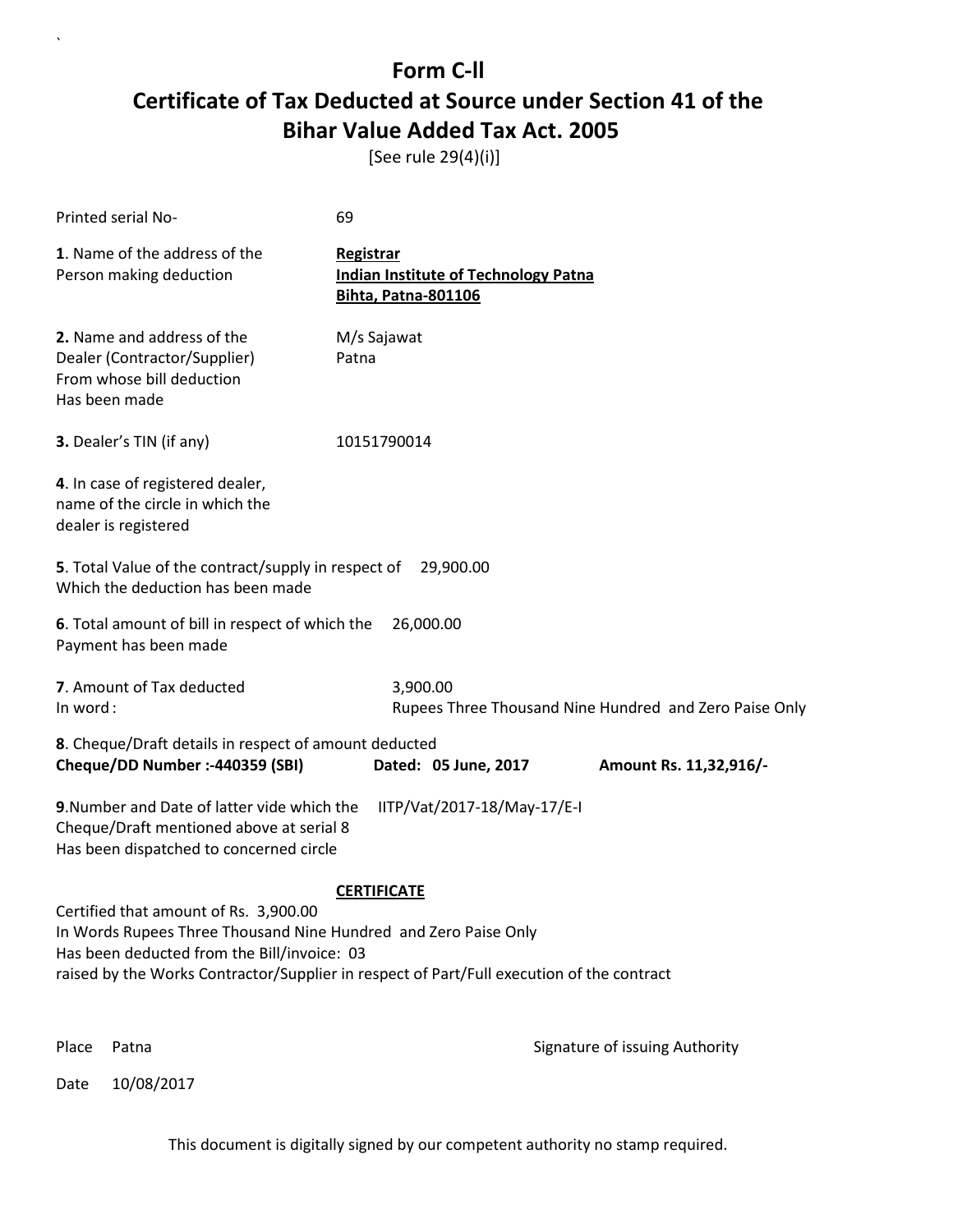[See rule 29(4)(i)]

Printed serial No-

`

| 1. Name of the address of the<br>Person making deduction                                                                                                                                                                                                                           | Registrar<br><b>Indian Institute of Technology Patna</b><br><b>Bihta, Patna-801106</b> |  |  |
|------------------------------------------------------------------------------------------------------------------------------------------------------------------------------------------------------------------------------------------------------------------------------------|----------------------------------------------------------------------------------------|--|--|
| 2. Name and address of the<br>Dealer (Contractor/Supplier)<br>From whose bill deduction<br>Has been made                                                                                                                                                                           | Science tech corporation<br>Patna                                                      |  |  |
| 3. Dealer's TIN (if any)                                                                                                                                                                                                                                                           | 10133333044                                                                            |  |  |
| 4. In case of registered dealer,<br>name of the circle in which the<br>dealer is registered                                                                                                                                                                                        |                                                                                        |  |  |
| 5. Total Value of the contract/supply in respect of<br>Which the deduction has been made                                                                                                                                                                                           | 39108                                                                                  |  |  |
| 6. Total amount of bill in respect of which the<br>Payment has been made                                                                                                                                                                                                           | 36,895.00                                                                              |  |  |
| 7. Amount of Tax deducted<br>In word:<br>Only                                                                                                                                                                                                                                      | 2213<br>Rupees Two Thousand Two Hundred Thirteen and Zero Paise                        |  |  |
| 8. Cheque/Draft details in respect of amount deducted<br>Cheque/DD Number :- 440359 (SBI)                                                                                                                                                                                          | Dated: 05 June, 2017<br>Amount Rs. 11,32,916/-                                         |  |  |
| 9. Number and Date of latter vide which the<br>Cheque/Draft mentioned above at serial 8<br>Has been dispatched to concerned circle                                                                                                                                                 | IITP/Vat/2017-18/May-17/E-I                                                            |  |  |
| <b>CERTIFICATE</b><br>Certified that amount of Rs. 2213<br>In Words Rupees Two Thousand Two Hundred Thirteen and Zero Paise Only<br>Has been deducted from the Bill/invoice: 02,04,03<br>raised by the Works Contractor/Supplier in respect of Part/Full execution of the contract |                                                                                        |  |  |

Place Patna **Property** Place Patna Signature of issuing Authority

Date 10/08/2017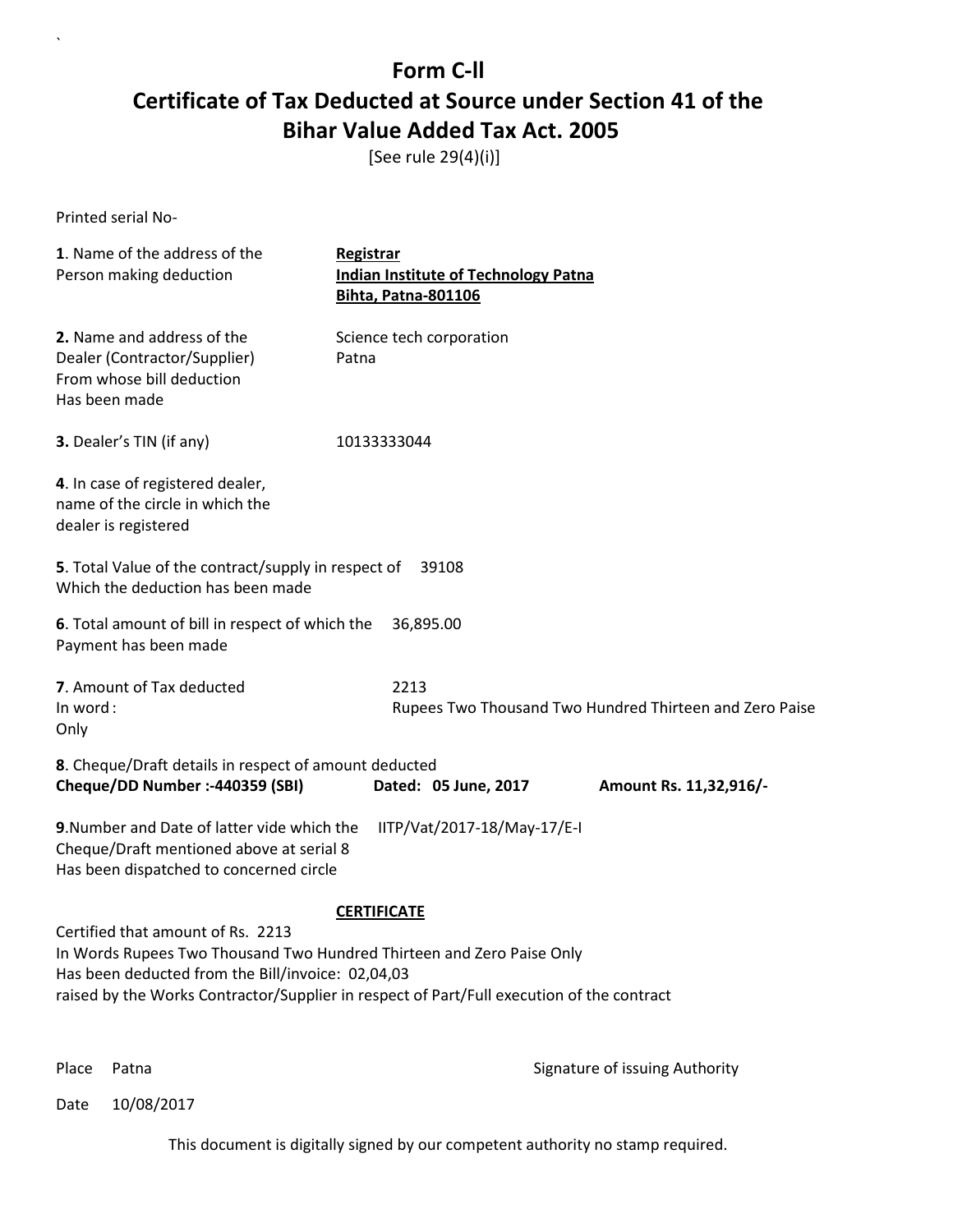[See rule 29(4)(i)]

| Printed serial No-                                                                                                                                                                                                                                                                                   | 70                                                                                            |  |
|------------------------------------------------------------------------------------------------------------------------------------------------------------------------------------------------------------------------------------------------------------------------------------------------------|-----------------------------------------------------------------------------------------------|--|
| 1. Name of the address of the<br>Person making deduction                                                                                                                                                                                                                                             | <b>Registrar</b><br><b>Indian Institute of Technology Patna</b><br><b>Bihta, Patna-801106</b> |  |
| 2. Name and address of the<br>Dealer (Contractor/Supplier)<br>From whose bill deduction<br>Has been made                                                                                                                                                                                             | M/S Usha Air Products Ltd<br>Dasratha, New ByPass Road, Patna-02                              |  |
| 3. Dealer's TIN (if any)                                                                                                                                                                                                                                                                             | 10120044048                                                                                   |  |
| 4. In case of registered dealer,<br>name of the circle in which the<br>dealer is registered                                                                                                                                                                                                          |                                                                                               |  |
| 5. Total Value of the contract/supply in respect of<br>Which the deduction has been made                                                                                                                                                                                                             | 47102.00                                                                                      |  |
| 6. Total amount of bill in respect of which the<br>Payment has been made                                                                                                                                                                                                                             | 44,945.00                                                                                     |  |
| 7. Amount of Tax deducted<br>In word:<br>Only                                                                                                                                                                                                                                                        | 2157.00<br>Rupees Two Thousand One Hundred Fifty Seven and Zero Paise                         |  |
| 8. Cheque/Draft details in respect of amount deducted<br>Cheque/DD Number :- 440359 (SBI)                                                                                                                                                                                                            | Dated: 05 June, 2017<br>Amount Rs. 11,32,916/-                                                |  |
| 9. Number and Date of latter vide which the<br>Cheque/Draft mentioned above at serial 8<br>Has been dispatched to concerned circle                                                                                                                                                                   | IITP/Vat/2017-18/May-17/E-I                                                                   |  |
| <b>CERTIFICATE</b><br>Certified that amount of Rs. 2157.00<br>In Words Rupees Two Thousand One Hundred Fifty Seven and Zero Paise Only<br>Has been deducted from the Bill/invoice: 9651, 538, 381, 9783<br>raised by the Works Contractor/Supplier in respect of Part/Full execution of the contract |                                                                                               |  |

`

Place Patna **Property** Place Patna Signature of issuing Authority

Date 10/08/2017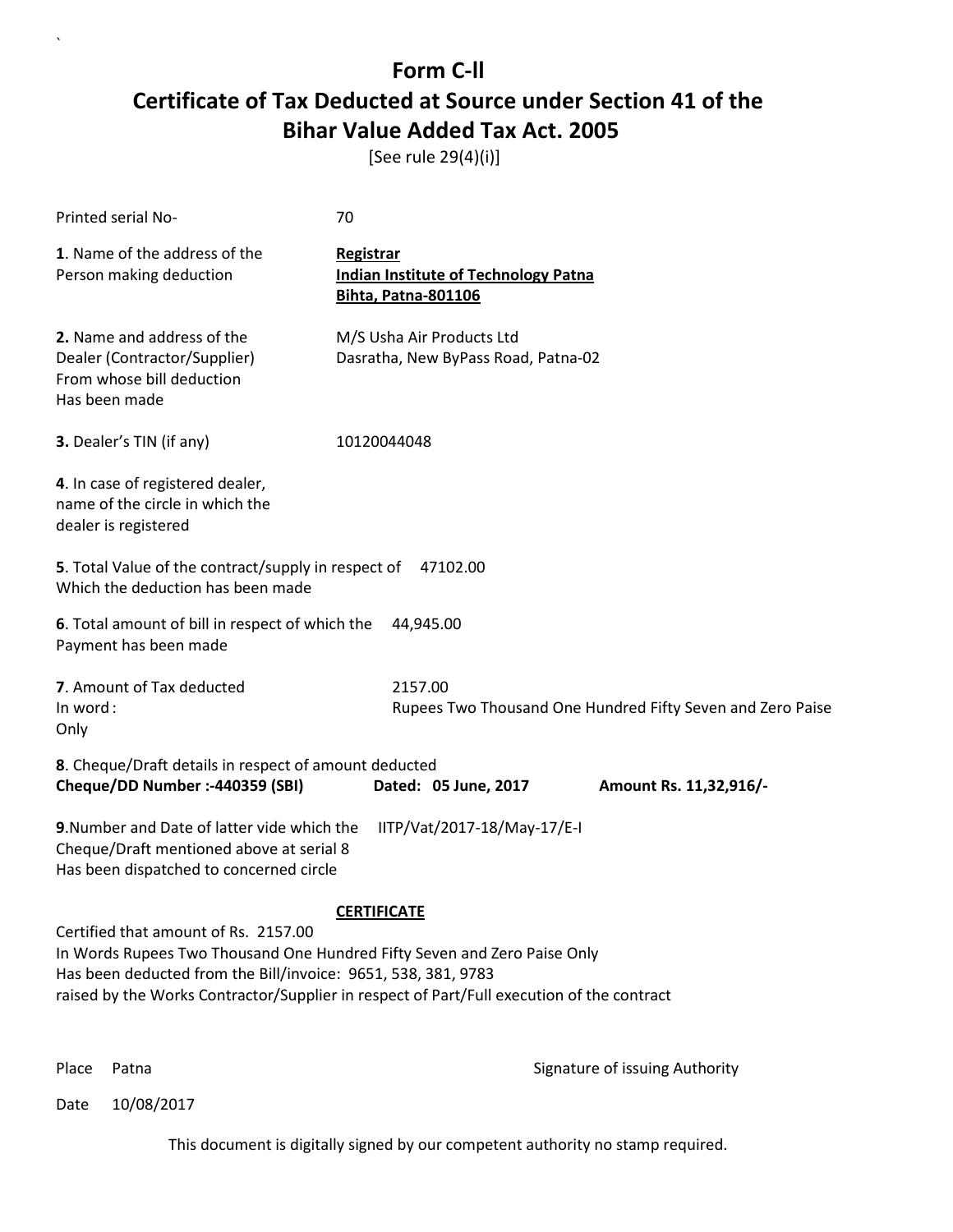[See rule 29(4)(i)]

| <b>Printed serial No-</b>                                                                                                                                                                                                                                       | 71                                                                                            |                                |
|-----------------------------------------------------------------------------------------------------------------------------------------------------------------------------------------------------------------------------------------------------------------|-----------------------------------------------------------------------------------------------|--------------------------------|
| 1. Name of the address of the<br>Person making deduction                                                                                                                                                                                                        | <b>Registrar</b><br><b>Indian Institute of Technology Patna</b><br><b>Bihta, Patna-801106</b> |                                |
| 2. Name and address of the<br>Dealer (Contractor/Supplier)<br>From whose bill deduction<br>Has been made                                                                                                                                                        | M/S Ranjan Scientific Traders<br>A/7, Kamla Place, G.M.Road, Patna-01                         |                                |
| 3. Dealer's TIN (if any)                                                                                                                                                                                                                                        | 10105224097                                                                                   |                                |
| 4. In case of registered dealer,<br>name of the circle in which the<br>dealer is registered                                                                                                                                                                     |                                                                                               |                                |
| 5. Total Value of the contract/supply in respect of<br>Which the deduction has been made                                                                                                                                                                        | 4,643.00                                                                                      |                                |
| 6. Total amount of bill in respect of which the<br>Payment has been made                                                                                                                                                                                        | 4,037.00                                                                                      |                                |
| 7. Amount of Tax deducted<br>In word:                                                                                                                                                                                                                           | 606.00<br>Rupees Six Hundred Six and Zero Paise Only                                          |                                |
| 8. Cheque/Draft details in respect of amount deducted<br>Cheque/DD Number :- 440359 (SBI)                                                                                                                                                                       | Dated: 05 June, 2017                                                                          | Amount Rs. 11,32,916/-         |
| 9. Number and Date of latter vide which the<br>Cheque/Draft mentioned above at serial 8<br>Has been dispatched to concerned circle                                                                                                                              | IITP/Vat/2017-18/May-17/E-I                                                                   |                                |
|                                                                                                                                                                                                                                                                 | <b>CERTIFICATE</b>                                                                            |                                |
| Certified that amount of Rs. 606.00<br>In Words Rupees Six Hundred Six and Zero Paise Only<br>Has been deducted from the Bill/invoice: RT0182/17-18, RT00137/17-18<br>raised by the Works Contractor/Supplier in respect of Part/Full execution of the contract |                                                                                               |                                |
| Place<br>Patna                                                                                                                                                                                                                                                  |                                                                                               | Signature of issuing Authority |

Date 10/08/2017

`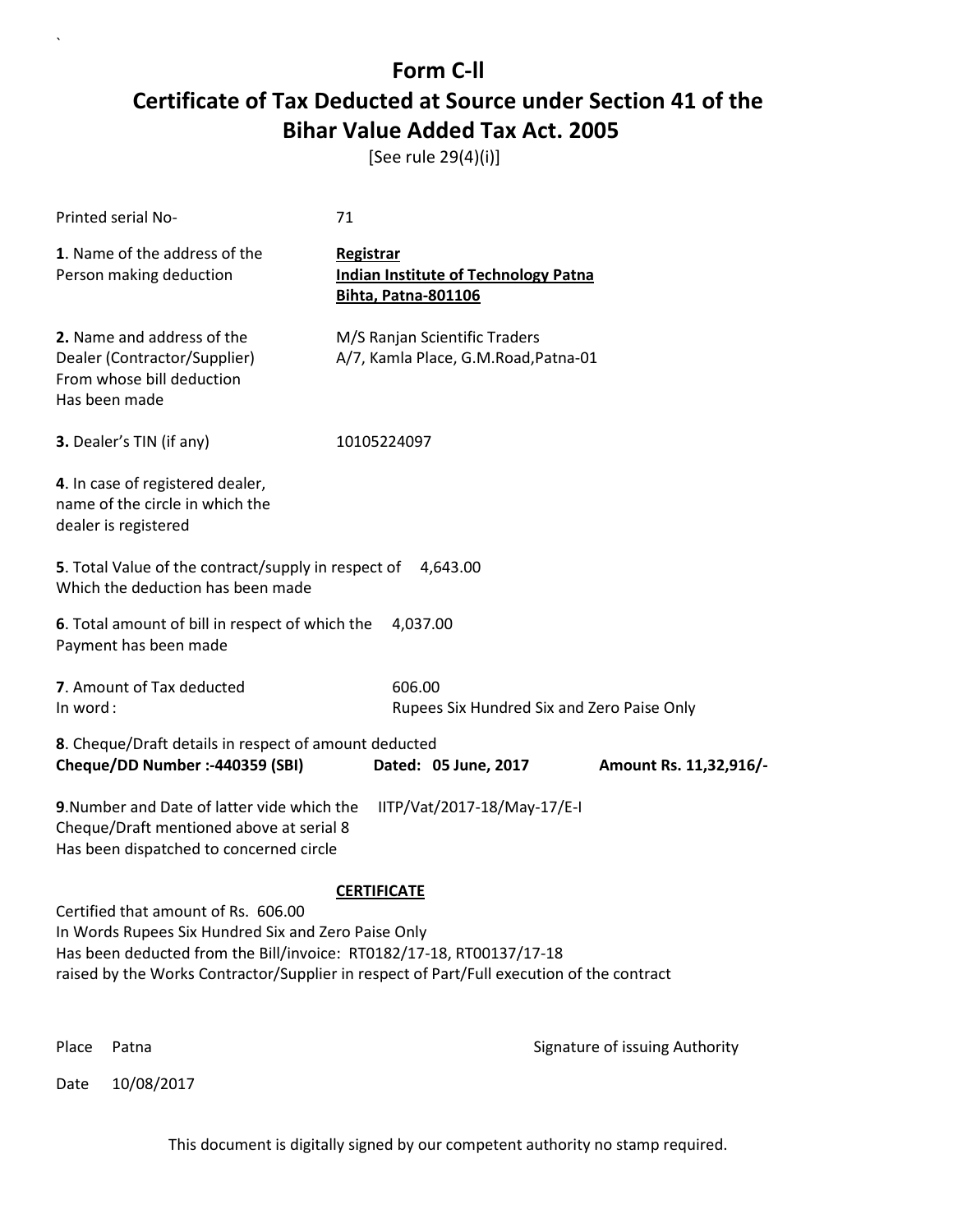[See rule 29(4)(i)]

| Printed serial No-                                                                                                                                                                                                                                                                                                               | 72                                                                                            |  |
|----------------------------------------------------------------------------------------------------------------------------------------------------------------------------------------------------------------------------------------------------------------------------------------------------------------------------------|-----------------------------------------------------------------------------------------------|--|
| 1. Name of the address of the<br>Person making deduction                                                                                                                                                                                                                                                                         | <b>Registrar</b><br><b>Indian Institute of Technology Patna</b><br><b>Bihta, Patna-801106</b> |  |
| 2. Name and address of the<br>Dealer (Contractor/Supplier)<br>From whose bill deduction<br>Has been made                                                                                                                                                                                                                         | M/s Bharat commercial Agency<br>Jeevandeep, Exhibition Road, Patna-01                         |  |
| 3. Dealer's TIN (if any)                                                                                                                                                                                                                                                                                                         | 10110116098                                                                                   |  |
| 4. In case of registered dealer,<br>name of the circle in which the<br>dealer is registered                                                                                                                                                                                                                                      |                                                                                               |  |
| 5. Total Value of the contract/supply in respect of 1,317,588.00<br>Which the deduction has been made                                                                                                                                                                                                                            |                                                                                               |  |
| 6. Total amount of bill in respect of which the<br>Payment has been made                                                                                                                                                                                                                                                         | 1,145,730.00                                                                                  |  |
| 7. Amount of Tax deducted<br>In word:<br>Eight and Zero Paise Only                                                                                                                                                                                                                                                               | 171,858.00<br>Rupees One Lakh Seventy One Thousand Eight Hundred Fifty                        |  |
| 8. Cheque/Draft details in respect of amount deducted<br>Cheque/DD Number :- 440359 (SBI)                                                                                                                                                                                                                                        | Dated: 05 June, 2017<br>Amount Rs. 11,32,916/-                                                |  |
| 9. Number and Date of latter vide which the<br>Cheque/Draft mentioned above at serial 8<br>Has been dispatched to concerned circle                                                                                                                                                                                               | IITP/Vat/2017-18/May-17/E-I                                                                   |  |
| <b>CERTIFICATE</b><br>Certified that amount of Rs. 171,858.00<br>In Words Rupees One Lakh Seventy One Thousand Eight Hundred Fifty Eight and Zero Paise Only<br>Has been deducted from the Bill/invoice: 532, 56, 51, 57, 1584, ,48<br>raised by the Works Contractor/Supplier in respect of Part/Full execution of the contract |                                                                                               |  |

`

Place Patna **Property** Place Patna Signature of issuing Authority

Date 10/08/2017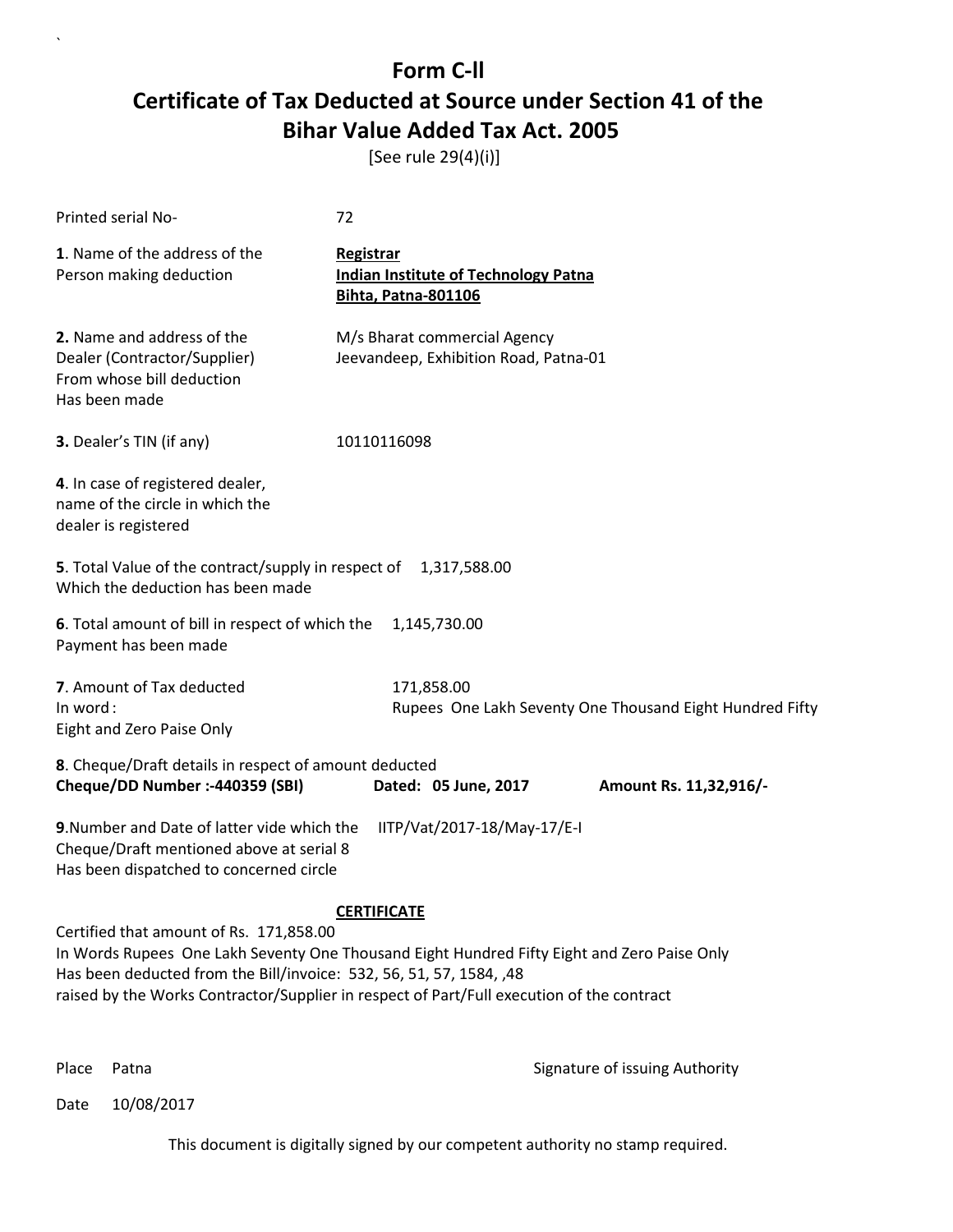[See rule 29(4)(i)]

| Printed serial No-                                                                                                                                                                                                                                                                                          | 73                                                                                     |  |
|-------------------------------------------------------------------------------------------------------------------------------------------------------------------------------------------------------------------------------------------------------------------------------------------------------------|----------------------------------------------------------------------------------------|--|
| 1. Name of the address of the<br>Person making deduction                                                                                                                                                                                                                                                    | Registrar<br><b>Indian Institute of Technology Patna</b><br><b>Bihta, Patna-801106</b> |  |
| 2. Name and address of the<br>Dealer (Contractor/Supplier)<br>From whose bill deduction<br>Has been made                                                                                                                                                                                                    | Diamond Infotech Pvt. Ltd.<br>Patna                                                    |  |
| 3. Dealer's TIN (if any)                                                                                                                                                                                                                                                                                    | 10051415040                                                                            |  |
| 4. In case of registered dealer,<br>name of the circle in which the<br>dealer is registered                                                                                                                                                                                                                 |                                                                                        |  |
| 5. Total Value of the contract/supply in respect of 2,340,900<br>Which the deduction has been made                                                                                                                                                                                                          |                                                                                        |  |
| 6. Total amount of bill in respect of which the<br>Payment has been made                                                                                                                                                                                                                                    | 2,208,396                                                                              |  |
| 7. Amount of Tax deducted<br>In word:<br>Zero Paise Only                                                                                                                                                                                                                                                    | 132,504<br>Rupees One Lakh Thirty Two Thousand Five Hundred Four and                   |  |
| 8. Cheque/Draft details in respect of amount deducted<br>Cheque/DD Number :- 440359 (SBI)                                                                                                                                                                                                                   | Dated: 05 June, 2017<br>Amount Rs. 11,32,916/-                                         |  |
| 9. Number and Date of latter vide which the<br>Cheque/Draft mentioned above at serial 8<br>Has been dispatched to concerned circle                                                                                                                                                                          | IITP/Vat/2017-18/May-17/E-I                                                            |  |
| <b>CERTIFICATE</b><br>Certified that amount of Rs. 132,504<br>In Words Rupees One Lakh Thirty Two Thousand Five Hundred Four and Zero Paise Only<br>Has been deducted from the Bill/invoice: DIPL/P/0204/16-17<br>raised by the Works Contractor/Supplier in respect of Part/Full execution of the contract |                                                                                        |  |

`

Place Patna **Property** Place Patna Signature of issuing Authority

Date 10/08/2017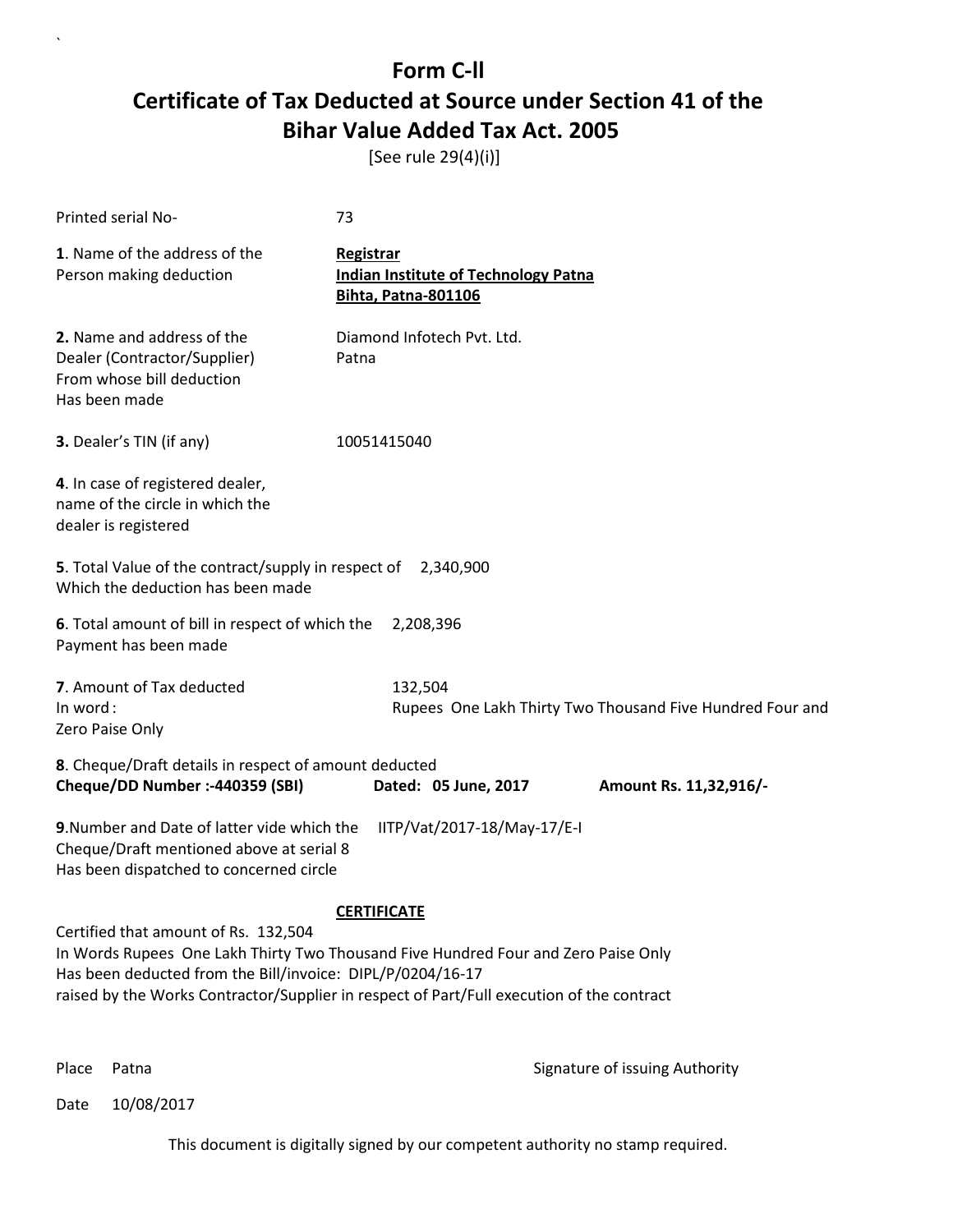[See rule 29(4)(i)]

`

|          | Printed serial No-                                                                                                                     | 74                                                                                                              |                                |
|----------|----------------------------------------------------------------------------------------------------------------------------------------|-----------------------------------------------------------------------------------------------------------------|--------------------------------|
|          | 1. Name of the address of the<br>Person making deduction                                                                               | Registrar<br><b>Indian Institute of Technology Patna</b><br><b>Bihta, Patna-801106</b>                          |                                |
|          | 2. Name and address of the<br>Dealer (Contractor/Supplier)<br>From whose bill deduction<br>Has been made                               | Sky net<br>162, Patliputra Colony, Patna-13                                                                     |                                |
|          | 3. Dealer's TIN (if any)                                                                                                               | 10151248075                                                                                                     |                                |
|          | 4. In case of registered dealer,<br>name of the circle in which the<br>dealer is registered                                            |                                                                                                                 |                                |
|          | 5. Total Value of the contract/supply in respect of<br>Which the deduction has been made                                               | 428.00                                                                                                          |                                |
|          | 6. Total amount of bill in respect of which the<br>Payment has been made                                                               | 404.00                                                                                                          |                                |
| In word: | 7. Amount of Tax deducted                                                                                                              | 24.00<br>Rupees Twenty Four and Zero Paise Only                                                                 |                                |
|          | 8. Cheque/Draft details in respect of amount deducted<br>Cheque/DD Number :- 440359 (SBI)                                              | Dated: 05 June, 2017                                                                                            | Amount Rs. 11,32,916/-         |
|          | 9. Number and Date of latter vide which the<br>Cheque/Draft mentioned above at serial 8<br>Has been dispatched to concerned circle     | IITP/Vat/2017-18/May-17/E-I                                                                                     |                                |
|          | Certified that amount of Rs. 24.00<br>In Words Rupees Twenty Four and Zero Paise Only<br>Has been deducted from the Bill/invoice: 2351 | <b>CERTIFICATE</b><br>raised by the Works Contractor/Supplier in respect of Part/Full execution of the contract |                                |
| Place    | Patna                                                                                                                                  |                                                                                                                 | Signature of issuing Authority |
| Date     | 10/08/2017                                                                                                                             |                                                                                                                 |                                |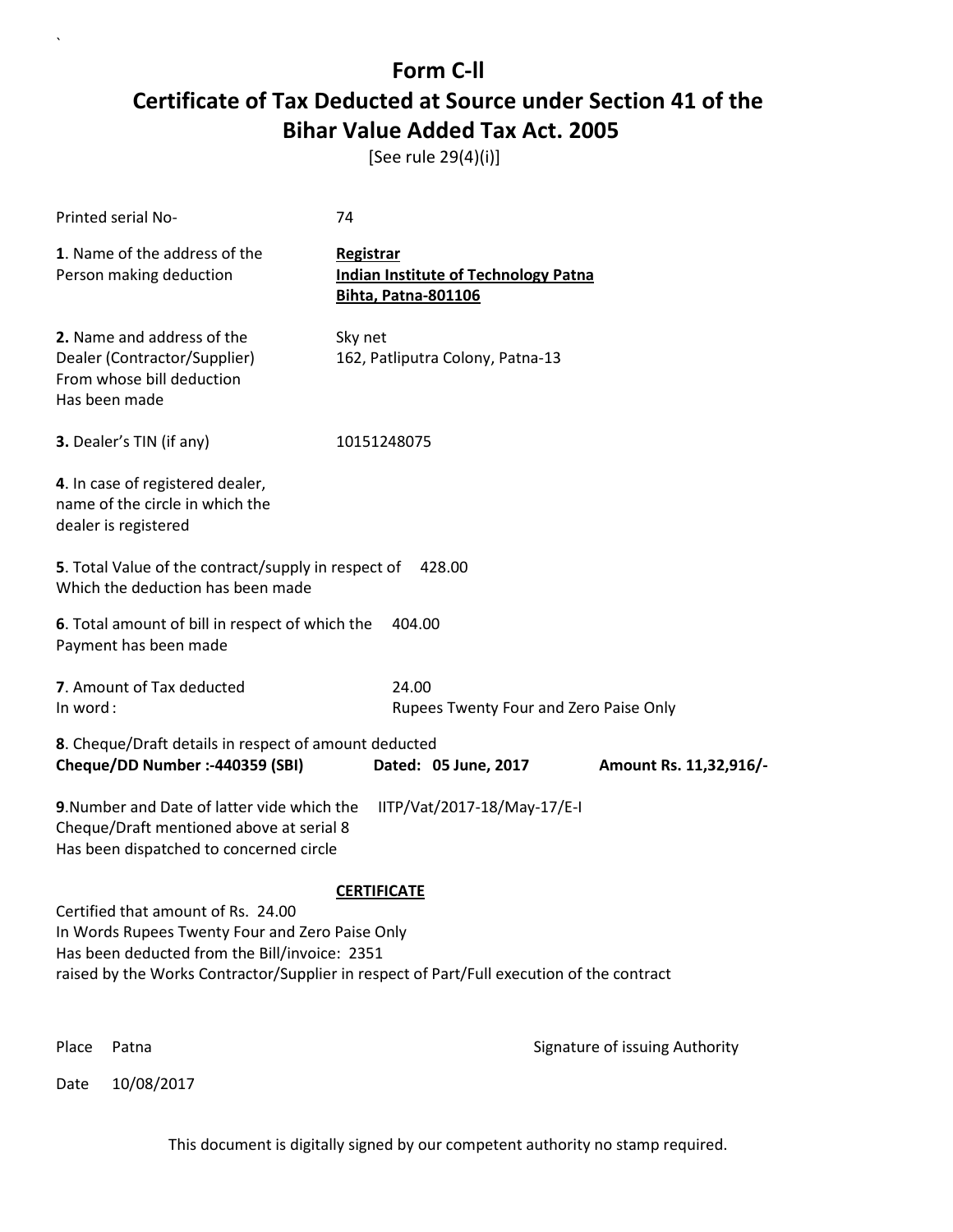[See rule 29(4)(i)]

| Printed serial No-                                                                                                                                                                                                                                                                               | 75                                                                                            |  |
|--------------------------------------------------------------------------------------------------------------------------------------------------------------------------------------------------------------------------------------------------------------------------------------------------|-----------------------------------------------------------------------------------------------|--|
| 1. Name of the address of the<br>Person making deduction                                                                                                                                                                                                                                         | <b>Registrar</b><br><b>Indian Institute of Technology Patna</b><br><b>Bihta, Patna-801106</b> |  |
| 2. Name and address of the<br>Dealer (Contractor/Supplier)<br>From whose bill deduction<br>Has been made                                                                                                                                                                                         | <b>ANB Computer Solution</b><br>Patna                                                         |  |
| 3. Dealer's TIN (if any)                                                                                                                                                                                                                                                                         | 10157058081                                                                                   |  |
| 4. In case of registered dealer,<br>name of the circle in which the<br>dealer is registered                                                                                                                                                                                                      |                                                                                               |  |
| 5. Total Value of the contract/supply in respect of 55,500.00<br>Which the deduction has been made                                                                                                                                                                                               |                                                                                               |  |
| 6. Total amount of bill in respect of which the<br>Payment has been made                                                                                                                                                                                                                         | 52,358.00                                                                                     |  |
| 7. Amount of Tax deducted<br>In word:<br>Only                                                                                                                                                                                                                                                    | 3,142.00<br>Rupees Three Thousand One Hundred Forty Two and Zero Paise                        |  |
| 8. Cheque/Draft details in respect of amount deducted<br>Cheque/DD Number :- 440359 (SBI)                                                                                                                                                                                                        | Dated: 05 June, 2017<br>Amount Rs. 11,32,916/-                                                |  |
| 9. Number and Date of latter vide which the<br>Cheque/Draft mentioned above at serial 8<br>Has been dispatched to concerned circle                                                                                                                                                               | IITP/Vat/2017-18/May-17/E-I                                                                   |  |
| <b>CERTIFICATE</b><br>Certified that amount of Rs. 3,142.00<br>In Words Rupees Three Thousand One Hundred Forty Two and Zero Paise Only<br>Has been deducted from the Bill/invoice: ANB/17-18/RT855<br>raised by the Works Contractor/Supplier in respect of Part/Full execution of the contract |                                                                                               |  |

`

Place Patna **Property** Place Patna Signature of issuing Authority

Date 10/08/2017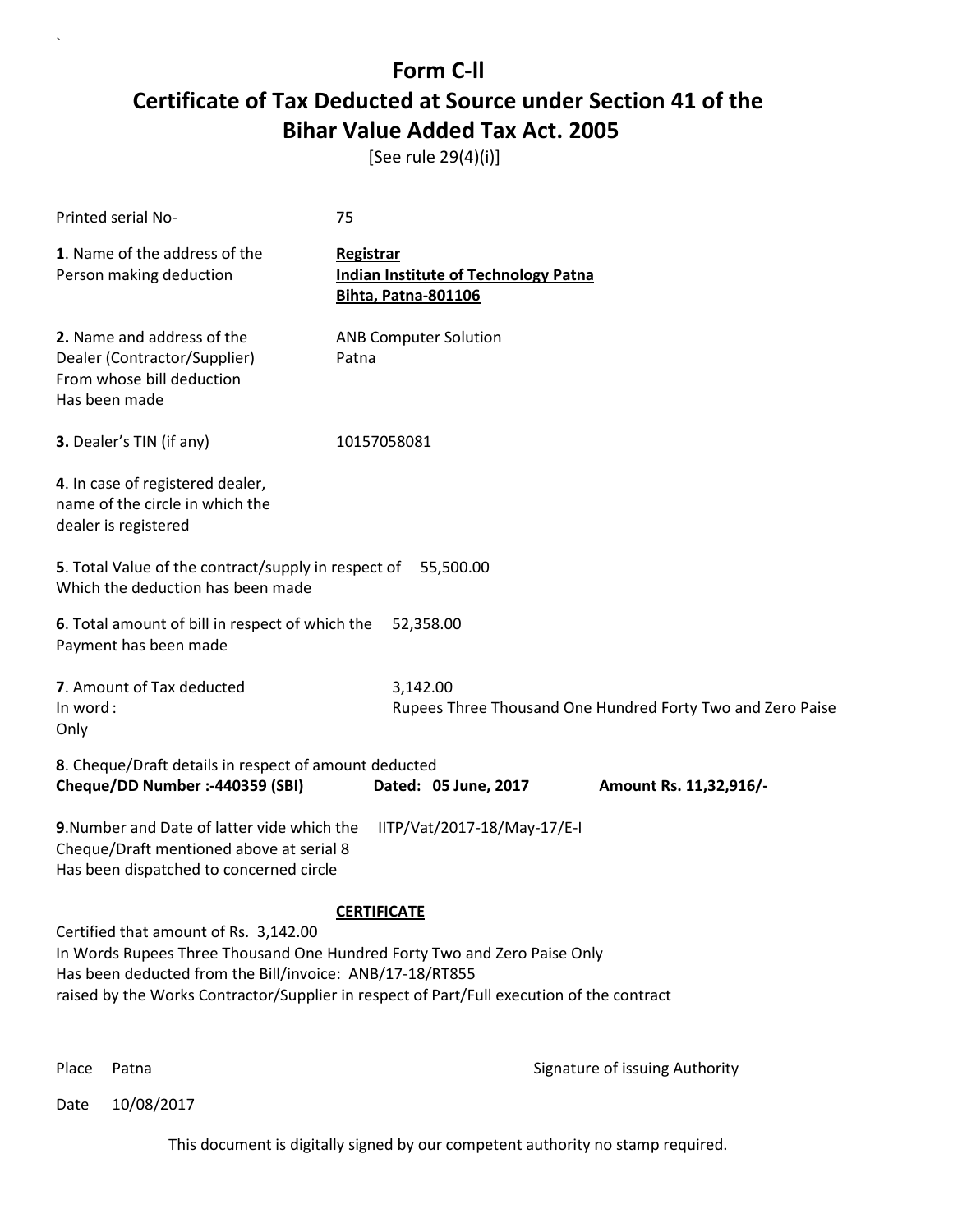[See rule 29(4)(i)]

| Printed serial No-                                                                                                                                                                                                                            | 76                                                                                     |                                |
|-----------------------------------------------------------------------------------------------------------------------------------------------------------------------------------------------------------------------------------------------|----------------------------------------------------------------------------------------|--------------------------------|
| 1. Name of the address of the<br>Person making deduction                                                                                                                                                                                      | Registrar<br><b>Indian Institute of Technology Patna</b><br><b>Bihta, Patna-801106</b> |                                |
| 2. Name and address of the<br>Dealer (Contractor/Supplier)<br>From whose bill deduction<br>Has been made                                                                                                                                      | Angeethi Hospitality<br>Bitha, Patna                                                   |                                |
| 3. Dealer's TIN (if any)                                                                                                                                                                                                                      | 10047889071                                                                            |                                |
| 4. In case of registered dealer,<br>name of the circle in which the<br>dealer is registered                                                                                                                                                   |                                                                                        |                                |
| 5. Total Value of the contract/supply in respect of<br>Which the deduction has been made                                                                                                                                                      | 7,018.00                                                                               |                                |
| 6. Total amount of bill in respect of which the<br>Payment has been made                                                                                                                                                                      | 6,148.00                                                                               |                                |
| 7. Amount of Tax deducted<br>In word:                                                                                                                                                                                                         | 870.00<br>Rupees Eight Hundred Seventy and Zero Paise Only                             |                                |
| 8. Cheque/Draft details in respect of amount deducted<br>Cheque/DD Number :- 440359 (SBI)                                                                                                                                                     | Dated: 05 June, 2017                                                                   | Amount Rs. 11,32,916/-         |
| 9. Number and Date of latter vide which the<br>Cheque/Draft mentioned above at serial 8<br>Has been dispatched to concerned circle                                                                                                            | IITP/Vat/2017-18/May-17/E-I                                                            |                                |
|                                                                                                                                                                                                                                               | <b>CERTIFICATE</b>                                                                     |                                |
| Certified that amount of Rs. 870.00<br>In Words Rupees Eight Hundred Seventy and Zero Paise Only<br>Has been deducted from the Bill/invoice: 129<br>raised by the Works Contractor/Supplier in respect of Part/Full execution of the contract |                                                                                        |                                |
| Place<br>Patna                                                                                                                                                                                                                                |                                                                                        | Signature of issuing Authority |

Date 10/08/2017

`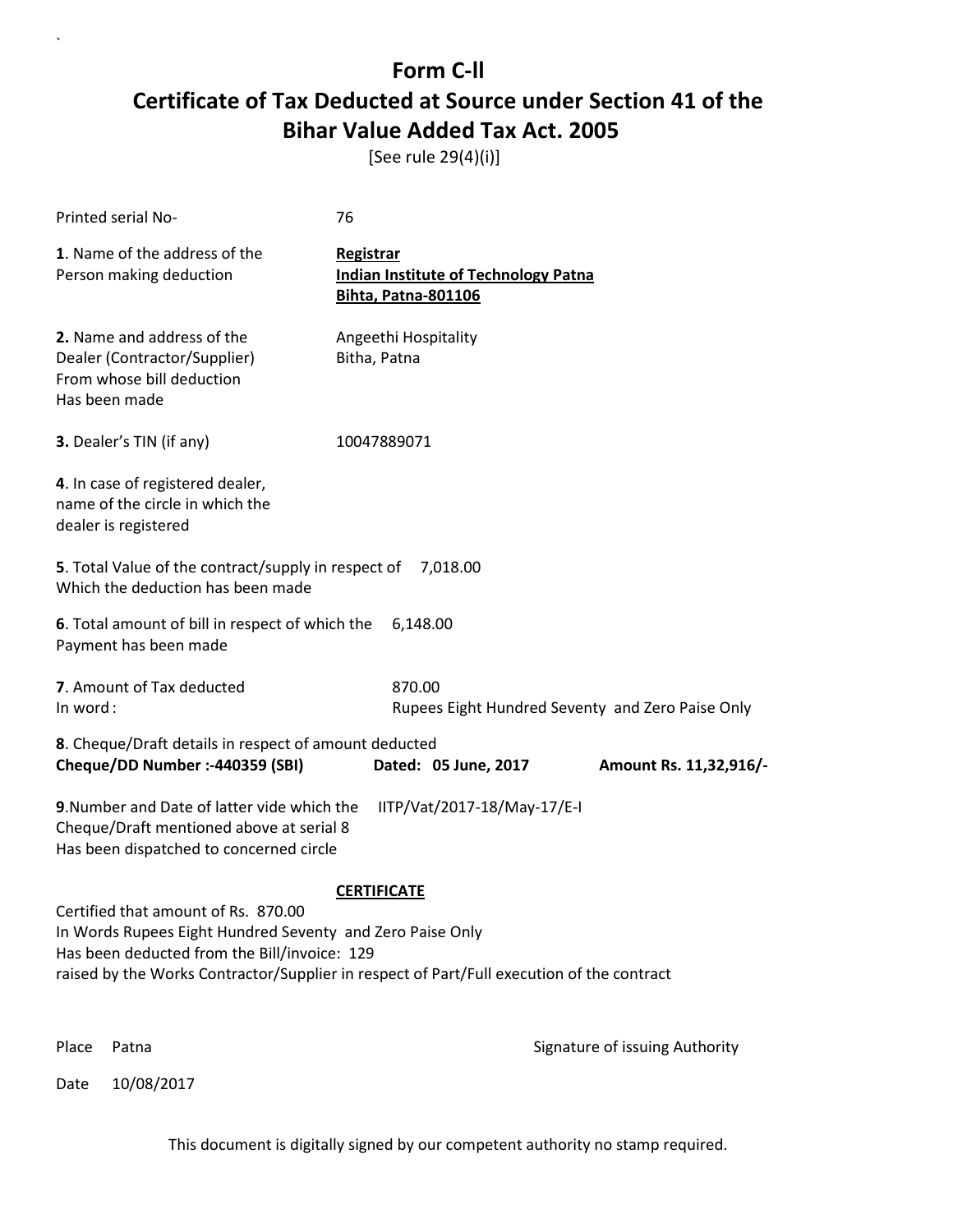[See rule 29(4)(i)]

| Printed serial No-                                                                                                                                                                                                                                          | 77                                                                                     |                                |
|-------------------------------------------------------------------------------------------------------------------------------------------------------------------------------------------------------------------------------------------------------------|----------------------------------------------------------------------------------------|--------------------------------|
| 1. Name of the address of the<br>Person making deduction                                                                                                                                                                                                    | Registrar<br><b>Indian Institute of Technology Patna</b><br><b>Bihta, Patna-801106</b> |                                |
| 2. Name and address of the<br>Dealer (Contractor/Supplier)<br>From whose bill deduction<br>Has been made                                                                                                                                                    | Chaudhary Electronic and Automation<br>Patna                                           |                                |
| 3. Dealer's TIN (if any)                                                                                                                                                                                                                                    | 10132802070                                                                            |                                |
| 4. In case of registered dealer,<br>name of the circle in which the<br>dealer is registered                                                                                                                                                                 |                                                                                        |                                |
| 5. Total Value of the contract/supply in respect of<br>Which the deduction has been made                                                                                                                                                                    | 5,830.00                                                                               |                                |
| 6. Total amount of bill in respect of which the<br>Payment has been made                                                                                                                                                                                    | 5,500.00                                                                               |                                |
| 7. Amount of Tax deducted<br>In word:                                                                                                                                                                                                                       | 330.00<br>Rupees Three Hundred Thirty and Zero Paise Only                              |                                |
| 8. Cheque/Draft details in respect of amount deducted<br>Cheque/DD Number :- 440359 (SBI)                                                                                                                                                                   | Dated: 05 June, 2017                                                                   | Amount Rs. 11,32,916/-         |
| 9. Number and Date of latter vide which the<br>Cheque/Draft mentioned above at serial 8<br>Has been dispatched to concerned circle                                                                                                                          | IITP/Vat/2017-18/May-17/E-I                                                            |                                |
|                                                                                                                                                                                                                                                             | <b>CERTIFICATE</b>                                                                     |                                |
| Certified that amount of Rs. 330.00<br>In Words Rupees Three Hundred Thirty and Zero Paise Only<br>Has been deducted from the Bill/invoice: CEA/BILL/17-18/008<br>raised by the Works Contractor/Supplier in respect of Part/Full execution of the contract |                                                                                        |                                |
| Place<br>Patna                                                                                                                                                                                                                                              |                                                                                        | Signature of issuing Authority |

Date 10/08/2017

`